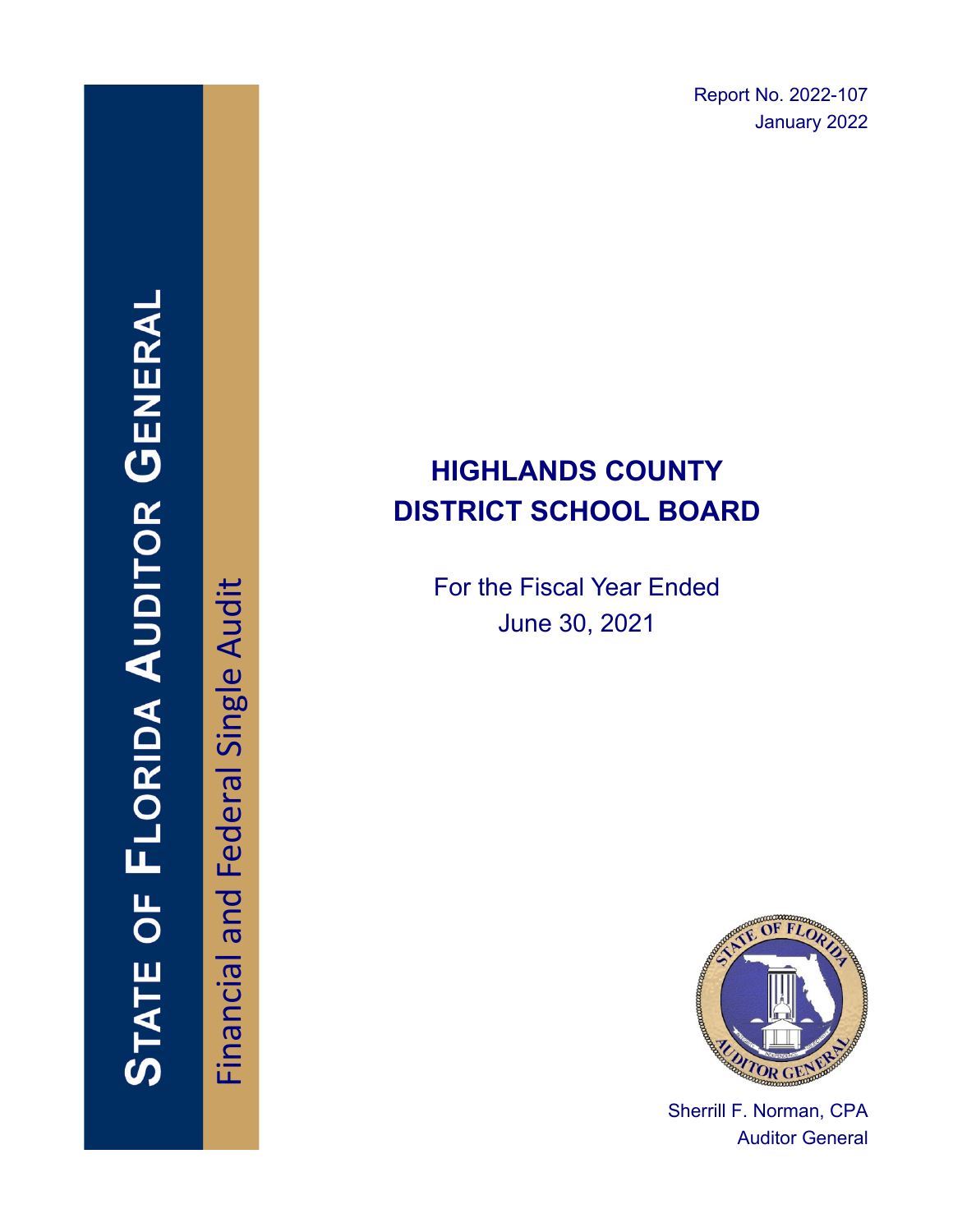#### **Board Members and Superintendent**

During the 2020-21 fiscal year, Dr. Brenda Longshore served as Superintendent of the Highlands County Schools and the following individuals served as School Board Members:

|                                                                | District No. |  |
|----------------------------------------------------------------|--------------|--|
| Isaac Durrance, Vice Chair from 11-17-20                       |              |  |
| Donna Howerton, Chair through 11-16-20                         | 2            |  |
| Jan Shoop, Chair from 11-17-20,<br>Vice Chair through 11-16-20 | 3            |  |
| <b>Bill Brantley</b>                                           | 4            |  |
| Jill Compton Twist                                             | 5            |  |

The Auditor General conducts audits of governmental entities to provide the Legislature, Florida's citizens, public entity management, and other stakeholders unbiased, timely, and relevant information for use in promoting government accountability and stewardship and improving government operations.

The team leader was Pakeishia L. Johnson, and the audit was supervised by Mark A. Arroyo, CPA.

Please address inquiries regarding this report to Edward A. Waller, CPA, Audit Manager, by e-mail at tedwaller@aud.state.fl.us or by telephone at (850) 412-2887.

This report and other reports prepared by the Auditor General are available at:

[FLAuditor.gov](http://flauditor.gov/)

Printed copies of our reports may be requested by contacting us at:

**State of Florida Auditor General** 

**Claude Pepper Building, Suite G74 · 111 West Madison Street · Tallahassee, FL 32399-1450 · (850) 412-2722**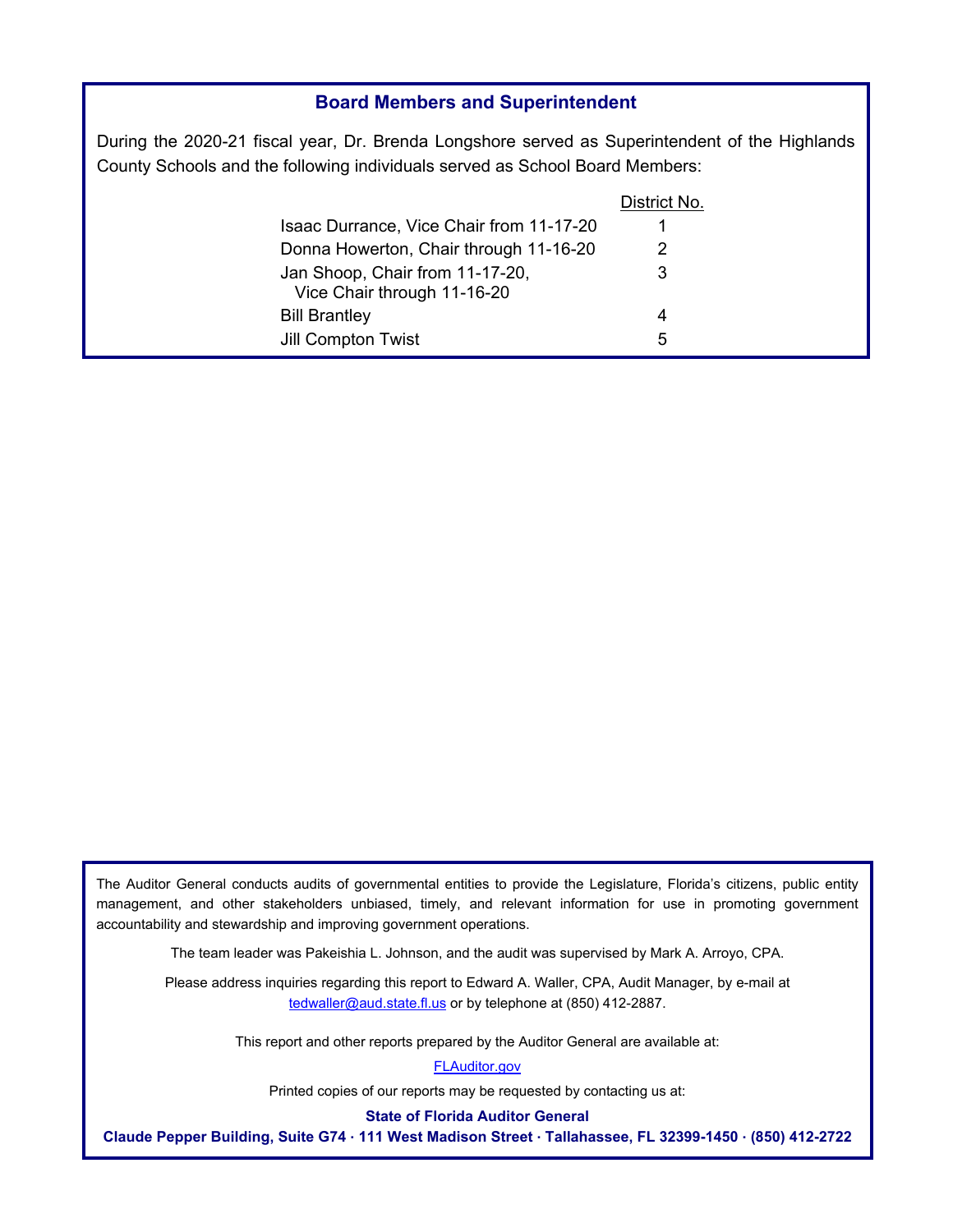# **HIGHLANDS COUNTY DISTRICT SCHOOL BOARD TABLE OF CONTENTS**

|                                                                                                               | Page<br>No.  |
|---------------------------------------------------------------------------------------------------------------|--------------|
|                                                                                                               | Ť            |
| <b>INDEPENDENT AUDITOR'S REPORT</b>                                                                           |              |
|                                                                                                               | $\mathbf{1}$ |
|                                                                                                               | 3            |
|                                                                                                               | 4            |
| <b>BASIC FINANCIAL STATEMENTS</b>                                                                             |              |
|                                                                                                               | 13           |
|                                                                                                               | 14           |
|                                                                                                               | 16           |
| Reconciliation of the Governmental Funds Balance Sheet                                                        | 18           |
| Statement of Revenues, Expenditures, and Changes in                                                           | 20           |
| Reconciliation of the Governmental Funds Statement of<br>Revenues, Expenditures, and Changes in Fund Balances | 22           |
|                                                                                                               | 23           |
| Statement of Revenues, Expenses, and Changes in Fund                                                          | 24           |
|                                                                                                               | 25           |
|                                                                                                               | 26           |
|                                                                                                               | 27           |
|                                                                                                               | 28           |
| OTHER REQUIRED SUPPLEMENTARY INFORMATION                                                                      |              |
| Budgetary Comparison Schedule - General and Major Special Revenue Funds                                       | 60           |
| Schedule of Changes in the District's Total OPEB Liability and Related Ratios                                 | 62           |
| Schedule of the District's Proportionate Share of the Net Pension Liability - Florida                         | 63           |
| Schedule of District Contributions - Florida Retirement System Pension Plan                                   | 63           |
| Schedule of the District's Proportionate Share of the Net Pension Liability – Health                          | 64           |
| Schedule of District Contributions - Health Insurance Subsidy Pension Plan                                    | 64           |
|                                                                                                               | 65           |
|                                                                                                               | 66           |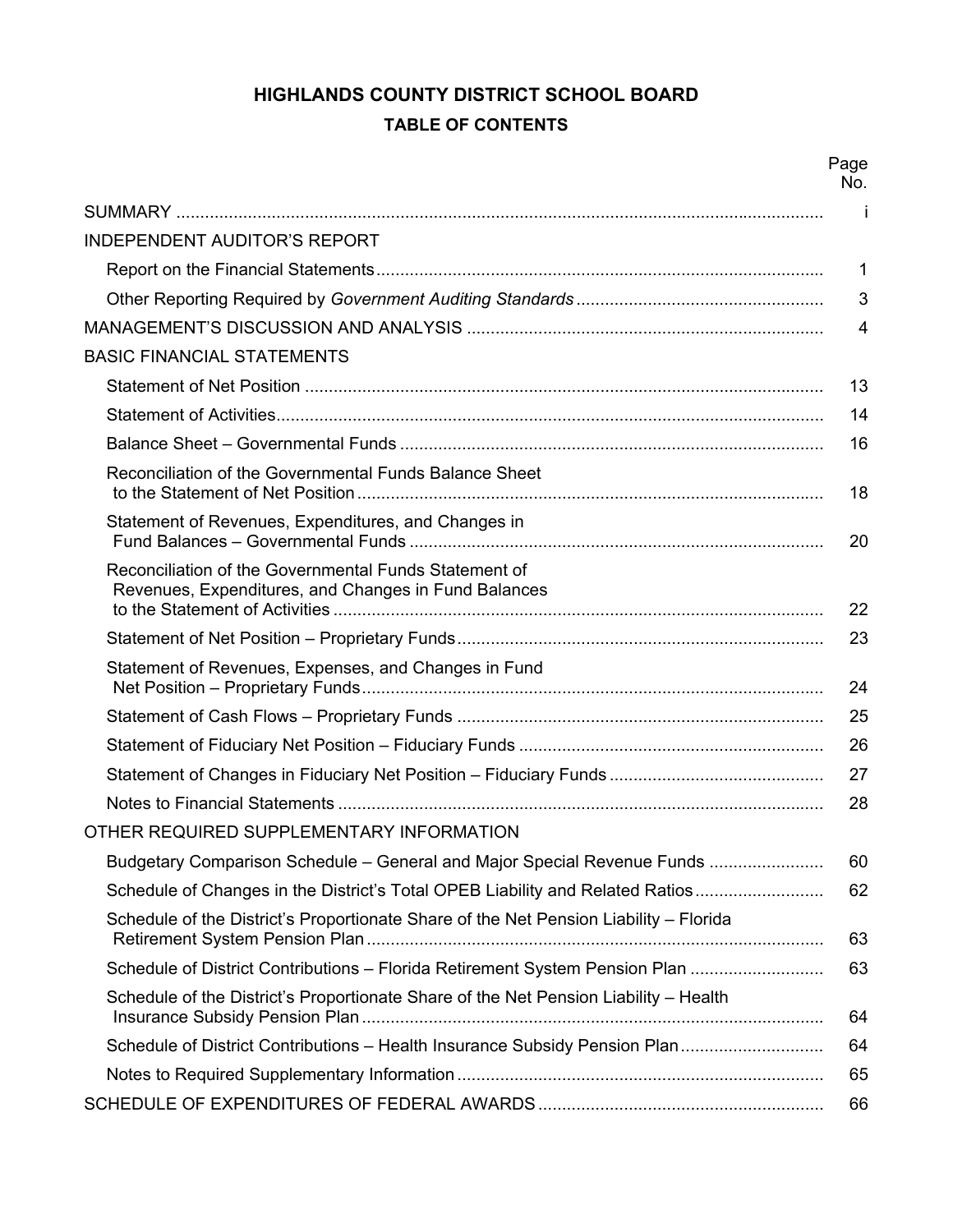# **HIGHLANDS COUNTY DISTRICT SCHOOL BOARD**

# **TABLE OF CONTENTS (CONTINUED)**

| age |
|-----|
| No  |

| INDEPENDENT AUDITOR'S REPORT ON INTERNAL CONTROL OVER<br>FINANCIAL REPORTING AND ON COMPLIANCE AND OTHER MATTERS<br>BASED ON AN AUDIT OF FINANCIAL STATEMENTS PERFORMED | 68 |
|-------------------------------------------------------------------------------------------------------------------------------------------------------------------------|----|
| INDEPENDENT AUDITOR'S REPORT ON COMPLIANCE FOR EACH MAJOR<br>FEDERAL PROGRAM AND REPORT ON INTERNAL CONTROL OVER                                                        | 70 |
|                                                                                                                                                                         | 73 |
|                                                                                                                                                                         | 74 |
|                                                                                                                                                                         | 74 |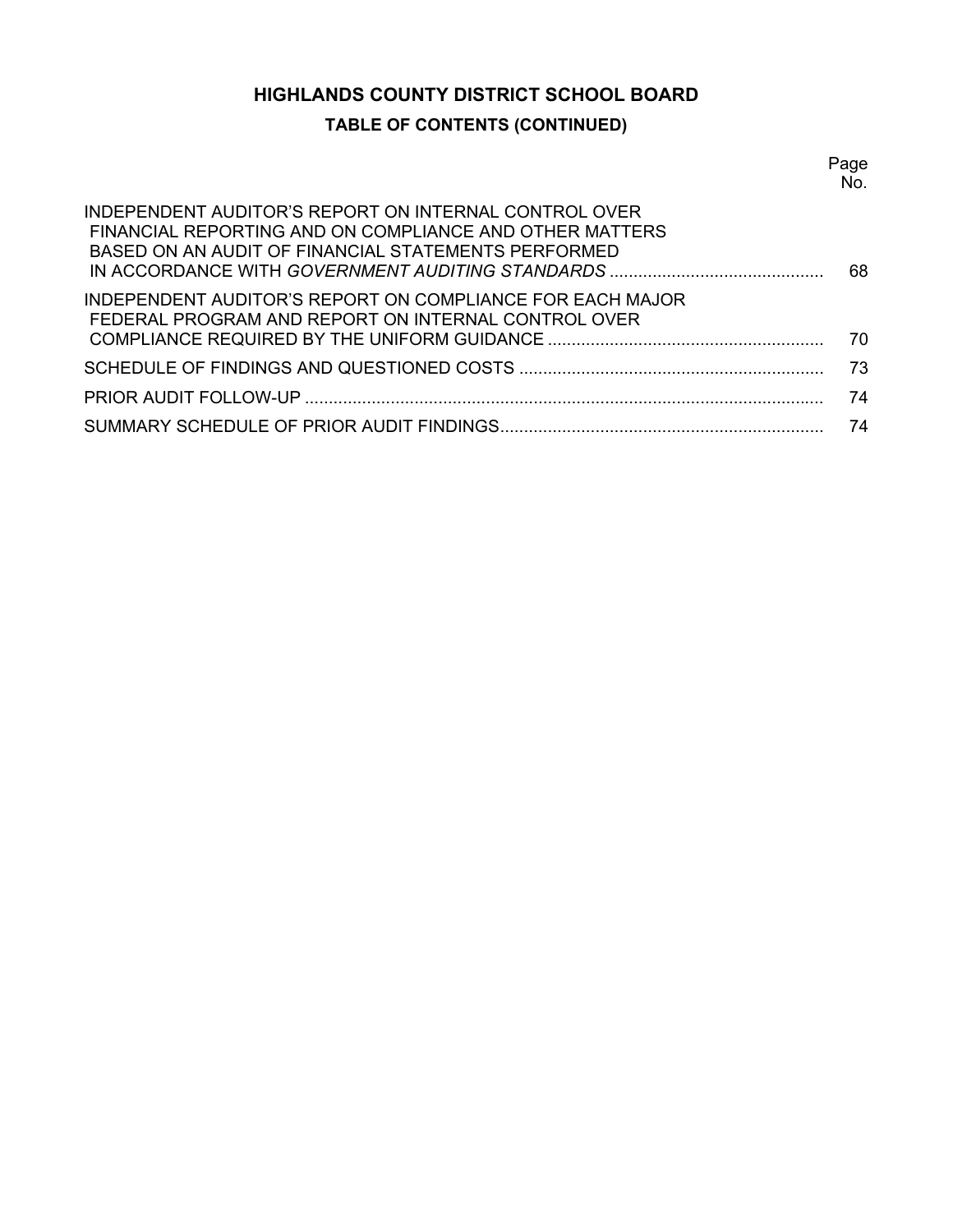#### SUMMARY OF REPORT ON FINANCIAL STATEMENTS

<span id="page-4-0"></span>Our audit disclosed that the basic financial statements of the Highlands County District School Board (District) were presented fairly, in all material respects, in accordance with prescribed financial reporting standards.

#### SUMMARY OF REPORT ON INTERNAL CONTROL AND COMPLIANCE

Our audit did not identify any deficiencies in internal control over financial reporting that we consider to be material weaknesses.

The results of our tests disclosed no instances of noncompliance or other matters that are required to be reported under *Government Auditing Standards* issued by the Comptroller General of the United States.

#### SUMMARY OF REPORT ON FEDERAL AWARDS

We audited the District's compliance with applicable Federal awards requirements. The Child Nutrition Cluster, Student Support and Academic Enrichment Program, and Education Stabilization Fund were audited as major Federal programs. The results of our audit indicated that the District materially complied with the requirements that could have a direct and material effect on each of its major Federal programs.

#### AUDIT OBJECTIVES AND SCOPE

Our audit objectives were to determine whether the School Board and its officers with administrative and stewardship responsibilities for District operations:

- Presented the District's basic financial statements in accordance with generally accepted accounting principles;
- Established and implemented internal control over financial reporting and compliance with requirements that could have a direct and material effect on the financial statements or on the District's major Federal programs; and
- Complied with the various provisions of laws, rules, regulations, contracts, and grant agreements that are material to the financial statements, and those applicable to the District's major Federal programs.

The scope of this audit included an examination of the District's basic financial statements and the accompanying Schedule of Expenditures of Federal Awards, as of and for the fiscal year ended June 30, 2021. We obtained an understanding of the District's environment, including its internal control, and assessed the risk of material misstatement necessary to plan the audit of the basic financial statements and Federal awards. We also examined various transactions to determine whether they were executed, in both manner and substance, in accordance with governing provisions of laws, rules, regulations, contracts, and grant agreements.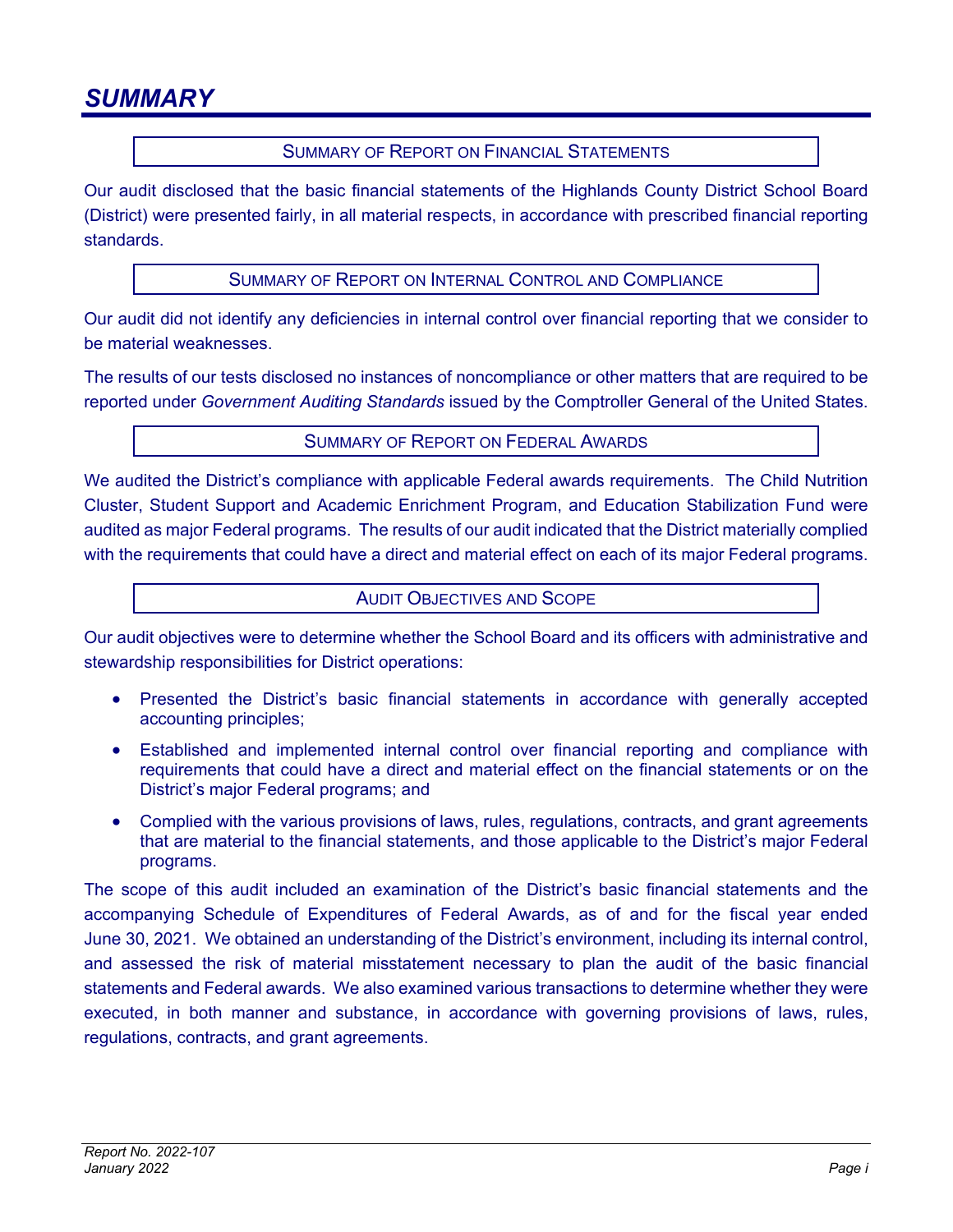#### AUDIT METHODOLOGY

We conducted our audit in accordance with auditing standards generally accepted in the United States of America; applicable standards contained in *Government Auditing Standards*, issued by the Comptroller General of the United States; and Title 2 U.S. *Code of Federal Regulations* Part 200, *Uniform Administrative Requirements, Cost Principles, and Audit Requirements for Federal Awards*.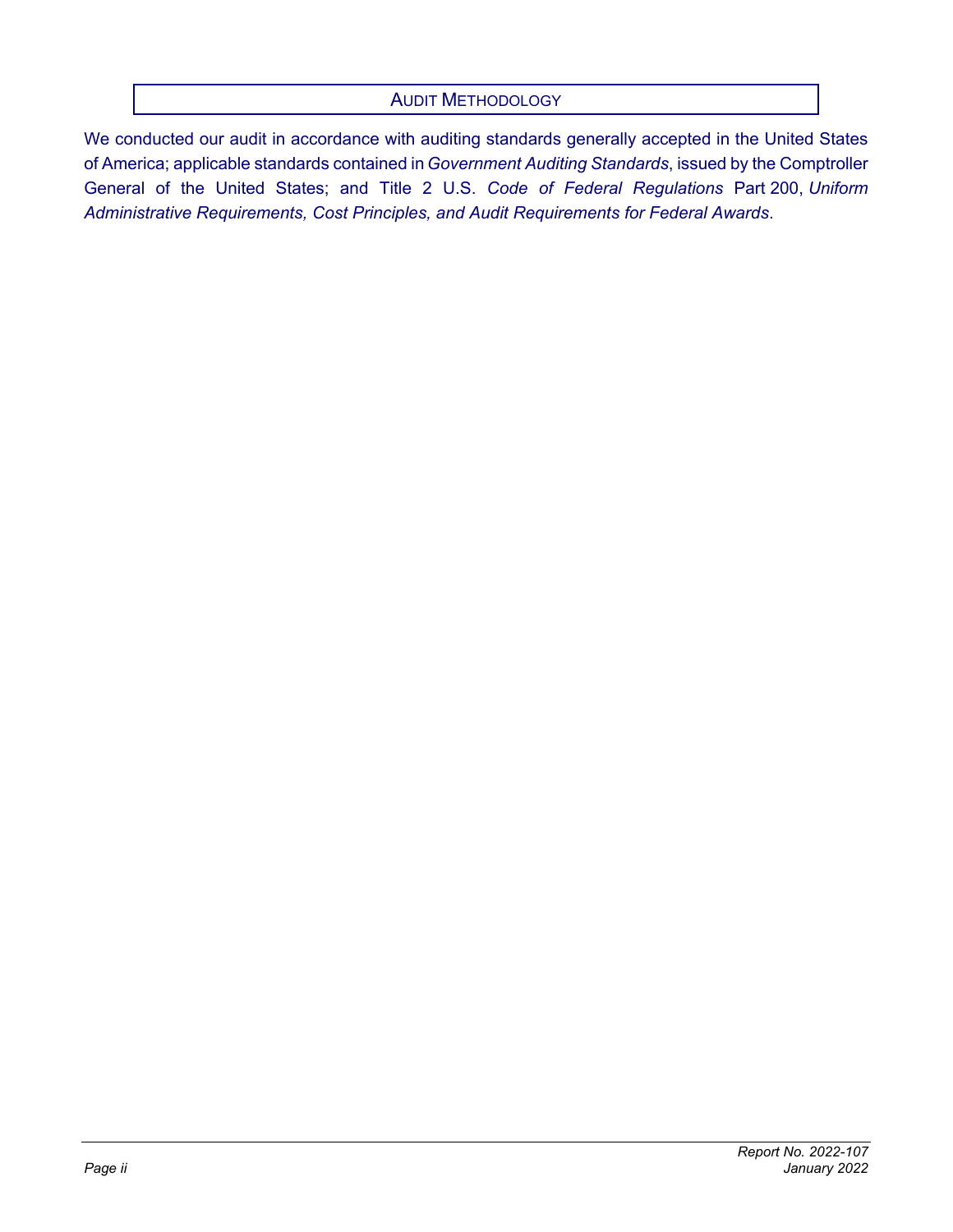<span id="page-6-0"></span>

Sherrill F. Norman, CPA Auditor General

# **AUDITOR GENERAL STATE OF FLORIDA**

Claude Denson Pepper Building, Suite G74 111 West Madison Street Tallahassee, Florida 32399-1450



Phone: (850) 412-2722 Fax: (850) 488-6975

The President of the Senate, the Speaker of the House of Representatives, and the Legislative Auditing Committee

## **INDEPENDENT AUDITOR'S REPORT**

#### **Report on the Financial Statements**

We have audited the accompanying financial statements of the governmental activities, the business-type activities, the discretely presented component unit, each major fund, and the aggregate remaining fund information of the Highlands County District School Board, as of and for the fiscal year ended June 30, 2021, and the related notes to the financial statements, which collectively comprise the District's basic financial statements as listed in the table of contents.

#### *Management's Responsibility for the Financial Statements*

Management is responsible for the preparation and fair presentation of these financial statements in accordance with accounting principles generally accepted in the United States of America; this includes the design, implementation, and maintenance of internal control relevant to the preparation and fair presentation of financial statements that are free from material misstatement, whether due to fraud or error.

#### *Auditor's Responsibility*

Our responsibility is to express opinions on these financial statements based on our audit. We did not audit the financial statements of the school internal funds, which represent 21 percent, 0 percent, 27 percent, 7 percent, and 7 percent, respectively, of the assets, liabilities, net position and fund balance, additions and revenues, and deductions and expenditures of the aggregate remaining fund information. In addition, we did not audit the financial statements of the discretely presented component unit, which represent 100 percent of the transactions and account balances of the discretely presented component unit columns. The financial statements of the school internal funds and the discretely presented component unit were audited by other auditors whose reports have been furnished to us, and our opinions, insofar as they relate to the amounts included for those financial statements, are based solely on the reports of the other auditors. We conducted our audit in accordance with auditing standards generally accepted in the United States of America and the standards applicable to financial audits contained in *Government Auditing Standards*, issued by the Comptroller General of the United States.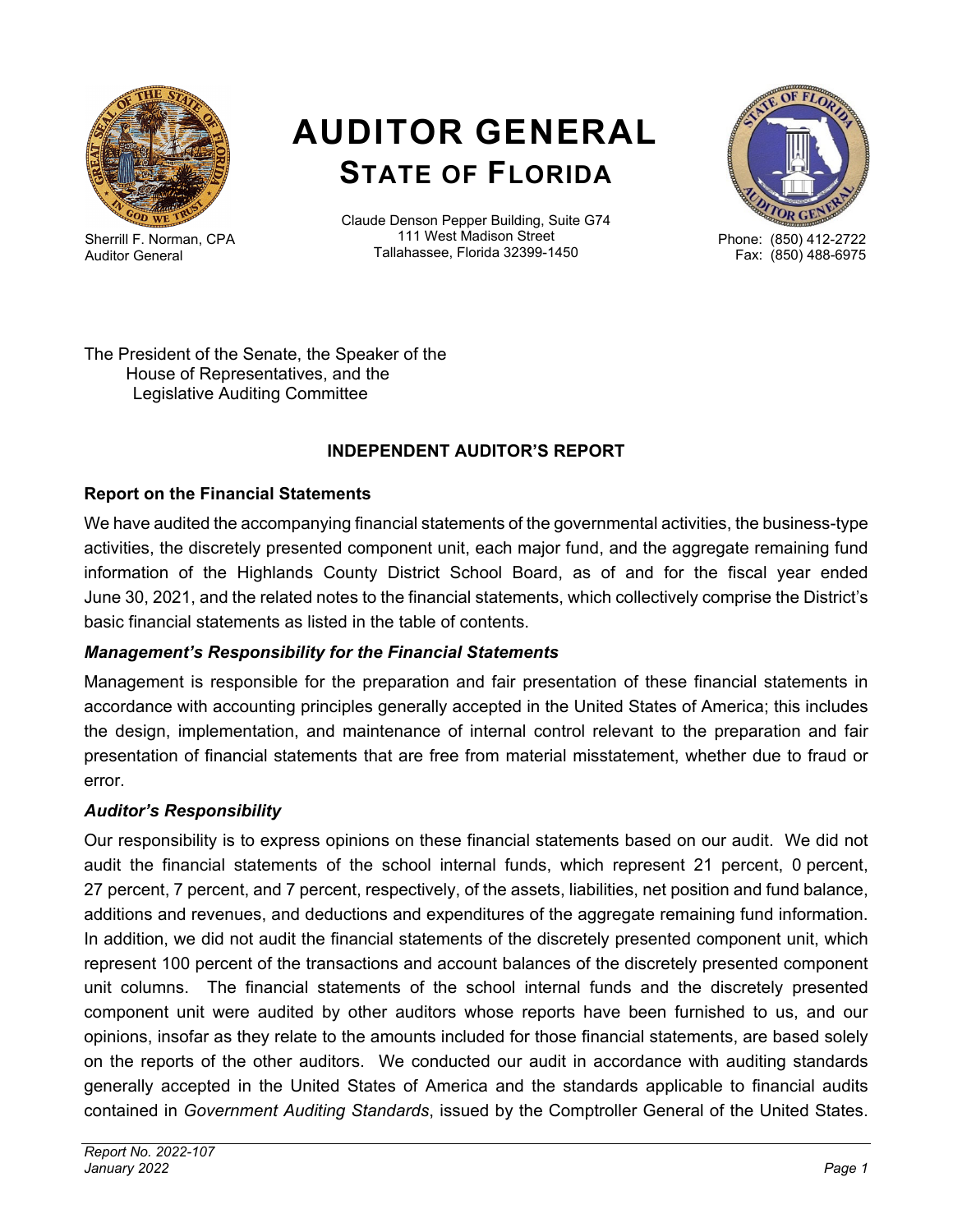Those standards require that we plan and perform the audit to obtain reasonable assurance about whether the financial statements are free from material misstatement.

An audit involves performing procedures to obtain audit evidence about the amounts and disclosures in the financial statements. The procedures selected depend on the auditor's judgment, including the assessment of the risks of material misstatement of the financial statements, whether due to fraud or error. In making those risk assessments, the auditor considers internal control relevant to the entity's preparation and fair presentation of the financial statements in order to design audit procedures that are appropriate in the circumstances, but not for the purpose of expressing an opinion on the effectiveness of the entity's internal control. Accordingly, we express no such opinion. An audit also includes evaluating the appropriateness of accounting policies used and the reasonableness of significant accounting estimates made by management, as well as evaluating the overall presentation of the financial statements.

We believe that the audit evidence we have obtained is sufficient and appropriate to provide a basis for our audit opinions.

#### *Opinions*

In our opinion, based on our audit and the reports of other auditors, the financial statements referred to above present fairly, in all material respects, the respective financial position of the governmental activities, the business-type activities, the discretely presented component unit, each major fund, and the aggregate remaining fund information of the Highlands County District School Board, as of June 30, 2021, and the respective changes in financial position and, where applicable, cash flows thereof for the fiscal year then ended in accordance with accounting principles generally accepted in the United States of America.

#### *Emphasis of Matter*

As discussed in Note II. to the financial statements, the District implemented Governmental Accounting Standards Board Statement No. 84, *Fiduciary Activities*, which is a change in accounting principle that addresses accounting and financial reporting for fiduciary activities. This affects the comparability of amounts reported for the 2020-21 fiscal year with amounts reported for the 2019-20 fiscal year. Our opinion is not modified with respect to this matter.

#### *Other Matters*

## *Required Supplementary Information*

Accounting principles generally accepted in the United States of America require that **MANAGEMENT'S DISCUSSION AND ANALYSIS**, the **Budgetary Comparison Schedule – General and Major Special Revenue Funds**, **Schedule of Changes in the District's Total OPEB Liability and Related Ratios**, **Schedule of the District's Proportionate Share of the Net Pension Liability – Florida Retirement System Pension Plan**, **Schedule of District Contributions – Florida Retirement System Pension Plan**, **Schedule of the District's Proportionate Share of the Net Pension Liability – Health Insurance Subsidy Pension Plan**, **Schedule of District Contributions – Health Insurance Subsidy Pension Plan**, and **Notes to Required Supplementary Information**, as listed in the table of contents, be presented to supplement the basic financial statements. Such information, although not a part of the basic financial statements, is required by the Governmental Accounting Standards Board who considers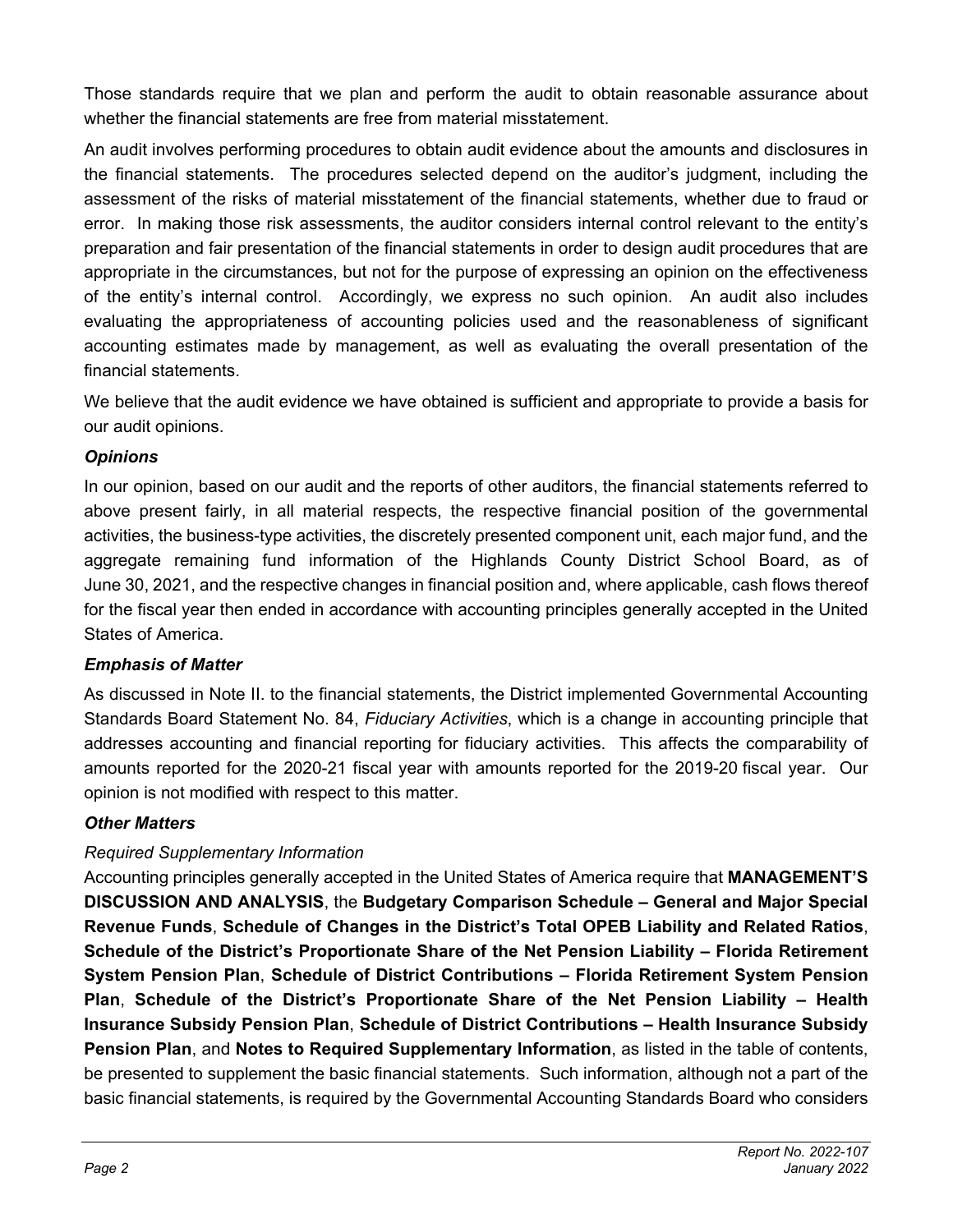<span id="page-8-0"></span>it to be an essential part of financial reporting for placing the basic financial statements in an appropriate operational, economic, or historical context. We have applied certain limited procedures to the required supplementary information in accordance with auditing standards generally accepted in the United States of America, which consisted of inquiries of management about the methods of preparing the information and comparing the information for consistency with management's responses to our inquiries, the basic financial statements, and other knowledge we obtained during our audit of the basic financial statements. We do not express an opinion or provide any assurance on the information because the limited procedures do not provide us with sufficient evidence to express an opinion or provide any assurance.

#### *Supplementary Information*

Our audit was conducted for the purpose of forming opinions on the financial statements that collectively comprise the District's basic financial statements. The accompanying **SCHEDULE OF EXPENDITURES OF FEDERAL AWARDS**, as required by Title 2 U.S. *Code of Federal Regulations* Part 200, *Uniform Administrative Requirements, Cost Principles, and Audit Requirements for Federal Awards*, is presented for purposes of additional analysis and is not a required part of the basic financial statements.

The accompanying **SCHEDULE OF EXPENDITURES OF FEDERAL AWARDS** is the responsibility of management and was derived from and relates directly to the underlying accounting and other records used to prepare the basic financial statements. Such information has been subjected to the auditing procedures applied in the audit of the basic financial statements and certain additional procedures, including comparing and reconciling such information directly to the underlying accounting and other records used to prepare the basic financial statements or to the basic financial statements themselves, and other additional procedures in accordance with auditing standards generally accepted in the United States of America. In our opinion, the accompanying **SCHEDULE OF EXPENDITURES OF FEDERAL AWARDS** is fairly stated, in all material respects, in relation to the basic financial statements as a whole.

#### **Other Reporting Required by** *Government Auditing Standards*

In accordance with *Government Auditing Standards*, we have also issued our report dated January 26, 2022, on our consideration of the District's internal control over financial reporting and on our tests of its compliance with certain provisions of laws, rules, regulations, contracts, and grant agreements and other matters included under the heading **INDEPENDENT AUDITOR'S REPORT ON INTERNAL CONTROL OVER FINANCIAL REPORTING AND ON COMPLIANCE AND OTHER MATTERS BASED ON AN AUDIT OF FINANCIAL STATEMENTS PERFORMED IN ACCORDANCE WITH** *GOVERNMENT AUDITING STANDARDS*. The purpose of that report is solely to describe the scope of our testing of internal control over financial reporting and compliance and the results of that testing, and not to provide an opinion on the effectiveness of the District's internal control over financial reporting or on compliance. That report is an integral part of an audit performed in accordance with *Government Auditing Standards* in considering the District's internal control over financial reporting and compliance.

Respectfully submitted,

Sherrill F. Norman, CPA Tallahassee, Florida January 26, 2022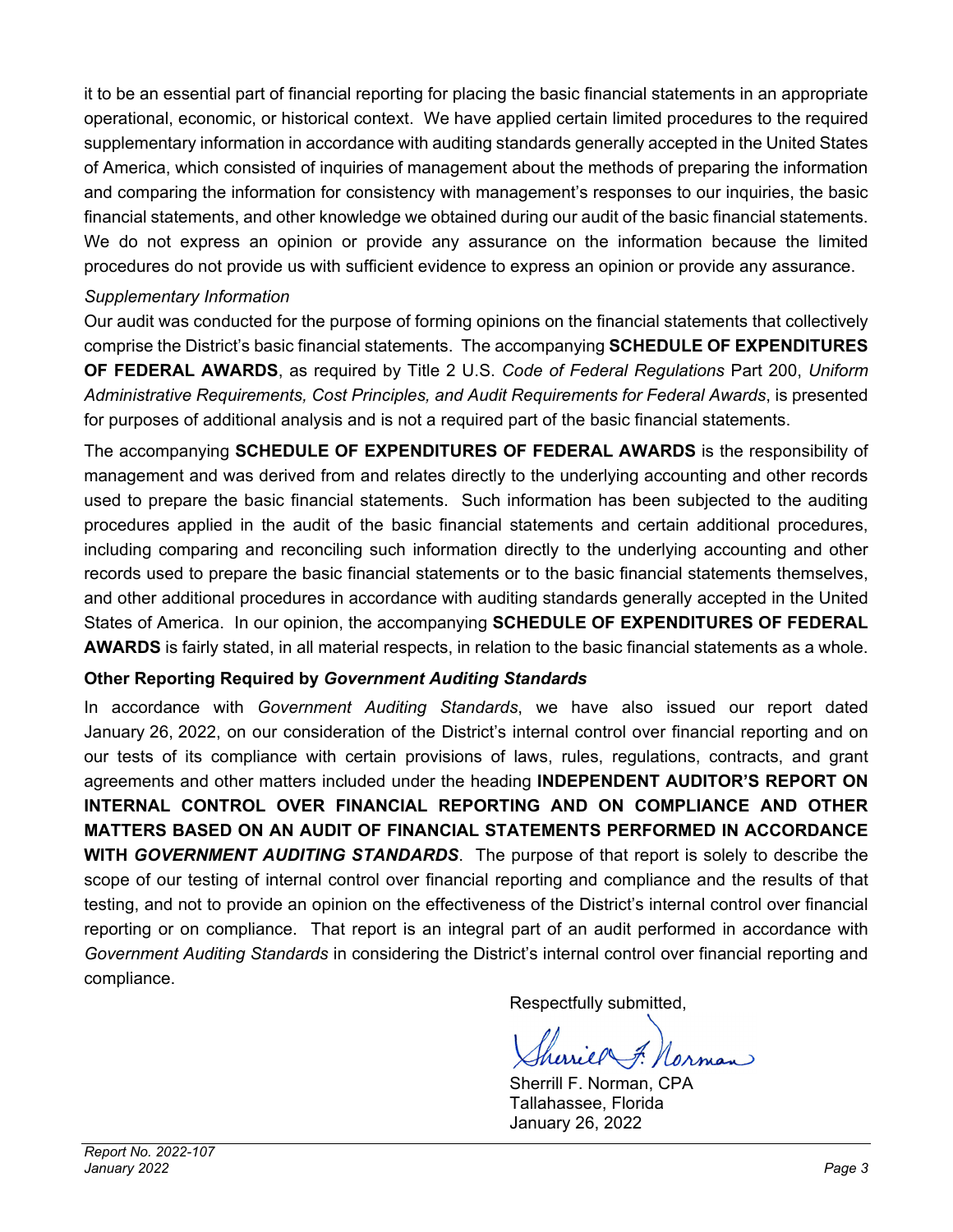# <span id="page-9-0"></span>*MANAGEMENT'S DISCUSSION AND ANALYSIS*

The management of the Highlands County District School Board has prepared the following discussion and analysis to provide an overview of the District's financial activities for the fiscal year ended June 30, 2021. The information contained in the Management's Discussion and Analysis (MD&A) is intended to highlight significant transactions, events, and conditions and should be considered in conjunction with the District's financial statements and notes to financial statements found immediately following the MD&A.

#### FINANCIAL HIGHLIGHTS

Key financial highlights for the 2020-21 fiscal year are as follows:

- As of June 30, 2021, the assets and deferred outflows of resources exceed the liabilities and deferred inflows of resources by \$18,395,199.
- $\bullet$  In total, net position decreased \$5,536,251, which represents a 23.1 percent decrease from the 2019-20 fiscal year, primarily due to an increase in pension expense.
- General revenues totaled \$123,558,148, or 91.4 percent of all revenues. Program specific revenues in the form of charges for services, operating grants and contributions, and capital grants and contributions total \$11,627,946, or 8.6 percent of all revenues.
- Expenses totaled \$140,723,613. Only \$11,627,946 of these expenses was offset by program specific revenues.
- At the end of the current fiscal year, the fund balance of the General Fund totaled \$6,617,960, which is \$1,908,822 less than the prior fiscal year balance. The fund balance included \$624,907 of nonspendable funds, \$1,752,734 of restricted funds, \$1,085,700 of assigned funds, and \$3,154,619 of unassigned funds.

#### OVERVIEW OF FINANCIAL STATEMENTS

The basic financial statements consist of three components: (1) government-wide financial statements; (2) fund financial statements; and (3) notes to financial statements. This report also includes supplementary information intended to furnish additional details to support the basic financial statements.

#### **Government-Wide Financial Statements**

The government-wide financial statements provide both short-term and long-term information about the District's overall financial condition in a manner similar to those of a private-sector business. The statements include a statement of net position and a statement of activities that are designed to provide consolidated financial information about the governmental and business-type activities of the District presented on the accrual basis of accounting. The statement of net position provides information about the District's financial position, its assets, liabilities, and deferred inflows/outflows of resources, using an economic resources measurement focus. Assets plus deferred outflows of resources, less liabilities and deferred inflows of resources, equals net position, which is a measure of the District's financial health. The statement of activities presents information about the change in the District's net position, the results of operations, during the fiscal year. An increase or decrease in net position is an indication of whether the District's financial health is improving or deteriorating.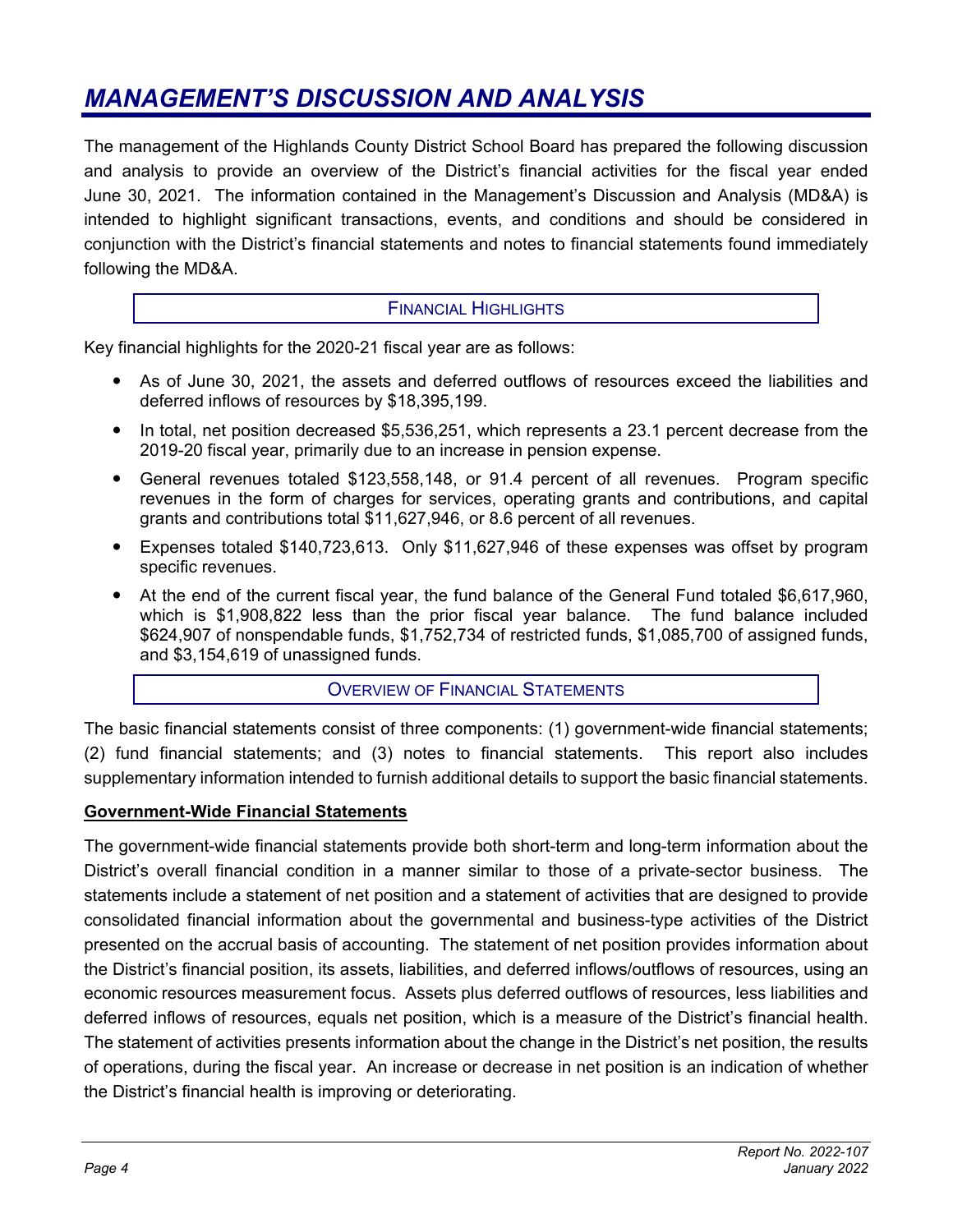The government-wide statements present the District's activities in the following categories:

- Governmental activities This represents most of the District's services, including its educational programs such as basic and exceptional education. Support functions such as transportation and administration are also included. Local property taxes and the State's education finance program provide most of the resources that support these activities.
- Business-type activities The District charges fees to cover the cost of certain services it provides. These activities account for the financial resources of the Heartland Educational Consortium.
- Component units:
	- o The District presents the Highlands County Education Foundation, Inc. as a discretely presented component unit. Although a separate legal entity, the component unit is included in this report because it meets the criteria for inclusion provided by generally accepted accounting principles. Financial information for this component unit is reported separately from the financial information presented for the primary government.
	- o The Highlands County School Board Leasing Corporation (Leasing Corporation), although also a legally separate entity, was formed to facilitate financing for the acquisition of facilities and equipment for the District. Due to the substantive economic relationship between the District and the Leasing Corporation, the Leasing Corporation has been included as an integral part of the primary government.

## **Fund Financial Statements**

Fund financial statements are one of the components of the basic financial statements. A fund is a grouping of related accounts that is used to maintain control over resources that have been segregated for specific activities or objectives. The District uses fund accounting to ensure and demonstrate compliance with finance-related legal requirements and prudent fiscal management. Certain funds are established by law while others are created by legal agreements, such as bond covenants. Fund financial statements provide more detailed information about the District's financial activities, focusing on its most significant or "major" funds rather than fund types. This is in contrast to the entitywide perspective contained in the government-wide statements. All of the District's funds may be classified within one of the broad categories discussed below.

**Governmental Funds**: Governmental funds are used to account for essentially the same functions reported as governmental activities in the government-wide financial statements. However, unlike the government-wide financial statements, governmental fund financial statements focus on near-term inflows and outflows of spendable resources, as well as on balances of spendable resources available at the end of the fiscal year. Such information may be useful in assessing a government's near-term financing requirements.

Because the focus of governmental funds is narrower than that of the government-wide financial statements, it is useful to compare the information presented for governmental funds with similar information presented for governmental activities in the government-wide financial statements. By doing so, readers may better understand the long-term impact of the government's near-term financing decisions. Both the governmental funds balance sheet and the governmental funds statement of revenues, expenditures, and changes in fund balances provide a reconciliation to facilitate this comparison between governmental funds and governmental activities.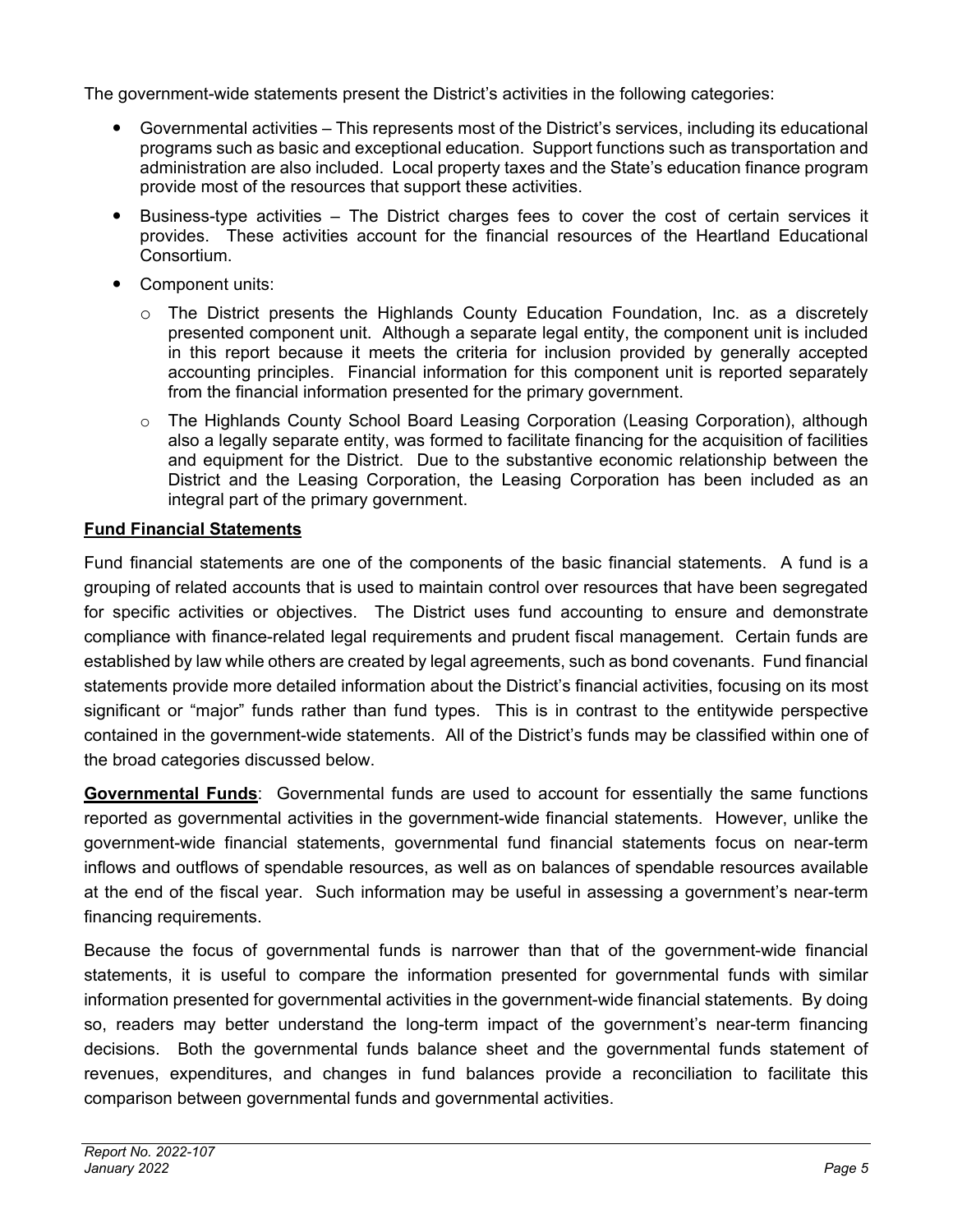The governmental funds balance sheet and statement of revenues, expenditures, and changes in fund balances provide detailed information about the District's most significant funds. The District's major funds are the General Fund, Special Revenue – Other Fund, Special Revenue – Federal Education Stabilization Fund, and the Capital Projects – Other Fund. Data from the other governmental funds are combined into a single, aggregated presentation.

The District adopts an annual appropriated budget for its governmental funds. A budgetary comparison schedule has been provided for the General and major Special Revenue Funds to demonstrate compliance with the budget.

**Proprietary Funds**: Proprietary funds may be established to account for activities in which a fee is charged for services. Two types of proprietary funds are maintained:

- Enterprise funds are used to report the same functions as business-type activities in the government-wide financial statements. The District uses the enterprise fund to account for the Heartland Educational Consortium.
- Internal service funds are used to report activities that provide goods and services to support the District's other programs and functions through user charges. The District uses the internal service funds to account for the District employee dental and healthcare programs. Since these services predominantly benefit governmental rather than business-type functions, the internal service funds have been included within governmental activities in the government-wide financial statements.

Proprietary funds provide the same type of information as the government-wide financial statements, only in more detail, for those enterprise funds determined to be major. The District has one enterprise fund, the Heartland Educational Consortium Fund. Conversely, the internal service funds are combined into a single, aggregated column in the proprietary fund financial statements.

**Fiduciary Funds**: Fiduciary funds are used to report assets held in a trustee or fiduciary capacity for the benefit of external parties, such as student activity funds. Fiduciary funds are not reflected in the government-wide statements because the resources are not available to support the District's own programs. In its fiduciary capacity, the District is responsible for ensuring that the assets reported in these funds are used only for their intended purposes.

The District uses private-purpose trust funds to account for scholarship funds established by private donors.

The District uses custodial funds to account for resources held for student activities and groups.

#### **Notes to Financial Statements**

The notes provide additional information that is essential for a full understanding of the data provided in the government-wide and fund financial statements.

#### **Other Information**

In addition to the basic financial statements and accompanying notes, this report also presents required supplementary information concerning the District's total other postemployment benefits (OPEB) and net pension liabilities.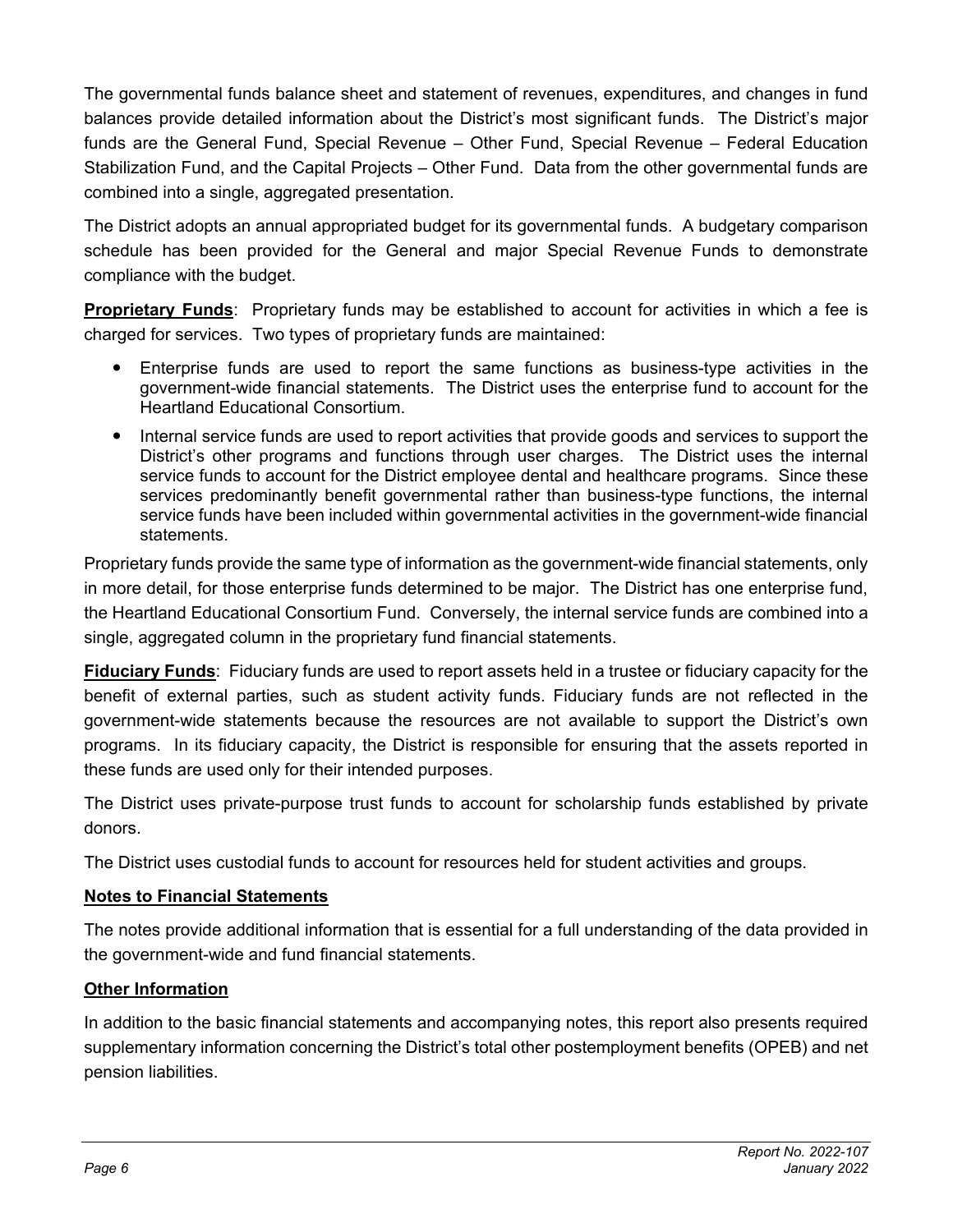#### GOVERNMENT-WIDE FINANCIAL ANALYSIS

As noted earlier, net position over time may serve as a useful indicator of a government's financial health. The following is a summary of the District's net position as of June 30, 2021, compared to net position as of June 30, 2020:

|                                       | Governmental<br><b>Activities</b> |                  |               | <b>Business-Type</b><br><b>Activities</b> |                 | Total             |
|---------------------------------------|-----------------------------------|------------------|---------------|-------------------------------------------|-----------------|-------------------|
|                                       | 6-30-21                           | 6-30-20          | $6 - 30 - 21$ | $6 - 30 - 20$                             | $6 - 30 - 21$   | 6-30-20           |
| <b>Current and Other Assets</b>       | \$33,085,178.71                   | \$30,731,151.86  | \$644,040.91  | \$513,471.16                              | \$33,729,219.62 | \$31,244,623.02   |
| <b>Capital Assets</b>                 | 102,516,842.78                    | 104,992,550.11   | 351,506.75    | 357,422.64                                | 102,868,349.53  | 105,349,972.75    |
| Total Assets                          | 135,602,021.49                    | 135,723,701.97   | 995,547.66    | 870,893.80                                | 136,597,569.15  | 136,594,595.77    |
| <b>Deferred Outflows of Resources</b> | 32,101,080.47                     | 30,127,926.11    | 225,560.39    | 299,167.36                                | 32,326,640.86   | 30,427,093.47     |
| Long-Term Liabilities                 | 128,476,247.14                    | 118,067,247.95   | 588,548.37    | 533,258.26                                | 129,064,795.51  | 118,600,506.21    |
| <b>Other Liabilities</b>              | 11,374,084.78                     | 10,223,259.78    | 26,754.86     | 21,982.36                                 | 11,400,839.64   | 10,245,242.14     |
| <b>Total Liabilities</b>              | 139,850,331.92                    | 128,290,507.73   | 615,303.23    | 555,240.62                                | 140,465,635.15  | 128,845,748.35    |
| <b>Deferred Inflows of Resources</b>  | 9,993,900.35                      | 14, 105, 927. 27 | 69,475.65     | 138,563.73                                | 10,063,376.00   | 14,244,491.00     |
| Net Position:                         |                                   |                  |               |                                           |                 |                   |
| Net Investment in Capital Assets      | 63,821,842.78                     | 63,747,550.11    | 351,506.75    | 357,422.64                                | 64, 173, 349.53 | 64, 104, 972. 75  |
| Restricted                            | 12,410,467.66                     | 9,130,653.89     |               |                                           | 12,410,467.66   | 9,130,653.89      |
| Unrestricted (Deficit)                | (58,373,440.75)                   | (49,423,010.92)  | 184,822.42    | 118,834.17                                | (58,188,618.33) | (49, 304, 176.75) |
| <b>Total Net Position</b>             | \$17,858,869.69                   | \$23,455,193.08  | \$536,329.17  | \$476,256.81                              | \$18,395,198.86 | \$23,931,449.89   |

#### **Net Position, End of Year**

The largest portion of the District's net position is investment in capital assets (e.g., land; buildings; furniture, fixtures, and equipment), less any related debt still outstanding. The District uses these capital assets to provide services to students; consequently, these assets are not available for future spending. Although the investment in capital assets is reported net of related debt, the resources used to repay the debt must be provided from other sources, since the capital assets cannot be used to liquidate these liabilities.

The restricted portion of the District's net position represents resources that are subject to external restrictions on how they may be used. The deficit unrestricted net position was the result, in part, of accruing \$6,640,764 in compensated absences payable, \$2,815,642 in OPEB liability, and \$80,913,390 in net pension liability.

The key elements of the changes in the District's net position for the fiscal years ended June 30, 2021, and June 30, 2020, are as follows: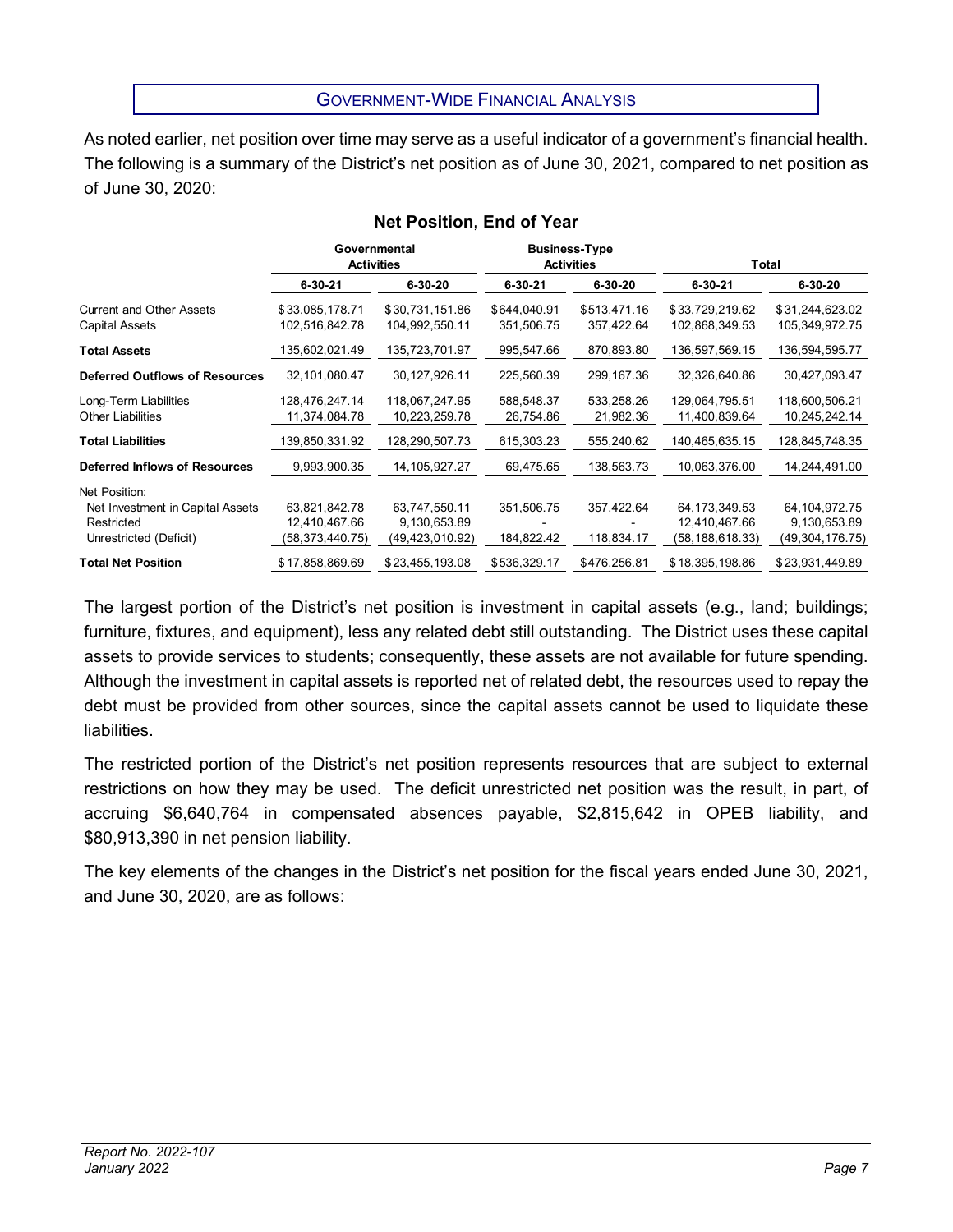#### **Operating Results for the Fiscal Year Ended**

|                                                 |                  | Governmental      | <b>Business-Type</b> |                          |                   |                  |  |  |
|-------------------------------------------------|------------------|-------------------|----------------------|--------------------------|-------------------|------------------|--|--|
|                                                 |                  | <b>Activities</b> |                      | <b>Activities</b>        |                   | Total            |  |  |
|                                                 | $6 - 30 - 21$    | 6-30-20           | $6 - 30 - 21$        | 6-30-20                  | $6 - 30 - 21$     | 6-30-20          |  |  |
| Program Revenues:                               |                  |                   |                      |                          |                   |                  |  |  |
| <b>Charges for Services</b>                     | 167,504.58<br>S  | 225,744.83<br>\$  | \$366,473.24         | \$332,546.41             | 533,977.82<br>\$  | 558,291.24<br>\$ |  |  |
| Operating Grants and Contributions              | 10,527,686.02    | 10,256,726.62     |                      |                          | 10,527,686.02     | 10,256,726.62    |  |  |
| Capital Grants and Contributions                | 566,282.56       | 720,035.09        |                      |                          | 566,282.56        | 720,035.09       |  |  |
| <b>General Revenues:</b>                        |                  |                   |                      |                          |                   |                  |  |  |
| Property Taxes, Levied for Operational Purposes | 26,065,351.53    | 24,967,320.55     |                      |                          | 26,065,351.53     | 24,967,320.55    |  |  |
| Property Taxes, Levied for Capital Projects     | 8,540,160.57     | 8,101,991.40      |                      |                          | 8,540,160.57      | 8,101,991.40     |  |  |
| <b>Local Sales Tax</b>                          | 6,936,482.10     | 6,132,809.10      |                      | $\overline{a}$           | 6,936,482.10      | 6,132,809.10     |  |  |
| Grants and Contributions Not Restricted         |                  |                   |                      |                          |                   |                  |  |  |
| to Specific Programs                            | 79, 127, 917. 21 | 75,055,316.12     | 388,280.13           | 316,445.63               | 79,516,197.34     | 75,371,761.75    |  |  |
| Unrestricted Investment Earnings                | 51,047.26        | 362,993.25        | 1,533.03             | 7,884.16                 | 52,580.29         | 370,877.41       |  |  |
| Miscellaneous                                   | 2,447,376.55     | 1,996,621.94      |                      |                          | 2,447,376.55      | 1,996,621.94     |  |  |
| <b>Total Revenues</b>                           | 134,429,808.38   | 127,819,558.90    | 756,286.40           | 656,876.20               | 135, 186, 094. 78 | 128,476,435.10   |  |  |
| Functions/Program Expenses:                     |                  |                   |                      |                          |                   |                  |  |  |
| Instruction                                     | 70, 127, 771.43  | 66,505,243.79     |                      |                          | 70, 127, 771.43   | 66,505,243.79    |  |  |
| <b>Student Support Services</b>                 | 7,916,644.31     | 7,012,514.05      |                      |                          | 7,916,644.31      | 7,012,514.05     |  |  |
| <b>Instructional Media Services</b>             | 775,342.39       | 807,203.72        |                      |                          | 775,342.39        |                  |  |  |
|                                                 |                  |                   |                      |                          | 3,418,825.80      | 807,203.72       |  |  |
| Instruction and Curriculum Development Services | 3,418,825.80     | 3,203,420.84      |                      |                          |                   | 3,203,420.84     |  |  |
| Instructional Staff Training Services           | 2,875,645.07     | 3,225,297.84      |                      | $\overline{a}$           | 2,875,645.07      | 3,225,297.84     |  |  |
| Instruction-Related Technology                  | 1,799,339.65     | 1,920,660.88      |                      |                          | 1,799,339.65      | 1,920,660.88     |  |  |
| Board                                           | 628,659.17       | 599,754.05        |                      | L,                       | 628,659.17        | 599,754.05       |  |  |
| General Administration                          | 1,118,930.71     | 917,831.05        |                      | $\blacksquare$           | 1,118,930.71      | 917,831.05       |  |  |
| School Administration                           | 7,625,226.70     | 7,309,305.80      | ٠                    | $\overline{\phantom{a}}$ | 7,625,226.70      | 7,309,305.80     |  |  |
| Facilities Acquisition and Construction         | 4,236,075.56     | 4,403,161.19      |                      | $\overline{a}$           | 4,236,075.56      | 4,403,161.19     |  |  |
| <b>Fiscal Services</b>                          | 856,421.66       | 937,860.96        |                      | $\blacksquare$           | 856,421.66        | 937,860.96       |  |  |
| <b>Food Services</b>                            | 8,520,391.80     | 8,573,410.92      |                      | $\overline{a}$           | 8,520,391.80      | 8,573,410.92     |  |  |
| <b>Central Services</b>                         | 1,439,526.27     | 1,346,308.93      |                      | $\overline{\phantom{a}}$ | 1,439,526.27      | 1,346,308.93     |  |  |
| <b>Student Transportation Services</b>          | 6,432,672.57     | 6,479,321.18      |                      | L,                       | 6,432,672.57      | 6,479,321.18     |  |  |
| Operation of Plant                              | 10,324,063.01    | 9,677,419.53      |                      | ÷,                       | 10,324,063.01     | 9,677,419.53     |  |  |
| Maintenance of Plant                            | 2,889,857.59     | 2,926,893.71      |                      | L,                       | 2,889,857.59      | 2,926,893.71     |  |  |
| Administrative Technology Services              | 1,028,223.86     | 1,140,728.25      |                      |                          | 1,028,223.86      | 1,140,728.25     |  |  |
| <b>Community Services</b>                       | 627,765.42       | 551,206.19        |                      | $\overline{a}$           | 627,765.42        | 551,206.19       |  |  |
| Unallocated Interest on Long-Term Debt          | 1,755,580.83     | 1,857,994.08      |                      | L.                       | 1,755,580.83      | 1,857,994.08     |  |  |
| Unallocated Depreciation Expense                | 5,630,434.97     | 5,911,742.66      |                      |                          | 5,630,434.97      | 5,911,742.66     |  |  |
| Loss on Disposal of Capital Assets              |                  | 1,812.12          |                      |                          |                   | 1,812.12         |  |  |
| <b>Heartland Educational Consortium</b>         |                  |                   | 696,214.04           | 661,544.75               | 696,214.04        | 661,544.75       |  |  |
| <b>Total Functions/Program Expenses</b>         | 140,027,398.77   | 135,309,091.74    | 696,214.04           | 661,544.75               | 140,723,612.81    | 135,970,636.49   |  |  |
| <b>Change in Net Position</b>                   | (5,597,590.39)   | (7,489,532.84)    | 60,072.36            | (4,668.55)               | (5,537,518.03)    | (7,494,201.39)   |  |  |
| Net Position - Beginning                        | 23,455,193.08    | 30,944,725.92     | 476,256.81           | 480,925.36               | 23,931,449.89     | 31,425,651.28    |  |  |
| Adjustment to Beginning Net Position (1)        | 1,267.00         |                   |                      |                          | 1,267.00          |                  |  |  |
| Net Position - Beginning, as Restated           | 23,456,460.08    | 30,944,725.92     | 476,256.81           | 480,925.36               | 23,932,716.89     | 31,425,651.28    |  |  |
|                                                 |                  |                   |                      |                          |                   |                  |  |  |
| <b>Net Position - Ending</b>                    | \$17,858,869.69  | \$23,455,193.08   | \$536,329.17         | \$476,256.81             | \$18,395,198.86   | \$23,931,449.89  |  |  |

(1) In the 2020-21 fiscal year, the adjustment to beginning net position was the result of the District recognizing its proportionate share of the FRS restatement of beginning net position of the FRS Pension Plan due to a correction to an interfund receivable.

The largest revenue source of governmental activities is the State of Florida (48.8 percent). Revenues from State sources for current operations are primarily received through the Florida Education Finance Program (FEFP) funding formula. The FEFP funding formula utilizes student enrollment data and is designed to maintain equity in funding across all Florida school districts, taking into consideration the District's funding ability based on the local property tax base.

For the governmental activities, revenues from grants and contributions not restricted to specific programs increased by \$4,072,601, or 5.4 percent, primarily due to an increase in Federal Education Stabilization funds awarded in response to the COVID-19 pandemic.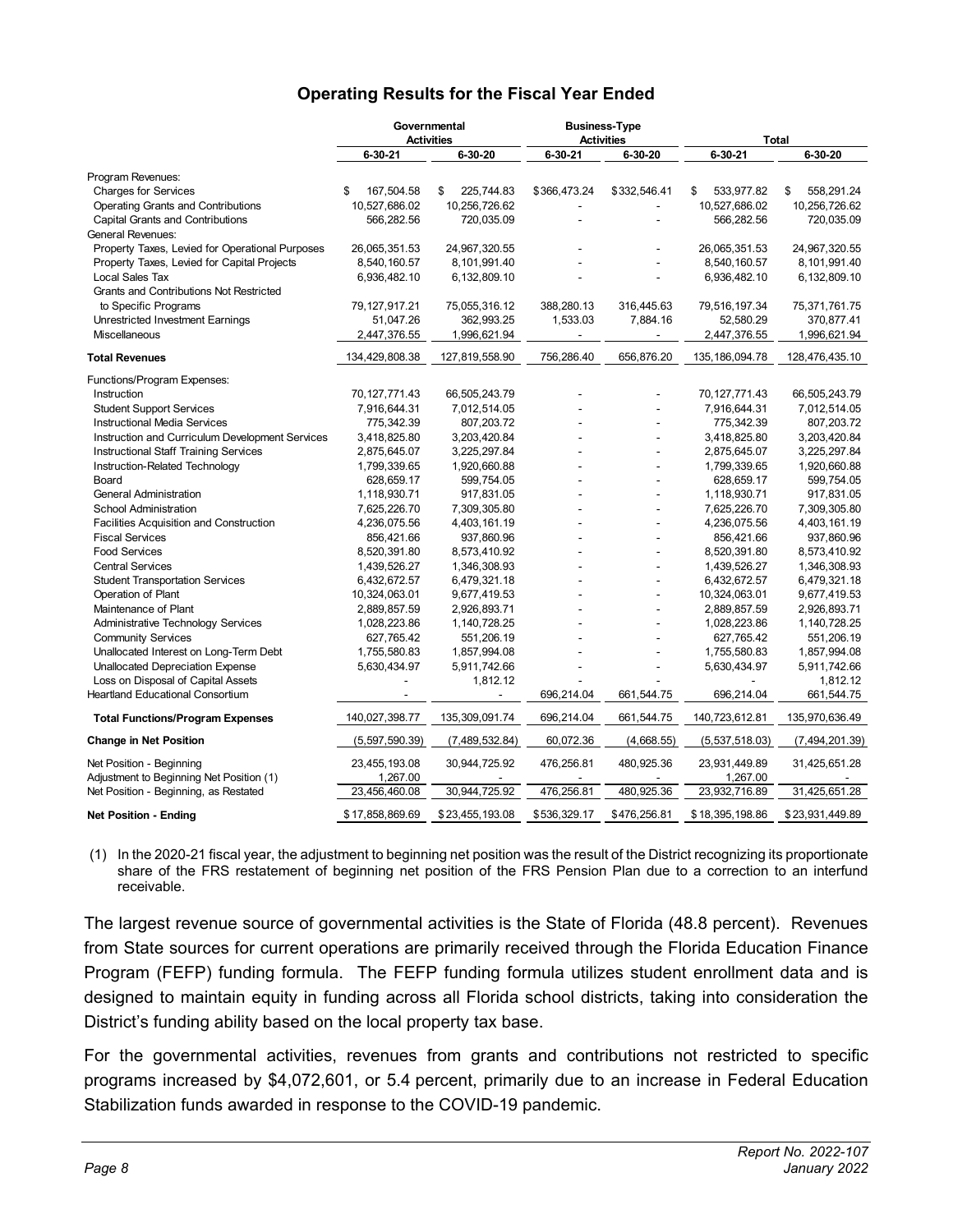Instruction expenses represent 50.1 percent of total governmental expenses in the 2020-21 fiscal year. Instruction expenses increased by \$3,622,528, or 5.4 percent, from the previous fiscal year due mainly to increases in pension and accrued leave expenses.

The net position for the business-type activities increased by \$60,072, or 12.6 percent, primarily due to an increase in State grants.

#### FINANCIAL ANALYSIS OF THE DISTRICT'S FUNDS

# **Governmental Funds**

The focus of the District's governmental funds is to provide information on near-term inflows, outflows, and balances of spendable resources. Such information is useful in assessing the District's financing requirements. Specifically, unassigned fund balance may serve as a useful measure of a government's net resources available for discretionary use as it represents the portion of fund balance that has not been limited to a particular purpose by an external party, the District, or a group or individual delegated authority by the Board to assign resources for particular purposes.

The total fund balances of governmental funds increased by \$892,278 during the fiscal year to \$17,275,693 at June 30, 2021. Of the total fund balance, \$3,154,619, or 18.3 percent, is unassigned fund balance, which is available for spending at the District's discretion; \$1,091,236 is nonspendable; \$11,944,138 is restricted; and \$1,085,700 is assigned.

## **Major Governmental Funds**

The General Fund is the District's chief operating fund. At the end of the current fiscal year, unassigned fund balance is \$3,154,619, while the total fund balance is \$6,617,960. As a measure of the General Fund's liquidity, it may be useful to compare the total assigned and unassigned fund balances to General Fund total revenues. The total assigned and unassigned fund balance is 4.5 percent of the total General Fund revenues, while total fund balance represents 7.1 percent of total General Fund revenues. The fund balance decreased \$1,908,822 during the current fiscal year.

The Special Revenue – Other Fund has total revenues and expenditures of \$12,139,250 each. Because grant revenues are not recognized until expenditures are incurred, this fund generally does not accumulate a fund balance.

The Special Revenue – Federal Education Stabilization Fund has total revenues and expenditures of \$4,297,508 each. Because grant revenues are not recognized until expenditures are incurred, this fund generally does not accumulate a fund balance.

The Capital Projects – Other Fund has a total balance of \$8,321,400, an increase of \$3,712,487 over the prior fiscal year. These funds are restricted for the acquisition, construction, and maintenance of capital assets. Of the total fund balance, \$4,371,418 has been encumbered for various projects.

## **Proprietary Funds**

The District's proprietary funds provide the same type of information reported in the government-wide financial statements, but in more detail. Net position of the Heartland Educational Consortium Enterprise Fund increased by \$60,072 during the 2020-21 fiscal year to \$536,329 at June 30, 2021.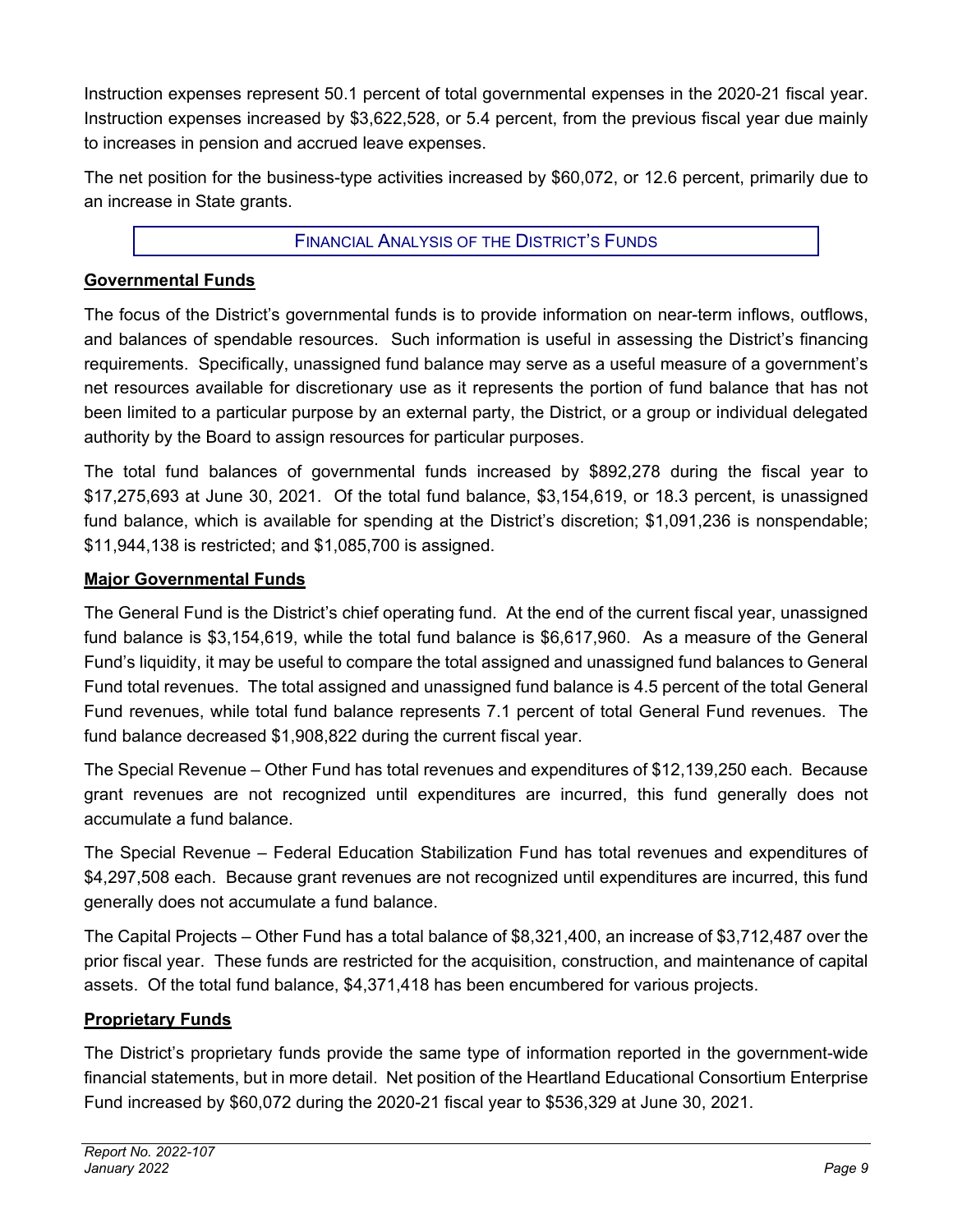The net position of the Internal Service Funds increased by \$310,924 to \$4,435,401, as a result of premiums exceeding claims and administration fees. Both the health and the dental plan are financially solvent and are approved annually on a calendar basis by the Florida Office of Insurance Regulation.

#### GENERAL FUND BUDGETARY HIGHLIGHTS

During the 2020-21 fiscal year, the Board revised the District budget several times. These budget amendments fall primarily into three categories. The first category includes amendments and supplemental appropriations that were approved shortly after the beginning of the fiscal year to record new grants. The second category includes changes in State FEFP revenue estimates during the fiscal year. The final category includes the Board-approved transfers between expenditure functions and objects. Original budgets were subsequently amended to reflect changes in FEFP funding.

Actual revenues are \$2.6 million, or 2.7 percent, less the final budgeted amounts. The decrease in revenues was primarily due to FEFP budgeted was less than received. In addition, actual expenditures are \$4.2 million, or 4.2 percent, less than final budgeted amounts. The decrease in expenditures was primarily due to unfilled instructional vacancies. The actual ending fund balance exceeded the estimated fund balance contained in the final amended budget by \$1.7 million.

#### CAPITAL ASSETS AND LONG-TERM DEBT

## **Capital Assets**

For the current fiscal year, capital assets decreased \$2,481,623 due to depreciation expense exceeding capital asset additions. Additional information on the District's capital assets can be found in the notes to the financial statements.

## **Long-Term Debt**

At June 30, 2021, the District had total long-term debt outstanding of \$38,695,000, composed of \$2,895,000 of bonds payable and \$35,800,000 of certificates of participation. During the current fiscal year, the debt decreased by \$2,550,000 due to principal payments.

Additional information on the District's long-term debt can be found in the notes to the financial statements.

## OTHER MATTERS OF SIGNIFICANCE

Approximately 68.9 percent of the total General Fund revenues are from the State of Florida. The primary source of revenue for the State is the State sales tax, which is an unstable revenue stream. Economic conditions, which affect consumer spending both nationally and especially in the State of Florida will impact the amount of revenue received by the District. Changes in levels of tourism, immigration into the State of Florida, and unemployment have a significant impact on establishing the State Budget as well as the District budget.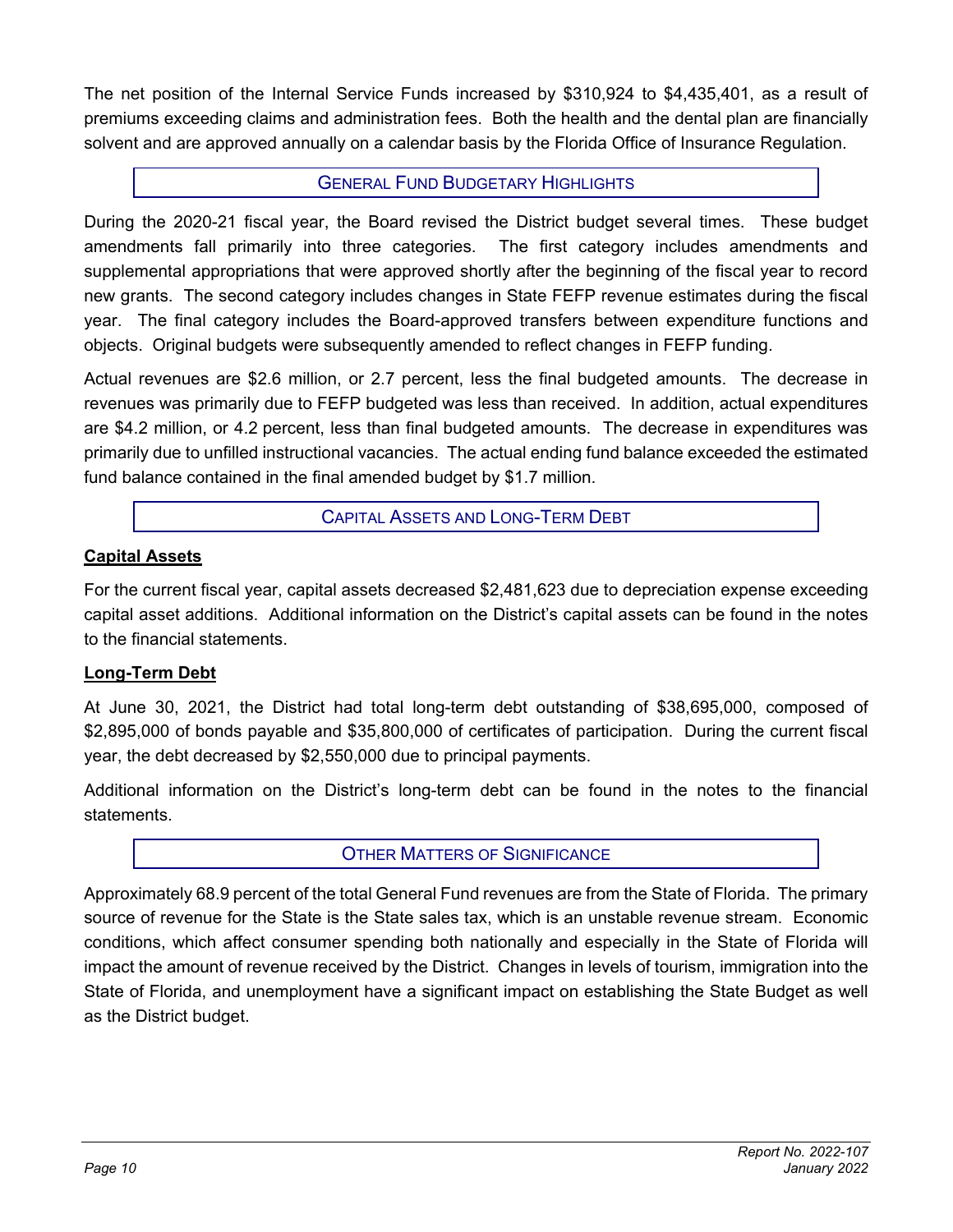#### REQUESTS FOR INFORMATION

This report is designed to provide a general overview of the District's finances for all those with an interest in the District's finances. Questions concerning information provided in the MD&A or other required supplementary information, and financial statements and notes thereto, or requests for additional financial information should be addressed to the Superintendent's Office, Highlands County District School Board, at 426 School Street, Sebring, Florida 33870.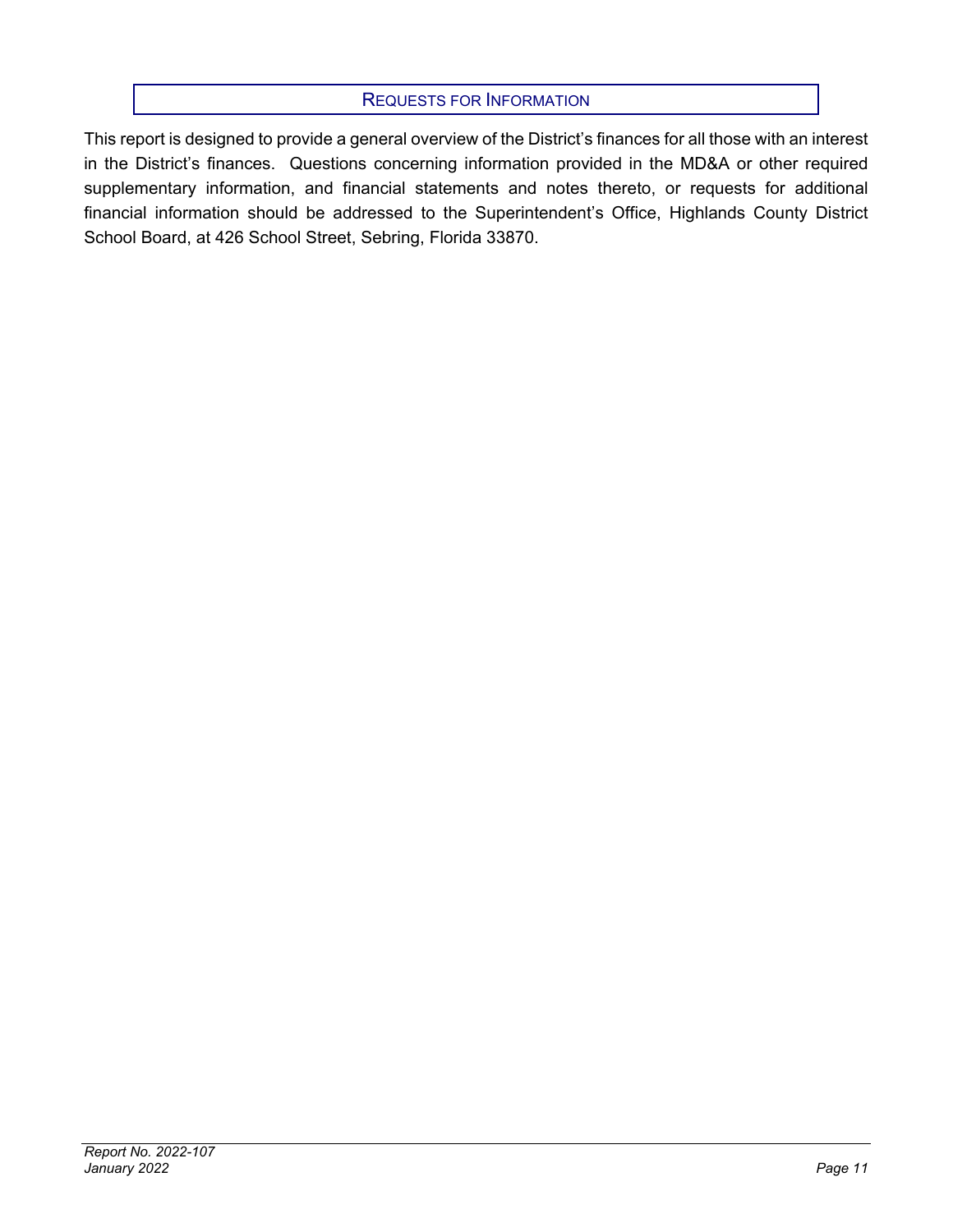THIS PAGE INTENTIONALLY LEFT BLANK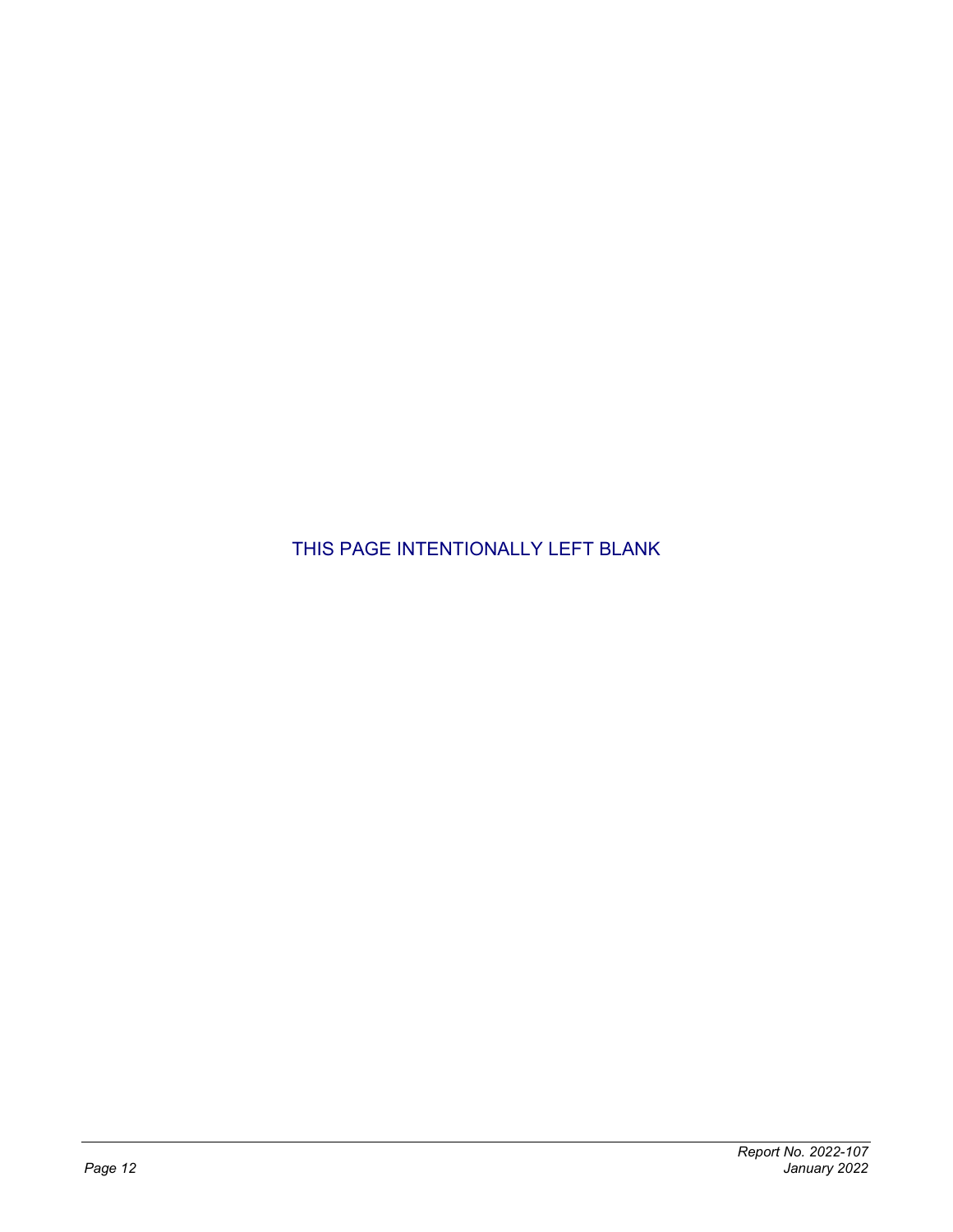# <span id="page-18-0"></span>*BASIC FINANCIAL STATEMENTS*

#### **Highlands County District School Board Statement of Net Position June 30, 2021**

|                                                                          | <b>Primary Government</b> |                   |    |                      |    |                   |           |             |
|--------------------------------------------------------------------------|---------------------------|-------------------|----|----------------------|----|-------------------|-----------|-------------|
|                                                                          |                           | Governmental      |    | <b>Business-Type</b> |    |                   | Component |             |
|                                                                          |                           | <b>Activities</b> |    | <b>Activities</b>    |    | <b>Total</b>      |           | <b>Unit</b> |
| <b>ASSETS</b>                                                            |                           |                   |    |                      |    |                   |           |             |
| Cash and Cash Equivalents                                                | \$                        | 26,351,838.83     | \$ | 619,093.78           | \$ | 26,970,932.61     | \$        | 845.45      |
| <b>Accounts Receivable</b>                                               |                           | 186, 167.92       |    |                      |    | 186, 167.92       |           |             |
| Due from Other Agencies                                                  |                           | 5,287,226.01      |    | 24,947.13            |    | 5,312,173.14      |           |             |
| Deposits Receivable                                                      |                           | 168,709.34        |    |                      |    | 168,709.34        |           |             |
| Inventories                                                              |                           | 1,091,236.61      |    |                      |    | 1,091,236.61      |           |             |
| Capital Assets:                                                          |                           |                   |    |                      |    |                   |           |             |
| Nondepreciable Capital Assets                                            |                           | 5,764,446.00      |    | 126,607.00           |    | 5,891,053.00      |           |             |
| Depreciable Capital Assets, Net                                          |                           | 96,752,396.78     |    | 224,899.75           |    | 96,977,296.53     |           |             |
| <b>TOTAL ASSETS</b>                                                      |                           | 135,602,021.49    |    | 995,547.66           |    | 136,597,569.15    |           | 845.45      |
| DEFERRED OUTFLOWS OF RESOURCES                                           |                           |                   |    |                      |    |                   |           |             |
| Pensions                                                                 |                           | 31,418,991.54     |    | 221,483.32           |    | 31,640,474.86     |           |             |
| OPEB                                                                     |                           | 682,088.93        |    | 4,077.07             |    | 686,166.00        |           |             |
| TOTAL DEFERRED OUTFLOWS OF RESOURCES                                     |                           | 32,101,080.47     |    | 225,560.39           |    | 32,326,640.86     |           |             |
| <b>LIABILITIES</b>                                                       |                           |                   |    |                      |    |                   |           |             |
| <b>Accrued Salaries and Benefits</b>                                     |                           | 6,542,428.59      |    | 10,154.26            |    | 6,552,582.85      |           |             |
| Payroll Deductions and Withholdings                                      |                           | 85,910.91         |    | 924.47               |    | 86,835.38         |           |             |
| <b>Accounts Payable</b>                                                  |                           | 2,906,543.51      |    | 15,676.13            |    | 2,922,219.64      |           |             |
| Deposits Payable                                                         |                           | 48,185.44         |    |                      |    | 48, 185.44        |           |             |
| <b>Unearned Revenue</b>                                                  |                           | 52,908.89         |    |                      |    | 52,908.89         |           |             |
| Estimated Liability for Self-Insurance Program<br>Long-Term Liabilities: |                           | 1,738,107.44      |    |                      |    | 1,738,107.44      |           |             |
| Portion Due Within 1 Year                                                |                           | 3,463,867.24      |    | 4,530.38             |    | 3,468,397.62      |           |             |
| Portion Due After 1 Year                                                 |                           | 125,012,379.90    |    | 584,017.99           |    | 125,596,397.89    |           |             |
| <b>TOTAL LIABILITIES</b>                                                 |                           | 139,850,331.92    |    | 615, 303. 23         |    | 140,465,635.15    |           |             |
| DEFERRED INFLOWS OF RESOURCES                                            |                           |                   |    |                      |    |                   |           |             |
| Pensions                                                                 |                           | 9,084,586.61      |    | 64,040.39            |    | 9,148,627.00      |           |             |
| <b>OPEB</b>                                                              |                           | 909,313.74        |    | 5,435.26             |    | 914,749.00        |           |             |
| TOTAL DEFERRED INFLOWS OF RESOURCES                                      |                           | 9,993,900.35      |    | 69,475.65            |    | 10,063,376.00     |           | L,          |
| <b>NET POSITION</b>                                                      |                           |                   |    |                      |    |                   |           |             |
| Net Investment in Capital Assets                                         |                           | 63,821,842.78     |    | 351,506.75           |    | 64, 173, 349.53   |           |             |
| Restricted for:                                                          |                           |                   |    |                      |    |                   |           |             |
| <b>State Required Carryover Programs</b>                                 |                           | 852,269.75        |    |                      |    | 852,269.75        |           |             |
| Debt Service                                                             |                           | 213,836.60        |    |                      |    | 213,836.60        |           |             |
| Capital Projects                                                         |                           | 9,693,884.36      |    |                      |    | 9,693,884.36      |           |             |
| <b>Food Service</b>                                                      |                           | 750,012.68        |    |                      |    | 750,012.68        |           |             |
| <b>Other Purposes</b>                                                    |                           | 900,464.27        |    |                      |    | 900,464.27        |           |             |
| Unrestricted                                                             |                           | (58, 373, 440.75) |    | 184,822.42           |    | (58, 188, 618.33) |           | 845.45      |
| <b>TOTAL NET POSITION</b>                                                | \$                        | 17,858,869.69     | \$ | 536,329.17           | \$ | 18,395,198.86     | \$        | 845.45      |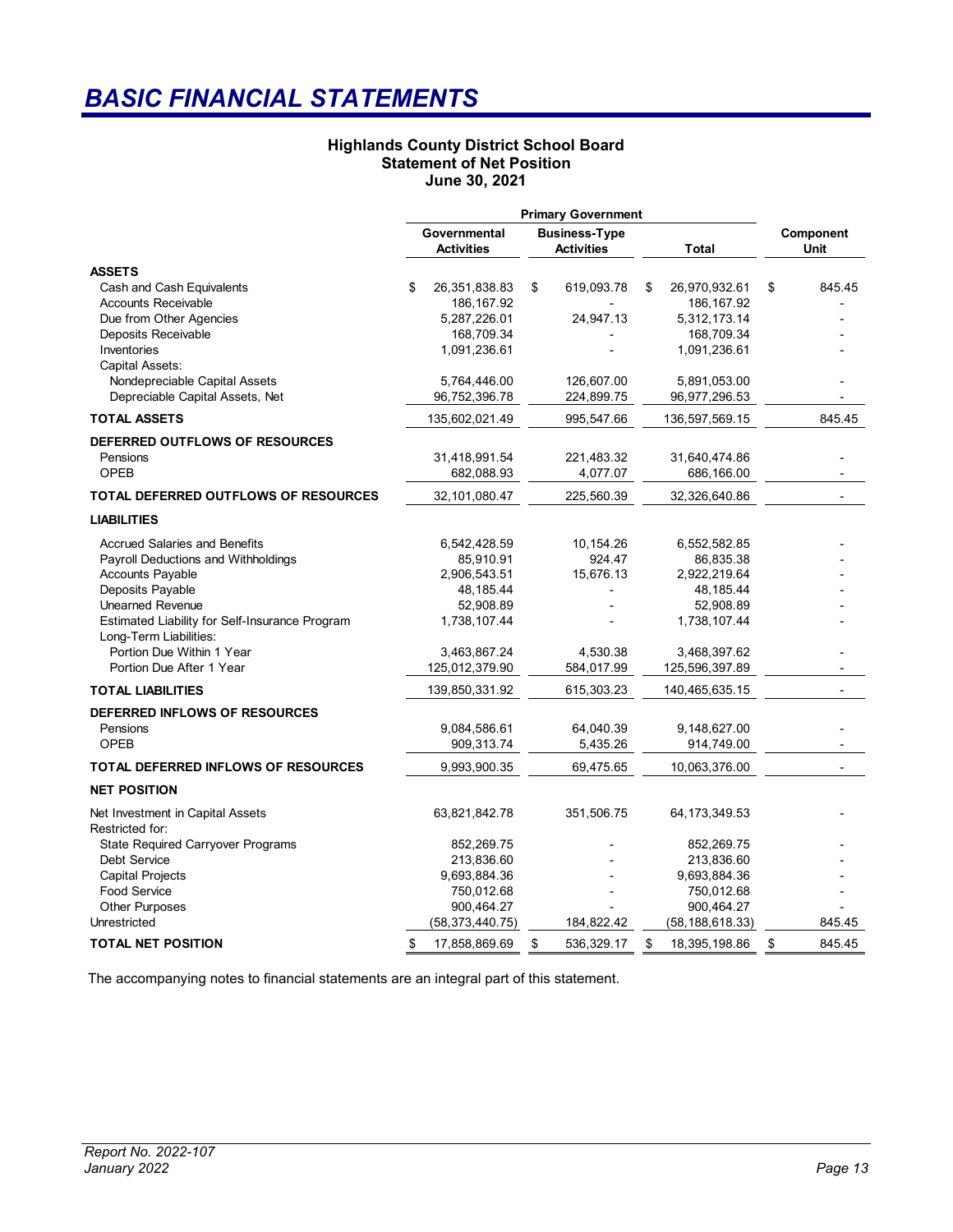#### **Highlands County District School Board Statement of Activities For the Fiscal Year Ended June 30, 2021**

<span id="page-19-0"></span>

|                                                                                                 |                                                                                                                                                                                                                                                                                |                                          | <b>Program Revenues</b>                                |                                                      |
|-------------------------------------------------------------------------------------------------|--------------------------------------------------------------------------------------------------------------------------------------------------------------------------------------------------------------------------------------------------------------------------------|------------------------------------------|--------------------------------------------------------|------------------------------------------------------|
| <b>Functions/Programs</b>                                                                       | <b>Expenses</b>                                                                                                                                                                                                                                                                | <b>Charges</b><br>for<br><b>Services</b> | Operating<br><b>Grants and</b><br><b>Contributions</b> | Capital<br><b>Grants and</b><br><b>Contributions</b> |
|                                                                                                 |                                                                                                                                                                                                                                                                                |                                          |                                                        |                                                      |
| <b>Primary Government</b>                                                                       |                                                                                                                                                                                                                                                                                |                                          |                                                        |                                                      |
| <b>Governmental Activities:</b>                                                                 |                                                                                                                                                                                                                                                                                |                                          |                                                        |                                                      |
| Instruction                                                                                     | \$<br>70, 127, 771.43                                                                                                                                                                                                                                                          | \$                                       | \$                                                     | \$                                                   |
| <b>Student Support Services</b>                                                                 | 7,916,644.31                                                                                                                                                                                                                                                                   |                                          |                                                        |                                                      |
| Instructional Media Services                                                                    | 775,342.39                                                                                                                                                                                                                                                                     |                                          |                                                        |                                                      |
| Instruction and Curriculum Development Services<br><b>Instructional Staff Training Services</b> | 3,418,825.80                                                                                                                                                                                                                                                                   |                                          |                                                        |                                                      |
| Instruction-Related Technology                                                                  | 2,875,645.07<br>1,799,339.65                                                                                                                                                                                                                                                   |                                          |                                                        |                                                      |
| Board                                                                                           | 628,659.17                                                                                                                                                                                                                                                                     |                                          |                                                        |                                                      |
| General Administration                                                                          | 1,118,930.71                                                                                                                                                                                                                                                                   |                                          |                                                        |                                                      |
| School Administration                                                                           | 7,625,226.70                                                                                                                                                                                                                                                                   |                                          |                                                        |                                                      |
| <b>Facilities Acquisition and Construction</b>                                                  | 4,236,075.56                                                                                                                                                                                                                                                                   |                                          |                                                        | 566,282.56                                           |
| <b>Fiscal Services</b>                                                                          | 856,421.66                                                                                                                                                                                                                                                                     |                                          |                                                        |                                                      |
| <b>Food Services</b>                                                                            | 8,520,391.80                                                                                                                                                                                                                                                                   | 167,504.58                               | 7,895,019.02                                           |                                                      |
| <b>Central Services</b>                                                                         | 1,439,526.27                                                                                                                                                                                                                                                                   |                                          |                                                        |                                                      |
| <b>Student Transportation Services</b>                                                          | 6,432,672.57                                                                                                                                                                                                                                                                   |                                          | 2,632,667.00                                           |                                                      |
| Operation of Plant                                                                              | 10,324,063.01                                                                                                                                                                                                                                                                  |                                          |                                                        |                                                      |
| Maintenance of Plant                                                                            | 2,889,857.59                                                                                                                                                                                                                                                                   |                                          |                                                        |                                                      |
| Administrative Technology Services                                                              | 1,028,223.86                                                                                                                                                                                                                                                                   |                                          |                                                        |                                                      |
| <b>Community Services</b>                                                                       | 627,765.42                                                                                                                                                                                                                                                                     |                                          |                                                        |                                                      |
| Unallocated Interest on Long-Term Debt                                                          | 1,755,580.83                                                                                                                                                                                                                                                                   |                                          |                                                        |                                                      |
| Unallocated Depreciation Expense*                                                               | 5,630,434.97                                                                                                                                                                                                                                                                   |                                          |                                                        |                                                      |
| <b>Total Governmental Activities</b>                                                            | 140,027,398.77                                                                                                                                                                                                                                                                 | 167,504.58                               | 10,527,686.02                                          | 566,282.56                                           |
| <b>Business-Type Activities:</b>                                                                |                                                                                                                                                                                                                                                                                |                                          |                                                        |                                                      |
| <b>Heartland Educational Consortium</b>                                                         | 696,214.04                                                                                                                                                                                                                                                                     | 366,473.24                               |                                                        |                                                      |
| <b>Total Primary Government</b>                                                                 | \$<br>140,723,612.81                                                                                                                                                                                                                                                           | \$ 533,977.82                            | \$<br>10,527,686.02                                    | \$<br>566,282.56                                     |
| <b>Component Unit</b>                                                                           |                                                                                                                                                                                                                                                                                |                                          |                                                        |                                                      |
| Highlands County Education Foundation, Inc.                                                     | \$<br>100,170.44                                                                                                                                                                                                                                                               | \$<br>0.00                               | \$<br>92,086.00                                        | \$<br>0.00                                           |
|                                                                                                 | <b>General Revenues:</b><br>Taxes:<br>Property Taxes, Levied for Operational Purposes<br>Property Taxes, Levied for Capital Projects<br>Local Sales Taxes<br>Grants and Contributions Not Restricted to Specific Programs<br>Unrestricted Investment Earnings<br>Miscellaneous |                                          |                                                        |                                                      |
|                                                                                                 | <b>Total General Revenues</b>                                                                                                                                                                                                                                                  |                                          |                                                        |                                                      |
|                                                                                                 | <b>Change in Net Position</b>                                                                                                                                                                                                                                                  |                                          |                                                        |                                                      |
|                                                                                                 | Net Position - Beginning<br>Adjustment to Beginning Net Position<br>Net Position - Beginning, as Restated                                                                                                                                                                      |                                          |                                                        |                                                      |
|                                                                                                 | <b>Net Position - Ending</b>                                                                                                                                                                                                                                                   |                                          |                                                        |                                                      |

This amount excludes the depreciation that is included in the direct expenses of the various functions.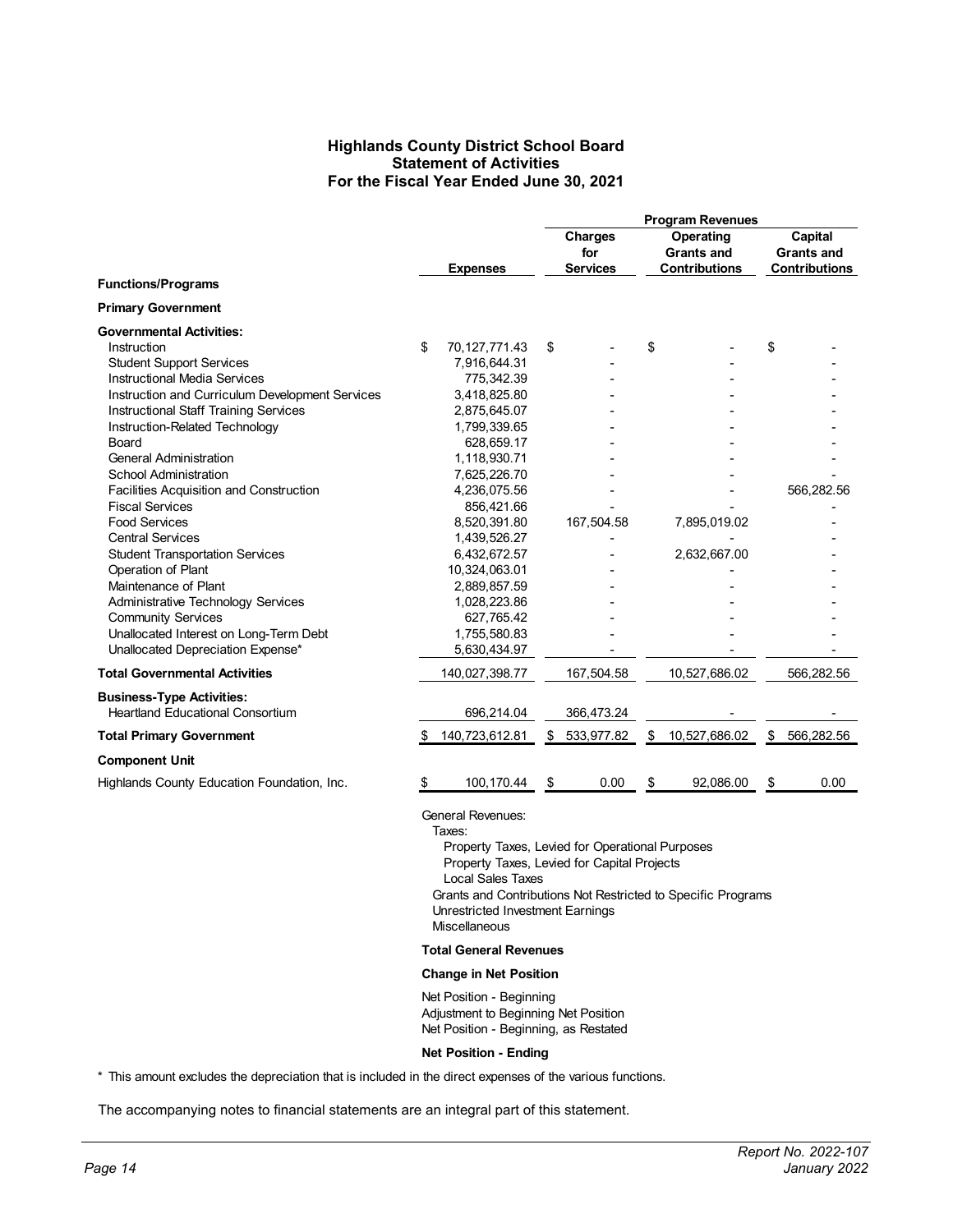| Net (Expense) Revenue and Changes in Net Position |                                                   |           |                   |              |  |  |  |  |
|---------------------------------------------------|---------------------------------------------------|-----------|-------------------|--------------|--|--|--|--|
| Governmental                                      | <b>Primary Government</b><br><b>Business-Type</b> |           |                   | Component    |  |  |  |  |
| <b>Activities</b>                                 | <b>Activities</b>                                 |           | <b>Total</b>      | Unit         |  |  |  |  |
|                                                   |                                                   |           |                   |              |  |  |  |  |
|                                                   |                                                   |           |                   |              |  |  |  |  |
| \$<br>(70, 127, 771.43)                           | \$                                                | \$        | (70, 127, 771.43) | \$           |  |  |  |  |
| (7,916,644.31)                                    |                                                   |           | (7,916,644.31)    |              |  |  |  |  |
| (775, 342.39)                                     |                                                   |           | (775, 342.39)     |              |  |  |  |  |
| (3,418,825.80)                                    |                                                   |           | (3,418,825.80)    |              |  |  |  |  |
| (2,875,645.07)                                    |                                                   |           | (2,875,645.07)    |              |  |  |  |  |
| (1,799,339.65)                                    |                                                   |           | (1,799,339.65)    |              |  |  |  |  |
| (628, 659.17)                                     |                                                   |           | (628, 659.17)     |              |  |  |  |  |
| (1, 118, 930.71)                                  |                                                   |           | (1, 118, 930.71)  |              |  |  |  |  |
| (7,625,226.70)                                    |                                                   |           | (7,625,226.70)    |              |  |  |  |  |
| (3,669,793.00)                                    |                                                   |           | (3,669,793.00)    |              |  |  |  |  |
| (856, 421.66)                                     |                                                   |           | (856, 421.66)     |              |  |  |  |  |
| (457, 868.20)                                     |                                                   |           | (457, 868.20)     |              |  |  |  |  |
| (1,439,526.27)                                    |                                                   |           | (1,439,526.27)    |              |  |  |  |  |
| (3,800,005.57)                                    |                                                   |           | (3,800,005.57)    |              |  |  |  |  |
| (10, 324, 063.01)                                 |                                                   |           | (10, 324, 063.01) |              |  |  |  |  |
| (2,889,857.59)                                    |                                                   |           | (2,889,857.59)    |              |  |  |  |  |
| (1,028,223.86)                                    |                                                   |           | (1,028,223.86)    |              |  |  |  |  |
| (627, 765.42)                                     |                                                   |           | (627, 765.42)     |              |  |  |  |  |
| (1,755,580.83)                                    |                                                   |           | (1,755,580.83)    |              |  |  |  |  |
| (5,630,434.97)                                    |                                                   |           | (5,630,434.97)    |              |  |  |  |  |
| (128,765,925.61)                                  |                                                   |           | (128,765,925.61)  |              |  |  |  |  |
|                                                   |                                                   |           |                   |              |  |  |  |  |
|                                                   | (329,740.80)                                      |           | (329, 740.80)     |              |  |  |  |  |
| (128, 765, 925.61)                                | (329, 740.80)                                     |           | (129,095,666.41)  |              |  |  |  |  |
|                                                   |                                                   |           |                   |              |  |  |  |  |
|                                                   |                                                   |           |                   | (8,084.44)   |  |  |  |  |
|                                                   |                                                   |           |                   |              |  |  |  |  |
| 26,065,351.53                                     |                                                   |           | 26,065,351.53     |              |  |  |  |  |
| 8,540,160.57                                      |                                                   |           | 8,540,160.57      |              |  |  |  |  |
| 6,936,482.10                                      |                                                   |           | 6,936,482.10      |              |  |  |  |  |
| 79, 127, 917. 21                                  | 388,280.13                                        |           | 79,516,197.34     |              |  |  |  |  |
| 51,047.26                                         | 1,533.03                                          |           | 52,580.29         | 23.05        |  |  |  |  |
| 2,447,376.55                                      |                                                   |           | 2,447,376.55      | 720.00       |  |  |  |  |
| 123, 168, 335. 22                                 | 389,813.16                                        |           | 123,558,148.38    | 743.05       |  |  |  |  |
| (5,597,590.39)                                    | 60,072.36                                         |           | (5,537,518.03)    | (7, 341.39)  |  |  |  |  |
| 23,455,193.08                                     | 476,256.81                                        |           | 23,931,449.89     | 8,186.84     |  |  |  |  |
| 1,267.00                                          |                                                   |           | 1,267.00          |              |  |  |  |  |
| 23,456,460.08                                     | 476,256.81                                        |           | 23,932,716.89     | 8,186.84     |  |  |  |  |
| \$<br>17,858,869.69                               | $\frac{3}{2}$<br>536,329.17                       | <u>\$</u> | 18,395,198.86     | 845.45<br>\$ |  |  |  |  |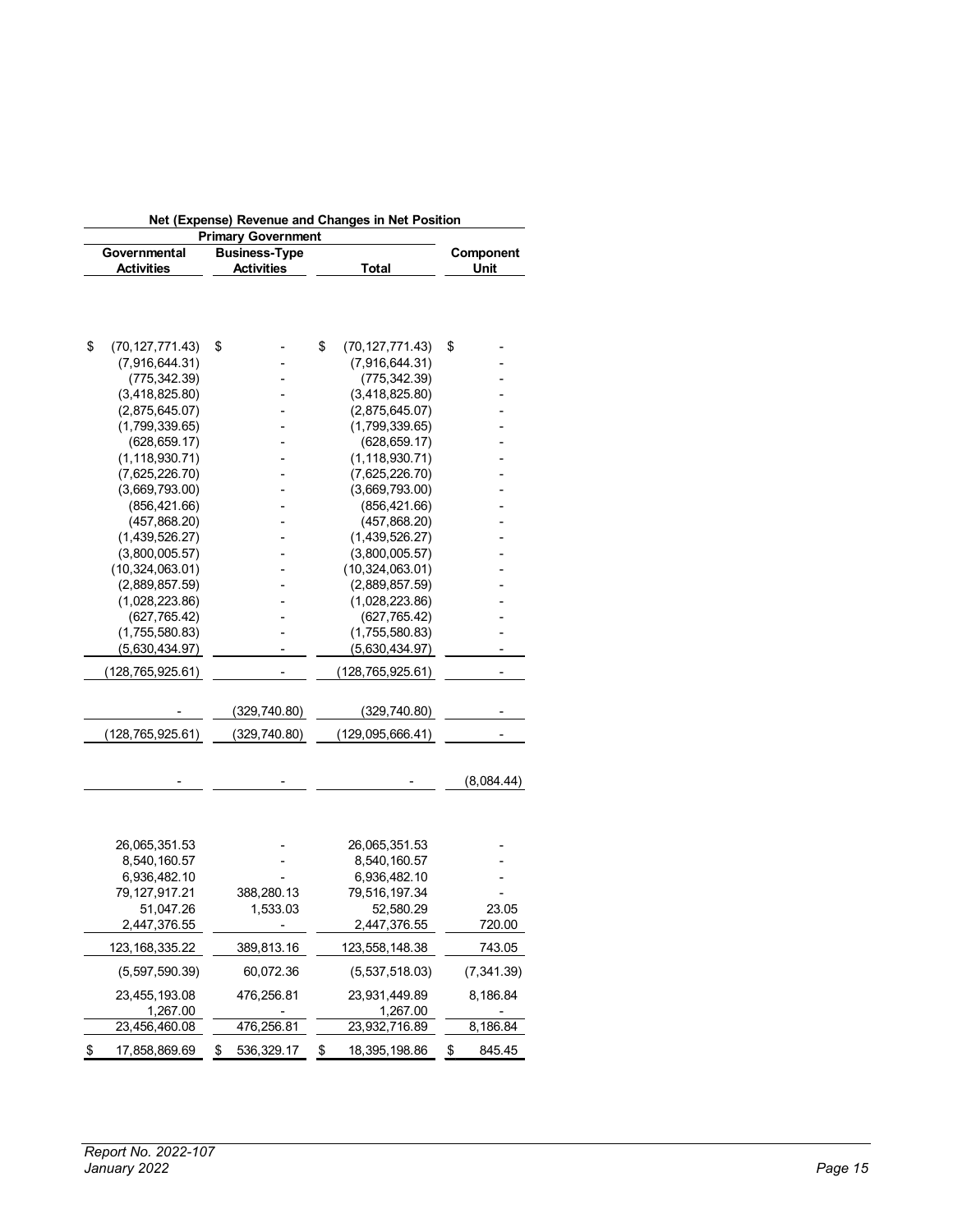#### **Highlands County District School Board Balance Sheet – Governmental Funds June 30, 2021**

<span id="page-21-0"></span>

|                                                                    |    | General<br><b>Fund</b>     | <b>Special Revenue -</b><br>Other<br><b>Fund</b> | <b>Special Revenue -</b><br><b>Federal Education</b><br><b>Stabilization Fund</b> |                          |  |
|--------------------------------------------------------------------|----|----------------------------|--------------------------------------------------|-----------------------------------------------------------------------------------|--------------------------|--|
| <b>ASSETS</b>                                                      |    |                            |                                                  |                                                                                   |                          |  |
| Cash and Cash Equivalents                                          | \$ | 11,355,680.88              | \$<br>19,193.54                                  | \$                                                                                | 18,061.72                |  |
| <b>Accounts Receivable</b>                                         |    | 185,927.55                 |                                                  |                                                                                   |                          |  |
| Due from Other Funds                                               |    | 1,958,536.13               |                                                  |                                                                                   |                          |  |
| Due from Other Agencies                                            |    | 137,482.50                 | 2,785,485.97                                     |                                                                                   | 750,671.55               |  |
| Deposits Receivable                                                |    | 168,709.34                 |                                                  |                                                                                   |                          |  |
| Inventories                                                        |    | 624,906.58                 |                                                  |                                                                                   |                          |  |
| <b>TOTAL ASSETS</b>                                                |    | 14,431,242.98              | \$<br>2,804,679.51                               | \$                                                                                | 768,733.27               |  |
| <b>LIABILITIES AND FUND BALANCES</b>                               |    |                            |                                                  |                                                                                   |                          |  |
| Liabilities:                                                       |    |                            |                                                  |                                                                                   |                          |  |
| <b>Accrued Salaries and Benefits</b>                               | \$ | 5,218,003.52               | \$<br>804,807.74                                 | \$                                                                                | 265,876.91               |  |
| Payroll Deductions and Withholdings                                |    | 74,259.11                  | 10,871.97                                        |                                                                                   | 779.83                   |  |
| <b>Accounts Payable</b>                                            |    | 1,422,829.35               | 173,901.50                                       |                                                                                   | 94,258.16                |  |
| Due to Other Funds                                                 |    | 1,096,778.99               | 1,806,776.73                                     |                                                                                   | 363,231.05               |  |
| Deposits Payable                                                   |    | 1,412.46                   |                                                  |                                                                                   |                          |  |
| <b>Unearned Revenue</b>                                            |    |                            | 8,321.57                                         |                                                                                   | 44,587.32                |  |
| <b>Total Liabilities</b>                                           |    | 7,813,283.43               | 2,804,679.51                                     |                                                                                   | 768,733.27               |  |
| Fund Balances:                                                     |    |                            |                                                  |                                                                                   |                          |  |
| Nonspendable:                                                      |    |                            |                                                  |                                                                                   |                          |  |
| Inventories                                                        |    | 624,906.58                 |                                                  |                                                                                   |                          |  |
| Restricted for:                                                    |    |                            |                                                  |                                                                                   |                          |  |
| <b>State Required Carryover Programs</b>                           |    | 852,269.75                 |                                                  |                                                                                   |                          |  |
| Fuel Tax                                                           |    | 384,914.01                 |                                                  |                                                                                   |                          |  |
| <b>State and Local Grants</b>                                      |    | 515,550.26                 |                                                  |                                                                                   |                          |  |
| Debt Service                                                       |    |                            |                                                  |                                                                                   |                          |  |
| <b>Capital Projects</b>                                            |    |                            |                                                  |                                                                                   |                          |  |
| <b>Food Service</b>                                                |    |                            |                                                  |                                                                                   |                          |  |
| <b>Total Restricted Fund Balance</b>                               |    | 1,752,734.02               |                                                  |                                                                                   |                          |  |
| Assigned for:                                                      |    |                            |                                                  |                                                                                   |                          |  |
| Supplies, Equipment, and Books                                     |    | 326,719.76                 |                                                  |                                                                                   |                          |  |
| School Budgets and Donations<br><b>Total Assigned Fund Balance</b> |    | 758,980.08<br>1,085,699.84 |                                                  |                                                                                   | $\blacksquare$           |  |
| <b>Unassigned Fund Balance</b>                                     |    | 3,154,619.11               | $\overline{\phantom{a}}$<br>$\overline{a}$       |                                                                                   | $\overline{\phantom{0}}$ |  |
| <b>Total Fund Balances</b>                                         |    | 6,617,959.55               |                                                  |                                                                                   |                          |  |
| TOTAL LIABILITIES AND FUND BALANCES                                | \$ | 14,431,242.98              | \$<br>2,804,679.51                               | \$                                                                                | 768,733.27               |  |
|                                                                    |    |                            |                                                  |                                                                                   |                          |  |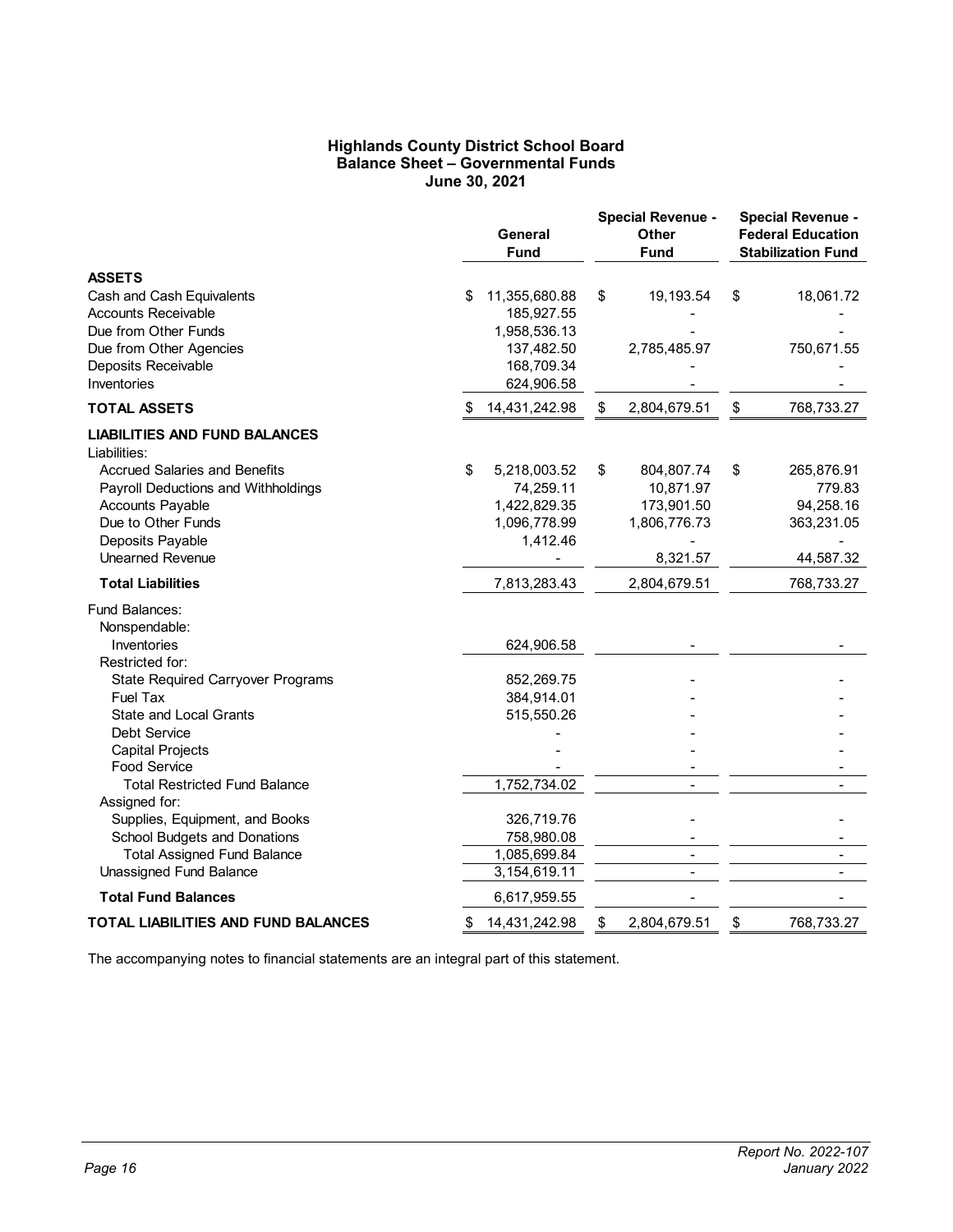| \$<br>\$<br>2,187,503.63<br>\$<br>7,241,478.58 | 20,821,918.35<br>185,927.55 |
|------------------------------------------------|-----------------------------|
|                                                | 1,958,536.13                |
| 1,407,511.58<br>206,074.41                     | 5,287,226.01                |
|                                                | 168,709.34                  |
| 466,330.03                                     | 1,091,236.61                |
| \$<br>\$<br>8,648,990.16<br>\$<br>2,859,908.07 | 29,513,553.99               |
|                                                |                             |
| \$<br>\$<br>253,740.42<br>\$                   | 6,542,428.59                |
|                                                | 85,910.91                   |
| 95,806.14<br>327,589.82                        | 2,114,384.97                |
| 127,255.23                                     | 3,394,042.00                |
| 46,772.98                                      | 48,185.44                   |
|                                                | 52,908.89                   |
| 327,589.82<br>523,574.77                       | 12,237,860.80               |
|                                                |                             |
| 466,330.03                                     | 1,091,236.61                |
|                                                | 852,269.75                  |
|                                                | 384,914.01                  |
|                                                | 515,550.26                  |
| 213,836.60                                     | 213,836.60                  |
| 1,372,484.02<br>8,321,400.34                   | 9,693,884.36                |
| 283,682.65                                     | 283,682.65                  |
| 8,321,400.34<br>1,870,003.27                   | 11,944,137.63               |
|                                                | 326,719.76                  |
|                                                | 758,980.08                  |
|                                                | 1,085,699.84                |
|                                                | 3,154,619.11                |
| 2,336,333.30<br>8,321,400.34                   | 17,275,693.19               |
| \$<br>\$<br>\$<br>8,648,990.16<br>2,859,908.07 | 29,513,553.99               |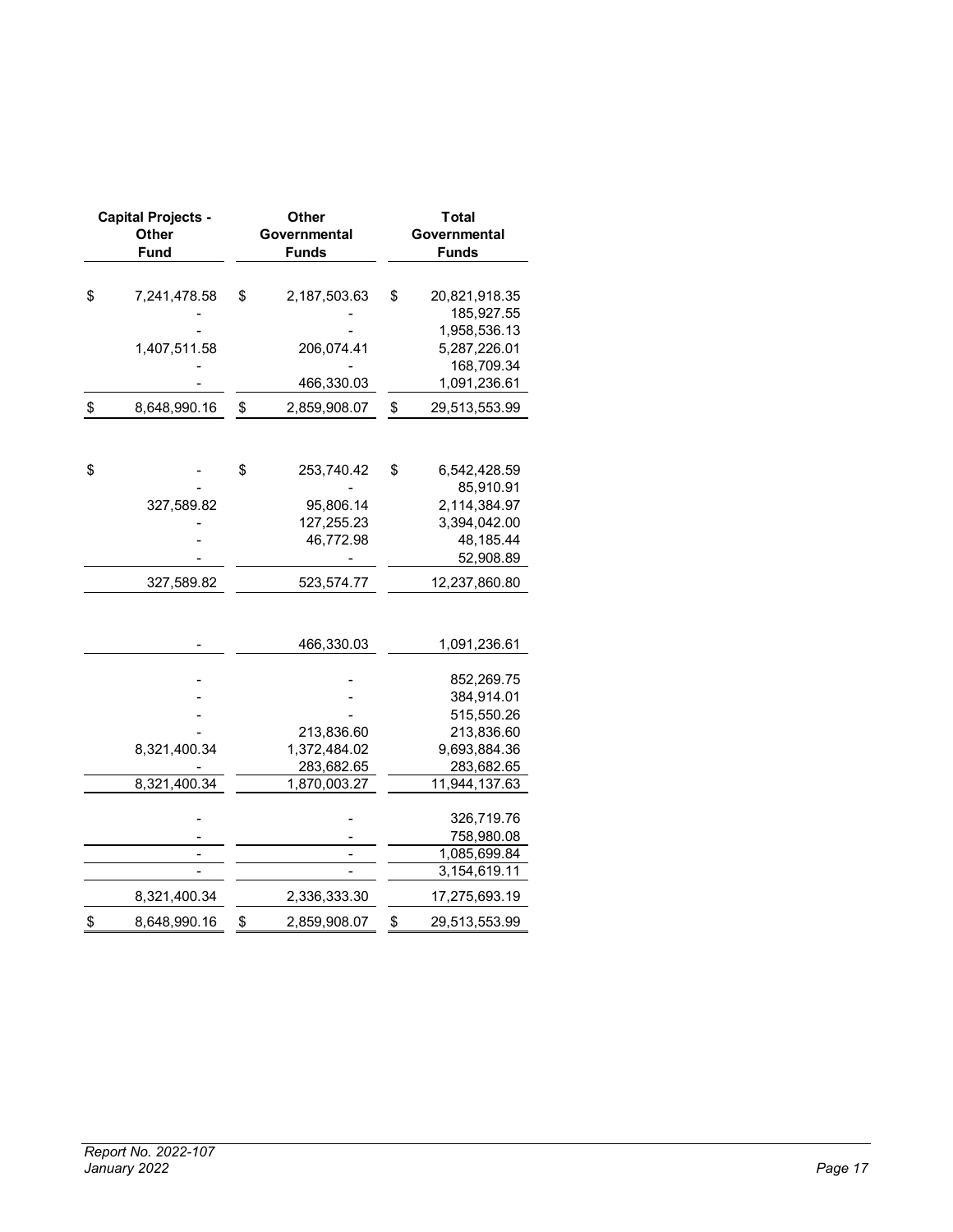#### **Highlands County District School Board Reconciliation of the Governmental Funds Balance Sheet to the Statement of Net Position June 30, 2021**

<span id="page-23-0"></span>

| <b>Total Fund Balances - Governmental Funds</b>                                                                                                                                                                                                                           | \$ | 17,275,693.19    |
|---------------------------------------------------------------------------------------------------------------------------------------------------------------------------------------------------------------------------------------------------------------------------|----|------------------|
| Amounts reported for governmental activities in the statement of net position are different because:                                                                                                                                                                      |    |                  |
| Capital assets, net of accumulated depreciation, used in governmental activities are not financial<br>resources and, therefore, are not reported as assets in the governmental funds.                                                                                     |    | 102,516,842.78   |
| Internal service funds are used by management to charge the costs of certain activities, such as<br>insurance, to individual funds. The assets and liabilities of the internal service funds are included in<br>governmental activities in the statement of net position. |    | 4,435,400.74     |
| The deferred outflows of resources and deferred inflows of resources related to pensions and other<br>postemployment benefits (OPEB) are applicable to future periods and, therefore, are not reported in<br>the governmental funds.                                      |    |                  |
| Deferred Outflows Related to Pensions<br>31,418,991.54<br>S<br>Deferred Outflows Related to OPEB<br>682,088.93<br>Deferred Inflows Related to Pensions<br>(9,084,586.61)<br>Deferred Inflows Related to OPEB<br>(909,313.74)                                              |    | 22, 107, 180. 12 |
| Long-term liabilities are not due and payable in the fiscal year and, therefore, are not reported as<br>liabilities in the governmental funds.                                                                                                                            |    |                  |
| <b>Bonds Payable</b><br>(2,895,000.00)<br>\$<br>(35,800,000.00)<br>Certificates of Participation Payable<br>(6,605,527.18)<br><b>Compensated Absences Payable</b><br>Net Pension Liability<br>(80, 376, 807.96)<br>(2,798,912.00)<br><b>OPEB Liability</b>                |    | (128,476,247.14) |
| <b>Net Position - Governmental Activities</b>                                                                                                                                                                                                                             | S  | 17,858,869.69    |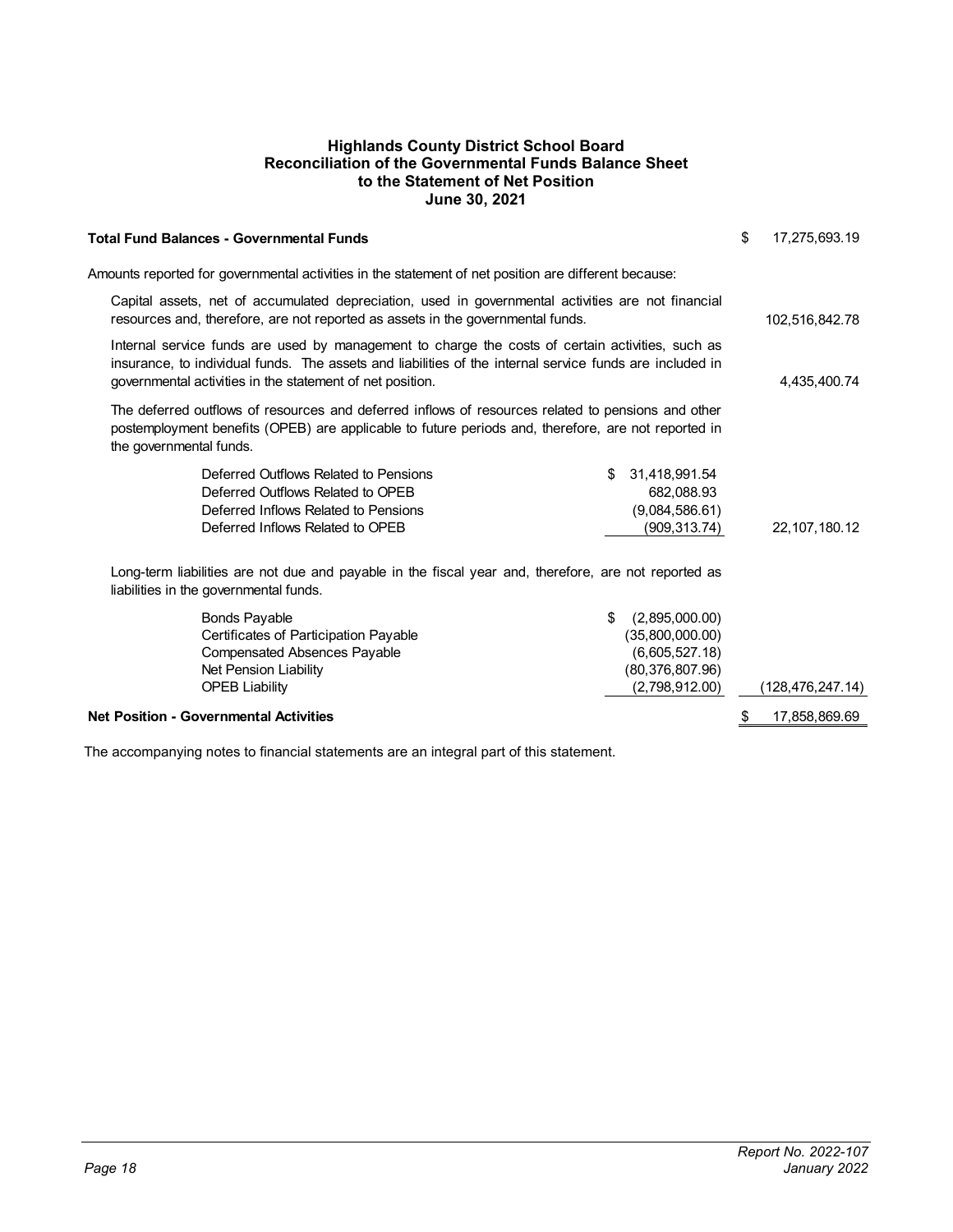THIS PAGE INTENTIONALLY LEFT BLANK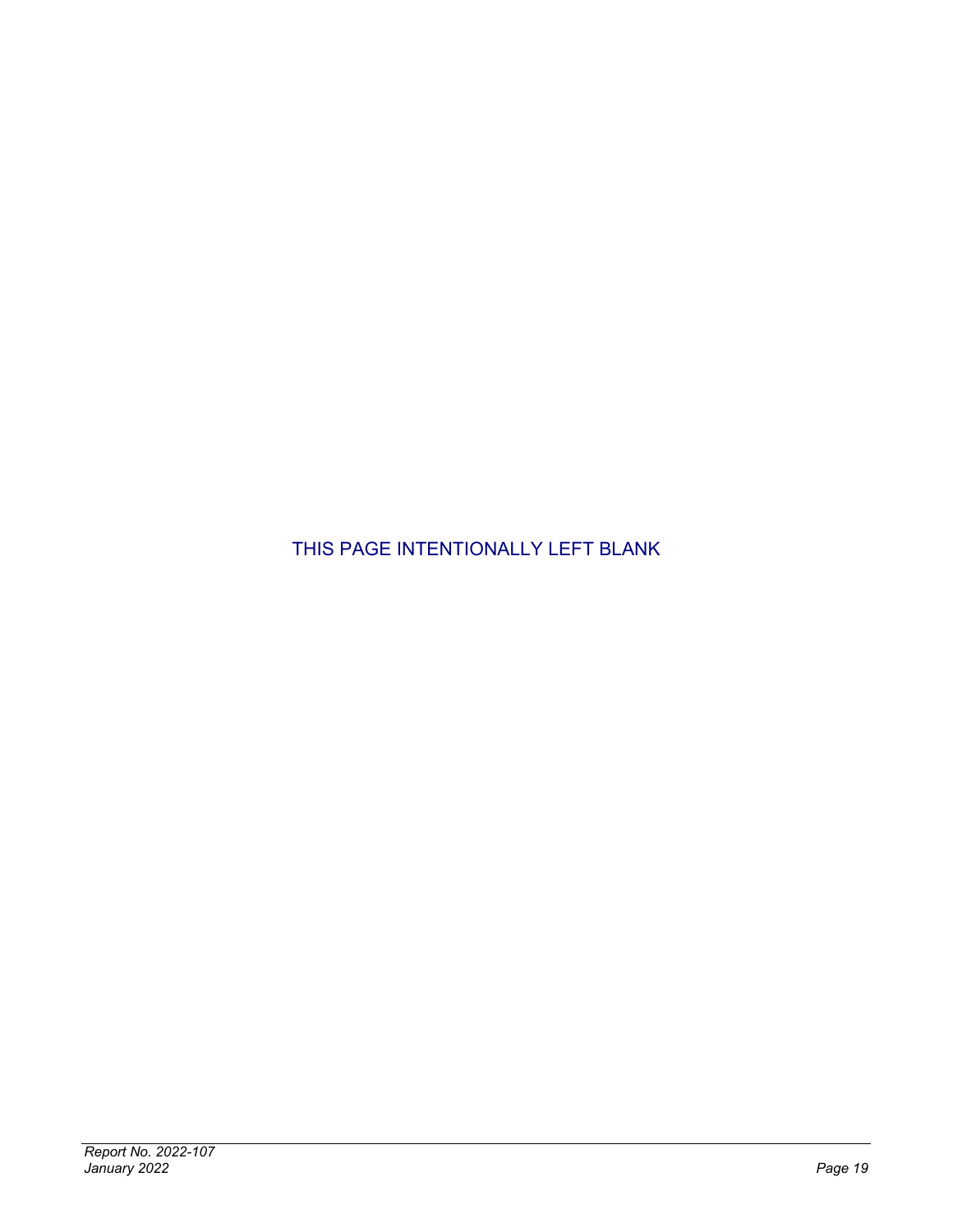#### **Highlands County District School Board Statement of Revenues, Expenditures, and Changes in Fund Balances – Governmental Funds For the Fiscal Year Ended June 30, 2021**

<span id="page-25-0"></span>

|                                                                                | General<br><b>Fund</b>         | Special Revenue -<br>Other<br>Fund | Special Revenue -<br><b>Federal Education</b><br><b>Stabilization Fund</b> |
|--------------------------------------------------------------------------------|--------------------------------|------------------------------------|----------------------------------------------------------------------------|
| <b>Revenues</b>                                                                |                                |                                    |                                                                            |
| Intergovernmental:<br><b>Federal Direct</b><br>Federal Through State and Local | \$<br>216,261.31<br>330,265.25 | \$<br>12, 139, 250.02              | \$<br>4,297,508.22                                                         |
| State<br>Local:                                                                | 64,554,049.41                  |                                    |                                                                            |
| <b>Property Taxes</b>                                                          | 26,065,351.53                  |                                    |                                                                            |
| <b>Local Sales Taxes</b>                                                       |                                |                                    |                                                                            |
| Charges for Services - Food Service                                            |                                |                                    |                                                                            |
| Miscellaneous                                                                  | 2,483,720.00                   |                                    |                                                                            |
| <b>Total Local Revenues</b>                                                    | 28,549,071.53                  |                                    |                                                                            |
| <b>Total Revenues</b>                                                          | 93,649,647.50                  | 12, 139, 250.02                    | 4,297,508.22                                                               |
| <b>Expenditures</b>                                                            |                                |                                    |                                                                            |
| Current - Education:                                                           |                                |                                    |                                                                            |
| Instruction                                                                    | 58,631,696.32                  | 5, 184, 147.60                     | 2,827,104.01                                                               |
| <b>Student Support Services</b>                                                | 5,528,864.90                   | 1,847,811.06                       | 146,570.59                                                                 |
| <b>Instructional Media Services</b>                                            | 736,813.70                     |                                    |                                                                            |
| Instruction and Curriculum Development Services                                | 1,708,773.36                   | 1,455,739.06                       | 84,423.41                                                                  |
| <b>Instructional Staff Training Services</b>                                   | 790,949.96                     | 1,926,126.69                       | 15,670.46                                                                  |
| Instruction-Related Technology                                                 | 441,011.89                     | 1,268,182.78                       | 731.31                                                                     |
| Board<br><b>General Administration</b>                                         | 597,419.53                     | 388,052.98                         |                                                                            |
| School Administration                                                          | 586,316.64<br>7,076,976.15     | 1,891.00                           | 88,958.64<br>167,443.05                                                    |
| <b>Facilities Acquisition and Construction</b>                                 | 475.00                         |                                    |                                                                            |
| <b>Fiscal Services</b>                                                         | 813,863.93                     |                                    |                                                                            |
| <b>Food Services</b>                                                           |                                |                                    | 44,950.69                                                                  |
| <b>Central Services</b>                                                        | 1,359,463.62                   |                                    | 8,529.01                                                                   |
| <b>Student Transportation Services</b>                                         | 5,466,836.56                   | 27,841.61                          | 125,639.94                                                                 |
| Operation of Plant                                                             | 9,123,844.40                   | 3,208.82                           | 683,981.39                                                                 |
| Maintenance of Plant                                                           | 2,705,663.37                   |                                    | 14,658.46                                                                  |
| <b>Administrative Technology Services</b>                                      | 922,129.40                     |                                    | 54,999.45                                                                  |
| <b>Community Services</b>                                                      | 596,570.19                     |                                    |                                                                            |
| Fixed Capital Outlay:                                                          |                                |                                    |                                                                            |
| Facilities Acquisition and Construction                                        | 1,000.00                       |                                    |                                                                            |
| Other Capital Outlay                                                           | 122,742.59                     | 36,248.42                          | 33,847.81                                                                  |
| Debt Service:                                                                  |                                |                                    |                                                                            |
| Principal<br>Interest and Fiscal Charges                                       |                                |                                    |                                                                            |
| <b>Total Expenditures</b>                                                      | 97,211,411.51                  | 12, 139, 250.02                    | 4,297,508.22                                                               |
| <b>Excess (Deficiency) of Revenues Over Expenditures</b>                       | (3,561,764.01)                 |                                    |                                                                            |
| <b>Other Financing Sources (Uses)</b>                                          |                                |                                    |                                                                            |
| Transfers In                                                                   | 3, 132, 836. 17                |                                    |                                                                            |
| <b>Transfers Out</b>                                                           | (1,479,894.00)                 |                                    |                                                                            |
| <b>Total Other Financing Sources (Uses)</b>                                    | 1,652,942.17                   |                                    |                                                                            |
| <b>Net Change in Fund Balances</b><br>Fund Balances, Beginning                 | (1,908,821.84)<br>8,526,781.39 |                                    |                                                                            |
|                                                                                |                                |                                    |                                                                            |
| <b>Fund Balances, Ending</b>                                                   | \$<br>6,617,959.55             | \$<br>0.00                         | \$<br>0.00                                                                 |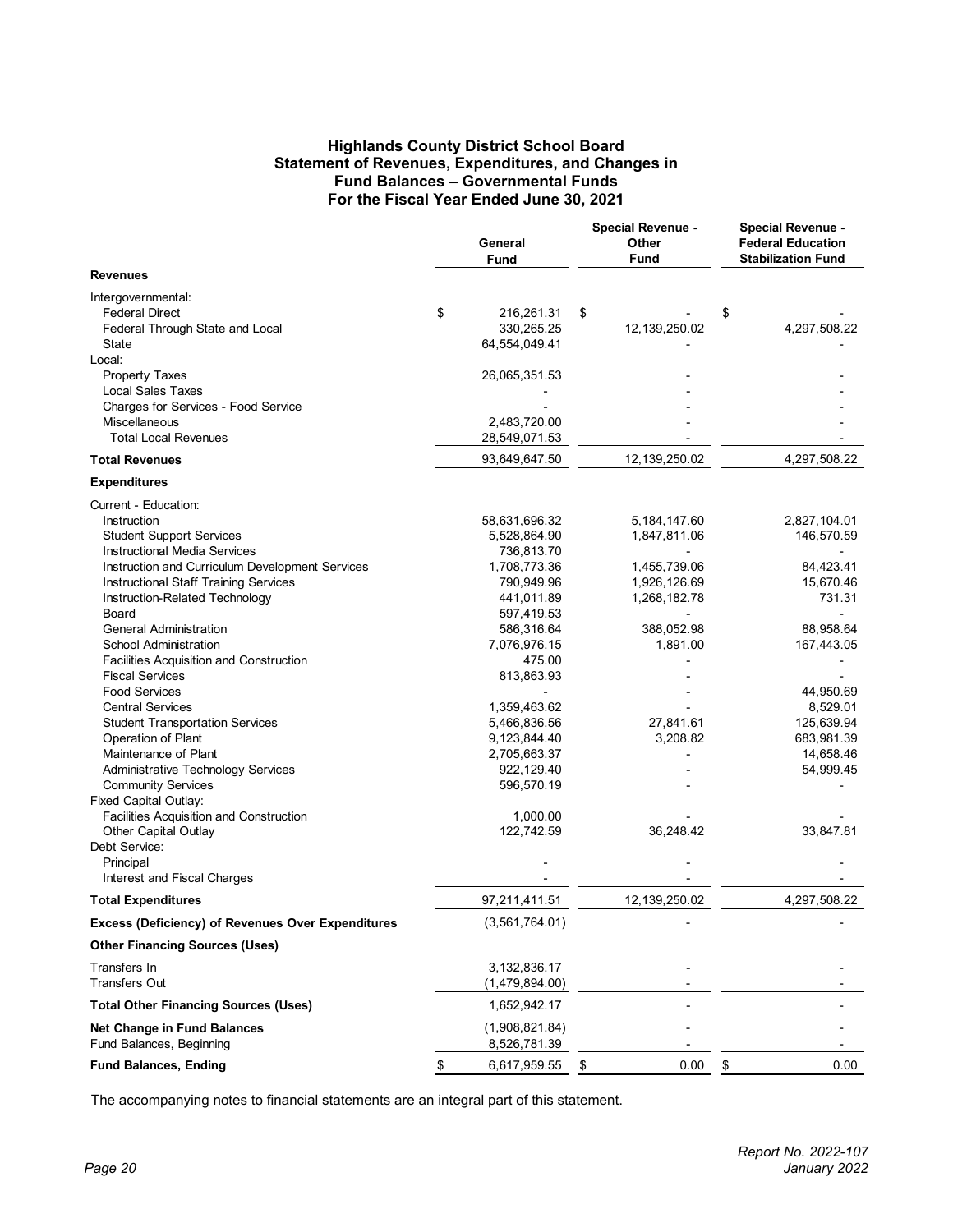| <b>Capital Projects -</b><br>Other<br>Fund | Other<br>Governmental<br><b>Funds</b> | Total<br>Governmental<br><b>Funds</b> |
|--------------------------------------------|---------------------------------------|---------------------------------------|
|                                            |                                       |                                       |
| \$                                         | \$                                    | \$<br>216,261.31                      |
|                                            | 7,597,234.84                          | 24, 364, 258. 33                      |
| 178,450.00                                 | 908,866.74                            | 65,641,366.15                         |
|                                            | 8,540,160.57                          | 34,605,512.10                         |
| 6,936,482.10                               |                                       | 6,936,482.10                          |
|                                            | 167,504.58                            | 167,504.58                            |
| 9,511.66<br>6,945,993.76                   | 5,192.15<br>8,712,857.30              | 2,498,423.81<br>44,207,922.59         |
|                                            |                                       |                                       |
| 7,124,443.76                               | 17,218,958.88                         | 134,429,808.38                        |
|                                            |                                       |                                       |
|                                            |                                       | 66,642,947.93                         |
|                                            |                                       | 7,523,246.55                          |
|                                            |                                       | 736,813.70                            |
|                                            |                                       | 3,248,935.83                          |
|                                            |                                       | 2,732,747.11                          |
|                                            |                                       | 1,709,925.98                          |
|                                            |                                       | 597,419.53<br>1,063,328.26            |
|                                            |                                       | 7,246,310.20                          |
| 3,532,858.24                               | 492,241.18                            | 4,025,574.42                          |
|                                            |                                       | 813,863.93                            |
|                                            | 8,052,041.63                          | 8,096,992.32                          |
|                                            |                                       | 1,367,992.63                          |
|                                            |                                       | 5,620,318.11                          |
|                                            |                                       | 9,811,034.61                          |
|                                            |                                       | 2,720,321.83                          |
|                                            |                                       | 977, 128.85                           |
|                                            |                                       | 596,570.19                            |
| 893,912.37                                 | 1,721.68                              | 896,634.05                            |
| 1,300,517.23                               | 1,310,487.70                          | 2,803,843.75                          |
|                                            |                                       |                                       |
|                                            | 2,550,000.00<br>1,755,580.83          | 2,550,000.00<br>1,755,580.83          |
|                                            |                                       |                                       |
| 5,727,287.84                               | 14, 162, 073. 02                      | 133,537,530.61                        |
| 1,397,155.92                               | 3,056,885.86                          | 892,277.77                            |
|                                            |                                       |                                       |
| 2,315,331.00                               | 4,229,056.71                          | 9,677,223.88                          |
|                                            | (8,197,329.88)                        | (9,677,223.88)                        |
| 2,315,331.00                               | (3,968,273.17)                        |                                       |
| 3,712,486.92                               | (911, 387.31)                         | 892,277.77                            |
| 4,608,913.42                               | 3,247,720.61                          | 16,383,415.42                         |
| \$<br>8,321,400.34                         | \$<br>2,336,333.30                    | \$<br>17,275,693.19                   |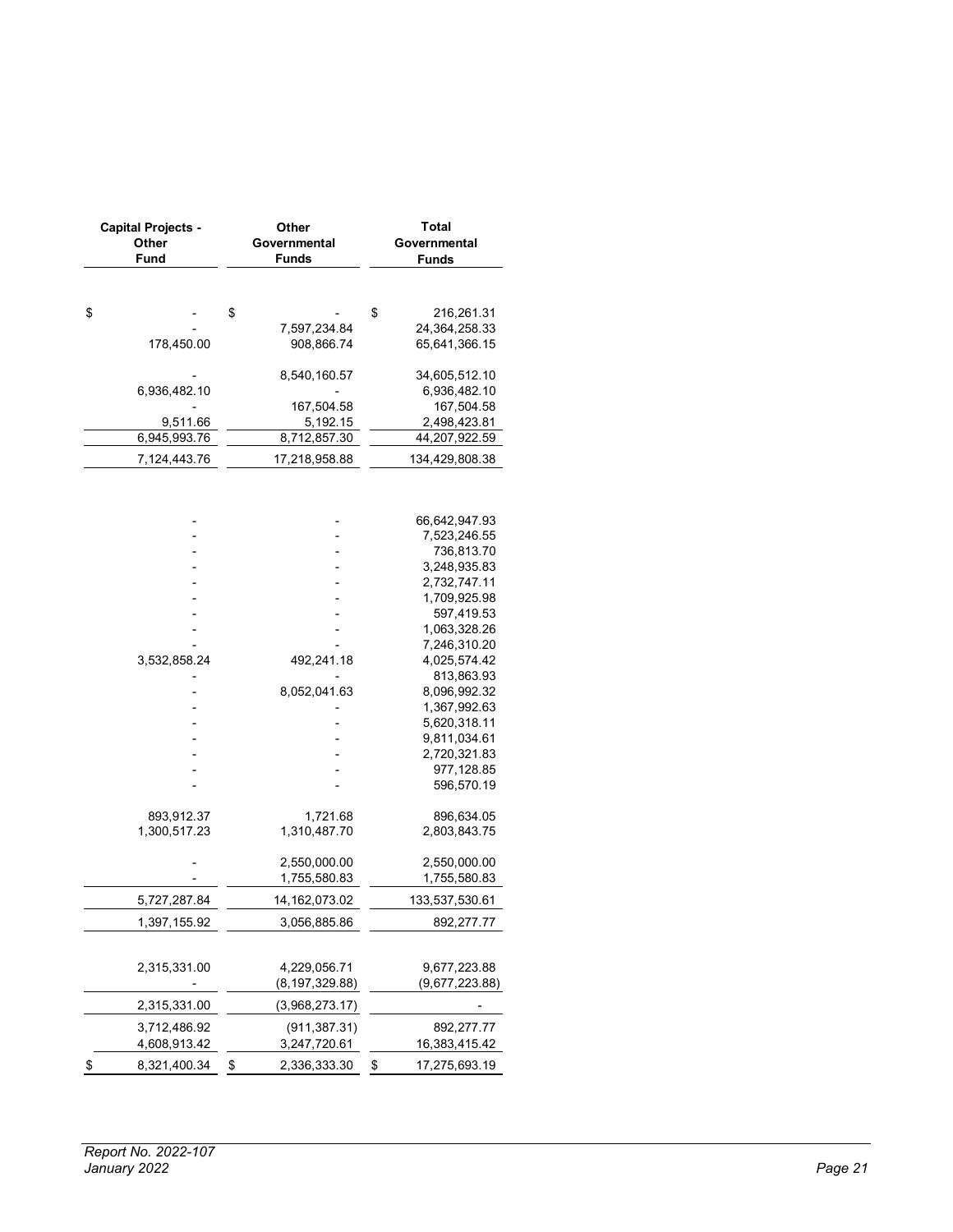#### <span id="page-27-0"></span>**Highlands County District School Board Reconciliation of the Governmental Funds Statement of Revenues, Expenditures, and Changes in Fund Balances to the Statement of Activities For the Fiscal Year Ended June 30, 2021**

| Net Change in Fund Balances - Governmental Funds                                                                                                                                                                                                                                                                                                                      | \$<br>892,277.77 |
|-----------------------------------------------------------------------------------------------------------------------------------------------------------------------------------------------------------------------------------------------------------------------------------------------------------------------------------------------------------------------|------------------|
| Amounts reported for governmental activities in the statement of activities are different because:                                                                                                                                                                                                                                                                    |                  |
| Capital outlays are reported in the governmental funds as expenditures. However, in the statement of<br>activities, the cost of those assets is allocated over their estimated useful lives as depreciation expense.<br>This is the amount of depreciation expense in excess of capital outlays in the current fiscal year.                                           | (2,475,707.33)   |
| Repayment of long-term debt is an expenditure in the governmental funds, but the repayment reduces<br>long-term liabilities in the statement of net position. This is the amount of repayments in the current fiscal<br>year.                                                                                                                                         | 2,550,000.00     |
| In the statement of activities, the cost of compensated absences is measured by the amounts earned<br>during the year, while in the governmental funds, expenditures are recognized based on the amounts<br>actually paid for compensated absences. This is the net amount of compensated absences earned in<br>excess of the amount paid in the current fiscal year. | (293, 366.44)    |
| Governmental funds report District OPEB contributions as expenditures. However, in the statement of<br>activities, the cost of OPEB benefits earned net of employee contributions, as determined through an<br>actuarial valuation, is reported as an OPEB expense.                                                                                                   |                  |
| Decrease in OPEB Liability<br>\$<br>834,512.18<br>Decrease in Deferred Outflows of Resources - OPEB<br>(64, 250.67)<br>Increase in Deferred Inflows of Resources - OPEB<br>(836, 588.10)                                                                                                                                                                              | (66, 326.59)     |
| Governmental funds report District pension contributions as expenditures. However, in the statement of<br>activities, the cost of pension benefits earned net of employee contributions is reported as a pension<br>expense.                                                                                                                                          |                  |
| <b>FRS Pension Contribution</b><br>\$<br>5,627,454.93<br>1,115,203.62<br><b>HIS Pension Contribution</b><br>(11,605,954.62)<br><b>FRS Pension Expense</b><br>(1,652,095.81)<br><b>HIS Pension Expense</b>                                                                                                                                                             | (6, 515, 391.88) |
| Internal service funds are used by management to charge the cost of certain activities, such as<br>insurance, to individual funds. The net revenue of internal service funds is reported with governmental<br>activities.                                                                                                                                             | 310,924.08       |
| <b>Change in Net Position - Governmental Activities</b>                                                                                                                                                                                                                                                                                                               | (5,597,590.39)   |
|                                                                                                                                                                                                                                                                                                                                                                       |                  |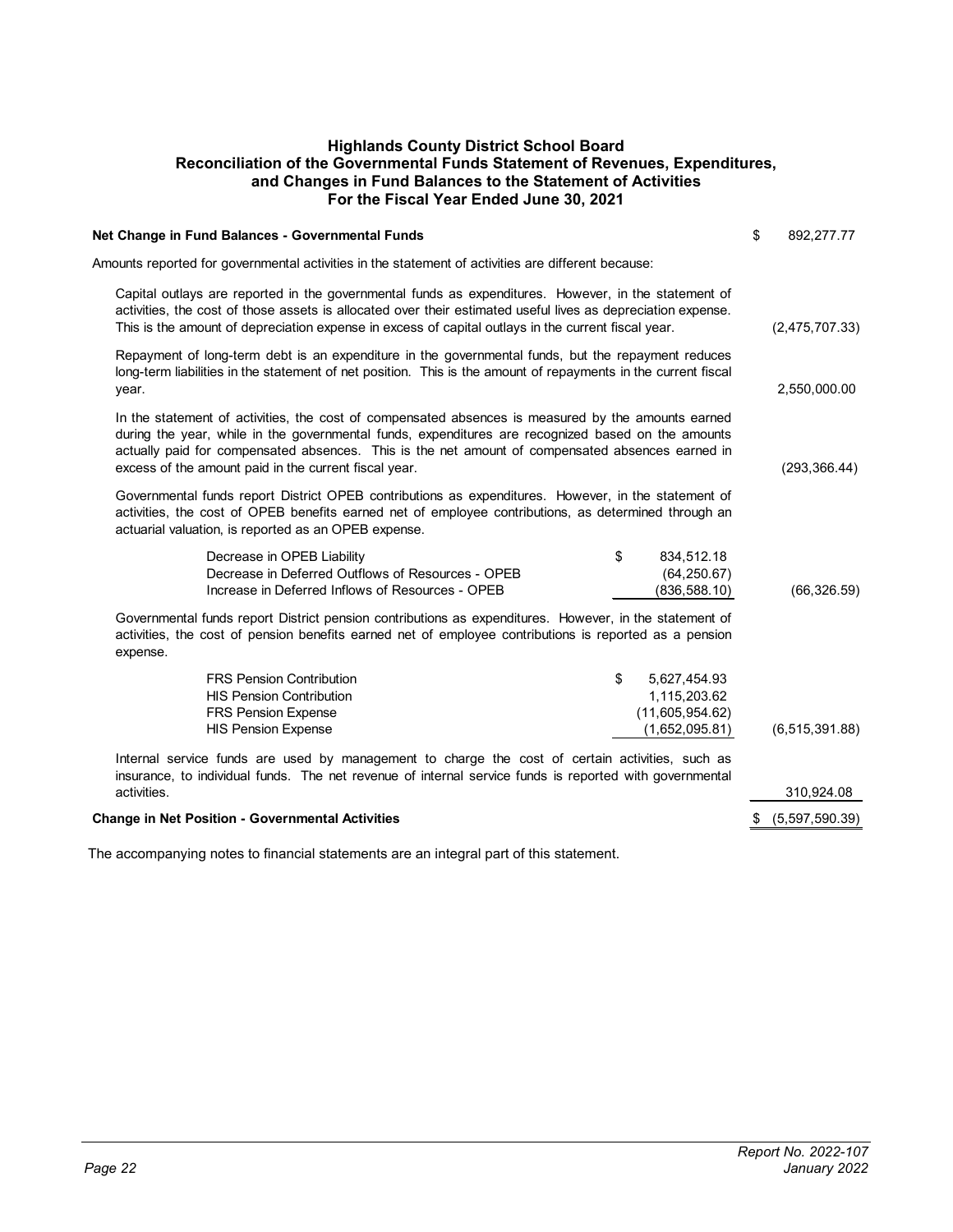#### **Highlands County District School Board Statement of Net Position – Proprietary Funds June 30, 2021**

<span id="page-28-0"></span>

|                                                                                                                                                                                                                                                                                                        | <b>Enterprise Fund</b><br><b>Heartland</b><br><b>Educational</b><br>Consortium   |                                    |  |
|--------------------------------------------------------------------------------------------------------------------------------------------------------------------------------------------------------------------------------------------------------------------------------------------------------|----------------------------------------------------------------------------------|------------------------------------|--|
| <b>ASSETS</b>                                                                                                                                                                                                                                                                                          |                                                                                  |                                    |  |
| <b>Current Assets:</b><br>Cash and Cash Equivalents<br>Due from Other Funds<br>Due from Other Agencies                                                                                                                                                                                                 | \$<br>619,093.78<br>24,947.13                                                    | 5,529,920.48<br>\$<br>1,437,063.50 |  |
| <b>Total Current Assets</b>                                                                                                                                                                                                                                                                            | 644,040.91                                                                       | 6,966,983.98                       |  |
| <b>Noncurrent Assets:</b><br>Nondepreciable Capital Assets<br>Depreciable Capital Assets, Net                                                                                                                                                                                                          | 126,607.00<br>224,899.75                                                         |                                    |  |
| Total Noncurrent Assets                                                                                                                                                                                                                                                                                | 351,506.75                                                                       |                                    |  |
| TOTAL ASSETS                                                                                                                                                                                                                                                                                           | 995,547.66                                                                       | 6,966,983.98                       |  |
| DEFERRED OUTFLOWS OF RESOURCES<br>Pensions<br>OPFB                                                                                                                                                                                                                                                     | 221,483.32<br>4,077.07                                                           |                                    |  |
| TOTAL DEFERRED OUTFLOWS OF RESOURCES                                                                                                                                                                                                                                                                   | 225,560.39                                                                       |                                    |  |
| <b>LIABILITIES</b>                                                                                                                                                                                                                                                                                     |                                                                                  |                                    |  |
| <b>Current Liabilities:</b><br><b>Accrued Salaries and Benefits</b><br>Payroll Deductions and Withholdings<br><b>Accounts Payable</b><br>Due to Other Funds<br>Estimated Liability for Self-Insurance Program<br><b>Compensated Absences Payable</b><br><b>OPEB Liability</b><br>Net Pension Liability | 10,154.26<br>924.47<br>14,118.50<br>1,557.63<br>1,504.30<br>1,367.63<br>1,658.45 | 793,475.80<br>1,738,107.44         |  |
| <b>Total Current Liabilities</b>                                                                                                                                                                                                                                                                       | 31,285.24                                                                        | 2,531,583.24                       |  |
| Noncurrent Liabilities:<br><b>Compensated Absences Payable</b><br><b>OPEB Liability</b><br>Net Pension Liability                                                                                                                                                                                       | 33,732.03<br>15,362.37<br>534,923.59                                             |                                    |  |
| <b>Total Noncurrent Liabilities</b>                                                                                                                                                                                                                                                                    | 584,017.99                                                                       |                                    |  |
| TOTAL LIABILITIES                                                                                                                                                                                                                                                                                      | 615,303.23                                                                       | 2,531,583.24                       |  |
| DEFERRED INFLOWS OF RESOURCES                                                                                                                                                                                                                                                                          |                                                                                  |                                    |  |
| Pensions<br><b>OPEB</b>                                                                                                                                                                                                                                                                                | 64,040.39<br>5,435.26                                                            |                                    |  |
| TOTAL DEFERRED INFLOWS OF RESOURCES                                                                                                                                                                                                                                                                    | 69,475.65                                                                        |                                    |  |
| <b>NET POSITION</b>                                                                                                                                                                                                                                                                                    |                                                                                  |                                    |  |
| Investment in Capital Assets<br>Unrestricted                                                                                                                                                                                                                                                           | 351,506.75<br>184,822.42                                                         | 4,435,400.74                       |  |
| <b>TOTAL NET POSITION</b>                                                                                                                                                                                                                                                                              | \$<br>536,329.17                                                                 | \$4,435,400.74                     |  |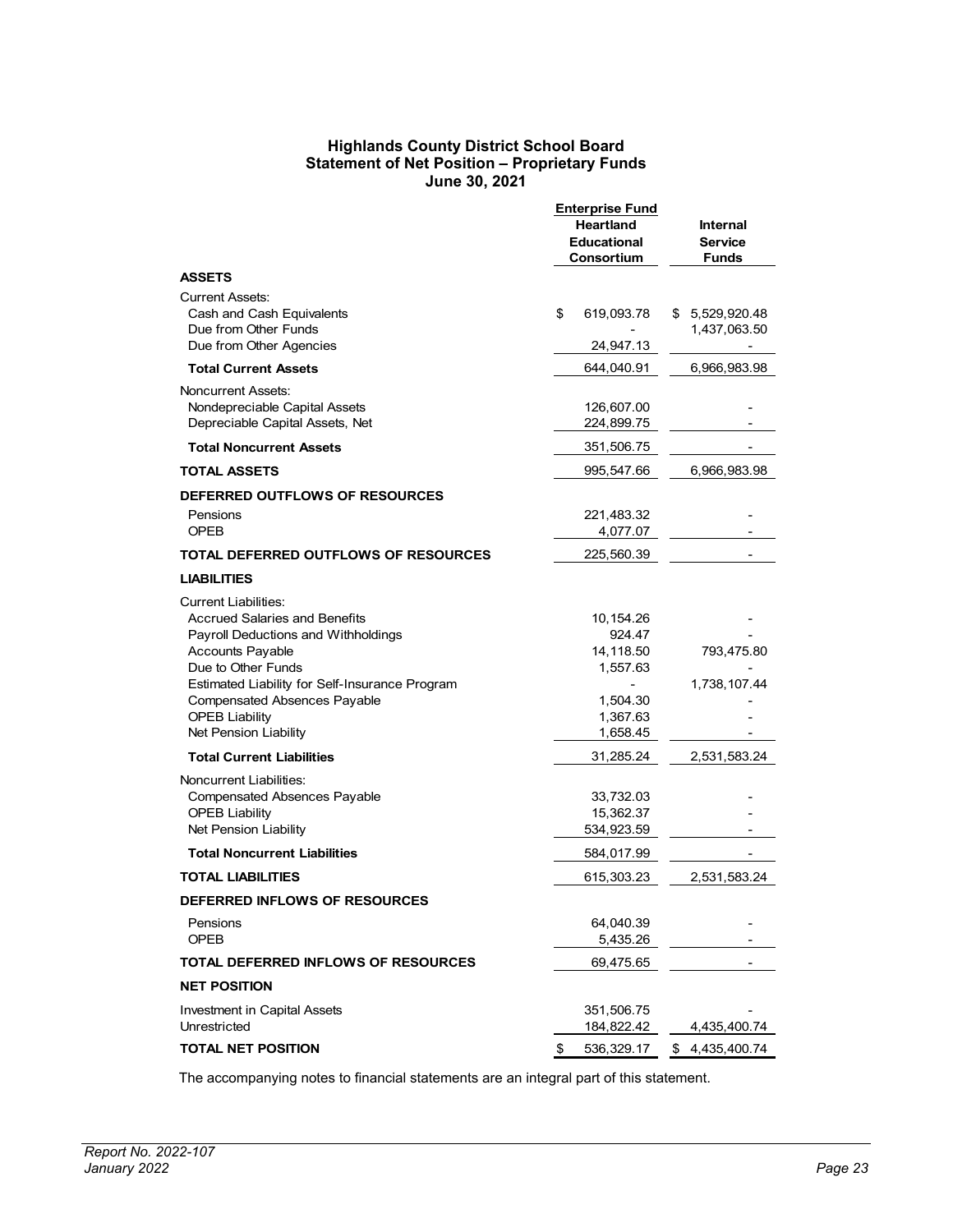#### **Highlands County District School Board Statement of Revenues, Expenses, and Changes in Fund Net Position – Proprietary Funds For the Fiscal Year Ended June 30, 2021**

<span id="page-29-0"></span>

|                                                                                                                                                                                                                                                         | <b>Enterprise Fund</b><br><b>Heartland</b><br><b>Educational</b><br><b>Consortium</b>                | <b>Internal</b><br><b>Service</b><br><b>Funds</b>                    |
|---------------------------------------------------------------------------------------------------------------------------------------------------------------------------------------------------------------------------------------------------------|------------------------------------------------------------------------------------------------------|----------------------------------------------------------------------|
| <b>OPERATING REVENUES</b><br><b>Charges for Services</b><br>Premiums<br><b>Other Revenues</b>                                                                                                                                                           | \$<br>366,473.24                                                                                     | \$<br>17,038,528.54<br>785,930.00                                    |
| <b>Total Operating Revenues</b>                                                                                                                                                                                                                         | 366,473.24                                                                                           | 17,824,458.54                                                        |
| <b>OPERATING EXPENSES</b><br><b>Salaries</b><br><b>Employee Benefits</b><br><b>Purchased Services</b><br><b>Utilities</b><br><b>Materials and Supplies</b><br><b>Insurance Claims</b><br><b>Capital Outlay</b><br><b>Other Expenses</b><br>Depreciation | 395,628.71<br>136,824.32<br>110,625.12<br>8,367.27<br>13,543.70<br>9,965.51<br>11,536.52<br>9,722.89 | 4,000.00<br>287.56<br>110,855.42<br>15, 130, 548. 75<br>2,267,842.73 |
| <b>Total Operating Expenses</b>                                                                                                                                                                                                                         | 696,214.04                                                                                           | 17,513,534.46                                                        |
| <b>Operating Income (Loss)</b>                                                                                                                                                                                                                          | (329, 740.80)                                                                                        | 310,924.08                                                           |
| <b>NONOPERATING REVENUES</b><br>Interest<br><b>State Grants</b>                                                                                                                                                                                         | 1,533.03<br>388,280.13                                                                               |                                                                      |
| <b>Total Nonoperating Revenues</b>                                                                                                                                                                                                                      | 389,813.16                                                                                           |                                                                      |
| <b>Change in Net Position</b><br><b>Total Net Position - Beginning</b>                                                                                                                                                                                  | 60,072.36<br>476,256.81                                                                              | 310,924.08<br>4,124,476.66                                           |
| <b>Total Net Position - Ending</b>                                                                                                                                                                                                                      | \$<br>536,329.17                                                                                     | \$<br>4,435,400.74                                                   |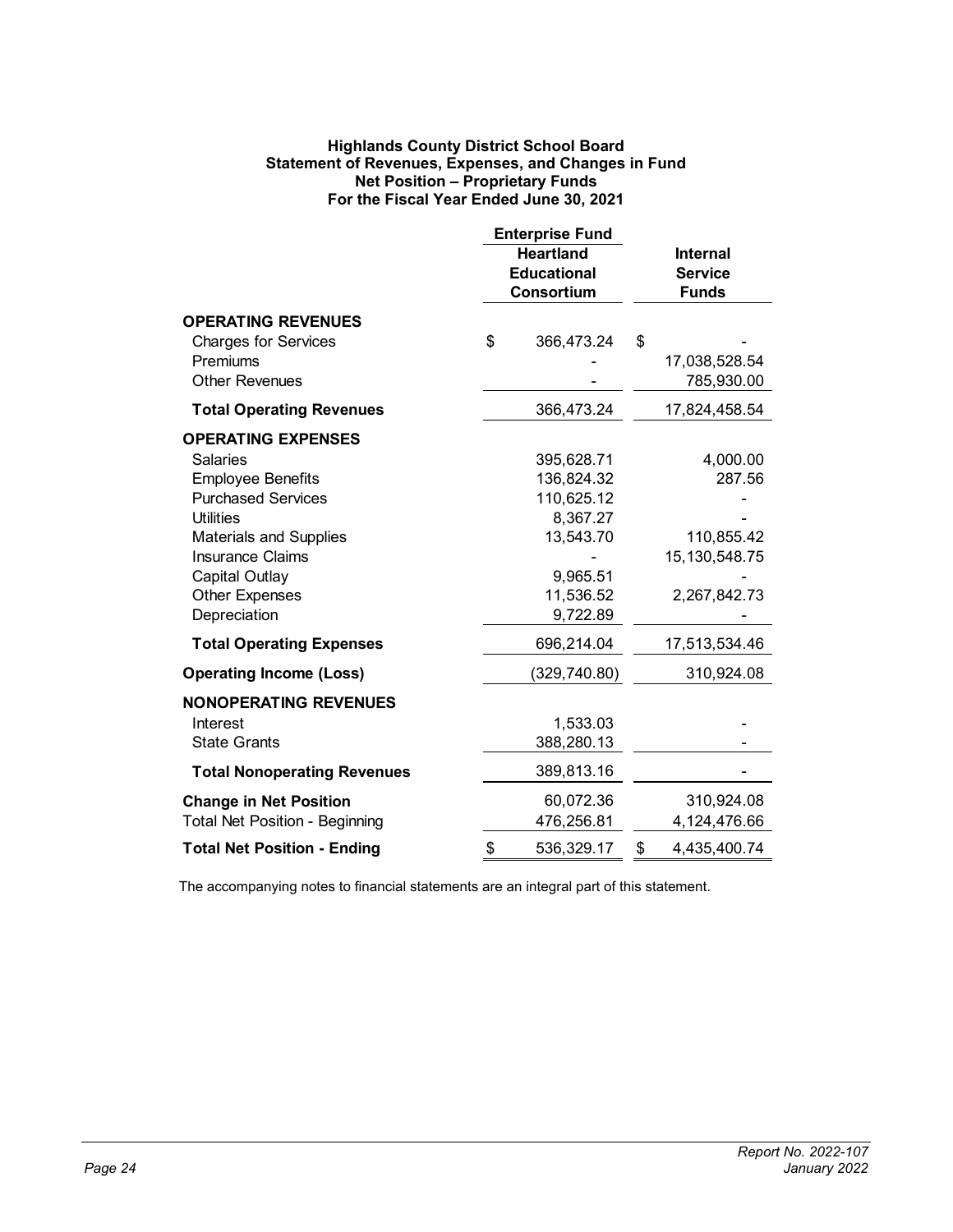#### **Highlands County District School Board Statement of Cash Flows – Proprietary Funds For the Fiscal Year Ended June 30, 2021**

<span id="page-30-0"></span>

|                                                                                                                                                                                                                                                                 | <b>Enterprise Fund</b><br><b>Heartland</b><br><b>Educational</b><br><b>Consortium</b> |                                              | Internal<br><b>Service</b><br><b>Funds</b> |                                                              |
|-----------------------------------------------------------------------------------------------------------------------------------------------------------------------------------------------------------------------------------------------------------------|---------------------------------------------------------------------------------------|----------------------------------------------|--------------------------------------------|--------------------------------------------------------------|
| <b>CASH FLOWS FROM OPERATING ACTIVITIES</b><br><b>Cash Received from Services</b><br>Cash Received from Premiums<br>Cash Received from Other Operating Revenues<br>Cash Payments to Suppliers for Goods and Services<br>Cash Payments to Employees for Services | \$                                                                                    | 341,526.11<br>(143, 373.57)<br>(478, 536.08) | \$                                         | 17,087,836.10<br>785,930.00<br>(1,769,018.28)<br>(4, 287.56) |
| Cash Payments for Insurance Claims<br>Net Cash Provided (Used) by Operating Activities                                                                                                                                                                          |                                                                                       | (280, 383.54)                                |                                            | (15, 450, 105.31)<br>650,354.95                              |
| <b>CASH FLOWS FROM NONCAPITAL FINANCING ACTIVITIES</b><br>Cash Received from State Grants<br><b>CASH FLOWS FROM CAPITAL AND RELATED FINANCING</b><br><b>ACTIVITIES</b>                                                                                          |                                                                                       | 388,280.13                                   |                                            |                                                              |
| <b>Acquisition of Capital Assets</b>                                                                                                                                                                                                                            |                                                                                       | (3,807.00)                                   |                                            |                                                              |
| <b>CASH FLOWS FROM INVESTING ACTIVITIES</b><br>Interest Income                                                                                                                                                                                                  |                                                                                       | 1,533.03                                     |                                            |                                                              |
| Net Increase in Cash and Cash Equivalents                                                                                                                                                                                                                       |                                                                                       | 105,622.62                                   |                                            | 650,354.95                                                   |
| Cash and Cash Equivalents, Beginning                                                                                                                                                                                                                            |                                                                                       | 513,471.16                                   |                                            | 4,879,565.53                                                 |
| <b>Cash and Cash Equivalents, Ending</b>                                                                                                                                                                                                                        | \$                                                                                    | 619,093.78                                   | \$                                         | 5,529,920.48                                                 |
| Reconciliation of Operating Income (Loss) to Net Cash Provided (Used) by Operating Activities:                                                                                                                                                                  |                                                                                       |                                              |                                            |                                                              |
| Operating Income (Loss)<br>Adjustments to Reconcile Operating Income (Loss) to Net Cash Provided<br>(Used) by Operating Activities:                                                                                                                             | \$                                                                                    | (329,740.80) \$                              |                                            | 310,924.08                                                   |
| Depreciation                                                                                                                                                                                                                                                    |                                                                                       | 9,722.89                                     |                                            |                                                              |

| Changes in Assets, Liabilities, Deferred Outflows of Resources, |               |   |               |
|-----------------------------------------------------------------|---------------|---|---------------|
| and Deferred Inflows of Resources:                              |               |   |               |
| Deposits Receivable                                             |               |   | 5,000.00      |
| Due from Other Funds                                            |               |   | 49,307.56     |
| Due from Other Agencies                                         | (24, 947, 13) |   |               |
| <b>Accrued Salaries and Benefits</b>                            | (5,058.34)    |   |               |
| Payroll Deductions and Withholdings                             | (833.73)      |   |               |
| <b>Accounts Payable</b>                                         | 10.664.55     |   | 604,679.87    |
| Due to Other Funds                                              | 0.02          |   |               |
| <b>Compensated Absences Payable</b>                             | (8,656.14)    |   |               |
| Estimated Liability for Self-Insurance Program                  |               |   | (319, 556.56) |
| Net Pension Liability                                           | 94,714.07     |   |               |
| <b>OPEB Liability</b>                                           | (30, 767.82)  |   |               |
| Deferred Outflows of Resources Related to OPEB                  | 7,297.32      |   |               |
| Deferred Inflows of Resources Related to OPEB                   | 4,326.90      |   |               |
| Deferred Outflows of Resources Related to Pensions              | 66,309.65     |   |               |
| Deferred Inflows of Resources Related to Pensions               | (73,414.98)   |   |               |
| <b>Total Adjustments</b>                                        | 49,357.26     |   | 339,430.87    |
| Net Cash Provided (Used) by Operating Activities                | (280,383.54)  | S | 650,354.95    |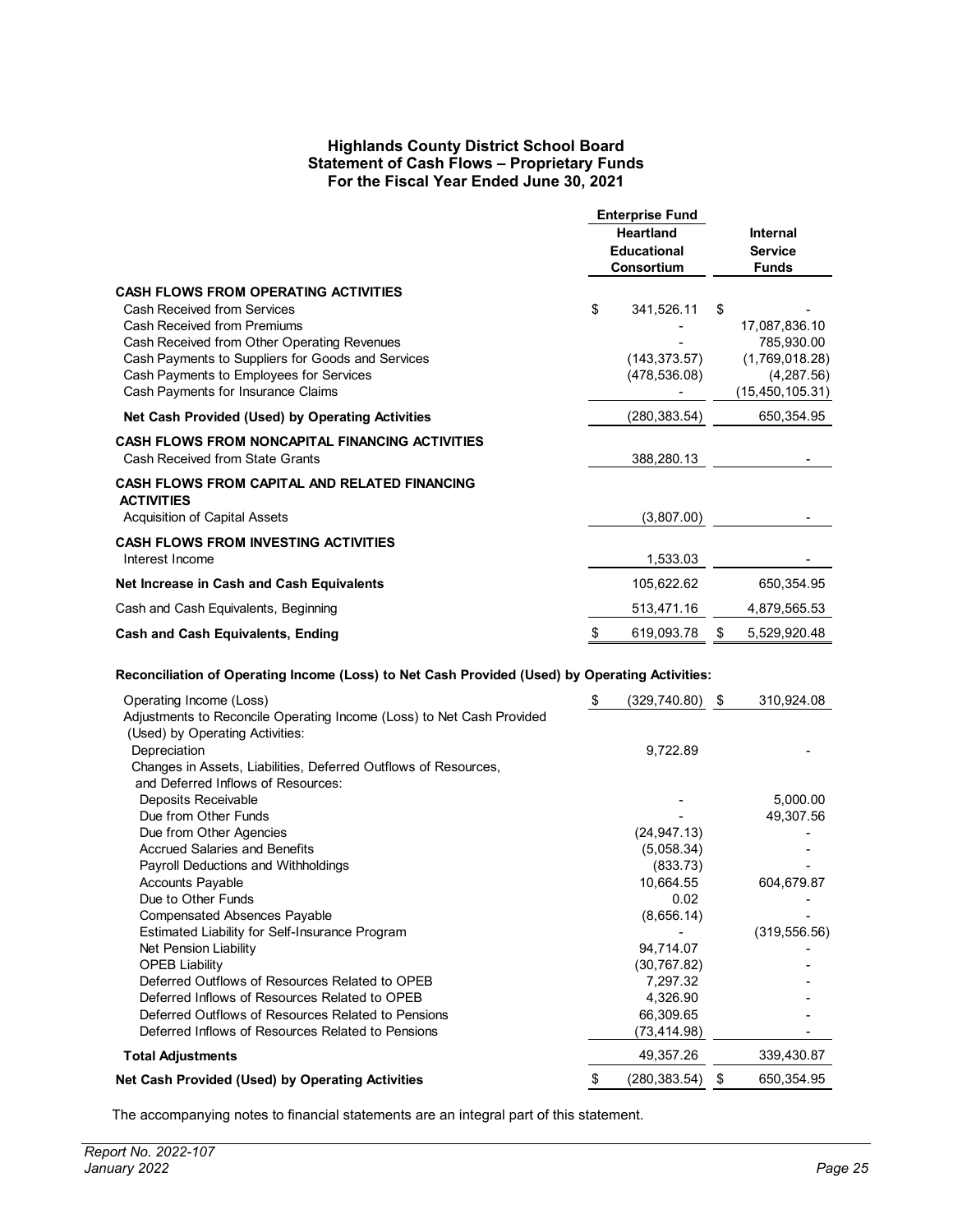#### **Highlands County District School Board Statement of Fiduciary Net Position – Fiduciary Funds June 30, 2021**

<span id="page-31-0"></span>

|                                                                                              | <b>Private-Purpose</b><br><b>Trust Funds</b> |   | <b>Custodial</b><br><b>Funds</b> |
|----------------------------------------------------------------------------------------------|----------------------------------------------|---|----------------------------------|
| <b>ASSETS</b>                                                                                |                                              |   |                                  |
| Cash and Cash Equivalents                                                                    | \$<br>787,181.31                             | S | 2,839,238.00                     |
| <b>NET POSITION</b>                                                                          |                                              |   |                                  |
| Held in Trust for Scholarships<br>and Other Purposes<br><b>Restricted for Student Groups</b> | 787,181.31                                   |   | 2,839,238.00                     |
| <b>TOTAL NET POSITION</b>                                                                    | \$<br>787,181.31                             | S | 2,839,238.00                     |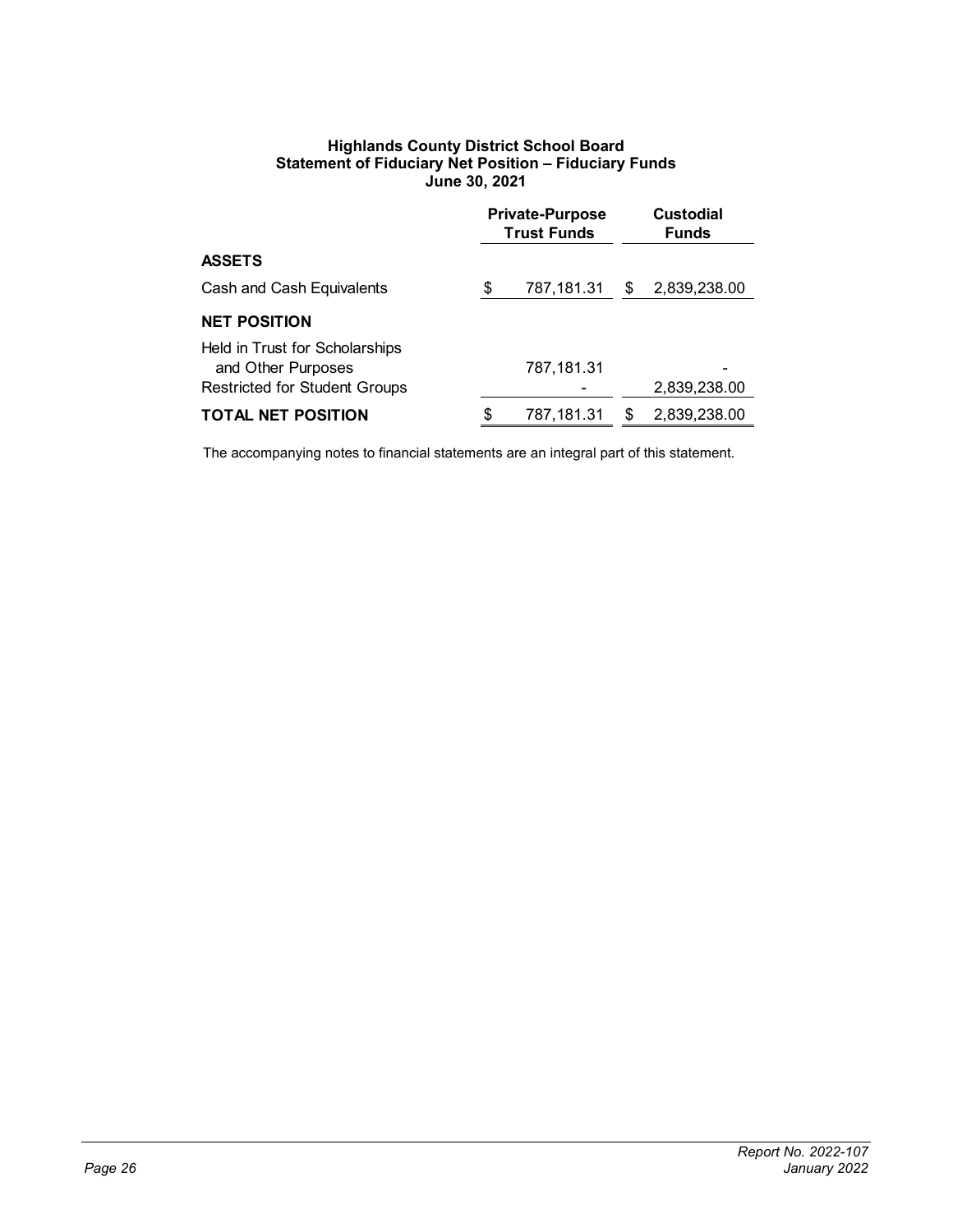#### <span id="page-32-0"></span>**Highlands County District School Board Statement of Changes in Fiduciary Net Position – Fiduciary Funds For the Fiscal Year Ended June 30, 2021**

|                                                                                                                                            | <b>Private-Purpose</b><br><b>Trust Funds</b> |                                        |    | <b>Custodial</b><br><b>Funds</b>           |
|--------------------------------------------------------------------------------------------------------------------------------------------|----------------------------------------------|----------------------------------------|----|--------------------------------------------|
| <b>ADDITIONS</b>                                                                                                                           |                                              |                                        |    |                                            |
| <b>Gifts and Contributions</b><br><b>Student Group Collections</b><br><b>Investment Earnings</b>                                           | \$                                           | 665,000.00<br>1,439.54                 | \$ | 2,711,043.00                               |
| <b>Total Additions</b>                                                                                                                     |                                              | 666,439.54                             |    | 2,711,043.00                               |
| <b>DEDUCTIONS</b>                                                                                                                          |                                              |                                        |    |                                            |
| <b>Scholarship Payments</b><br><b>Student Group Disbursements</b>                                                                          |                                              | 37,500.00                              |    | 2,260,332.00                               |
| <b>Total Deductions</b>                                                                                                                    |                                              | 37,500.00                              |    | 2,260,332.00                               |
| <b>Change in Net Position</b><br>Net Position - Beginning<br>Adjustment to Beginning Net Position<br>Net Position - Beginning, as Restated |                                              | 628,939.54<br>158,241.77<br>158,241.77 |    | 450,711.00<br>2,388,527.00<br>2,388,527.00 |
| <b>Net Position - Ending</b>                                                                                                               | \$                                           | 787, 181.31                            | S  | 2,839,238.00                               |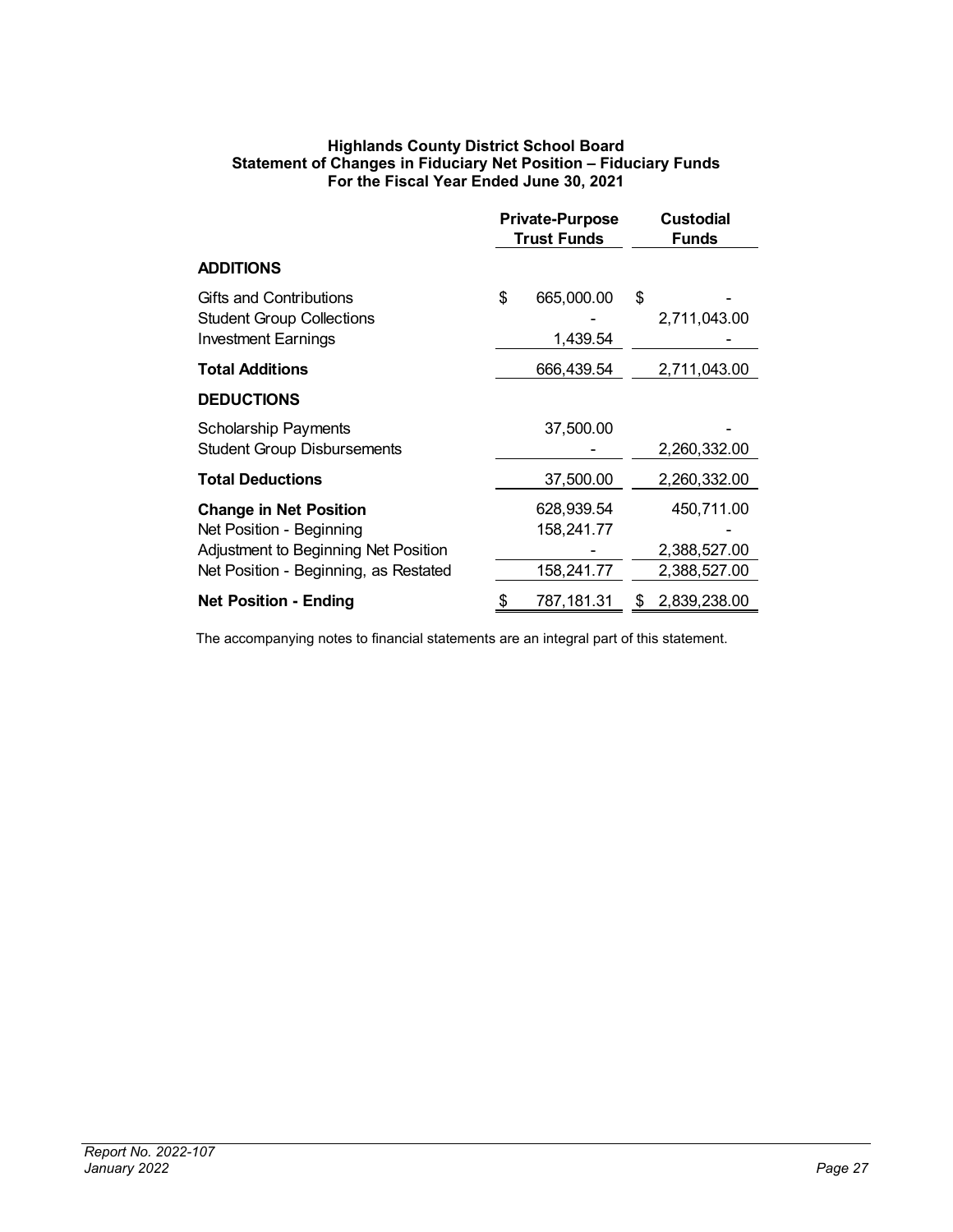# <span id="page-33-0"></span> **SUMMARY OF SIGNIFICANT ACCOUNTING POLICIES**

# **A. Description of Government-Wide Financial Statements**

The government-wide financial statements (i.e., the statement of net position and the statement of activities) report information on all of the nonfiduciary activities of the primary government and its component units. All fiduciary activities are reported only in the fund financial statements. Governmental activities, which normally are supported by taxes, intergovernmental revenues, and other nonexchange transactions, are reported separately from business-type activities, which rely to a significant extent on fees charged to external customers for support. Likewise, the primary government is reported separately from certain legally separate component units for which the primary government is financially accountable.

The statement of activities presents a comparison between direct expenses and program revenues for each function or program of the Highlands County School District's (District) governmental activities and for each segment of the business-type activities. Direct expenses are those that are specifically associated with a service, program, or department and are thereby clearly identifiable to a particular function. Depreciation expense associated with the District's transportation and maintenance departments are allocated to the student transportation services and maintenance of plant functions, while remaining depreciation expense is not readily associated with a particular function and is reported as unallocated.

## **B. Reporting Entity**

The Highlands County District School Board (Board) has direct responsibility for operation, control, and supervision of District schools and is considered a primary government for financial reporting. The District is considered part of the Florida system of public education, operates under the general direction of the Florida Department of Education (FDOE), and is governed by State law and State Board of Education (SBE) rules. The governing body of the District is the Board, which is composed of five elected members. The elected Superintendent of Schools is the executive officer of the Board. Geographic boundaries of the District correspond with those of Highlands County.

Criteria for determining if other entities are potential component units that should be reported within the District's basic financial statements are identified and described in the Governmental Accounting Standards Board's (GASB) *Codification of Governmental Accounting and Financial Reporting Standards*, Sections 2100 and 2600. The application of these criteria provides for identification of any legally separate entities for which the Board is financially accountable and other organizations for which the nature and significance of their relationship with the Board are such that exclusion would cause the District's basic financial statements to be misleading. Based on the application of these criteria, the following component units are included within the District's reporting entity:

**Blended Component Unit**. Blended component units are, in substance, part of the District's operations, even though they are legally separate entities. Thus, blended component units are appropriately presented as funds of the District. The Highlands County School Board Leasing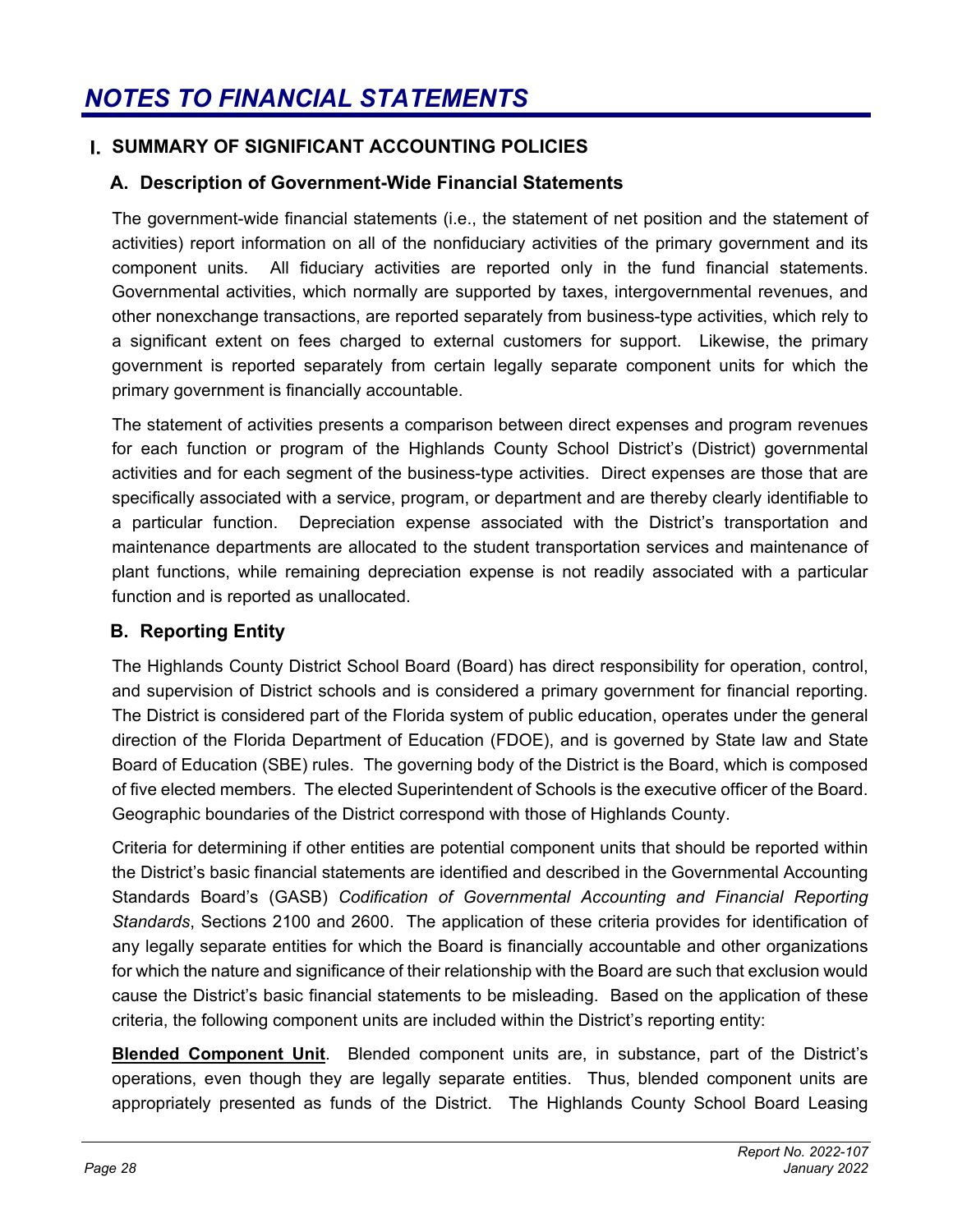Corporation (Leasing Corporation) was formed to facilitate financing for the acquisition of facilities and equipment as further discussed in Note III.H.1. Due to the substantive economic relationship between the District and the Leasing Corporation, the financial activities of the Leasing Corporation are included in the accompanying basic financial statements. Separate financial statements for the Leasing Corporation are not published.

**Discretely Presented Component Unit**. The component unit columns in the government-wide financial statements include the financial data of the District's other component units. A separate column is used to emphasize that it is legally separate from the District.

The Highlands County Education Foundation, Inc. (Foundation), is a separate not-for-profit corporation organized and operated as a direct-support organization to provide charitable and educational aid to the District, to promote education, and to encourage research, learning, and the dissemination of information. Because of the nature and significance of its relationship with the District, the Foundation is considered a component unit.

The financial data reported on the accompany statements was derived from the Foundation's audited financial statements for the fiscal year ended June 30, 2021. The audit report is filed in the District's administrative offices at 426 School Street, Sebring, Florida 33870.

# **C. Basis of Presentation: Government-Wide Financial Statements**

While separate government-wide and fund financial statements are presented, they are interrelated. The governmental activities column incorporates data from governmental funds and internal service funds, while business-type activities incorporate data from the government's enterprise fund. Separate financial statements are provided for governmental funds, proprietary funds, and fiduciary funds, even though the latter are excluded from the government-wide financial statements.

The effects of interfund activity have been eliminated from the government-wide financial statements except for interfund services provided and used.

# **D. Basis of Presentation: Fund Financial Statements**

The fund financial statements provide information about the District's funds, including the fiduciary funds and blended component units. Separate statements for each fund category – governmental, proprietary, and fiduciary – are presented. The emphasis of fund financial statements is on major governmental and enterprise funds, each displayed in a separate column. All remaining governmental and enterprise funds are aggregated and reported as nonmajor funds.

The District reports the following major governmental funds:

- General Fund to account for all financial resources not required to be accounted for in another fund and for certain revenues from the State that are legally restricted to be expended for specific current operating purposes.
- Special Revenue Other Fund to account for certain Federal grant program resources.
- Special Revenue Federal Education Stabilization Fund to account for Federal Coronavirus Aid, Relief, and Economic Security (CARES) Act funding provided through the State as emergency relief to address the impact of COVID-19 on elementary and secondary schools.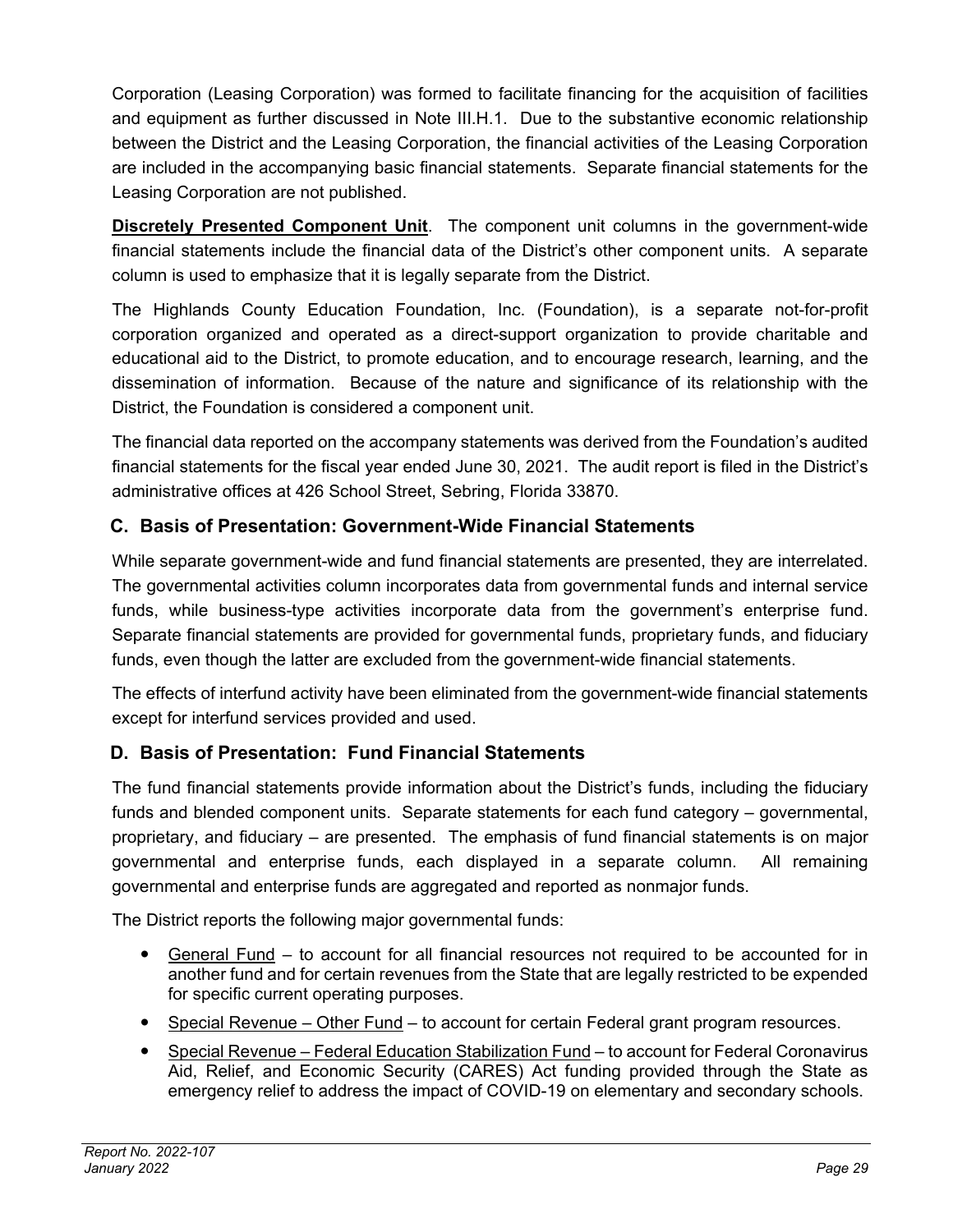Capital Projects – Other Fund – to account for various financial resources (e.g., capital outlay sales tax, educational facilities security grant) to be used for educational capital outlay needs, including new construction and renovation and remodeling projects.

The District reports the following major enterprise fund:

 Enterprise – Heartland Educational Consortium – to account for the financing of the Heartland Educational Consortium (Consortium) for which the District is fiscal agent.

Additionally, the District reports the following proprietary and fiduciary fund types:

- Internal Service Funds to account for the District's individual self-insurance programs.
- Private-Purpose Trust Funds to account for scholarship trust funds provided by private donors.
- Custodial Funds to account for resources of the school internal funds, which are used to administer moneys collected at several schools in connection with school, student athletic, class, and club activities.

During the course of operations, the District has activity between funds for various purposes. Any residual balances outstanding at fiscal year end are reported as due from/to other funds. While these balances are reported in fund financial statements, certain eliminations are made in the preparation of the government-wide financial statements. Balances between the funds included in governmental activities (i.e., the governmental and internal service funds) are eliminated so that only the net amount is included as internal balances in the governmental activities column. Similarly, balances between the funds included in business-type activities (i.e., the enterprise fund) are eliminated so that only the net amount is included as internal balances in the business-type activities column. Further, certain activity occurs during the year involving transfers of resources between funds. In fund financial statements, these amounts are reported at gross amounts as transfers in and out. While reported in fund financial statements, certain eliminations are made in the preparation of the government-wide financial statements. Transfers between the funds included in governmental activities are eliminated so that only the net amount is included as transfers in the governmental activities column. Similarly, balances between the funds included in business-type activities are eliminated so that only the net amount is included as transfers in the business-type activities column.

## **E. Measurement Focus and Basis of Accounting**

The accounting and financial reporting treatment is determined by the applicable measurement focus and basis of accounting. Measurement focus indicates the type of resources being measured such as current financial resources or economic resources. The basis of accounting indicates the timing of transactions or events for recognition in the financial statements.

The government-wide financial statements are reported using the economic resources measurement focus and the accrual basis of accounting. Revenues are recognized when earned and expenses are recognized when a liability is incurred, regardless of the timing of the related cash flows. Property taxes are recognized in the year for which they are levied. Revenues from grants, entitlements, and donations are recognized as soon as all eligibility requirements imposed by the provider have been met.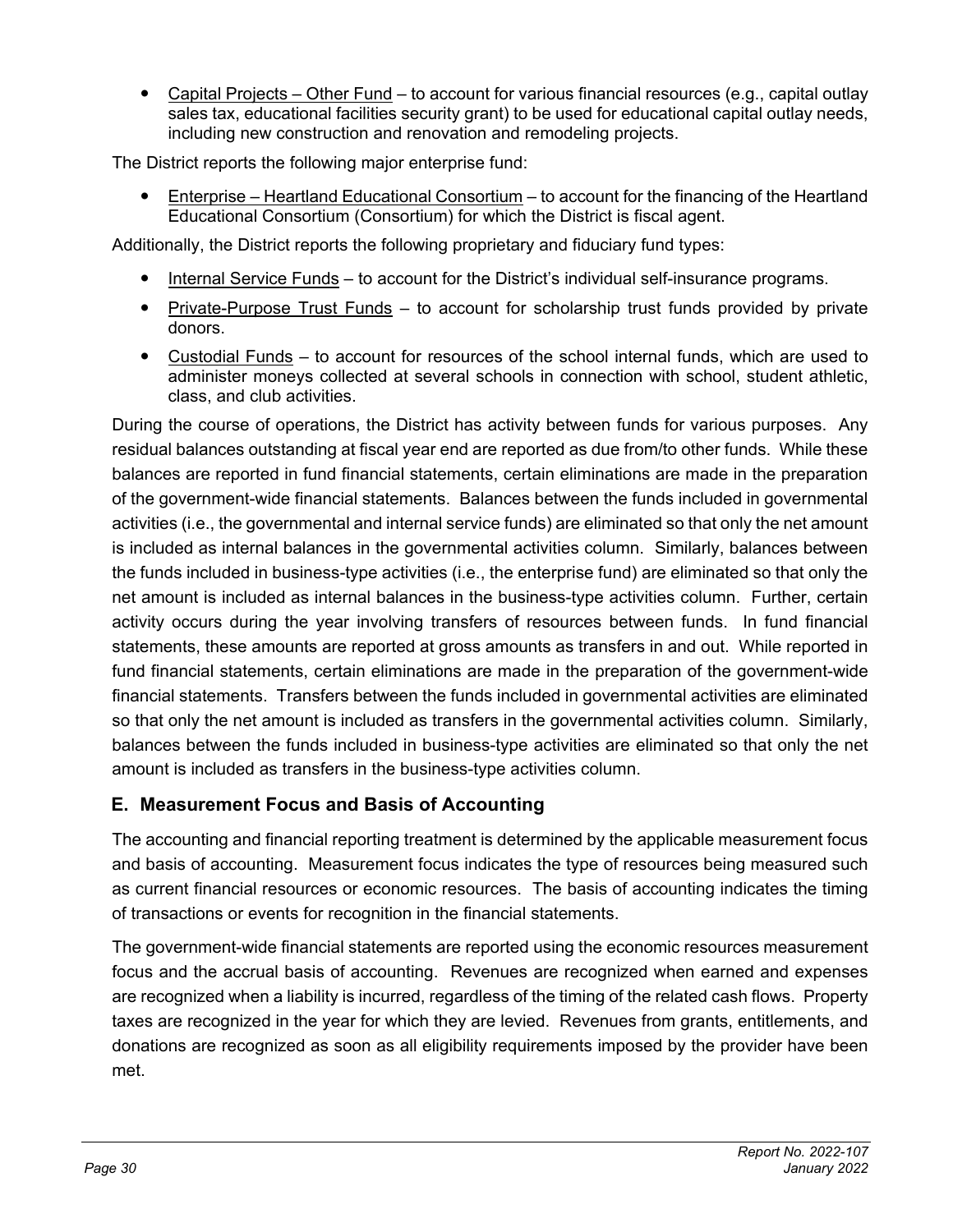The governmental fund financial statements are reported using the current financial resources measurement focus and the modified accrual basis of accounting. Revenues, except for certain grant revenues, are recognized as soon as they are both measurable and available. Revenues are considered to be available when they are collectible within the current period or soon enough thereafter to pay liabilities of the current period. For this purpose, the District considers revenues to be available if they are collected within 30 days of the end of the current fiscal year. When grant terms provide that the expenditure of resources is the prime factor for determining eligibility for Federal, State, and other grant resources, revenue is recognized at the time the expenditure is made. Entitlements are recorded as revenues when all eligibility requirements are met, including any time requirements, and the amount is received during the period or within the availability period for this revenue source (within 30 days of year end). Expenditures are generally recognized when the related fund liability is incurred, as under accrual accounting. However, debt service expenditures, claims and judgments, pension benefits, other postemployment benefits, and compensated absences, are only recorded when payment is due. General capital asset acquisitions are reported as expenditures in governmental funds. Issuance of long-term debt and acquisitions under capital leases are reported as other financing sources. Allocations of cost, such as depreciation, are not recognized in governmental funds.

The proprietary and fiduciary funds are reported using the economic resources measurement focus and the accrual basis of accounting. The agency funds have no measurement focus but utilize the accrual basis of accounting for reporting assets and liabilities.

The Foundation is accounted for under the not-for-profit basis of accounting and uses the accrual basis of accounting whereby revenues are recognized when earned and expenses are recognized when incurred.

# **F. Assets, Liabilities, Deferred Outflows/Inflows of Resources, and Net Position/Fund Balance**

# **Cash and Cash Equivalents**

The District's cash and cash equivalents are considered to be cash on hand, demand deposits, and short-term liquid investments with original maturities of 3 months or less from the date of acquisition. Investments classified as cash equivalents include amounts placed with the State Board of Administration (SBA) in Florida PRIME.

Cash deposits are held by banks qualified as public depositories under Florida law. All deposits are insured by Federal depository insurance, up to specified limits, or collateralized with securities held in Florida's multiple financial institution collateral pool as required by Chapter 280, Florida Statutes.

# **Investments**

Investments consist of amounts placed in the SBA for participation in the Florida PRIME investment pool created by Section 218.405, Florida Statutes. The investment pool operates under investment guidelines established by Section 215.47, Florida Statutes.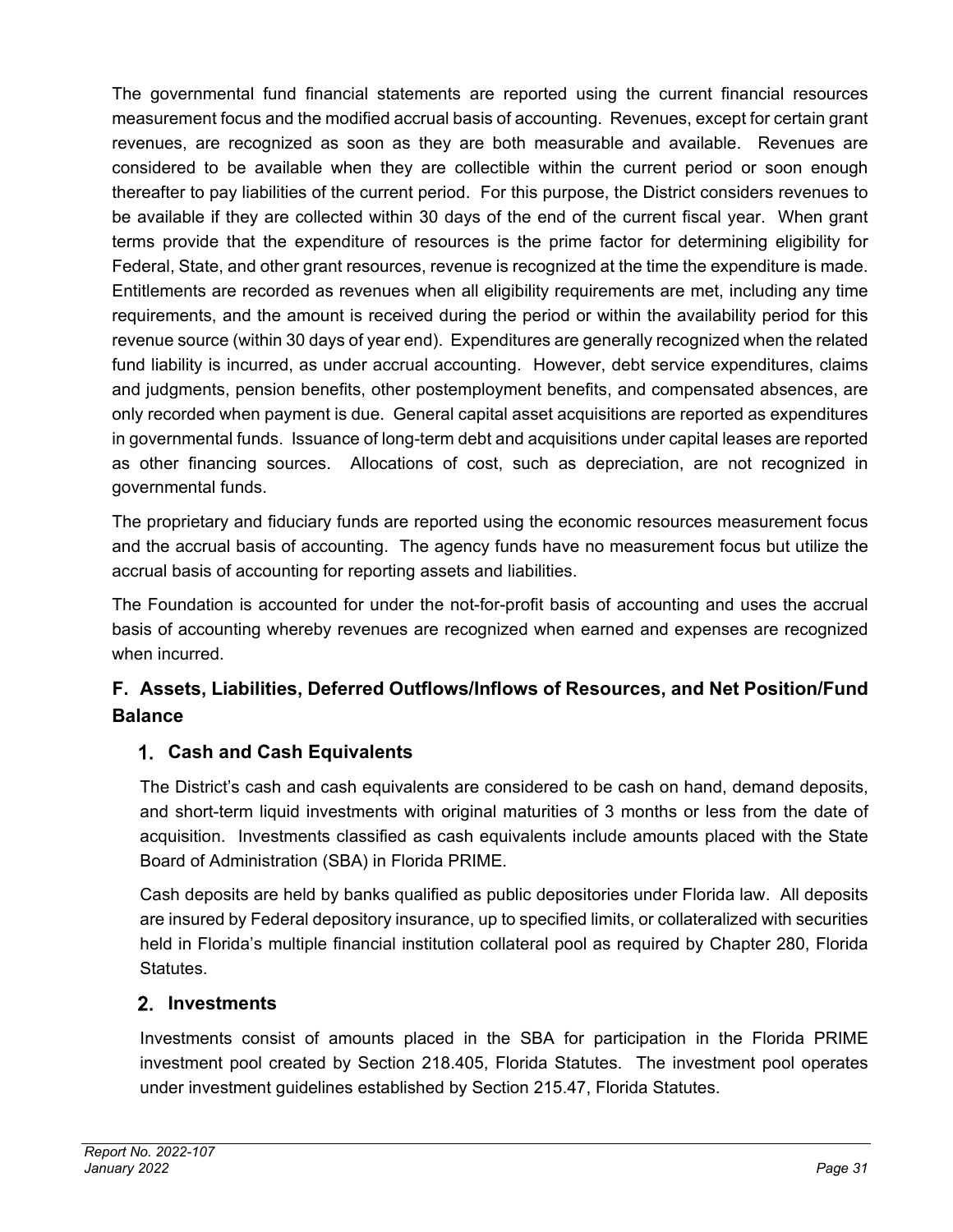The District's investment in Florida PRIME, which the SBA indicates is a Securities and Exchange Commission Rule 2a7-like external investment pool, are similar to money market funds in which shares are owned in the fund rather than the underlying investments. This investment is reported at fair value, which is amortized cost.

Types and amounts of investments held at fiscal year end are described in a subsequent note.

# **Inventories**

Inventories consist of expendable supplies held for consumption in the course of District operations. Inventories are stated at average cost on the moving average basis except transportation supplies are stated at last invoice, which approximates the first-in, first-out basis. United States Department of Agriculture donated foods are stated at their fair value as determined at the time of donation to the District's food service program by the Florida Department of Agriculture and Consumer Services, Bureau of Food Distribution. The costs of inventories are recorded as expenditures when used rather than purchased.

# **Capital Assets**

Expenditures for capital assets acquired or constructed for general District purposes are reported in the governmental fund that financed the acquisition or construction. The capital assets so acquired are reported at cost in the government-wide statement of net position but are not reported in the governmental fund financial statements. Capital assets are defined by the District as those costing more than \$1,000. Such assets are recorded at historical cost or estimated historical cost if purchased or constructed. Donated assets are recorded at acquisition value at the date of donation.

Capital assets are depreciated using the straight-line method over the following estimated useful lives:

| <b>Description</b>                           | <b>Estimated Useful Lives</b> |
|----------------------------------------------|-------------------------------|
| Improvements Other Than Buildings            | 13 years                      |
| <b>Buildings and Fixed Equipment</b>         | 50 years                      |
| Furniture, Fixtures, and Equipment           | 7 years                       |
| <b>Motor Vehicles</b>                        | 8 years                       |
| Audio Visual Materials and Computer Software | 5 years                       |

Current year information relative to changes in capital assets is described in a subsequent note.

# **Pensions**

In the government-wide statement of net position, liabilities are recognized for the District's proportionate share of each pension plan's net pension liability. For purposes of measuring the net pension liability, deferred outflows of resources and deferred inflows of resources related to pensions, and pension expense, information about the fiduciary net position of the Florida Retirement System (FRS) defined benefit plan and the Health Insurance Subsidy (HIS) defined benefit plan and additions to/deductions from the FRS and the HIS fiduciary net position have been determined on the same basis as they are reported by the FRS and the HIS plans. For this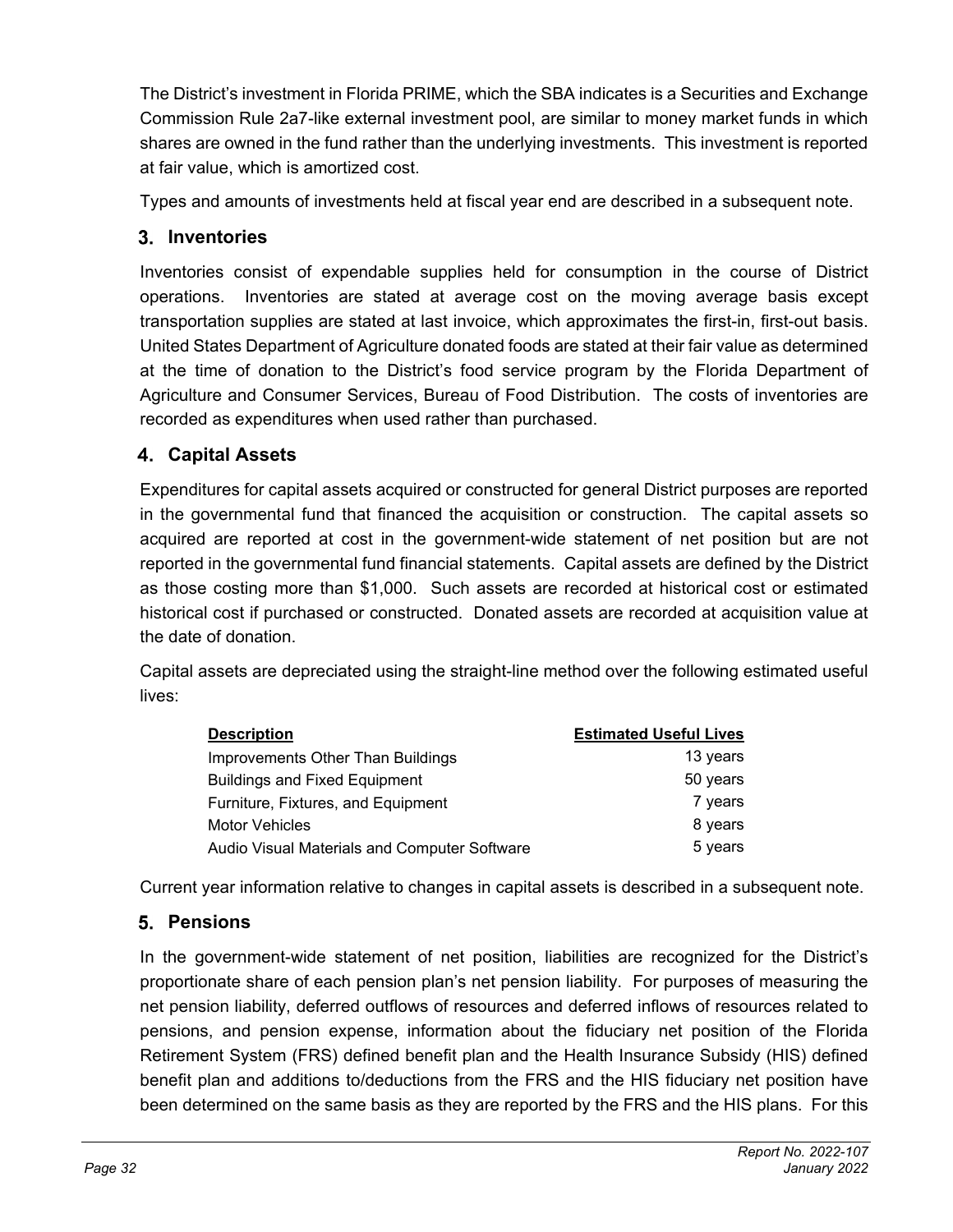purpose, benefit payments (including refunds of employee contributions) are recognized when due and payable in accordance with benefit terms. Investments are reported at fair value.

The District's retirement plans and related amounts are described in a subsequent note.

# **Long-Term Liabilities**

Long-term obligations that will be financed from resources to be received in the future by governmental funds are reported as liabilities in the government-wide statement of net position.

In the governmental fund financial statements, bonds and other long-term obligations are not recognized as liabilities until due.

Changes in long-term liabilities for the current year are reported in a subsequent note.

# **Deferred Outflows/Inflows of Resources**

In addition to assets, the statement of net position reports a separate section for deferred outflows of resources. This separate financial statement element, *deferred outflows of resources*, represents a consumption of net position that applies to future periods and so will not be recognized as an outflow of resources (expense) until then. The District has two items that qualify for reporting in this category. The deferred outflows of resources related to pensions and other postemployment benefits (OPEB) are discussed in subsequent notes.

In addition to liabilities, the statement of net position reports a separate section for deferred inflows of resources. This separate financial statement element, *deferred inflows of resources*, represents an acquisition of net position that applies to future periods and so will not be recognized as an inflow of resources (revenue) until that time. The District has two items that qualify for reporting in this category. The deferred inflows of resources related to pensions and OPEB are discussed in subsequent notes.

# **Net Position Flow Assumption**

The District occasionally funds outlays for a particular purpose from both restricted (e.g., restricted bond or grant proceeds) and unrestricted resources. To calculate the amounts to report as restricted net position and unrestricted net position in the government-wide and proprietary fund financial statements, a flow assumption must be made about the order in which the resources are considered to be applied. Consequently, it is the District's policy to consider restricted net position to have been depleted before unrestricted net position is applied.

# **Fund Balance Flow Assumptions**

The District may fund outlays for a particular purpose from both restricted and unrestricted resources (the total of committed, assigned, and unassigned fund balance). To calculate the amounts to report as restricted, committed, assigned, and unassigned fund balance in the governmental fund financial statements, a flow assumption must be made about the order in which the resources are considered to be applied. It is the District's policy to consider restricted fund balance to have been depleted before using any of the components of unrestricted fund balance. Further, when components of unrestricted fund balance can be used for the same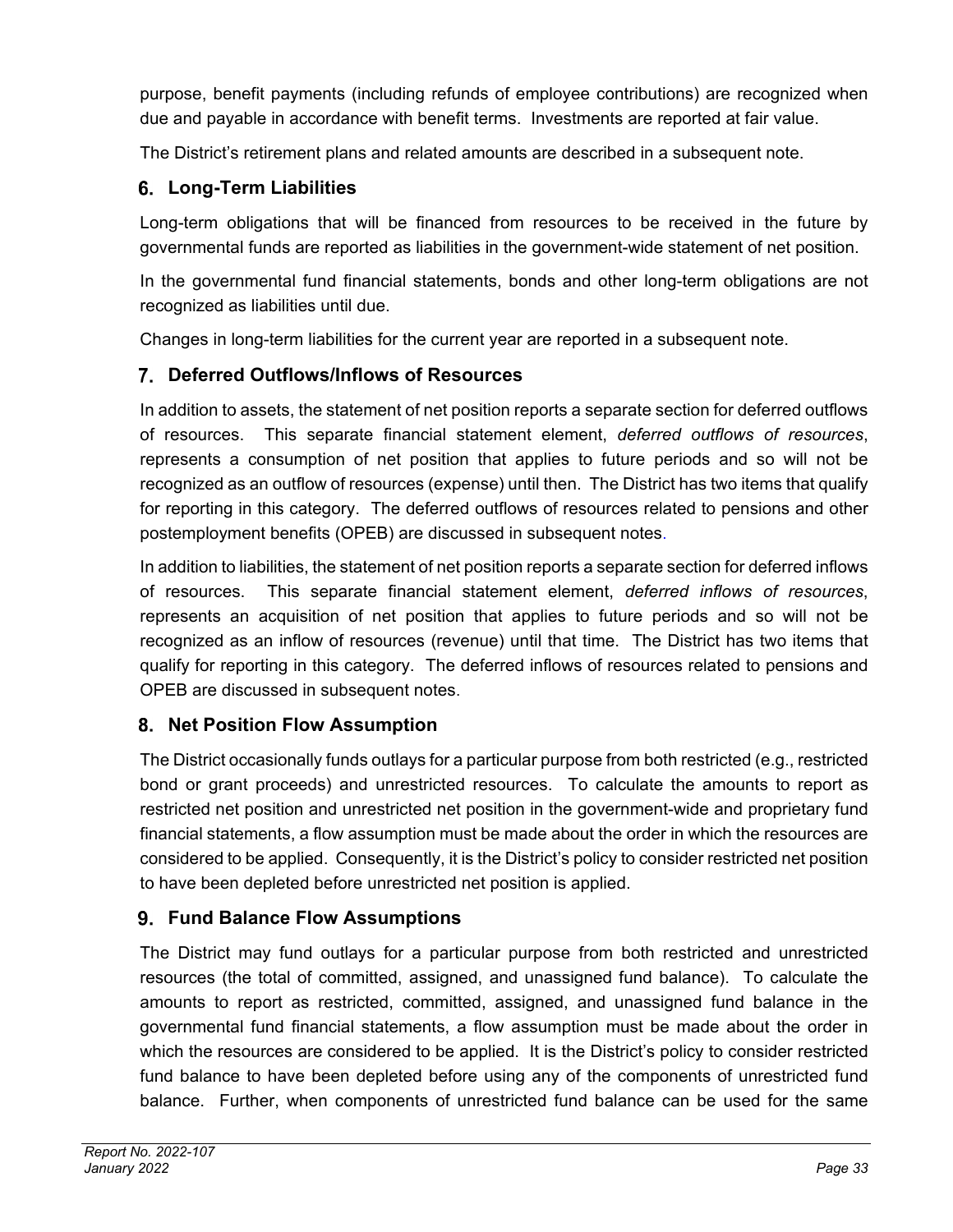purpose, committed fund balance is depleted first, followed by assigned fund balance. Unassigned fund balance is applied last.

# **Fund Balance Policies**

Fund balance of governmental funds is reported in various categories based on the nature of any limitations requiring the use of resources for specific purposes. The District itself can establish limitations on the use of resources through either a commitment (committed fund balance) or an assignment (assigned fund balance).

The committed fund balance classification includes amounts that can be used only for the specific purposes determined by a formal action of the District's highest level of decision-making authority. The Board is the highest level of decision-making authority for the District that can, by adoption of a resolution prior to the end of the fiscal year, commit fund balance. Once adopted, the limitation imposed by the resolution remains in place until a similar action is taken (the adoption of another resolution) to remove or revise the limitation. The District reported no committed fund balances at June 30, 2021.

Amounts in the assigned fund balance classification are intended to be used by the District for specific purposes but do not meet the criteria to be classified as committed. The Board has by resolution authorized the Finance Director to assign fund balance. The Board may also assign the fund balance as it does when appropriating fund balance to cover a gap between estimated revenue and appropriations in the subsequent year's appropriated budget. Unlike commitments, assignments generally only exist temporarily. In other words, an additional action does not normally have to be taken for the removal of an assignment. Conversely, as discussed above, an additional action is essential to either remove or revise a commitment.

In addition, pursuant to Board Policy 6223, any time the portion of the General Fund's ending fund balance not classified as restricted, committed, or nonspendable in the District's approved operating budget is projected to fall below four percent of projected General Fund revenues during the current fiscal year, the Superintendent shall develop and submit to the Board for approval a plan to restore the ending fund balance to four percent of projected General Fund revenues.

### **G. Revenues and Expenditures/Expenses**

# **Program Revenues**

Amounts reported as program revenues include charges paid by the recipient of the goods or services offered by the program and grants and contributions that are restricted to meeting the operational or capital requirements of a particular program. All taxes, including those dedicated for specific purposes, and other internally dedicated resources are reported as general revenues rather than program revenues. Revenues that are not classified as program revenues are presented as general revenues. The comparison of direct expenses with program revenues identifies the extent to which each governmental function or business segment is self-financing or draws from the general revenues of the District.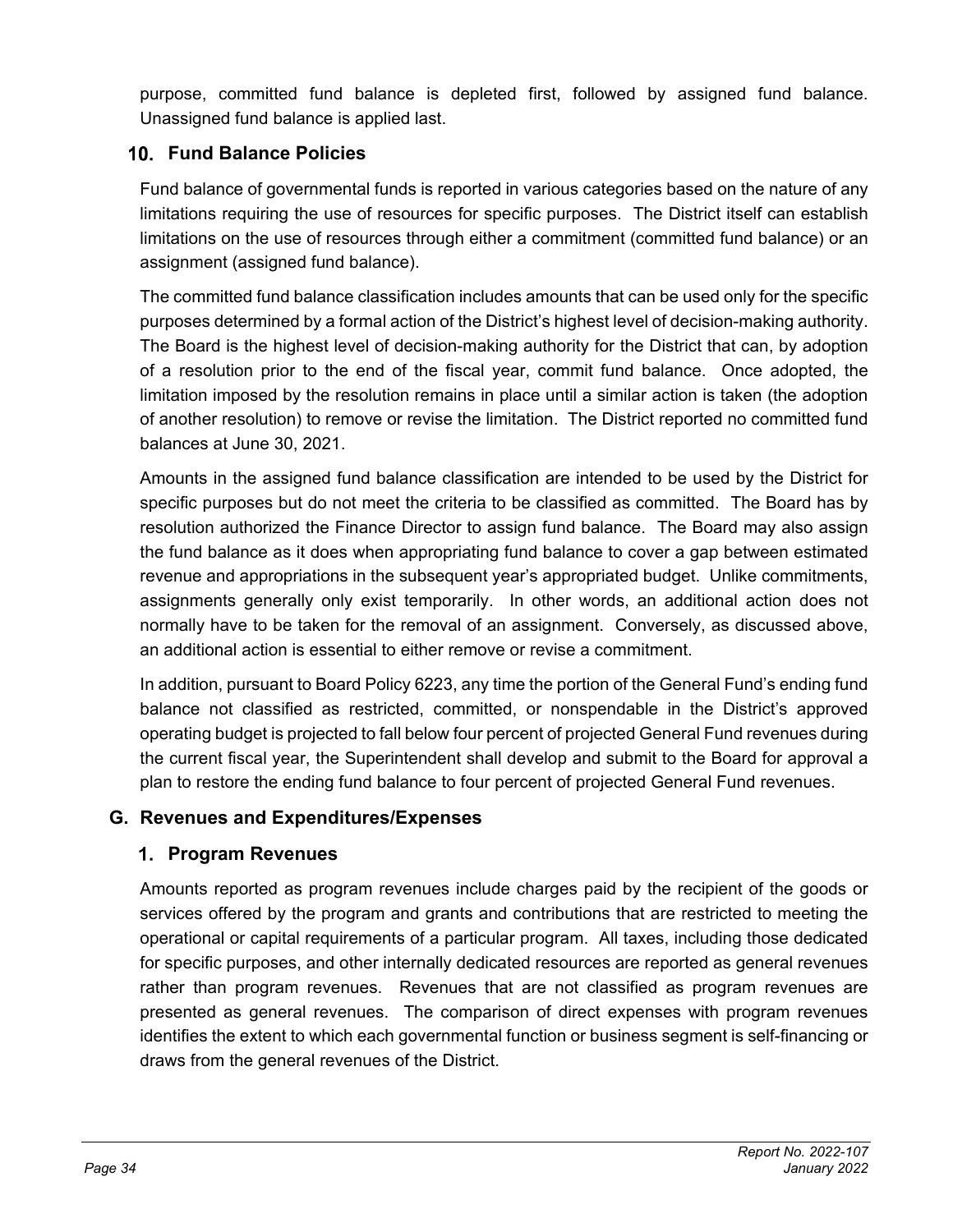# **State Revenue Sources**

Significant revenues from State sources for current operations include the Florida Education Finance Program administered by the FDOE under the provisions of Section 1011.62, Florida Statutes. In accordance with this law, the District determines and reports the number of full-time equivalent (FTE) students and related data to the FDOE. The FDOE performs certain edit checks on the reported number of FTE and related data and calculates the allocation of funds to the District. The District is permitted to amend its original reporting during specified time periods following the date of the original reporting. The FDOE may also adjust subsequent fiscal period allocations based upon an audit of the District's compliance in determining and reporting FTE and related data. Normally, such adjustments are treated as reductions or additions of revenue in the fiscal year when the adjustments are made.

The State provides financial assistance to administer certain educational programs. SBE rules require that revenue earmarked for certain programs be expended only for the program for which the money is provided, and require that the money not expended as of the close of the fiscal year be carried forward into the following fiscal year to be expended for the same educational programs. The FDOE generally requires that these educational program revenues be accounted for in the General Fund. A portion of the fund balance of the General Fund is restricted in the governmental fund financial statements for the balance of categorical and earmarked educational program resources.

The District received an allocation from the State under the Educational Facilities Security Grant program. The District is authorized to expend these funds only upon applying for and receiving an encumbrance authorization from the FDOE.

A schedule of revenue from State sources for the current year is presented in a subsequent note.

# **District Property Taxes**

The Board is authorized by State law to levy property taxes for district school operations, capital improvements, and debt service.

Property taxes consist of ad valorem taxes on real and personal property within the District. Property values are determined by the Highlands County Property Appraiser, and property taxes are collected by the Highlands County Tax Collector.

The Board adopted the 2020 tax levy on September 8, 2020. Tax bills are mailed in October and taxes are payable between November 1 of the year assessed and March 31 of the following year at discounts of up to 4 percent for early payment.

Taxes become a lien on the property on January 1 and are delinquent on April 1 of the year following the year of assessment. State law provides for enforcement of collection of personal property taxes by seizure of the property to satisfy unpaid taxes and for enforcement of collection of real property taxes by the sale of interest-bearing tax certificates to satisfy unpaid taxes. The procedures result in the collection of essentially all taxes prior to June 30 of the year following the year of assessment.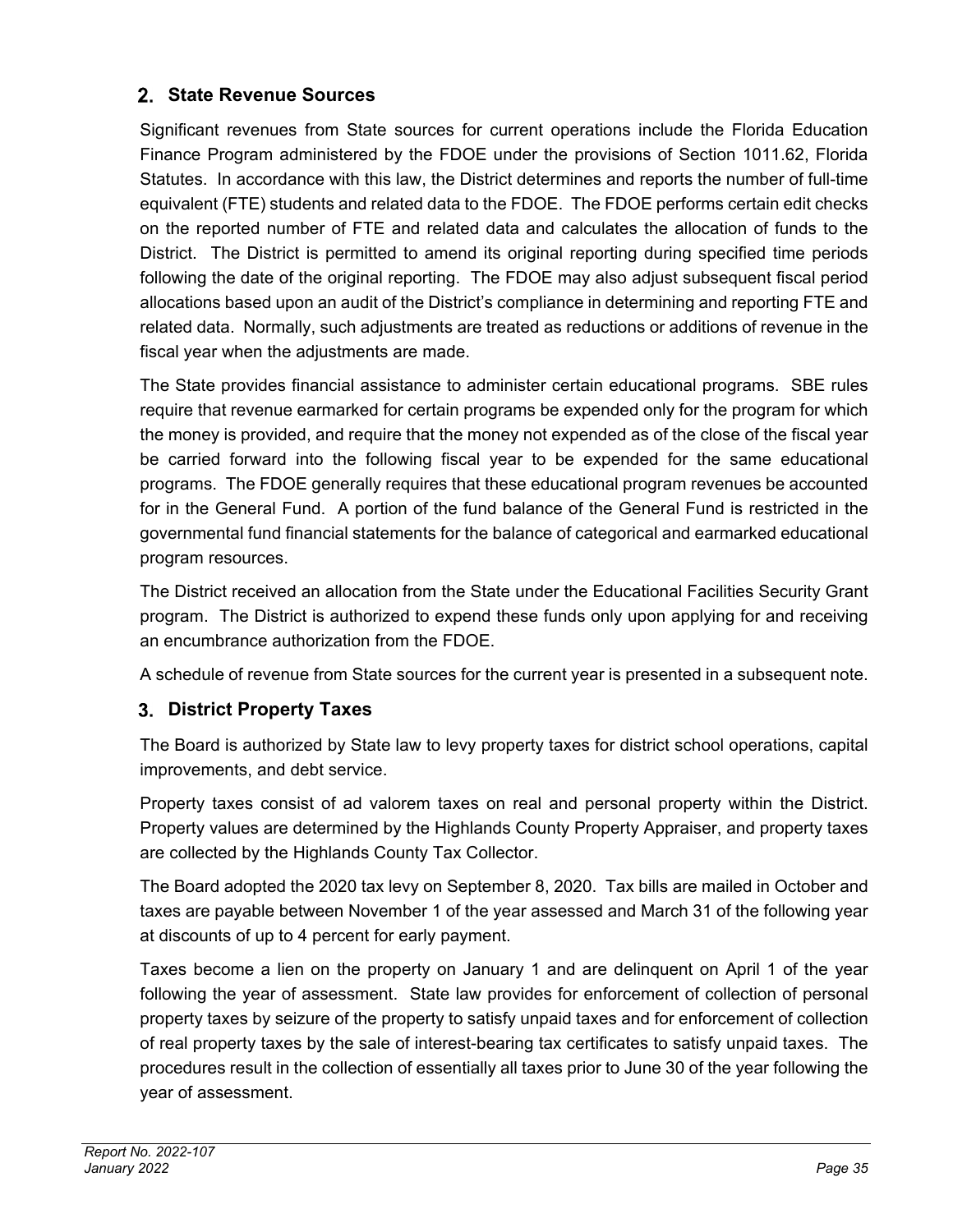Property tax revenues are recognized in the government-wide financial statements when the Board adopts the tax levy. Property tax revenues are recognized in the governmental fund financial statements when taxes are received by the District, except that revenue is accrued for taxes collected by the Highlands County Tax Collector at fiscal year end but not yet remitted to the District.

Millages and taxes levied for the current year are presented in a subsequent note.

# **Capital Outlay Surtax**

In August 2016, the voters of Highlands County (County) approved a one-half cent school capital outlay surtax on sales in the County for 20 years, effective January 1, 2017, to pay construction costs of certain school facilities and related costs in accordance with Section 212.055(6), Florida Statutes.

# **Educational Impact Fees**

The County imposes an educational impact fee based on an ordinance adopted by the County Commission in 2007. In June 2008, the ordinance was amended, in part, to establish revised collection rates for fee. For most new residential construction, the fee is collected by the County and each municipality within the County based on an interlocal agreement. The fee shall be used solely for the purpose of providing capital improvements to the public educational system necessitated by new residential development and is not to be used for any expenditure that would be classified as a maintenance or repair expense. The authorized uses include, but are not limited to, land acquisition; facility design and construction costs; furniture and equipment; and payment of principal, interest, and related costs of indebtedness necessitated by new residential development. The County approved the suspension of the fee for the 2009-10 fiscal year, and the Board of County Commissioners extended this suspension through the 2022-23 fiscal year.

# **Federal Revenue Sources**

The District receives Federal awards for the enhancement of various educational programs. Federal awards are generally received based on applications submitted to, and approved by, various granting agencies. For Federal awards in which a claim to these grant proceeds is based on incurring eligible expenditures, revenue is recognized to the extent that eligible expenditures have been incurred.

# **Compensated Absences**

In the government-wide financial statements, compensated absences (i.e., paid absences for employee vacation leave and sick leave) are accrued as liabilities to the extent that it is probable that the benefits will result in termination payments. A liability for these amounts is reported in the governmental fund financial statements only if it has matured, such as for occurrences of employee resignations and retirements. The liability for compensated absences includes salary-related benefits, where applicable.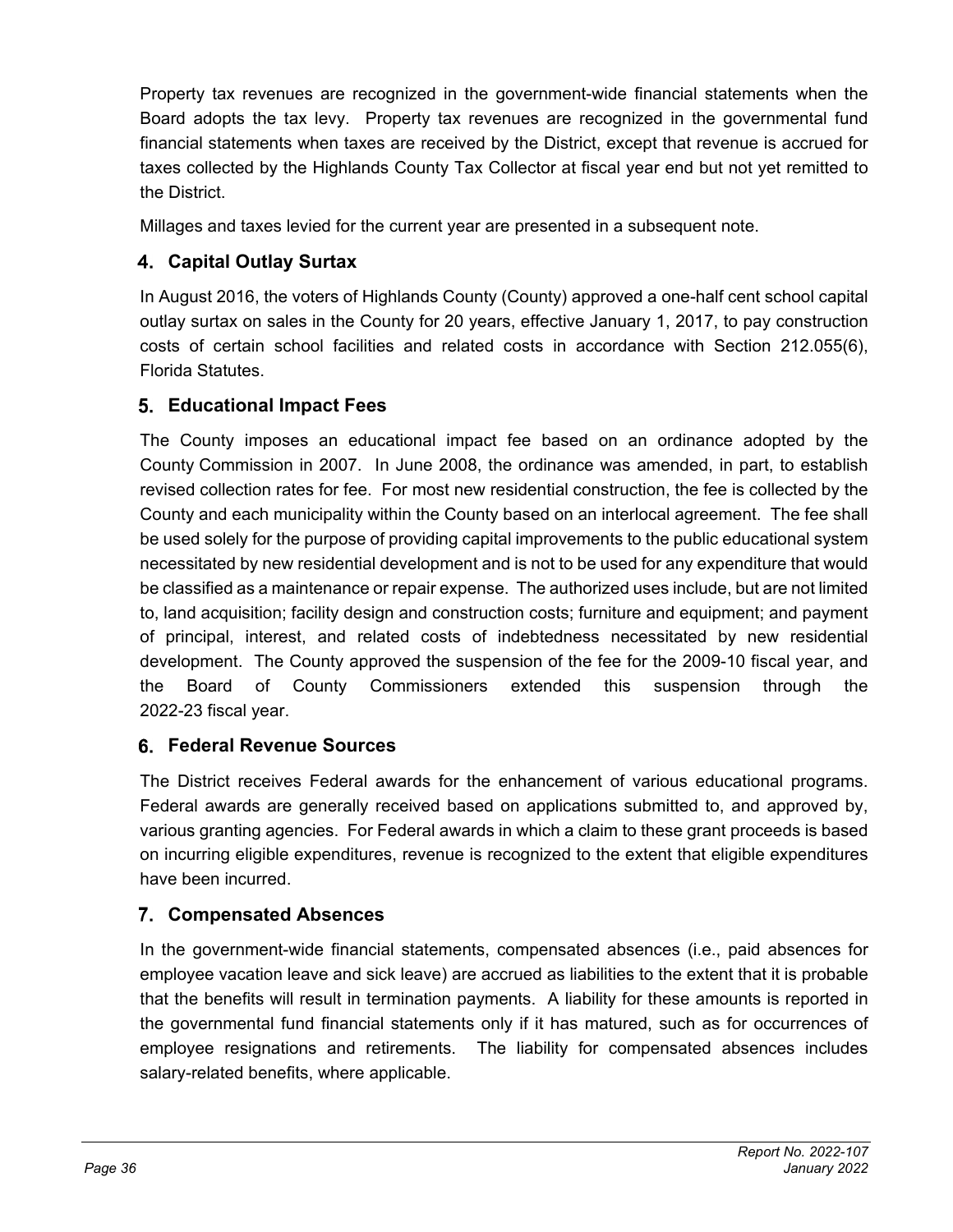# **Proprietary Fund Operating and Nonoperating Revenues and Expenses**

Proprietary funds distinguish operating revenues and expenses from nonoperating items. Operating revenues and expenses generally result from providing services and producing and delivering goods in connection with the proprietary fund's principal ongoing operations. The principal operating revenues of the District's enterprise funds are charges for services. Operating expense include personnel costs, purchased services, and related costs. The principal operating revenues of the District's internal service funds are charges for employee health and dental insurance premiums. Operating expenses include insurance claims and excess coverage premiums. All revenues and expenses not meeting this definition are reported as nonoperating revenues and expenses.

# **ACCOUNTING CHANGE**

The District implemented GASB Statement No. 84, *Fiduciary Activities*, which establishes criteria for identifying and reporting fiduciary activities of all state and local governments. The focus of the criteria generally is on (1) whether a government is controlling the assets of the fiduciary activity and (2) the beneficiaries with whom a fiduciary relationship exists. Governments with activities meeting the criteria should present a statement of fiduciary net position and a statement of changes in fiduciary net position. The District considers the school internal funds to meet the criteria for reporting as fiduciary activities in the custodial funds. As such, the beginning net position of the custodial funds was increased by \$2,388,527.

# **DETAILED NOTES ON ALL ACTIVITIES AND FUNDS**

# **A. Cash Deposits with Financial Institutions**

**Custodial Credit Risk**. In the case of deposits, this is the risk that, in the event of the failure of a depository financial institution, the District will not be able to recover deposits or will not be able to recover collateral securities that are in the possession of an outside party. The District does not have a policy for custodial credit risk. All bank balances of the District are fully insured or collateralized as required by Chapter 280, Florida Statutes.

### **B. Investments**

The District's investments at June 30, 2021, are reported as follows:

| <b>Investments</b> | <b>Maturities</b> | <b>Fair Value</b> |
|--------------------|-------------------|-------------------|
| SBA:               |                   |                   |
| Florida PRIME (1)  | 50 Day Average    | \$10,623,141.31   |

(1) This investment is reported as a cash equivalent for financial statement reporting purposes.

#### **Interest Rate Risk**

Interest rate risk is the risk that changes in interest rates will adversely affect the fair value of an investment. The District's investment policy limits the length of investments as follows: (1) investments of current operating funds to 24 months; (2) investments of bond reserves,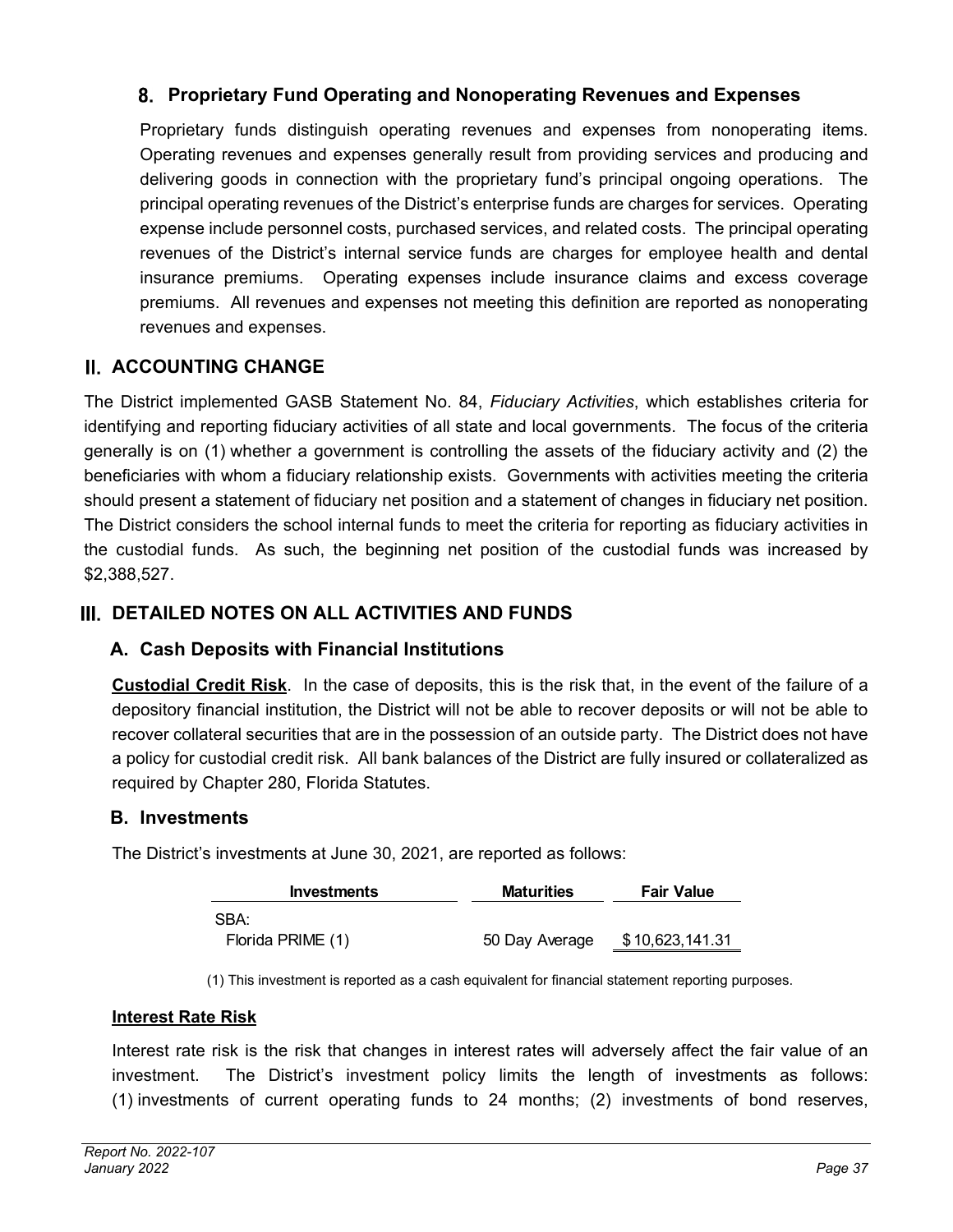construction funds, and other nonoperating funds shall have a term appropriate for the need for the funds and in accordance with debt covenants, but in no event shall exceed 5 years; (3) investments of construction proceeds of tax-exempt debt issues shall not exceed the shorter of three years or the projected completion date for which they are invested; and (4) maturities of the underlying securities of a repurchase agreement will follow the requirements of the master repurchase agreements.

Florida PRIME uses a weighted average days to maturity (WAM). A portfolio's WAM reflects the average maturity in days based on final maturity or reset date, in the case of floating rate instruments. WAM measures the sensitivity of the portfolio to interest rate changes.

For Florida PRIME, with regard to redemption gates, Section 218.409(8)(a), Florida Statutes, states, "The principal, and any part thereof, of each account constituting the trust fund is subject to payment at any time from the moneys in the trust fund. However, the executive director may, in good faith, on the occurrence of an event that has a material impact on liquidity or operations of the trust fund, for 48 hours limit contributions to or withdrawals from the trust fund to ensure that the board [State Board of Administration] can invest moneys entrusted to it in exercising its fiduciary responsibility. Such action must be immediately disclosed to all participants, the trustees, the Joint Legislative Auditing Committee, and the Investment Advisory Council. The trustees shall convene an emergency meeting as soon as practicable from the time the executive director has instituted such measures and review the necessity of those measures. If the trustees are unable to convene an emergency meeting before the expiration of the 48-hour moratorium on contributions and withdrawals, the moratorium may be extended by the executive director until the trustees are able to meet to review the necessity for the moratorium. If the trustees agree with such measures, the trustees shall vote to continue the measures for up to an additional 15 days. The trustees must convene and vote to continue any such measures before the expiration of the time limit set, but in no case may the time limit set by the trustees exceed 15 days." As of June 30, 2021, there were no redemption fees, maximum transaction amounts, or any other requirements that serve to limit a participant's daily access to 100 percent of their account value.

### **Credit Risk**

Credit risk is the risk that an issuer or other counterparty to an investment will not fulfill its obligations. The District's investment policy limits investments to the Local Government Surplus Funds Trust Fund [Florida PRIME]; United States Government securities; direct obligations of United States Government agencies and instrumentalities; interest-bearing time deposits or savings accounts in qualified public depositories, as defined in Section 280.02, Florida Statutes; repurchase agreements set forth by the District's master repurchase agreement secured by the collateral composed of negotiable direct obligations of the United States Government, United States Government Agencies, and Federal Instrumentalities that have a market value of 102 percent of the value of the repurchase agreement; commercial paper rated Prime-1 by Moody's and A-1 by Standard & Poor's, or if backed by a letter or credit the long-term debt of the line of credit provider must be rated A or better by at least two nationally recognized rating agencies; bankers acceptances rated at least Prime-1 by Moody's and A-1 by Standard & Poor's; state and/or local government taxable and/or tax-exempt debt, general obligation and/or revenue bonds, rated Aa by Moody's and AA by Standard & Poor's for long-term debt, or rated at least MIG-2 by Moody's and SP-2 by Standard & Poor's for short-term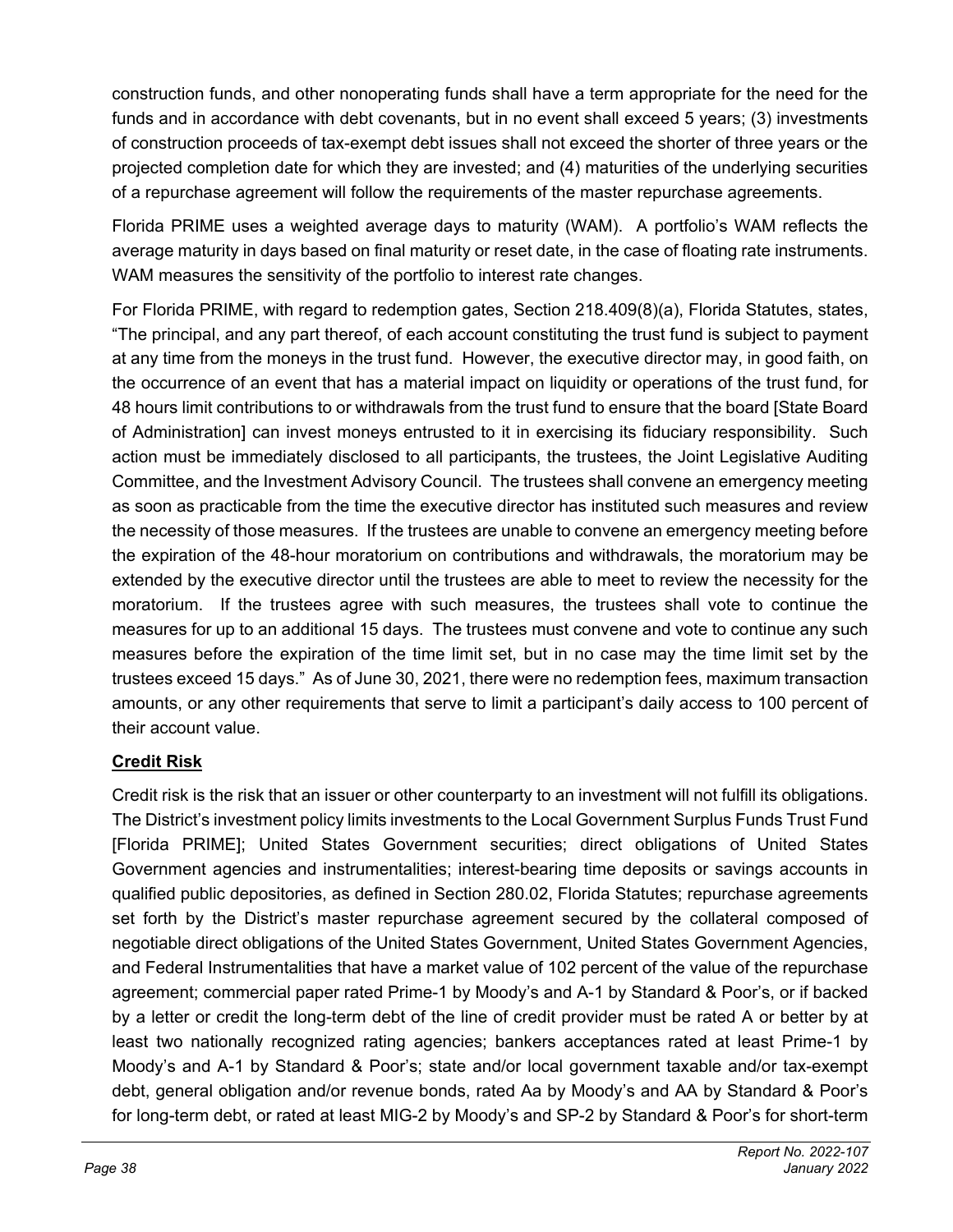debt; shares of open-end, no-load mutual funds registered under the Federal Investment Company Act of 1940, and operated in accordance with Title 17, Section 270.2a-7, Code of Federal Regulations, and provided the mutual fund is rated AAm or AAm-G or better by Standard & Poor's, or the equivalent by another rating agency; and any intergovernmental investment pool authorized pursuant to the Florida Interlocal Cooperation Act as provided in Section 163.01, Florida Statutes, provided that said fund contain no derivatives.

The District's investment in Florida PRIME is rated AAAm by Standard & Poor's.

# **C. Changes in Capital Assets**

Changes in capital assets are presented in the following table:

|                                                                                                                                                                                                                                          | <b>Beginning</b><br><b>Balance</b>                                               | <b>Additions</b>                                                         | <b>Deletions</b>         | <b>Ending</b><br><b>Balance</b>                                                          |
|------------------------------------------------------------------------------------------------------------------------------------------------------------------------------------------------------------------------------------------|----------------------------------------------------------------------------------|--------------------------------------------------------------------------|--------------------------|------------------------------------------------------------------------------------------|
| <b>GOVERNMENTAL ACTIVITIES</b>                                                                                                                                                                                                           |                                                                                  |                                                                          |                          |                                                                                          |
| Capital Assets Not Being Depreciated:<br>Land                                                                                                                                                                                            | 5,764,446.00                                                                     | \$<br>$\overline{\phantom{a}}$                                           | \$                       | 5,764,446.00<br>S                                                                        |
| Capital Assets Being Depreciated:<br>Improvements Other Than Buildings<br><b>Buildings and Fixed Equipment</b><br>Furniture, Fixtures, and Equipment<br><b>Motor Vehicles</b><br>Audio Visual Materials and<br><b>Computer Software</b>  | 13,296,194.90<br>184,840,361.96<br>8,284,627.42<br>12,964,426.83<br>9,269,143.93 | 840.092.37<br>56,541.68<br>477.301.25<br>1,020,777.00<br>1,305,765.50    | 629,227.36<br>813,748.85 | 14, 136, 287. 27<br>184,896,903.64<br>8, 132, 701.31<br>13, 171, 454.98<br>10,574,909.43 |
| <b>Total Capital Assets Being Depreciated</b>                                                                                                                                                                                            | 228,654,755.04                                                                   | 3,700,477.80                                                             | 1,442,976.21             | 230,912,256.63                                                                           |
| Less Accumulated Depreciation for:<br>Improvements Other Than Buildings<br><b>Buildings and Fixed Equipment</b><br>Furniture, Fixtures, and Equipment<br><b>Motor Vehicles</b><br>Audio Visual Materials and<br><b>Computer Software</b> | 11,485,927.65<br>91,890,618.98<br>7,624,935.81<br>10,821,073.98<br>7,604,094.51  | 270,573.41<br>4.025.959.86<br>283, 153. 77<br>545,750.15<br>1,050,747.94 | 629,227.36<br>813,748.85 | 11,756,501.06<br>95,916,578.84<br>7,278,862.22<br>10,553,075.28<br>8.654,842.45          |
| <b>Total Accumulated Depreciation</b>                                                                                                                                                                                                    | 129,426,650.93                                                                   | 6,176,185.13                                                             | 1,442,976.21             | 134, 159, 859.85                                                                         |
| Total Capital Assets Being Depreciated, Net                                                                                                                                                                                              | 99,228,104.11                                                                    | (2,475,707.33)                                                           |                          | 96,752,396.78                                                                            |
| Governmental Activities Capital Assets, Net                                                                                                                                                                                              | 104,992,550.11                                                                   | (2,475,707.33)<br>\$                                                     | \$<br>0.00               | \$<br>102,516,842.78                                                                     |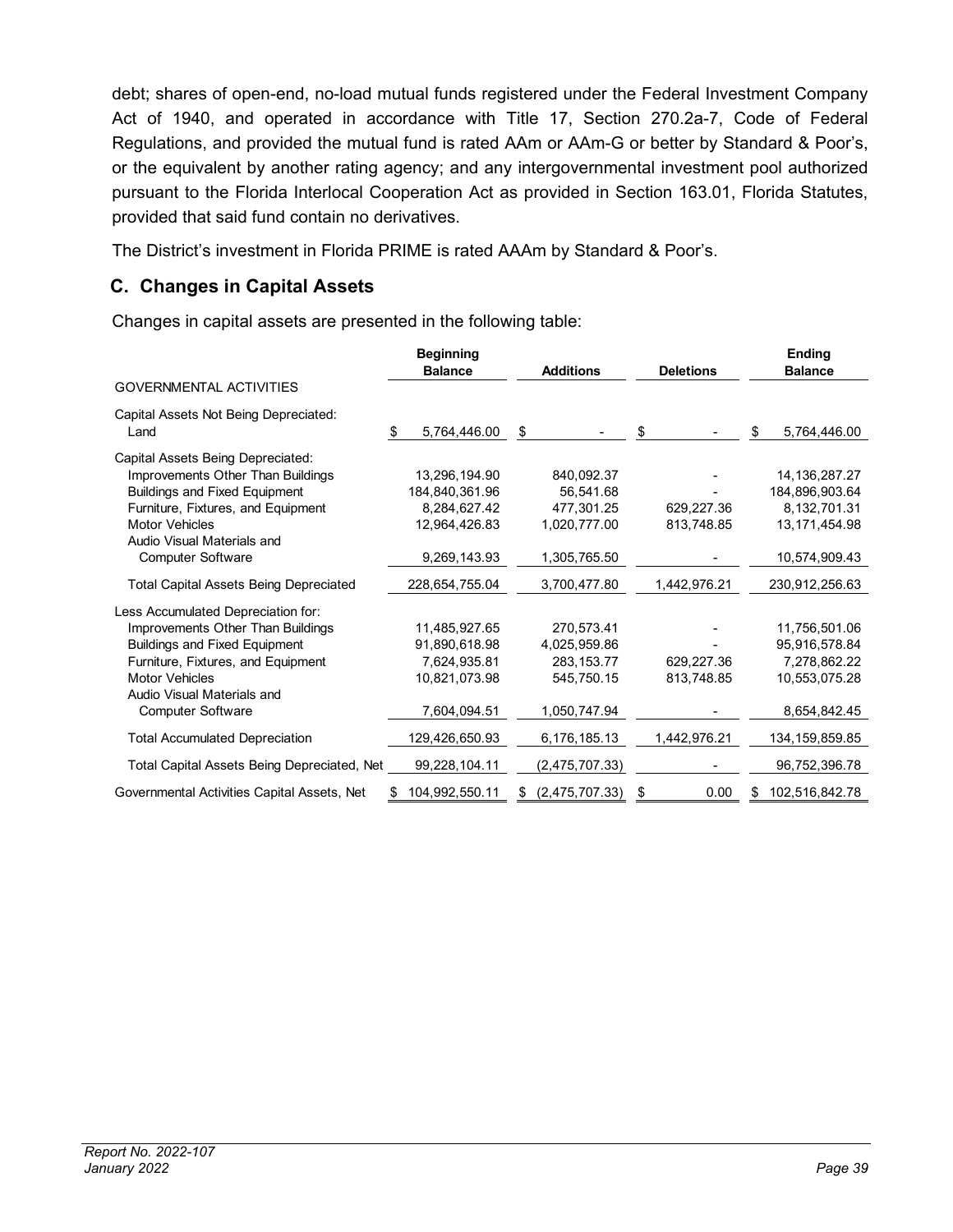|                                                                                                                                                                            | <b>Beginning</b><br><b>Balance</b> | <b>Additions</b>     | <b>Deletions</b> | <b>Ending</b><br><b>Balance</b>   |
|----------------------------------------------------------------------------------------------------------------------------------------------------------------------------|------------------------------------|----------------------|------------------|-----------------------------------|
| <b>BUSINESS-TYPE ACTIVITIES</b>                                                                                                                                            |                                    |                      |                  |                                   |
| Capital Assets Not Being Depreciated:<br>Land                                                                                                                              | 126,607.00<br>\$                   | \$                   | \$               | 126,607.00<br>\$                  |
| Capital Assets Being Depreciated:<br><b>Buildings and Fixed Equipment</b><br>Furniture, Fixtures, and Equipment<br>Audio Visual Materials and                              | 386,203.00<br>71,141.42            | 3,807.00             |                  | 390,010.00<br>71,141.42           |
| <b>Computer Software</b><br><b>Total Capital Assets Being Depreciated</b>                                                                                                  | 999.50<br>458,343.92               | 3,807.00             |                  | 999.50<br>462,150.92              |
| Less Accumulated Depreciation for:<br><b>Buildings and Fixed Equipment</b><br>Furniture, Fixtures, and Equipment<br>Audio Visual Materials and<br><b>Computer Software</b> | 161, 178.24<br>65,350.54<br>999.50 | 8,701.04<br>1,021.85 |                  | 169,879.28<br>66,372.39<br>999.50 |
| <b>Total Accumulated Depreciation</b>                                                                                                                                      | 227,528.28                         | 9,722.89             |                  | 237,251.17                        |
| Total Capital Assets Being Depreciated, Net                                                                                                                                | 230,815.64                         | (5,915.89)           |                  | 224,899.75                        |
| Business-Type Activities Capital Assets, Net                                                                                                                               | 357,422.64<br>S.                   | (5,915.89)<br>S      | 0.00<br>\$       | 351,506.75<br>S.                  |

Depreciation expense was charged to functions as follows:

| <b>Function</b>                                      |   | <b>Amount</b> |
|------------------------------------------------------|---|---------------|
| <b>GOVERNMENTAL ACTIVITIES</b>                       |   |               |
| <b>Student Transportation Services</b>               | S | 518,462.64    |
| Maintenance of Plant                                 |   | 27,287.52     |
| Unallocated                                          |   | 5,630,434.97  |
| Total Depreciation Expense – Governmental Activities |   | 6,176,185.13  |
| <b>BUSINESS-TYPE ACTIVITIES</b>                      |   |               |
| <b>Heartland Educational Consortium</b>              |   | 9.722.89      |

### **D. Retirement Plans**

### **FRS – Defined Benefit Pension Plans**

#### **General Information about the FRS**

The FRS was created in Chapter 121, Florida Statutes, to provide a defined benefit pension plan for participating public employees. The FRS was amended in 1998 to add the Deferred Retirement Option Program (DROP) under the defined benefit plan and amended in 2000 to provide a defined contribution plan alternative to the defined benefit plan for FRS members effective July 1, 2002. This integrated defined contribution pension plan is the FRS Investment Plan. Chapter 112, Florida Statutes, established the Retiree HIS Program, a cost-sharing multiple-employer defined benefit pension plan, to assist retired members of any State-administered retirement system in paying the costs of health insurance.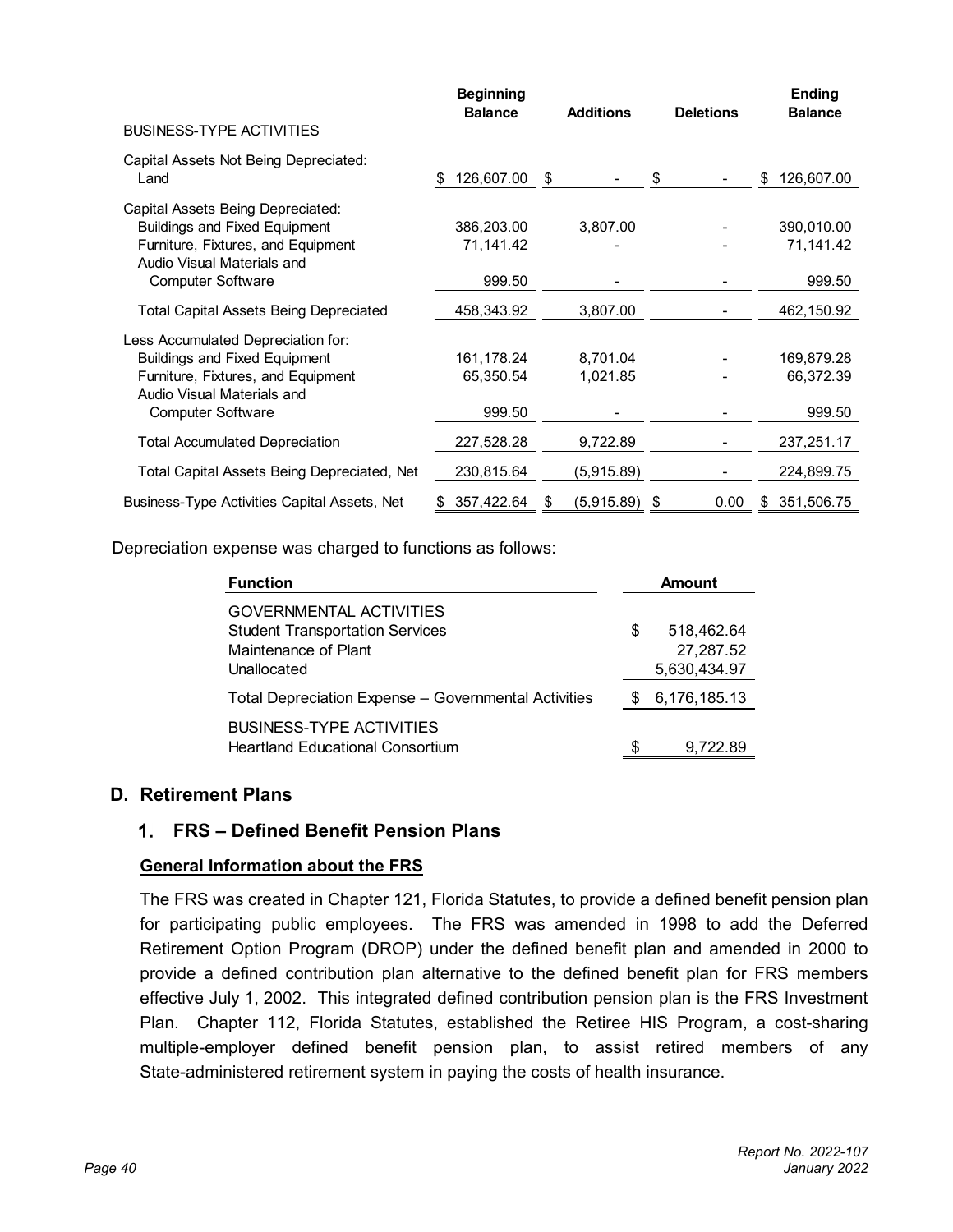Essentially all regular employees of the District are eligible to enroll as members of the State-administered FRS. Provisions relating to the FRS are established by Chapters 121 and 122, Florida Statutes; Chapter 112, Part IV, Florida Statutes; Chapter 238, Florida Statutes; and FRS Rules, Chapter 60S, Florida Administrative Code; wherein eligibility, contributions, and benefits are defined and described in detail. Such provisions may be amended at any time by further action from the Florida Legislature. The FRS is a single retirement system administered by the Florida Department of Management Services, Division of Retirement, and consists of the two cost-sharing multiple-employer defined benefit plans and other nonintegrated programs. A comprehensive annual financial report of the FRS, which includes its financial statements, required supplementary information, actuarial report, and other relevant information, is available from the Florida Department of Management Services Web site (www.dms.myflorida.com).

The District's FRS and HIS pension expense totaled \$13,351,511 for the fiscal year ended June 30, 2021.

### **FRS Pension Plan**

*Plan Description*. The FRS Pension Plan (Plan) is a cost-sharing multiple-employer defined benefit pension plan, with a DROP for eligible employees. The general classes of membership are:

- *Regular* Members of the FRS who do not qualify for membership in the other classes.
- *Elected County Officers* Members who hold specified elective offices in local government.
- *Senior Management Service*  Members in senior management level positions.

Employees enrolled in the Plan prior to July 1, 2011, vest at 6 years of creditable service and employees enrolled in the Plan on or after July 1, 2011, vest at 8 years of creditable service. All vested members, enrolled prior to July 1, 2011, are eligible for normal retirement benefits at age 62 or at any age after 30 years of service. All members enrolled in the Plan on or after July 1, 2011, once vested, are eligible for normal retirement benefits at age 65 or any time after 33 years of creditable service. Employees enrolled in the Plan may include up to 4 years of credit for military service toward creditable service. The Plan also includes an early retirement provision; however, there is a benefit reduction for each year a member retires before his or her normal retirement date. The Plan provides retirement, disability, death benefits, and annual cost of living adjustments to eligible participants.

The DROP, subject to provisions of Section 121.091, Florida Statutes, permits employees eligible for normal retirement under the Plan to defer receipt of monthly benefit payments while continuing employment with an FRS participating employer. An employee may participate in DROP for a period not to exceed 60 months after electing to participate, except that certain instructional personnel may participate for up to 96 months. During the period of DROP participation, deferred monthly benefits are held in the FRS Trust Fund and accrue interest. The net pension liability does not include amounts for DROP participants, as these members are considered retired and are not accruing additional pension benefits.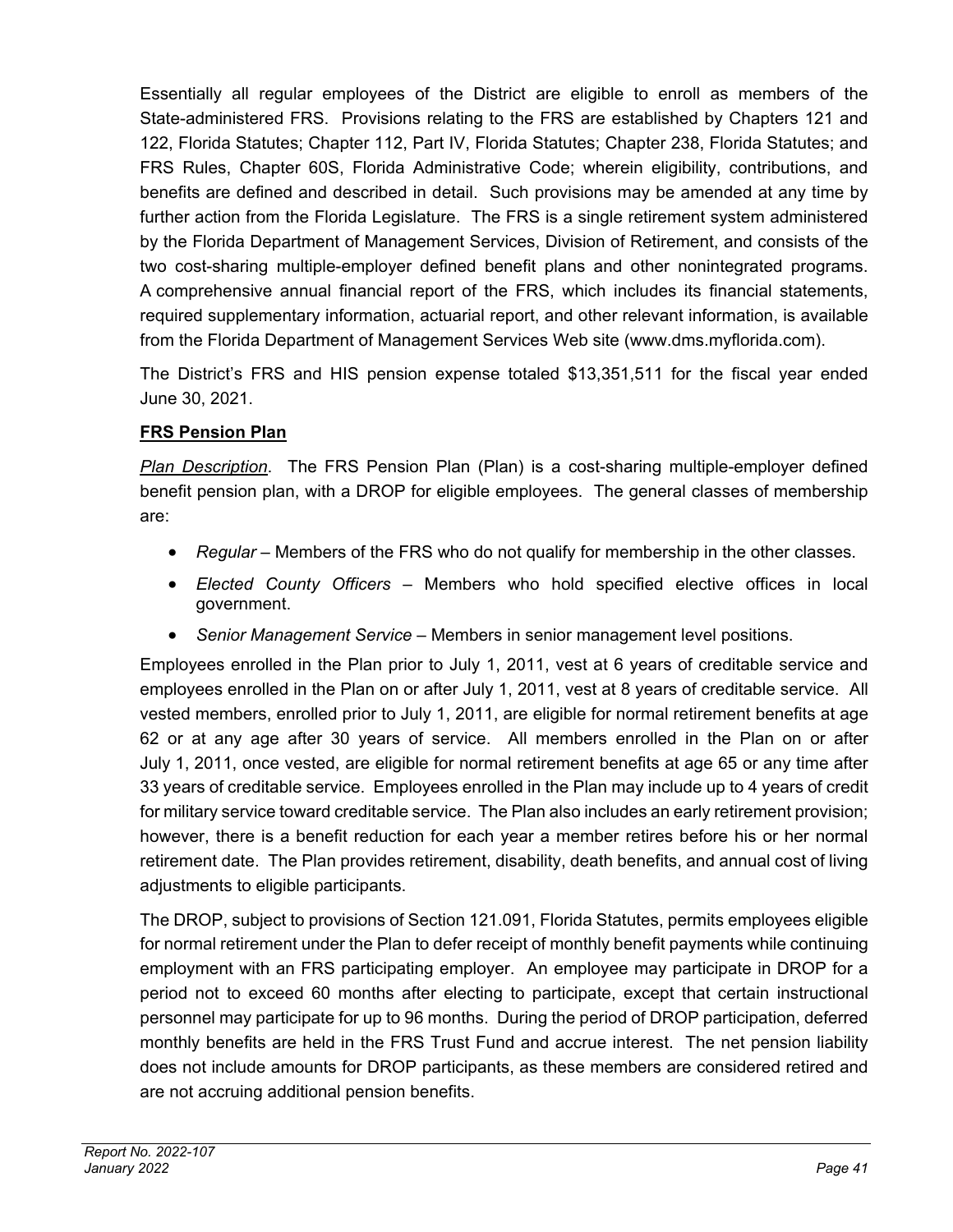*Benefits Provided*. Benefits under the Plan are computed on the basis of age and/or years of service, average final compensation, and service credit. Credit for each year of service is expressed as a percentage of the average final compensation. For members initially enrolled before July 1, 2011, the average final compensation is the average of the 5 highest fiscal years' earnings; for members initially enrolled on or after July 1, 2011, the average final compensation is the average of the 8 highest fiscal years' earnings. The total percentage value of the benefit received is determined by calculating the total value of all service, which is based on the retirement class to which the member belonged when the service credit was earned. Members are eligible for in-line-of-duty or regular disability and survivors' benefits. The following table shows the percentage value for each year of service credit earned:

| Class, Initial Enrollment, and Retirement Age/Years of Service | <b>Percent Value</b> |
|----------------------------------------------------------------|----------------------|
| <b>Regular Members Initially Enrolled Before July 1, 2011</b>  |                      |
| Retirement up to age 62 or up to 30 years of service           | 1.60                 |
| Retirement at age 63 or with 31 years of service               | 1.63                 |
| Retirement at age 64 or with 32 years of service               | 1.65                 |
| Retirement at age 65 or with 33 or more years of service       | 1.68                 |
| Regular Members Initially Enrolled On or After July 1, 2011    |                      |
| Retirement up to age 65 or up to 33 years of service           | 1.60                 |
| Retirement at age 66 or with 34 years of service               | 1.63                 |
| Retirement at age 67 or with 35 years of service               | 1.65                 |
| Retirement at age 68 or with 36 or more years of service       | 1.68                 |
| <b>Elected County Officers</b>                                 | 3.00                 |
| <b>Senior Management Service</b>                               | 2.00                 |

As provided in Section 121.101, Florida Statutes, if the member was initially enrolled in the Plan before July 1, 2011, and all service credit was accrued before July 1, 2011, the annual cost-of-living adjustment is 3 percent per year. If the member was initially enrolled before July 1, 2011, and has service credit on or after July 1, 2011, there is an individually calculated cost-of-living adjustment. The annual cost-of-living adjustment is a proportion of 3 percent determined by dividing the sum of the pre-July 2011 service credit by the total service credit at retirement multiplied by 3 percent. Plan members initially enrolled on or after July 1, 2011, will not have a cost-of-living adjustment after retirement.

*Contributions*. The Florida Legislature establishes contribution rates for participating employers and employees. Contribution rates during the 2020-21 fiscal year were as follows: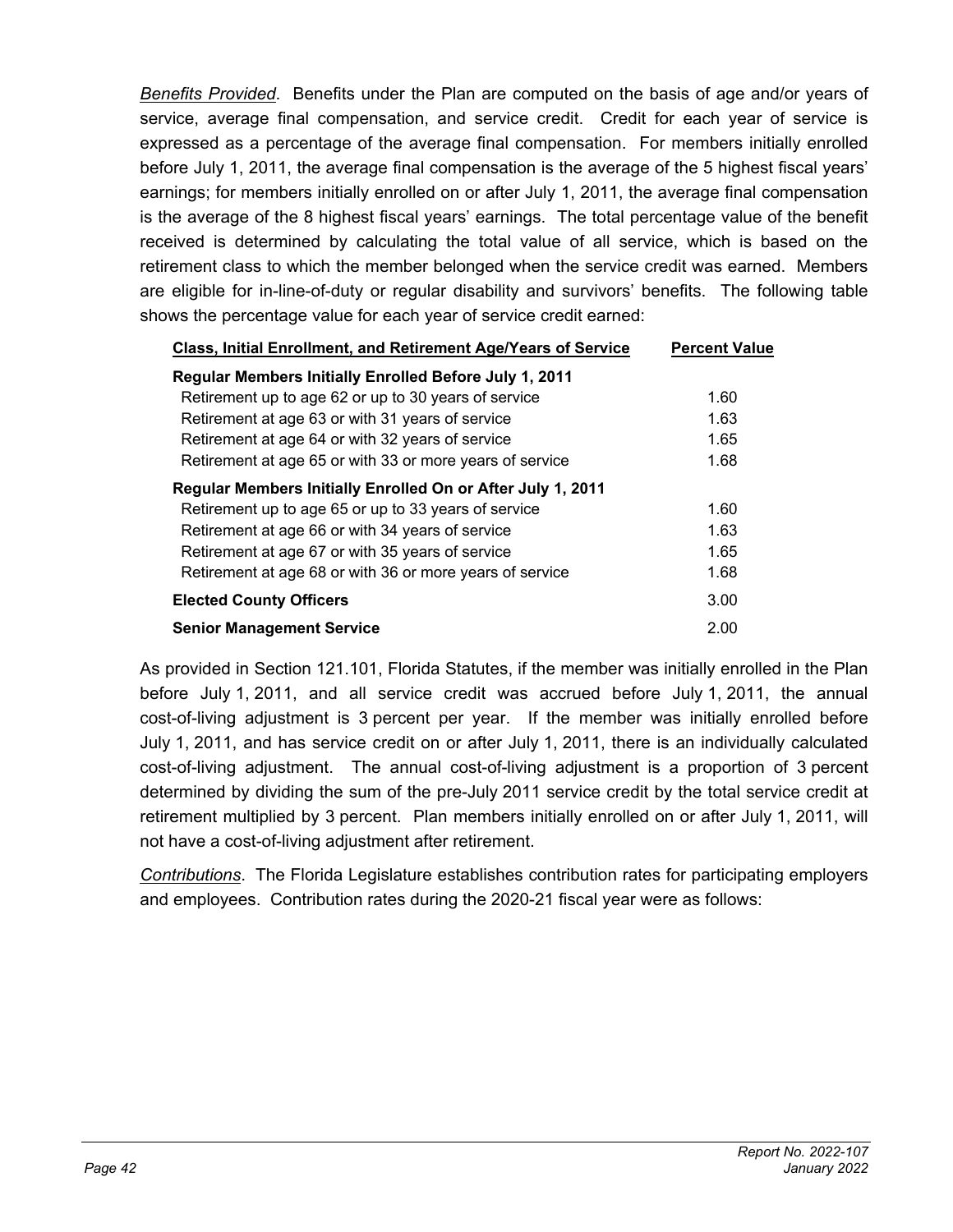|                                                               |                 | <b>Percent of Gross Salary</b> |  |  |
|---------------------------------------------------------------|-----------------|--------------------------------|--|--|
| <b>Class</b>                                                  | <b>Employee</b> | Emplover(1)                    |  |  |
| FRS, Regular                                                  | 3.00            | 10.00                          |  |  |
| FRS, Elected County Officers                                  | 3.00            | 49.18                          |  |  |
| FRS, Senior Management Service                                | 3.00            | 27.29                          |  |  |
| DROP - Applicable to<br>Members from All of the Above Classes | 0.00            | 16.98                          |  |  |
| FRS, Reemployed Retiree                                       | (2)             | (2)                            |  |  |

(1) Employer rates include 1.66 percent for the postemployment health insurance subsidy. Also, employer rates, other than for DROP participants, include 0.06 percent for administrative costs of the Investment Plan.

(2) Contribution rates are dependent upon retirement class in which reemployed.

The District's contributions to the Plan totaled \$5,667,123 for the fiscal year ended June 30, 2021.

*Pension Liabilities, Pension Expense, and Deferred Outflows of Resources and Deferred Inflows of Resources Related to Pensions*. At June 30, 2021, the District reported a liability of \$58,187,160 for its proportionate share of the Plan's net pension liability. The net pension liability was measured as of June 30, 2020, and the total pension liability used to calculate the net pension liability was determined by an actuarial valuation as of July 1, 2020. The District's proportionate share of the net pension liability was based on the District's 2019-20 fiscal year contributions relative to the total 2019-20 fiscal year contributions of all participating members. At June 30, 2020, the District's proportionate share was 0.134252842 percent, which was an decrease of 0.000442975 from its proportionate share measured as of June 30, 2019.

For the fiscal year ended June 30, 2021, the District recognized the Plan pension expense of \$11,687,769. In addition, the District reported deferred outflows of resources and deferred inflows of resources related to pensions from the following sources:

| <b>Description</b>                            | <b>Deferred Outflows</b><br>of Resources |            | <b>Deferred Inflows</b><br>of Resources |           |
|-----------------------------------------------|------------------------------------------|------------|-----------------------------------------|-----------|
| Differences Between Expected and              |                                          |            |                                         |           |
|                                               |                                          |            |                                         |           |
| <b>Actual Experience</b>                      | \$                                       | 2,226,941  | \$                                      |           |
| <b>Change of Assumptions</b>                  |                                          | 10,533,727 |                                         |           |
| Net Difference Between Projected and Actual   |                                          |            |                                         |           |
| Earnings on FRS Pension Plan Investments      |                                          | 3,464,519  |                                         |           |
| Changes in Proportion and Differences Between |                                          |            |                                         |           |
| District FRS Contributions and Proportionate  |                                          |            |                                         |           |
| Share of Contributions                        |                                          | 2,870,692  |                                         | 4,297,879 |
| District FRS Contributions Subsequent to      |                                          |            |                                         |           |
| the Measurement Date                          |                                          | 5,667,123  |                                         |           |
| Total                                         |                                          | 24,763,002 |                                         | 4,297,879 |

The deferred outflows of resources related to pensions resulting from District contributions to the Plan subsequent to the measurement date, totaling \$5,667,123, will be recognized as a reduction of the net pension liability in the fiscal year ending June 30, 2022. Other amounts reported as deferred outflows of resources and deferred inflows of resources related to pensions will be recognized in pension expense as follows: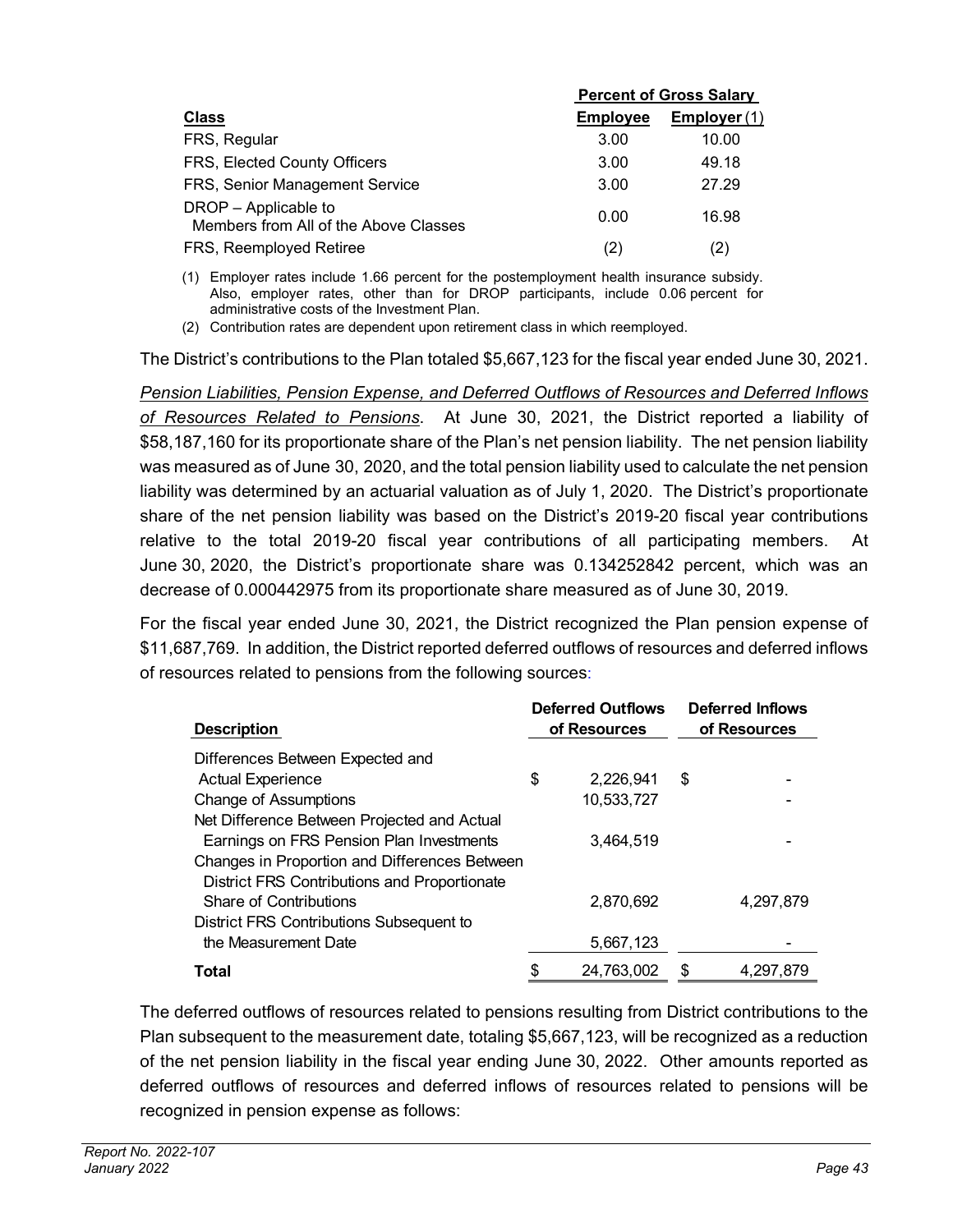| <b>Fiscal Year Ending June 30</b><br>Amount |              |
|---------------------------------------------|--------------|
| 2022                                        | \$2,849,430  |
| 2023                                        | 4,920,283    |
| 2024                                        | 4,441,283    |
| 2025                                        | 2,277,461    |
| 2026                                        | 309,543      |
| <b>Total</b>                                | \$14,798,000 |

*Actuarial Assumptions*. The total pension liability in the July 1, 2020, actuarial valuation was determined using the following actuarial assumptions, applied to all periods included in the measurement:

| Inflation        | 2.40 percent                                                           |
|------------------|------------------------------------------------------------------------|
| Salary Increases | 3.25 percent, average, including inflation                             |
|                  | Investment Rate of Return 6.80 percent, net of pension plan investment |
|                  | expense, including inflation                                           |

Mortality rates were based on the PUB-2010 base table, projected generationally with Scale MP-2018.

The actuarial assumptions used in the July 1, 2020, valuation were based on the results of an actuarial experience study for the period July 1, 2013, through June 30, 2018.

The long-term expected rate of return on pension plan investments was not based on historical returns, but instead is based on a forward-looking capital market economic model. The allocation policy's description of each asset class was used to map the target allocation to the asset classes shown below. Each asset class assumption is based on a consistent set of underlying assumptions and includes an adjustment for the inflation assumption. The target allocation and best estimates of arithmetic and geometric real rates of return for each major asset class are summarized in the following table:

| <b>Asset Class</b>           | <b>Target</b><br><b>Allocation</b> (1) | Annual<br><b>Arithmetic</b><br>Return | Compound<br>Annual<br>(Geometric)<br>Return | <b>Standard</b><br><b>Deviation</b> |
|------------------------------|----------------------------------------|---------------------------------------|---------------------------------------------|-------------------------------------|
| Cash                         | $1.0\%$                                | $2.2\%$                               | $2.2\%$                                     | $1.2\%$                             |
| Fixed Income                 | 19.0%                                  | $3.0\%$                               | 2.9%                                        | 3.5%                                |
| <b>Global Equity</b>         | 54.2%                                  | $8.0\%$                               | 6.7%                                        | 17.1%                               |
| Real Estate (Property)       | 10.3%                                  | 6.4%                                  | 5.8%                                        | 11.7%                               |
| <b>Private Equity</b>        | 11.1%                                  | 10.8%                                 | 8.1%                                        | 25.7%                               |
| <b>Strategic Investments</b> | 4.4%                                   | 5.5%                                  | 5.3%                                        | 6.9%                                |
| <b>Total</b>                 | 100%                                   |                                       |                                             |                                     |
| Assumed inflation - Mean     |                                        |                                       | 2.4%                                        | 1.7%                                |

(1) As outlined in the Plan's investment policy.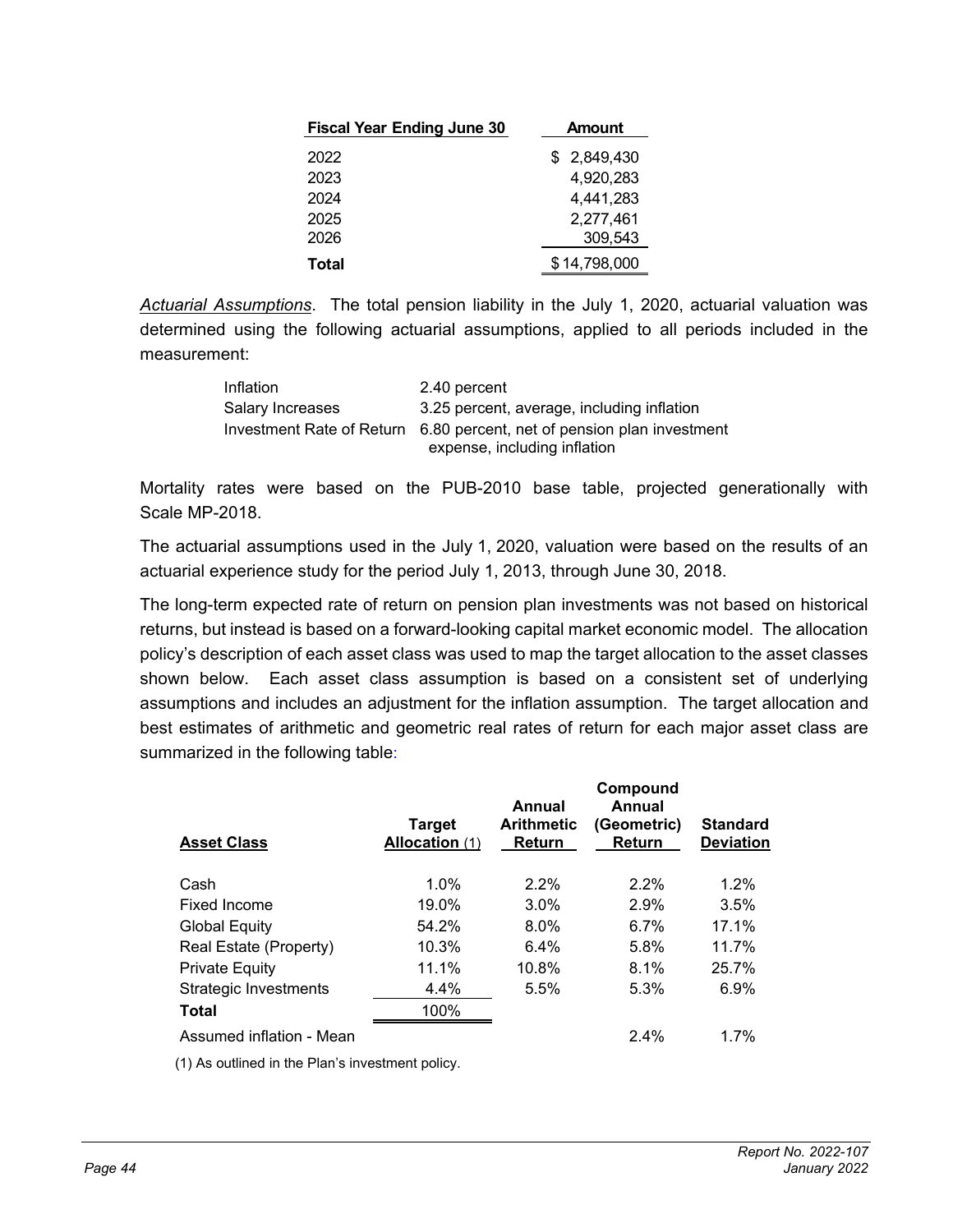*Discount Rate*. The discount rate used to measure the total pension liability was 6.8 percent. The Plan's fiduciary net position was projected to be available to make all projected future benefit payments of current active and inactive employees. Therefore, the discount rate for calculating the total pension liability is equal to the long-term expected rate of return. The discount rate used in the 2020 valuation was updated from 6.9 percent to 6.8 percent.

*Sensitivity of the District's Proportionate Share of the Net Pension Liability to Changes in the Discount Rate*. The following presents the District's proportionate share of the net pension liability calculated using the discount rate of 6.8 percent, as well as what the District's proportionate share of the net pension liability would be if it were calculated using a discount rate that is 1 percentage point lower (5.8 percent) or 1 percentage point higher (7.8 percent) than the current rate:

|                                   | $1\%$                     | <b>Current</b>                    | $1\%$                        |
|-----------------------------------|---------------------------|-----------------------------------|------------------------------|
|                                   | <b>Decrease</b><br>(5.8%) | <b>Discount Rate</b><br>$(6.8\%)$ | <b>Increase</b><br>$(7.8\%)$ |
| District's Proportionate Share of |                           |                                   |                              |
| the Net Pension Liability         | \$92,915,116              | \$58,187,160                      | \$29,182,220                 |

*Pension Plan Fiduciary Net Position*. Detailed information about the Plan's fiduciary net position is available in the separately issued FRS Pension Plan and Other State Administered Systems Comprehensive Annual Financial Report.

# **HIS Pension Plan**

*Plan Description*. The HIS Pension Plan (HIS Plan) is a cost-sharing multiple-employer defined benefit pension plan established under Section 112.363, Florida Statutes, and may be amended by the Florida Legislature at any time. The benefit is a monthly payment to assist retirees of State-administered retirement systems in paying their health insurance costs and is administered by the Florida Department of Management Services, Division of Retirement.

*Benefits Provided*. For the fiscal year ended June 30, 2021, eligible retirees and beneficiaries received a monthly HIS payment of \$5 for each year of creditable service completed at the time of retirement, with a minimum HIS payment of \$30 and a maximum HIS payment of \$150 per month, pursuant to Section 112.363, Florida Statutes. To be eligible to receive a HIS Plan benefit, a retiree under a State-administered retirement system must provide proof of health insurance coverage, which may include Federal Medicare.

*Contributions*. The HIS Plan is funded by required contributions from FRS participating employers as set by the Florida Legislature. Employer contributions are a percentage of gross compensation for all active FRS members. For the fiscal year ended June 30, 2021, the contribution rate was 1.66 percent of payroll pursuant to Section 112.363, Florida Statutes. The District contributed 100 percent of its statutorily required contributions for the current and preceding 3 years. HIS Plan contributions are deposited in a separate trust fund from which payments are authorized. HIS Plan benefits are not guaranteed and are subject to annual legislative appropriation. In the event the legislative appropriation or available funds fail to provide full subsidy benefits to all participants, benefits may be reduced or canceled.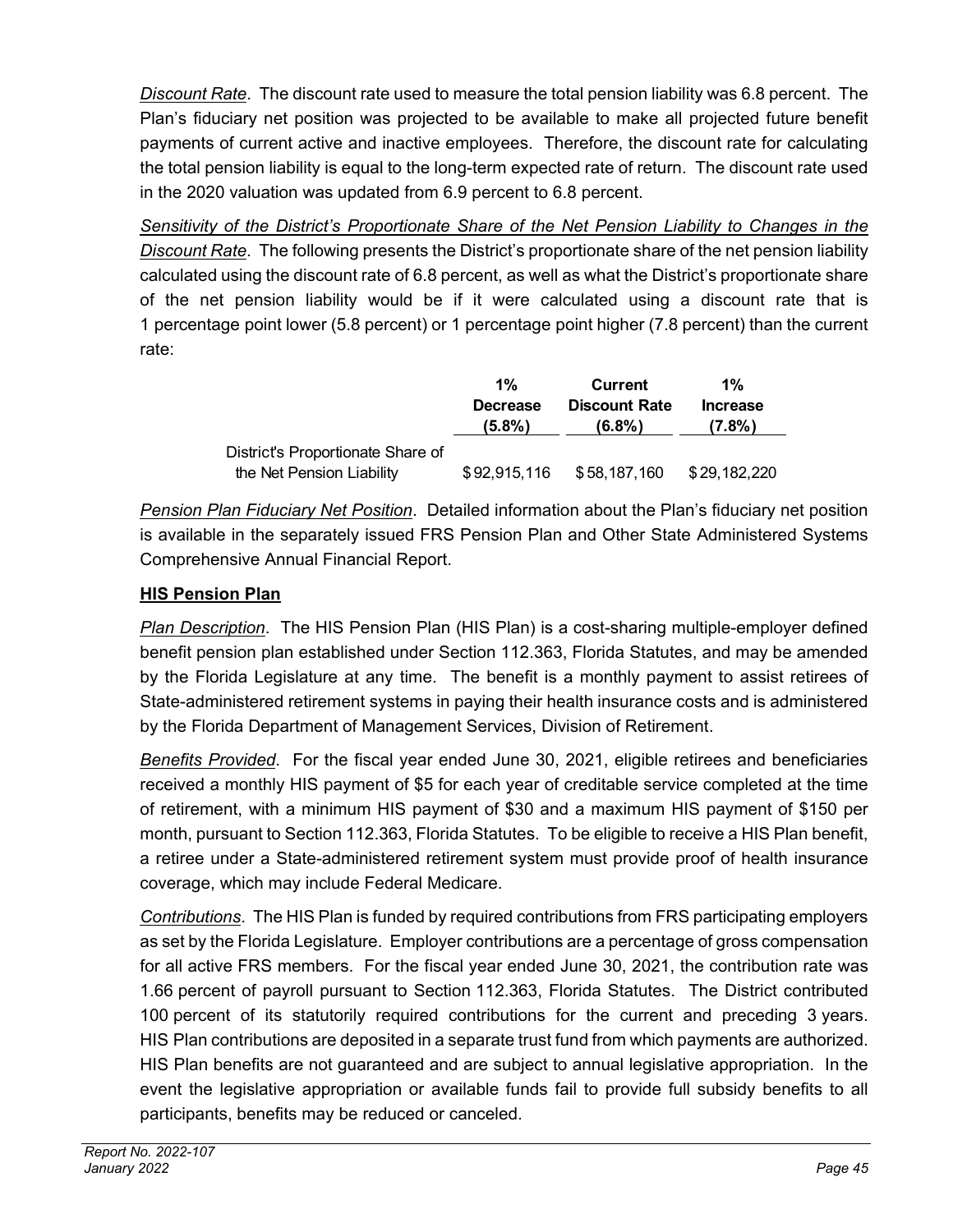The District's contributions to the HIS Plan totaled \$1,123,065 for the fiscal year ended June 30, 2021.

*Pension Liabilities, Pension Expense, and Deferred Outflows of Resources and Deferred Inflows of Resources Related to Pensions*. At June 30, 2021, the District reported a net pension liability of \$22,726,230 for its proportionate share of the HIS Plan's net pension liability. The current portion of the net pension liability is the District's proportionate share of benefit payments expected to be paid within 1 year, net of the District's proportionate share of the HIS Plan's fiduciary net position available to pay that amount. The net pension liability was measured as of June 30, 2020, and the total pension liability used to calculate the net pension liability was determined by an actuarial valuation as of July 1, 2020. The District's proportionate share of the net pension liability was based on the District's 2019-20 fiscal year contributions relative to the total 2019-20 fiscal year contributions of all participating members. At June 30, 2020, the District's proportionate share was 0.186130495 percent, which was a decrease of 0.000938669 from its proportionate share measured as of June 30, 2019.

For the fiscal year ended June 30, 2021, the District recognized the HIS Plan pension expense of \$1,663,742. In addition, the District reported deferred outflows of resources and deferred inflows of resources related to pensions from the following sources:

|                                               | <b>Deferred Outflows</b> |              | <b>Deferred Inflows</b> |              |
|-----------------------------------------------|--------------------------|--------------|-------------------------|--------------|
| <b>Description</b>                            | of Resources             |              | of Resources            |              |
| Differences Between Expected and              |                          |              |                         |              |
| <b>Actual Experience</b>                      | \$                       | 929,641.00   | \$                      | 17,532.00    |
| <b>Change of Assumptions</b>                  |                          | 2,443,717.00 |                         | 1,321,442.00 |
| Net Difference Between Projected and Actual   |                          |              |                         |              |
| Earnings on HIS Pension Plan Investments      |                          | 18,145.00    |                         |              |
| Changes in Proportion and Differences Between |                          |              |                         |              |
| District HIS Contributions and Proportionate  |                          |              |                         |              |
| Share of Contributions                        |                          | 2,362,904.86 |                         | 3,511,774.00 |
| District HIS Contributions Subsequent to      |                          |              |                         |              |
| the Measurement Date                          |                          | 1,123,065.00 |                         |              |
| <b>Total</b>                                  | \$                       | 6,877,472.86 | \$                      | 4,850,748.00 |
|                                               |                          |              |                         |              |

The deferred outflows of resources related to pensions resulting from District contributions to the HIS Plan subsequent to the measurement date, totaling \$1,123,065, will be recognized as a reduction of the net pension liability in the fiscal year ending June 30, 2022. Other amounts reported as deferred outflows of resources and deferred inflows of resources related to pensions will be recognized in pension expense as follows: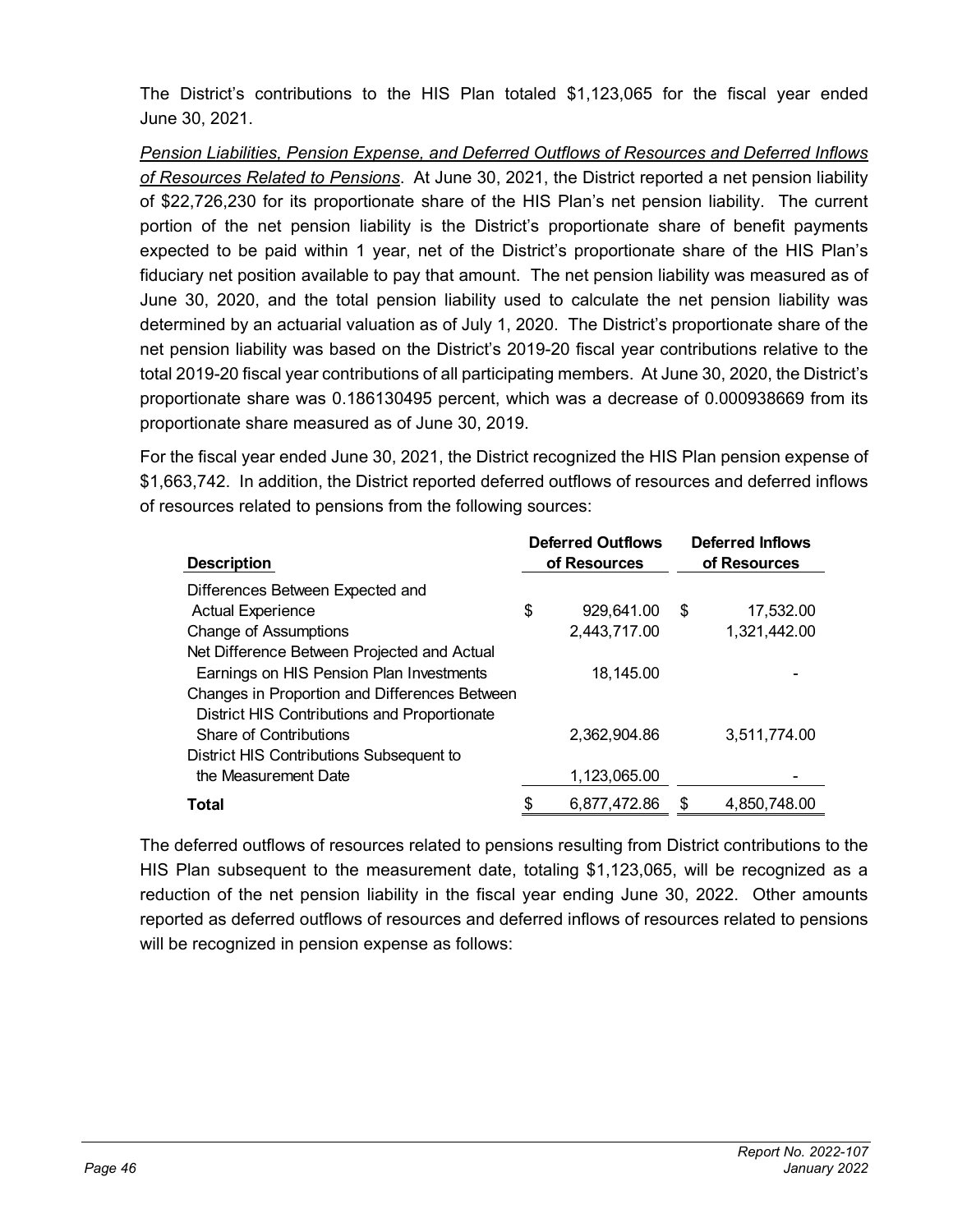| <b>Fiscal Year Ending June 30</b> | Amount       |
|-----------------------------------|--------------|
| 2022                              | \$308,122.69 |
| 2023                              | 186,060.85   |
| 2024                              | (84, 934.66) |
| 2025                              | 292,040.52   |
| 2026                              | (4,218.50)   |
| Thereafter                        | 206,588.96   |
| Total                             | \$903,659.86 |

*Actuarial Assumptions*. The total pension liability in the July 1, 2020, actuarial valuation was determined using the following actuarial assumptions, applied to all periods included in the measurement:

| Inflation           | 2.40 percent                               |
|---------------------|--------------------------------------------|
| Salary Increases    | 3.25 percent, average, including inflation |
| Municipal Bond Rate | 2.21 percent                               |

Mortality rates were based on the PUB-2010 base table, projected generationally with Scale MP-2018. This is a change from the prior year mortality assumption which was based on the Generational RP-2000 with Projection Scale BB tables.

While an experience study had not been completed for the HIS Plan, the actuarial assumptions that determined the total pension liability for the HIS Plan were based on certain results of the most recent experience study for the FRS Plan.

*Discount Rate*. The discount rate used to measure the total pension liability was 2.21 percent. In general, the discount rate for calculating the total pension liability is equal to the single rate equivalent to discounting at the long-term expected rate of return for benefit payments prior to the projected depletion date. Because the HIS benefit is essentially funded on a pay-as-you-go basis, the depletion date is considered to be immediate, and the single equivalent discount rate is equal to the municipal bond rate selected by the HIS Plan sponsor. The Bond Buyer General Obligation 20-Bond Municipal Bond Index was adopted as the applicable municipal bond index. The discount rate changed from 3.5 percent to 2.21 percent.

*Sensitivity of the District's Proportionate Share of the Net Pension Liability to Changes in the Discount Rate*. The following presents the District's proportionate share of the net pension liability calculated using the discount rate of 2.21 percent, as well as what the District's proportionate share of the net pension liability would be if it were calculated using a discount rate that is 1 percentage point lower (1.21 percent) or 1 percentage point higher (3.21 percent) than the current rate:

|                                                                | $1\%$                         | <b>Current</b>                     | 1%                            |
|----------------------------------------------------------------|-------------------------------|------------------------------------|-------------------------------|
|                                                                | <b>Decrease</b><br>$(1.21\%)$ | <b>Discount Rate</b><br>$(2.21\%)$ | <b>Increase</b><br>$(3.21\%)$ |
| District's Proportionate Share of<br>the Net Pension Liability | \$26,270,508                  | \$22,726,230                       | \$19,825,249                  |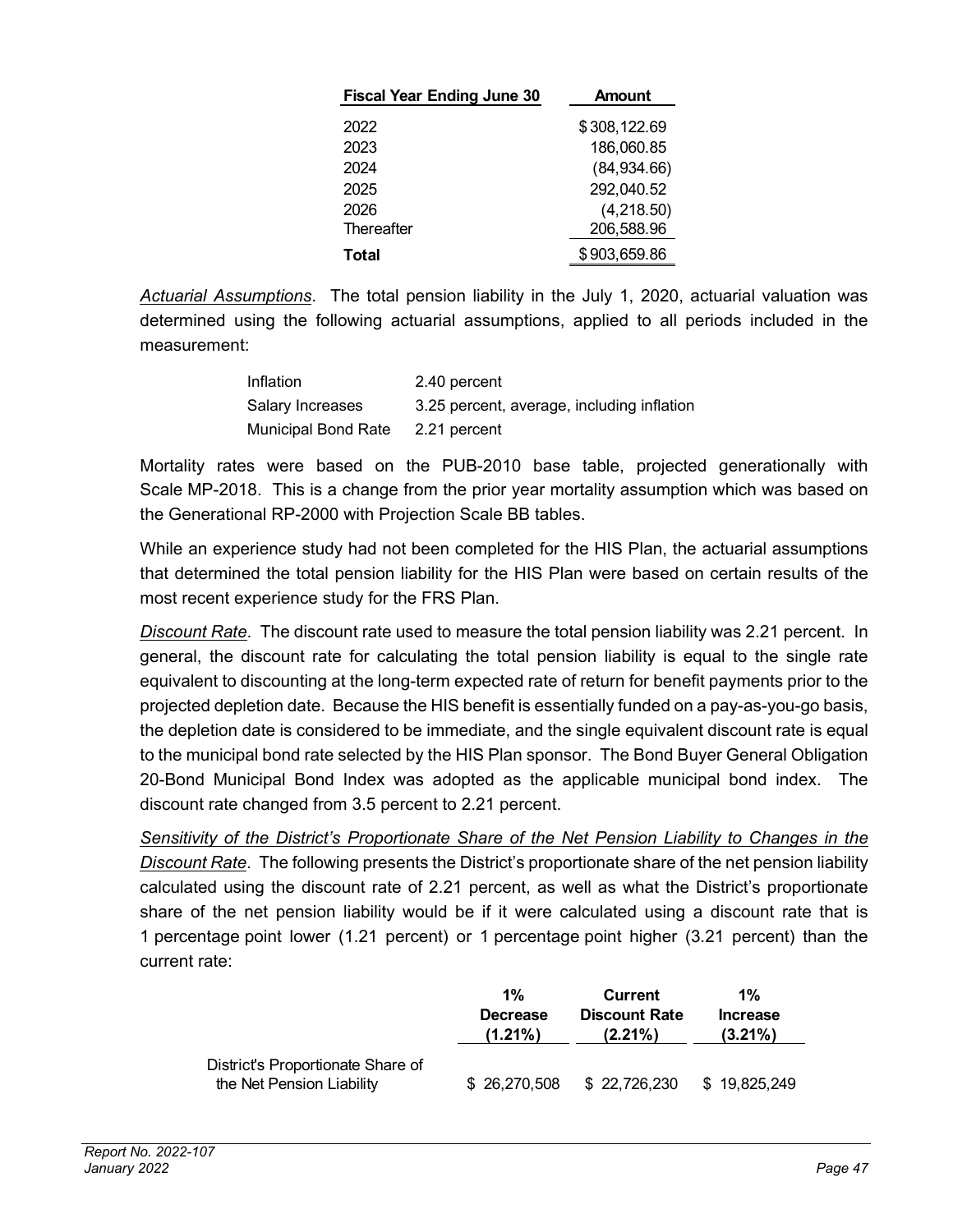*Pension Plan Fiduciary Net Position*. Detailed information about the HIS Plan's fiduciary net position is available in the separately issued FRS Pension Plan and Other State Administered Systems Comprehensive Annual Financial Report.

# **FRS – Defined Contribution Pension Plan**

The SBA administers the defined contribution plan officially titled the FRS Investment Plan (Investment Plan). The Investment Plan is reported in the SBA's annual financial statements and in the State's Comprehensive Annual Financial Report.

As provided in Section 121.4501, Florida Statutes, eligible FRS members may elect to participate in the Investment Plan in lieu of the FRS defined benefit plan. District employees participating in DROP are not eligible to participate in the Investment Plan. Employer and employee contributions, including amounts contributed to individual member's accounts, are defined by law, but the ultimate benefit depends in part on the performance of investment funds. Retirement benefits are based upon the value of the member's account upon retirement. Benefit terms, including contribution requirements, for the Investment Plan are established and may be amended by the Florida Legislature. The Investment Plan is funded with the same employer and employee contribution rates that are based on salary and membership class (Regular, Elected County Officers, etc.), as the FRS defined benefit plan. Contributions are directed to individual member accounts and the individual members allocate contributions and account balances among various approved investment choices. Costs of administering the Investment Plan, including the FRS Financial Guidance Program, are funded through an employer contribution of 0.06 percent of payroll and by forfeited benefits of Investment Plan members. Allocations to the Investment Plan member accounts during the 2020-21 fiscal year were as follows:

|                                | <b>Percent of</b> |
|--------------------------------|-------------------|
|                                | Gross             |
| <b>Class</b>                   | Compensation      |
| FRS, Regular                   | 6.30              |
| FRS, Elected County Officers   | 11.34             |
| FRS, Senior Management Service | 7 67              |

For all membership classes, employees are immediately vested in their own contributions and are vested after 1 year of service for employer contributions and investment earnings, regardless of membership class. If an accumulated benefit obligation for service credit originally earned under the FRS Pension Plan is transferred to the Investment Plan, the member must have the years of service required for FRS Pension Plan vesting (including the service credit represented by the transferred funds) to be vested for these funds and the earnings on the funds. Nonvested employer contributions are placed in a suspense account for up to 5 years. If the employee returns to FRS-covered employment within the 5-year period, the employee will regain control over their account. If the employee does not return within the 5-year period, the employee will forfeit the accumulated account balance. For the fiscal year ended June 30, 2021, the information for the amount of forfeitures was unavailable from the SBA; however, management believes that these amounts, if any, would be immaterial to the District.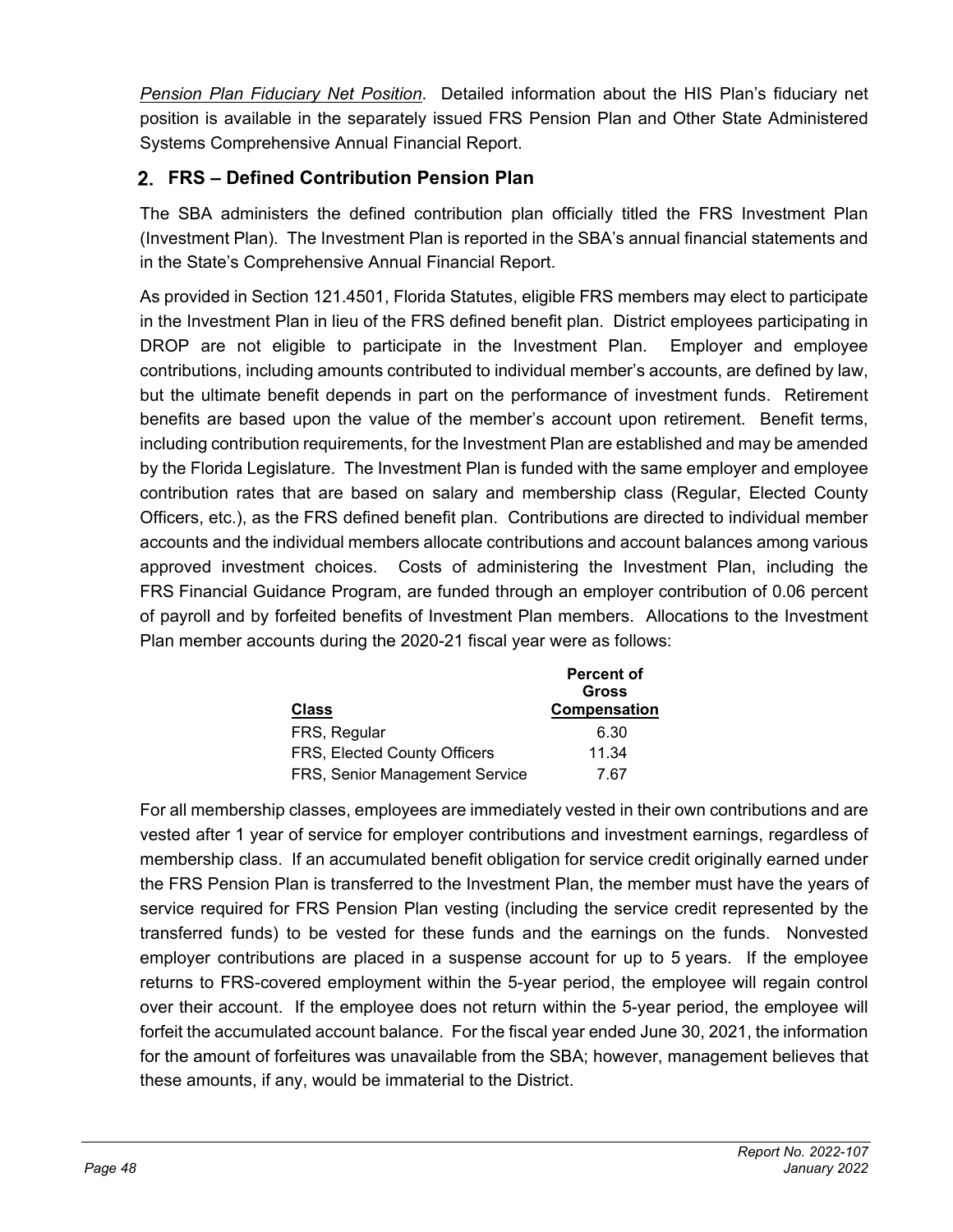After termination and applying to receive benefits, the member may rollover vested funds to another qualified plan, structure a periodic payment under the Investment Plan, receive a lump-sum distribution, leave the funds invested for future distribution, or any combination of these options. Disability coverage is provided in which the member may either transfer the account balance to the FRS Pension Plan when approved for disability retirement to receive guaranteed lifetime monthly benefits under the FRS Pension Plan or remain in the Investment Plan and rely upon that account balance for retirement income.

The District's Investment Plan pension expense totaled \$410,744 for the fiscal year ended June 30, 2021.

# **E. Other Postemployment Benefit Obligations**

*Plan Description*. The Other Postemployment Benefits Plan (OPEB Plan) is a single employer defined benefit plan administered by the District that provides OPEB for all employees who satisfy the District's retirement eligibility provisions. Pursuant to Section 112.0801, Florida Statutes, former employees who retire from the District are eligible to participate in the District's health and hospitalization plan for medical and prescription drug coverage. Retirees and their eligible dependents shall be offered the same health and hospitalization insurance coverage as is offered to active employees at a premium cost of no more than the premium cost applicable to active employees. The District subsidizes the premium rates paid by retirees by allowing them to participate in the OPEB Plan at reduced or blended group (implicitly subsidized) premium rates for both active and retired employees. These rates provide an implicit subsidy for retirees because retiree healthcare costs are generally greater than active employee healthcare costs. The OPEB Plan contribution requirements and benefit terms of the District and the OPEB Plan members are established and may be amended through recommendations of the Insurance Committee and action from the Board. No assets are accumulated in a trust that meet the criteria in paragraph 4 of GASB Statement No. 75.

*Benefits Provided*.The OPEB Plan provides healthcare insurance benefits for retirees and their dependents. The OPEB Plan only provides an implicit subsidy as described above.

*Employees Covered by Benefit Terms*. At June 30, 2020, the following employees were covered by the benefit terms:

| Inactive Employees or Beneficiaries Currently Receiving Benefits | 55    |
|------------------------------------------------------------------|-------|
| <b>Active Employees</b>                                          | 1.353 |
| Total                                                            | 1.408 |

*Total OPEB Liability*. The District's total OPEB liability of \$2,815,642 was measured as of June 30, 2020, and was determined by an actuarial valuation as of June 30, 2020.

*Actuarial Assumptions and Other Inputs*. The total OPEB liability was determined using the following actuarial assumptions and other inputs, applied to all periods included in the measurement, unless otherwise specified: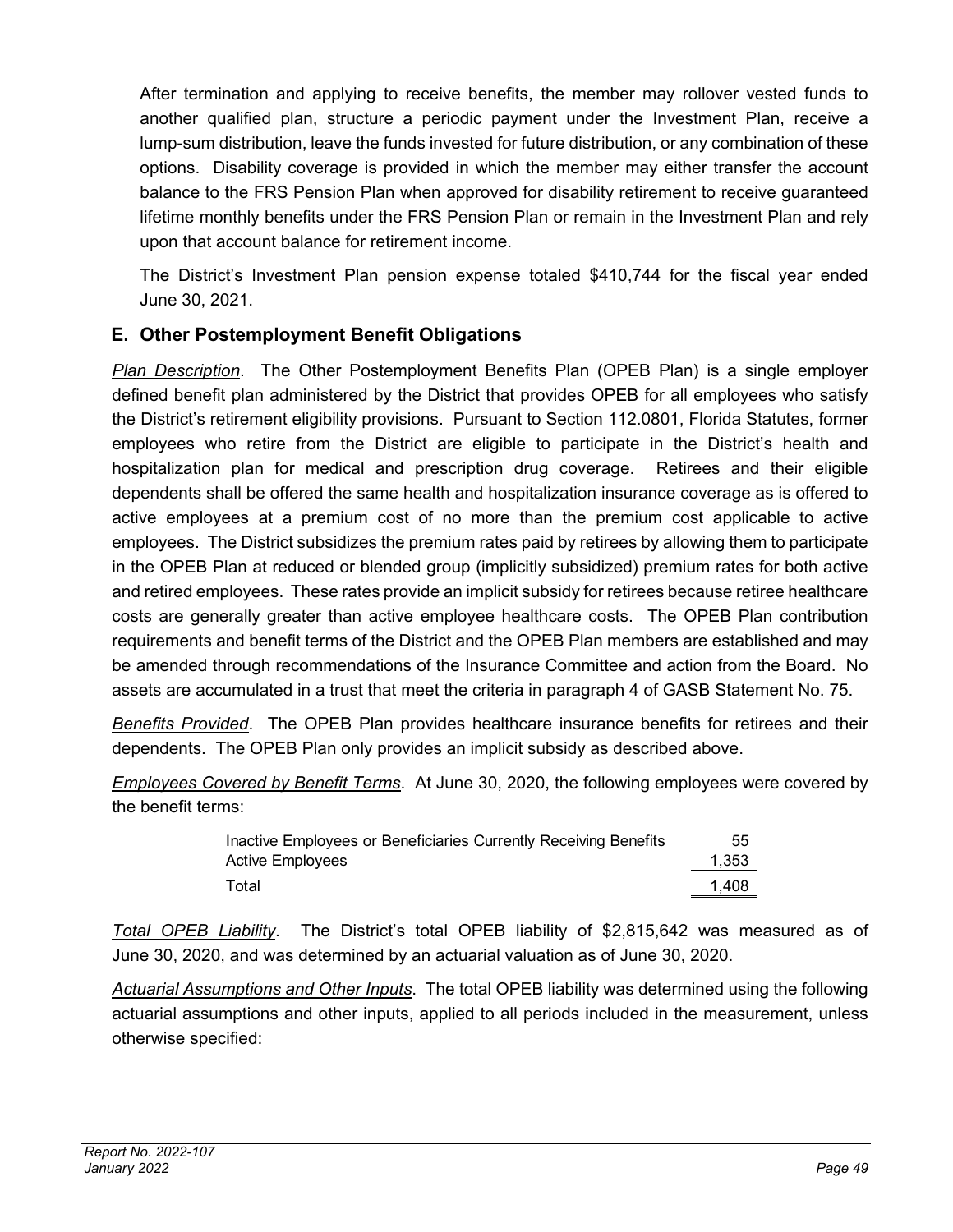| Inflation                          | 2.25 percent                                                                                                                                                      |  |  |
|------------------------------------|-------------------------------------------------------------------------------------------------------------------------------------------------------------------|--|--|
| Salary Increases                   | 3.4 percent to 7.8 percent, including inflation                                                                                                                   |  |  |
| Discount Rate                      | 2.45 percent                                                                                                                                                      |  |  |
| <b>Healthcare Cost Trend Rates</b> | Based on the Getzen Model, with a trend rate starting<br>at 6.25 percent and gradually decreasing to an<br>ultimate trend of 3.99 percent over an 18-year period. |  |  |
| <b>Aging Factors</b>               | Based on the 2013 SOA Study "Health Care<br>Costs – From Birth to Death."                                                                                         |  |  |
| Expenses                           | Administrative expenses are included in the per capita<br>health costs.                                                                                           |  |  |

For plans that do not have formal assets, the discount rate should equal the tax-exempt municipal bond rate based on an index of 20-year general obligation bonds with an average AA rating as of the measurement date. For the purpose of the OPEB Plan actuarial valuation, the municipal bond rate of 2.45 percent was based on the daily rate of Fidelity's "20-Year Municipal GO AA Index" closest to but not later than the measurement date.

Demographic assumptions employed in the actuarial valuation were the same as those employed in the July 1, 2020, actuarial valuation of the FRS Defined Benefit Pension Plan. These demographic assumptions were developed by FRS from an actuarial experience study, and therefore are appropriate for use in the OPEB Plan actuarial valuation. These include assumed rates of future termination, mortality, disability, and retirement. In addition, salary increase assumptions (for development of the pattern of the normal cost increases) were the same as those used in the July 1, 2020, actuarial valuation of the FRS Defined Benefit Pension Plan. Assumptions used in valuation of benefits for participants of the FRS Investment Plan are the same as for similarly situated participants of the FRS Defined Benefit Pension Plan. Due to the composition of the population, only assumptions applicable to Regular Class members of FRS have been used in this valuation.

#### *Changes in the Total OPEB Liability*.

|                                                    |   | <b>Amount</b> |
|----------------------------------------------------|---|---------------|
| Balance at June 30, 2020                           | S | 3,680,922     |
| Changes for the year:                              |   |               |
| Service Cost                                       |   | 193.343       |
| Interest                                           |   | 117,428       |
| Differences Between Expected and Actual Experience |   | (318, 745)    |
| Changes of Assumptions or Other Inputs             |   | (612, 133)    |
| <b>Benefit Payments</b>                            |   | (245, 173)    |
| Net Changes                                        |   | (865,280)     |
| Balance at June 30, 2021                           |   | 2,815,642     |

The changes of assumptions or other inputs was based on the following:

- The discount rate was changed from 3.13 percent as of the beginning of the measurement period to 2.45 percent as of June 30, 2020.
- The medical claims costs and premiums were updated based on actual premium information provided for the valuation.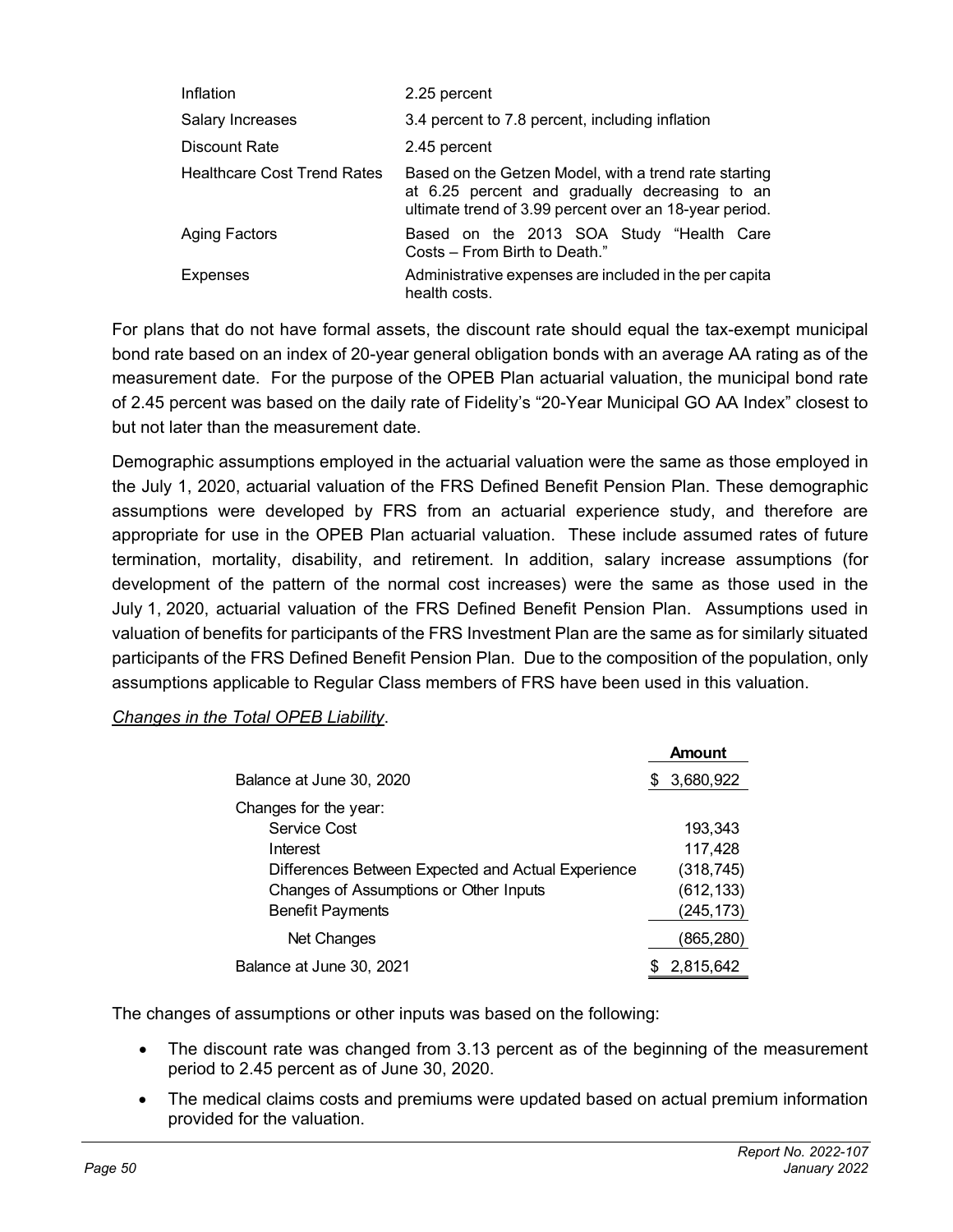- The healthcare cost trend assumption was revised to reflect a lower inflation assumption (from 2.5 percent to 2.25 percent) and the assumed load to model the excise tax was removed, as it was repealed in December 2019.
- Rates of salary increases were changed to be based on revised inflation and individual member pay increases used in the July 1, 2020, FRS Actuarial Valuation.
- Retirement and mortality rates have been separated between instructional and noninstructional employees.

*Sensitivity of the Total OPEB Liability to Changes in the Discount Rate*. The following table presents the total OPEB liability of the District, as well as what the District's total OPEB liability would be if it were calculated using a discount rate that is 1 percentage point lower (1.45 percent) or 1 percentage point higher (3.45 percent) than the current rate:

|                             | $1\%$                         | <b>Current</b>                     | $1\%$                         |
|-----------------------------|-------------------------------|------------------------------------|-------------------------------|
|                             | <b>Decrease</b><br>$(1.45\%)$ | <b>Discount Rate</b><br>$(2.45\%)$ | <b>Increase</b><br>$(3.45\%)$ |
| <b>Total OPEB Liability</b> | \$ 2,967,650                  | \$ 2,815,642                       | \$2.661.481                   |

*Sensitivity of the Total OPEB Liability to Changes in the Healthcare Cost Trend Rates*. The following table presents the total OPEB liability of the District, as well as what the District's total OPEB liability would be if it were calculated using healthcare cost trend rates that are 1 percentage point lower (5.25 percent decreasing to 2.99 percent) or 1 percentage point higher (7.25 percent decreasing to 4.99 percent) than the current healthcare cost trend rates:

|                             | <b>Healthcare</b><br><b>Cost Trend</b> |                           |              |
|-----------------------------|----------------------------------------|---------------------------|--------------|
|                             | 1% Decrease                            | <b>Rates</b>              | 1% Increase  |
| <b>Total OPEB Liability</b> |                                        | \$ 2,512,758 \$ 2,815,642 | \$ 3.174.063 |

*OPEB Expense and Deferred Outflows of Resources and Deferred Inflows of Resources Related to OPEB*. For the fiscal year ended June 30, 2021, the District recognized OPEB expense of \$277,353. At June 30, 2021, the District reported deferred outflows of resources and deferred inflows of resources related to OPEB from the following sources:

| <b>Description</b>                                                        | <b>Deferred Outflows</b><br>of Resources |         | <b>Deferred Inflows</b><br>of Resources |         |
|---------------------------------------------------------------------------|------------------------------------------|---------|-----------------------------------------|---------|
| Differences Between Expected and<br><b>Actual Experience</b>              | S                                        | 46,689  | S                                       | 291,267 |
| Changes of Assumptions or Other Inputs<br>Benefits Paid Subsequent to the |                                          | 409,307 |                                         | 623,482 |
| Measurement Date                                                          |                                          | 230,170 |                                         |         |
| Total                                                                     | \$.                                      | 686,166 | S                                       | 914,749 |

The deferred outflows of resources related to OPEB resulting from benefits paid subsequent to the measurement date, totaling \$230,170, will be recognized as a reduction of the total OPEB liability in the fiscal year ending June 30, 2022. Other amounts reported as deferred outflows of resources and deferred inflows of resources related to OPEB will be recognized in OPEB expense as follows: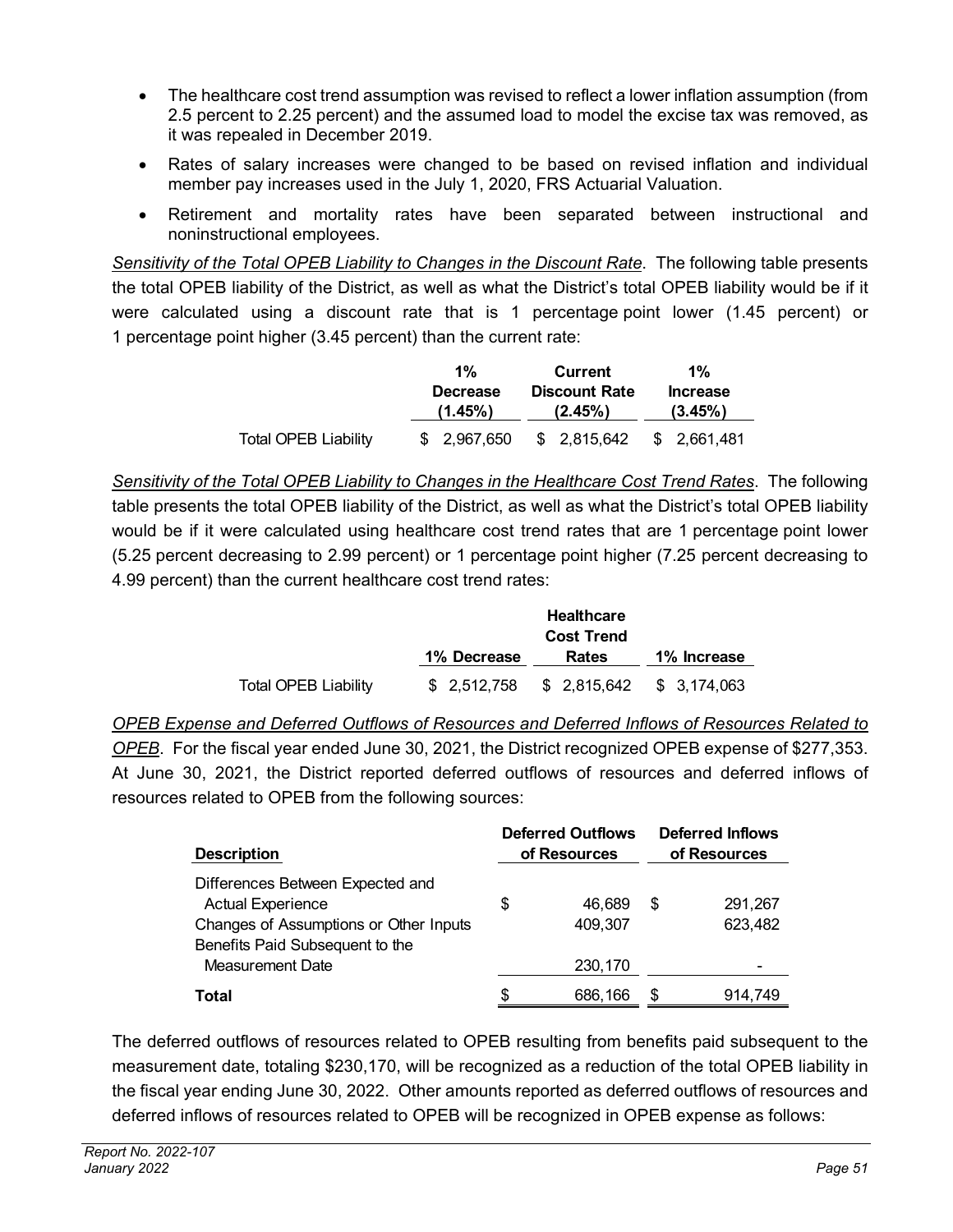| <b>Fiscal Year Ending June 30</b> |    | Amount     |  |  |
|-----------------------------------|----|------------|--|--|
| 2022                              | \$ | (33, 418)  |  |  |
| 2023                              |    | (33, 418)  |  |  |
| 2024                              |    | (33, 418)  |  |  |
| 2025                              |    | (33, 418)  |  |  |
| 2026                              |    | (33, 418)  |  |  |
| Thereafter                        |    | (291, 663) |  |  |
| Total                             |    | (458.753)  |  |  |

#### **F. Other Significant Commitments**

**Encumbrances**. Appropriations in governmental funds are encumbered upon issuance of purchase orders for goods and services. Even though appropriations lapse at the end of the fiscal year, unfilled purchase orders of the current year are carried forward and the next fiscal year's appropriations are likewise encumbered. At June 30, 2021, the Capital Projects – Other Fund had encumbrances totaling \$4,371,418.

#### **G. Risk Management Programs**

The District exposed to various risks of loss related to torts; theft of, damage to, and destruction of assets; errors and omissions; injuries to employees; third party injuries and/or property damage; and natural disasters. The District is a member of the South Central Educational Risk Management Program (SCERMP), a consortium under which seven district school boards have established a public entity risk sharing-pool for property protection, general liability, automobile liability, workers' compensation, government crime, and other coverage deemed necessary by the members of the SCERMP. Section 1001.42(12)(k), Florida Statutes, provides the authority for the District to enter into such a risk management program. The interlocal agreement and bylaws of the SCERMP provide that risk of loss is transferred to the consortium. The SCERMP is self-sustaining through member assessments (premiums), and purchases coverage through commercial companies for claims in excess of specified amounts. Member school boards are also subject to supplemental contributions in the event of a deficiency, except to the extent that the deficiency results from a specific claim against a member school board in excess of coverage available, then such deficiency is solely the responsibility of that member school board.

The Board of Directors for the SCERMP is composed of superintendents, finance officers or authorized representatives of all participating districts. Relation Insurance Services serves as the third-party administrator, insurance broker, and fiscal agent for the SCERMP.

Property damage coverage is managed by the SCERMP by purchase of excess property coverage through commercial insurance carriers for property loss claims in excess of \$100,000 (except named windstorm and flood). The named windstorm and hurricane deductible is 3 percent of replacement cost value with a minimum of \$100,000 per occurrence and a maximum of \$25 million per occurrence. The deductible for all other windstorm and hail events is \$100,000. Special hazard flood area deductibles are \$500,000 per building and \$500,000 contents, plus \$100,000 time element per occurrence. The flood deductible outside a special flood hazard area is \$100,000. The SCERMP' purchased excess property loss limit during the 2020-21 fiscal year was \$100 million.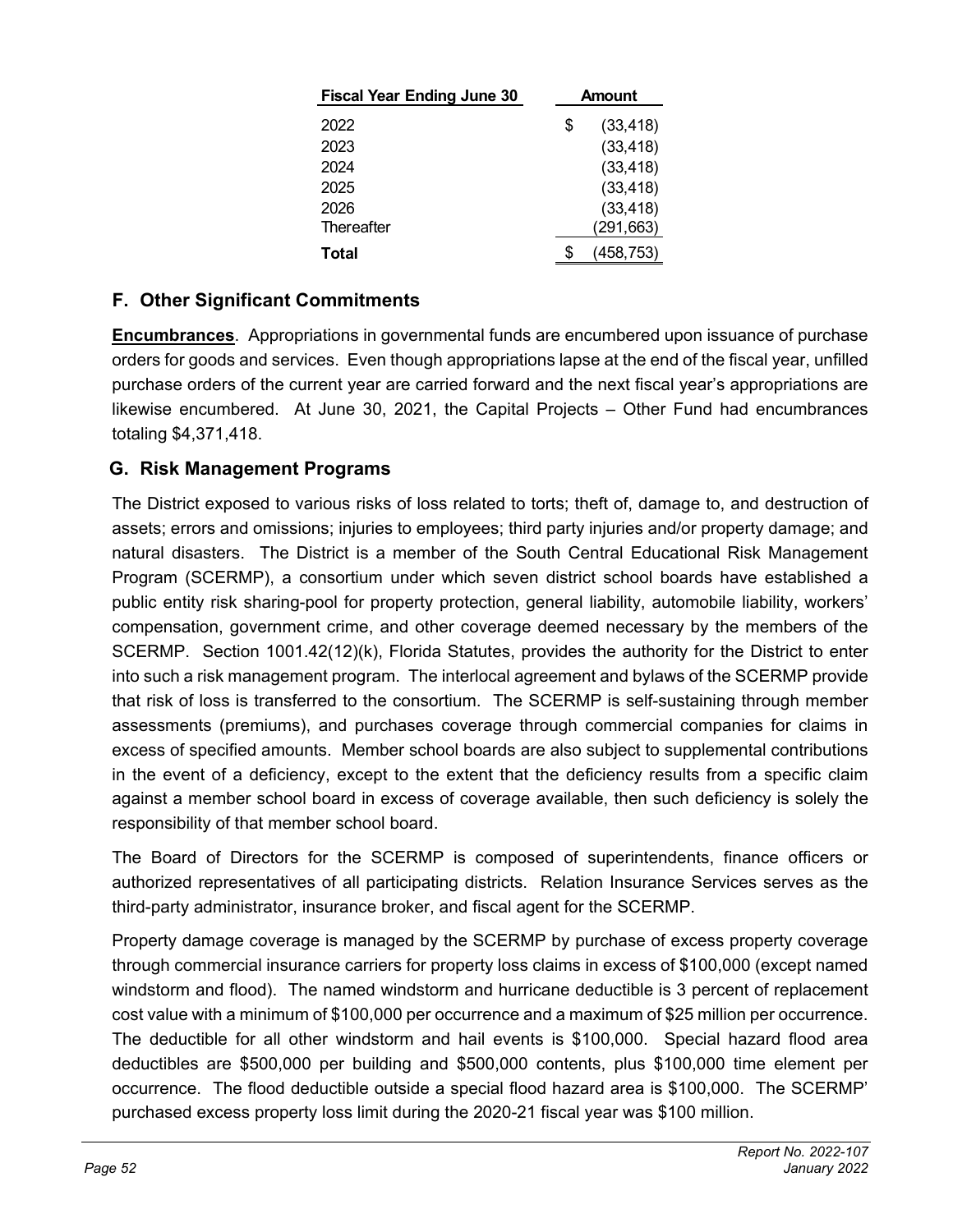Workers' compensation claims are limited based on a per claim self-insured retention. The self-insured retention for the 2020-21 fiscal year was \$1 million. The SCERMP purchases excess liability coverage through a commercial insurance carrier, which covers workers' compensation losses in excess of the self-insured retention. Employers' liability is included subject to \$2 million per occurrence.

The District is protected by Section 768.28, Florida Statutes, under the Doctrine of Sovereign Immunity, as it is now written, as it may be amended by the Legislature in the future, which effectively limits the amount of liability of governmental entities for tort claims to \$200,000 per claim and \$300,000 per occurrence.

The District is self-insured for health insurance coverage which is administered by a third-party administrator. The health insurance program is reported in an internal service fund. The District purchases reinsurance coverage which covers any individual claim over \$250,000 per year, and aggregate claims over \$1 million.

The District is self-insured for dental coverage which is administered by a third-party provider. The dental insurance program is reported in an internal service fund.

A liability in the amount of \$1,738,107 was determined by the District to cover estimated incurred, but not reported, insurance claims payable at June 30, 2021.

The following schedule represents the changes in claims liability for the past 2 fiscal years for the District's self-insurance program:

| <b>Fiscal Year</b> | <b>Beginning of</b><br><b>Fiscal Year</b><br>Liability | <b>Current Year</b><br><b>Claims and</b><br><b>Changes in</b><br><b>Estimates</b> | <b>Claims</b><br><b>Payments</b> | <b>Balance at</b><br><b>Fiscal</b><br><b>Year End</b> |
|--------------------|--------------------------------------------------------|-----------------------------------------------------------------------------------|----------------------------------|-------------------------------------------------------|
| 2019-20            | \$1,607,607.00                                         | \$16,579,979.46                                                                   | \$(16, 129, 922.46)              | \$2,057,664.00                                        |
| 2020-21            | 2,057,664.00                                           | 15, 130, 548. 75                                                                  | (15, 450, 105.31)                | 1,738,107.44                                          |

Settled claims resulting from these risks have not exceeded commercial coverage in any of the past 3 fiscal years.

### **H. Long-Term Liabilities**

### **Certificates of Participation**

The District entered into a financing arrangement on December 10, 2015, which was characterized as a lease-purchase agreement, with the Highlands County School Board Leasing Corporation (Leasing Corporation) whereby the District secured financing of various educational facilities in the total amount of \$40,205,000.

The financing was accomplished through the issuance of Refunding Certificates of Participation, Series 2015, to be repaid from the proceeds of rents paid by the District.

As a condition of the financing arrangement, the District has given a ground lease on District property to the Leasing Corporation, with a rental fee of \$1 per year. The initial term of the lease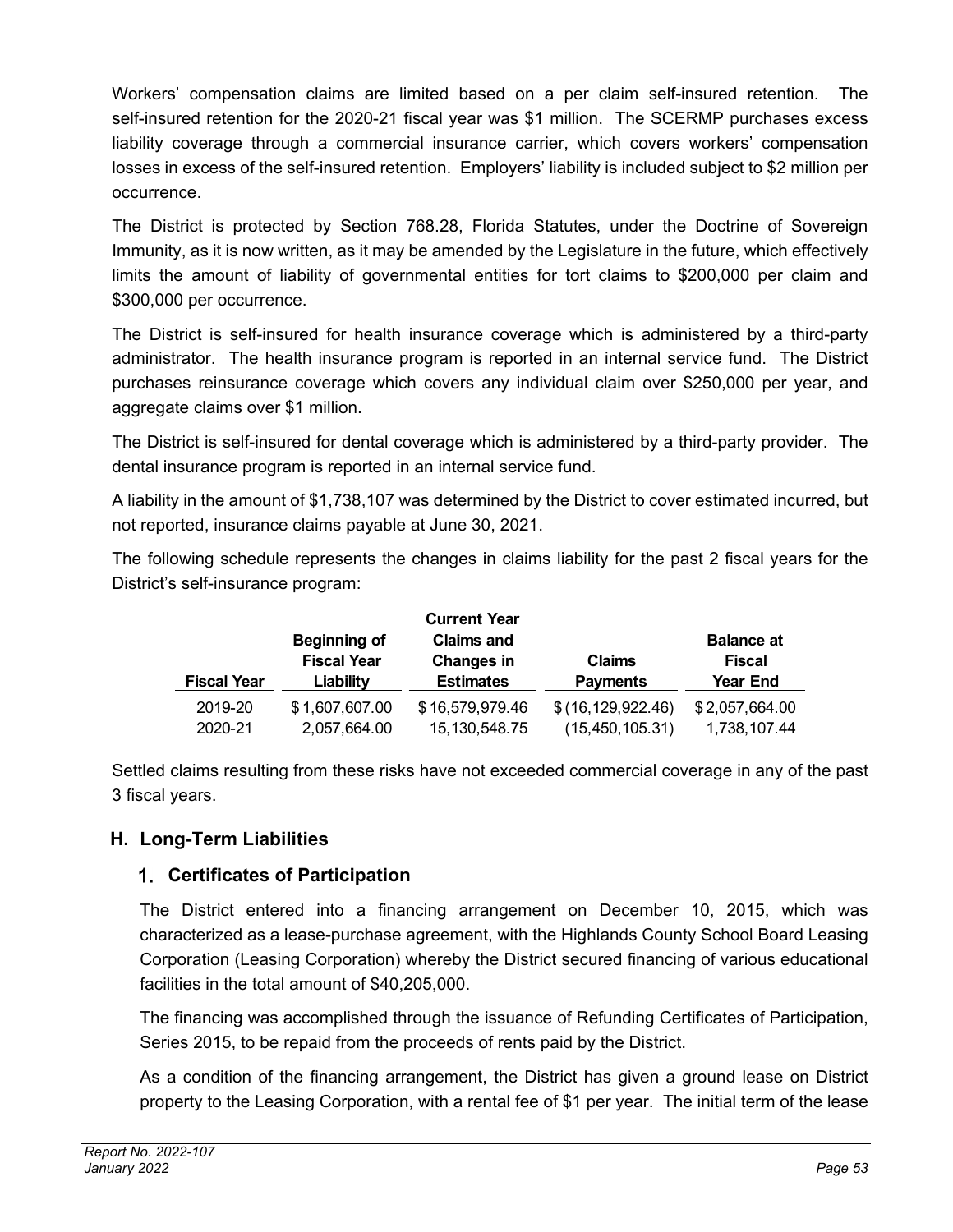is 17 years commencing on December 10, 2015. The properties covered by the ground lease are, together with the improvements constructed thereon from the financing proceeds, leased back to the District. If the District fails to renew the lease and to provide for the rent payments through to term, the District may be required to surrender the sites included under the Ground Lease Agreement for the benefit of the securers of the certificates for a period of time specified by the arrangement which may be up to 1 year from the date of inception of the arrangement.

The District properties included in the ground lease under this arrangement include Avon Park Elementary School, Lake Placid Elementary School, Memorial Elementary School, and the Kindergarten Learning Center.

The lease payments are payable by the District semiannually, on March 1 and September 1, at interest rates ranging from 3.25 to 5 percent. The following is a schedule by years of future minimum lease payments under the lease agreement together with the present value of minimum lease payments as of June 30:

| <b>Fiscal Year Ending June 30</b>   | <b>Total</b>        | <b>Principal</b> | <b>Interest</b> |  |
|-------------------------------------|---------------------|------------------|-----------------|--|
| 2022                                | 4,076,087.52<br>\$. | \$2,565,000.00   | \$1,511,087.52  |  |
| 2023                                | 4,072,837.52        | 2,690,000.00     | 1,382,837.52    |  |
| 2024                                | 4,073,337.52        | 2,825,000.00     | 1,248,337.52    |  |
| 2025                                | 4,072,087.52        | 2,965,000.00     | 1,107,087.52    |  |
| 2026                                | 4,073,837.52        | 3,115,000.00     | 958,837.52      |  |
| 2027-2031                           | 20,368,962.58       | 17,710,000.00    | 2,658,962.58    |  |
| 2032                                | 4,072,462.52        | 3,930,000.00     | 142,462.52      |  |
| <b>Total Minimum Lease Payments</b> | \$44,809,612.70     | \$35,800,000.00  | \$9,009,612.70  |  |

### **Bonds Payable**

Bonds payable at June 30, 2021, are as follows:

| <b>Bond Type</b>                                  | <b>Amount</b><br>Outstanding | <b>Interest</b><br>Rates<br>(Percent) | <b>Annual</b><br><b>Maturity</b><br>Τo |  |
|---------------------------------------------------|------------------------------|---------------------------------------|----------------------------------------|--|
| District Revenue Bonds:<br>Series 2014, Refunding | \$2,895,000                  | $2.75 - 5$                            | 2042                                   |  |

#### **District Revenue Bonds**

The School Board issued \$3,430,000 in Refunding Certificates of Indebtedness, Capital Improvement and Refunding Revenue Bonds, Series 2014, dated May 8, 2014. The proceeds were used to refund all the outstanding Refunding Certificates of Indebtedness, Series 1999A, and for the acquisition and construction of certain capital school projects. These bonds are secured by a pledge of funds accruing to the District from the State's Pari-Mutuel Tax Collection Trust Fund (pledged revenues) pursuant to Section 212.20(6)(d)6.a., Florida Statutes.

The District pledged a total of \$4,485,356.25 of pledged revenues in connection with the District Revenue Bonds Series 2014, described above. During the 2020-21 fiscal year, the District recognized pledged revenues totaling \$223,250 and expended \$220,525 (98.8 percent)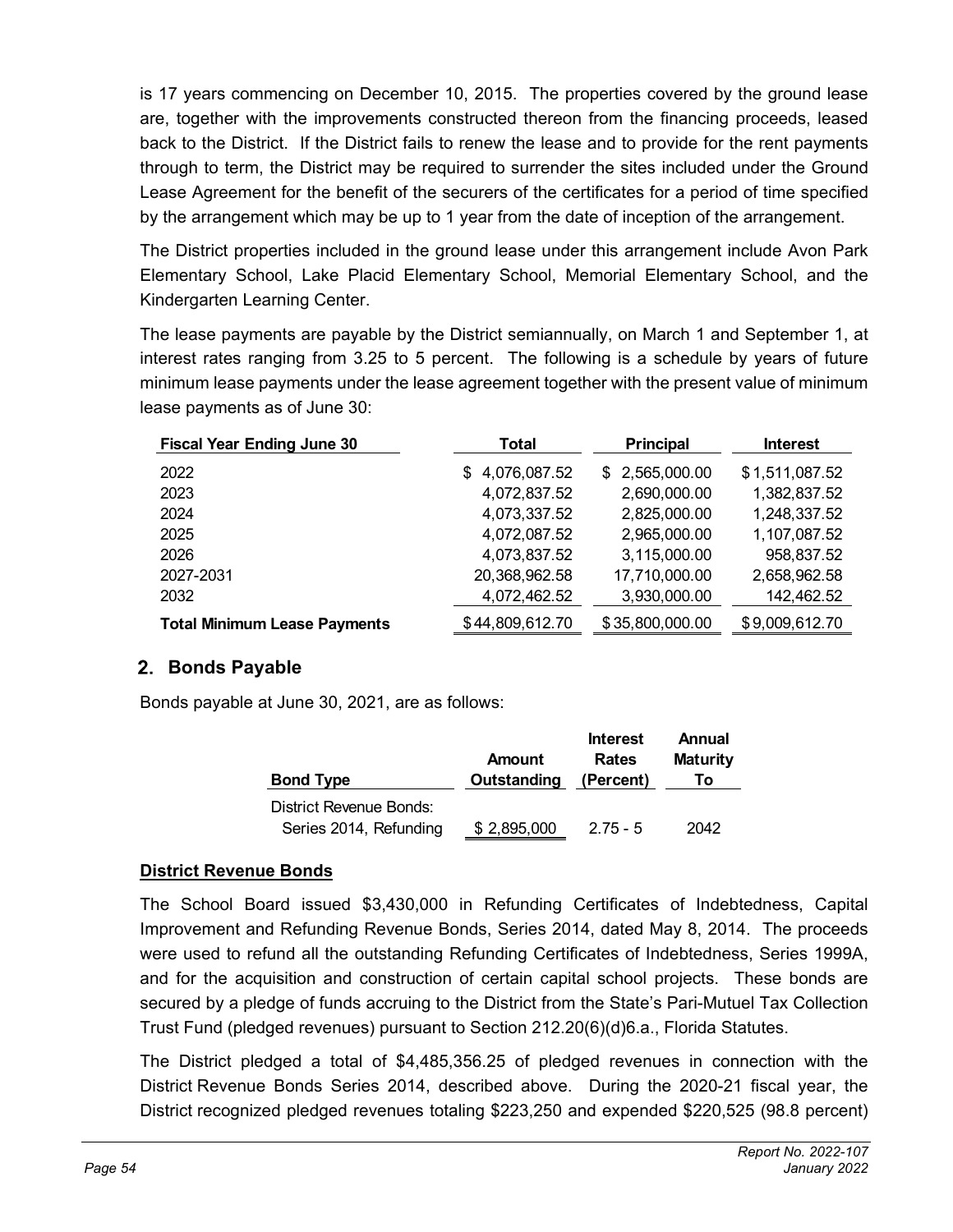of these revenues for debt service directly collateralized by these revenues. The pledged revenues are committed until final maturity of the debt on September 1, 2041. Approximately 96 percent of this revenue stream has been pledged in connection with debt service on the revenue bonds.

Annual requirements to amortize all bonded debt outstanding as of June 30, 2021, are as follows:

| <b>Fiscal Year Ending June 30</b>   | Total          | <b>Principal</b> | <b>Interest</b>   |  |
|-------------------------------------|----------------|------------------|-------------------|--|
| District Revenue Bonds:             |                |                  |                   |  |
| 2022                                | 218,031.25     | 95,000.00        | 123,031.25        |  |
| 2023                                | 220,225.00     | 100,000.00       | 120,225.00        |  |
| 2024                                | 217,225.00     | 100,000.00       | 117,225.00        |  |
| 2025                                | 219,150.00     | 105,000.00       | 114,150.00        |  |
| 2026                                | 220,650.00     | 110,000.00       | 110,650.00        |  |
| 2027-2031                           | 1,092,793.75   | 600,000.00       | 492,793.75        |  |
| 2032-2036                           | 1,087,156.25   | 730,000.00       | 357, 156.25       |  |
| 2037-2041                           | 1,082,000.00   | 930,000.00       | 152,000.00        |  |
| 2042                                | 128, 125.00    | 125,000.00       | 3,125.00          |  |
| <b>Total District Revenue Bonds</b> | \$4,485,356.25 | \$2,895,000.00   | 1,590,356.25<br>S |  |

# **Changes in Long-Term Liabilities**

The following is a summary of changes in long-term liabilities:

| <b>Description</b>                                                                                                                                         | <b>Beginning</b><br><b>Balance</b>                                                   |    | <b>Additions</b>                          |    | <b>Deductions</b>                                                        |     | <b>Ending</b><br><b>Balance</b>                                                | Due In<br>One Year                                                        |
|------------------------------------------------------------------------------------------------------------------------------------------------------------|--------------------------------------------------------------------------------------|----|-------------------------------------------|----|--------------------------------------------------------------------------|-----|--------------------------------------------------------------------------------|---------------------------------------------------------------------------|
| <b>GOVERNMENTAL ACTIVITIES</b>                                                                                                                             |                                                                                      |    |                                           |    |                                                                          |     |                                                                                |                                                                           |
| <b>Bonds Payable</b><br>Certificates of Participation Payable<br><b>Compensated Absences Payable</b><br>Net Pension Liability (1)<br><b>OPEB Liability</b> | \$<br>2.990.000.00<br>38,255,000.00<br>6,312,160.74<br>66,875,396.03<br>3,633,424.18 | \$ | 661,567.34<br>51,968,851.05<br>310,771.00 | \$ | 95.000.00<br>2,455,000.00<br>368.200.90<br>38,467,439.12<br>1,145,283.18 | \$. | 2.895.000.00<br>35,800,000.00<br>6,605,527.18<br>80,376,807.96<br>2,798,912.00 | \$<br>95,000.00<br>2,565,000.00<br>339,801.76<br>235,263.11<br>228,802.37 |
| <b>Total Governmental Activities</b>                                                                                                                       | \$118,065,980.95                                                                     |    | \$52,941,189.39                           |    | \$42,530,923.20                                                          |     | \$128,476,247.14                                                               | \$3,463,867.24                                                            |
| <b>BUSINESS-TYPE ACTIVITIES</b>                                                                                                                            |                                                                                      |    |                                           |    |                                                                          |     |                                                                                |                                                                           |
| <b>Compensated Absences Payable</b><br>Net Pension Liability<br><b>OPEB Liability</b>                                                                      | \$<br>43.892.47<br>441,867.97<br>47,497.82                                           | \$ | 404.867.95                                | \$ | 8.656.14<br>310, 153.88<br>30,767.82                                     | \$  | 35.236.33<br>536.582.04<br>16,730.00                                           | \$<br>1,504.30<br>1,658.45<br>1,367.63                                    |
| <b>Total Business-Type Activities</b>                                                                                                                      | 533,258.26                                                                           | SБ | 404.867.95                                | S  | 349.577.84                                                               | S   | 588.548.37                                                                     | \$<br>4,530.38                                                            |

(1) The net pension liability beginning balance was decreased by \$1,267 as a result of the District recognizing its proportionate share of the FRS restatement of beginning net position of the FRS Pension Plan due to the correction of an interfund receivable amount.

For the governmental activities, compensated absences, pensions, and OPEB liabilities are generally liquidated with resources of the General Fund.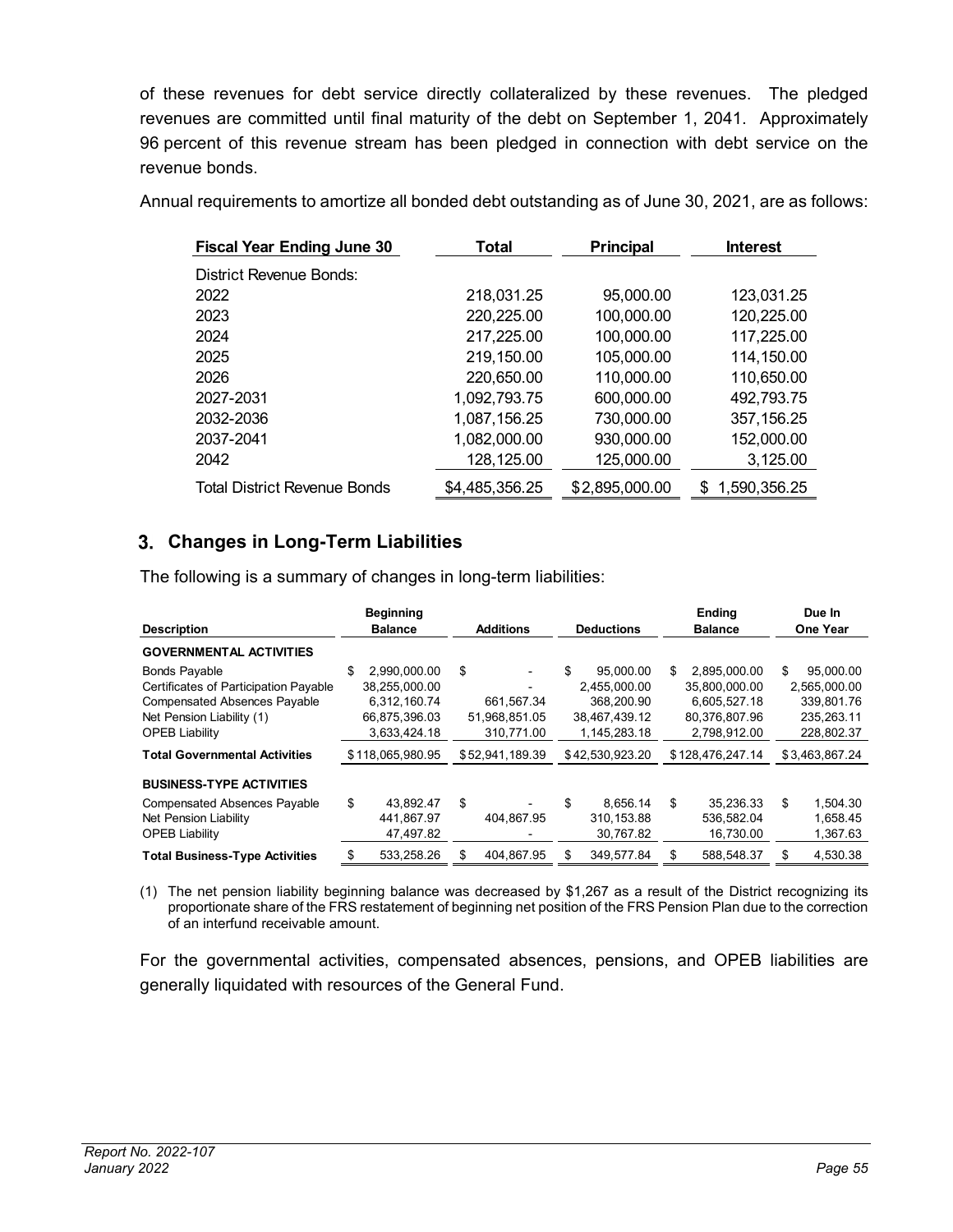### **I. Fund Balance Reporting**

In addition to committed and assigned fund balance categories discussed in Note I.F.10., fund balances may be classified as follows:

- **Nonspendable Fund Balance**. Nonspendable fund balance is the net current financial resources that cannot be spent because they are either not in spendable form or are legally or contractually required to be maintained intact. Generally, not in spendable form means that an item is not expected to be converted to cash.
- **Restricted Fund Balance**. Restricted fund balance is the portion of fund balance on which constraints have been placed by creditors, grantors, contributors, laws or regulations of other governments, constitutional provisions, or enabling legislation. Restricted fund balance places the most binding level of constraint on the use of fund balance.
- **Unassigned Fund Balance**. The unassigned fund balance is the portion of fund balance that is the residual classification for the General Fund. This balance represents amounts that have not been assigned to other funds and that have not been restricted, committed, or assigned for specific purposes.

### **J. Interfund Receivables and Payables**

The following is a summary of interfund receivables and payables reported in the fund financial statements:

|                                         | <b>Interfund</b>   |                 |  |  |  |
|-----------------------------------------|--------------------|-----------------|--|--|--|
| <b>Funds</b>                            | <b>Receivables</b> | <b>Payables</b> |  |  |  |
| Major:                                  |                    |                 |  |  |  |
| General                                 | \$1,958,536.13     | \$1,096,778.99  |  |  |  |
| Special Revenue:                        |                    |                 |  |  |  |
| Other                                   |                    | 1,806,776.73    |  |  |  |
| <b>Federal Education Stabilization</b>  |                    | 363,231.05      |  |  |  |
| Enterprise:                             |                    |                 |  |  |  |
| <b>Heartland Educational Consortium</b> |                    | 1,557.63        |  |  |  |
| Nonmajor Governmental                   |                    | 127,255.23      |  |  |  |
| Internal Service                        | 1,437,063.50       |                 |  |  |  |
| <b>Total</b>                            | \$3,395,599.63     | \$3,395,599.63  |  |  |  |
|                                         |                    |                 |  |  |  |

The interfund receivables and payables represent temporary loans between funds to cover expenditures incurred prior to reimbursement from outside parties. All balances are expected to be repaid within 1 year.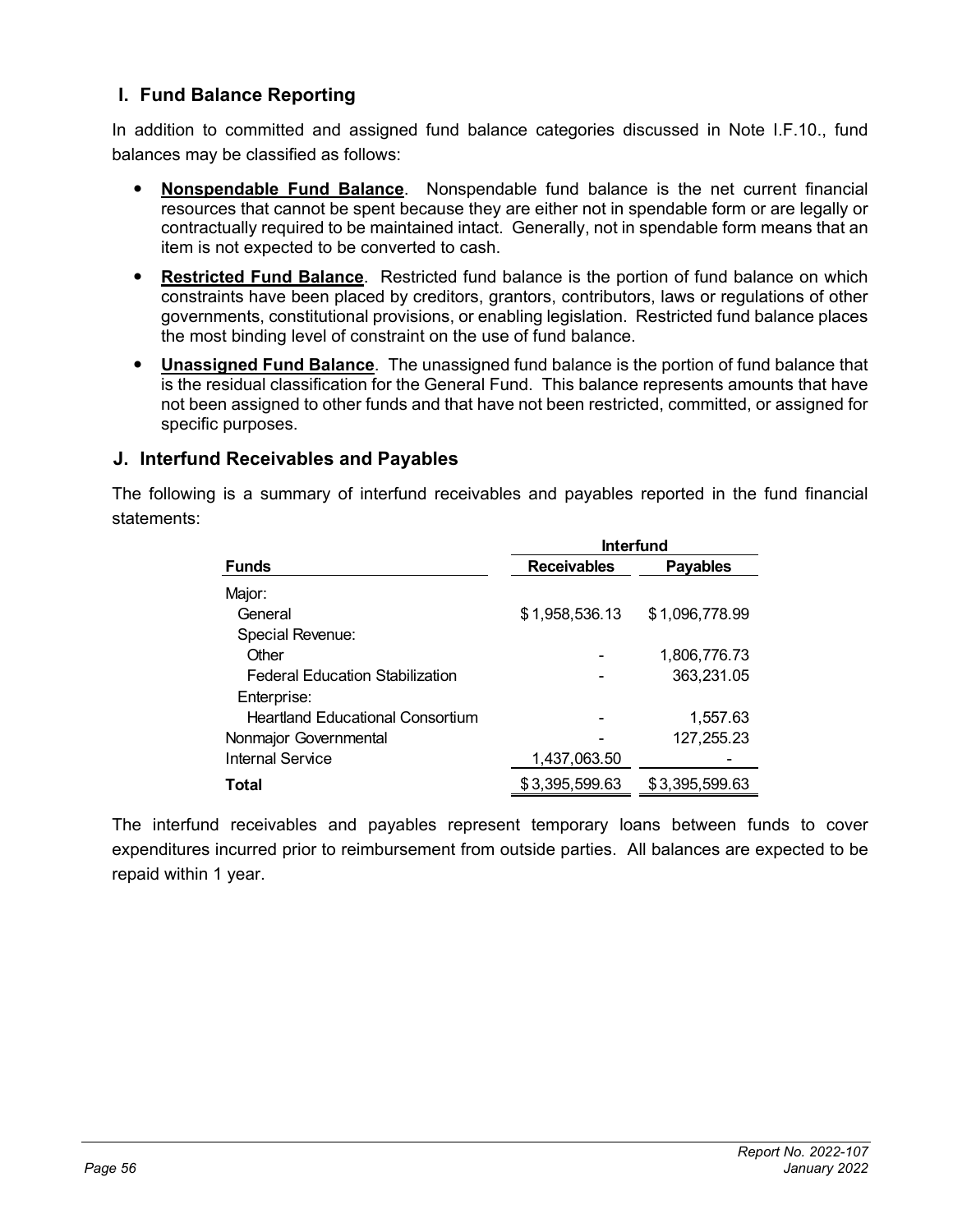### **K. Revenues**

#### **Schedule of State Revenue Sources**

The following is a schedule of the District's State revenue sources for the 2020-21 fiscal year:

| <b>Source</b>                                               | <b>Amount</b>   |
|-------------------------------------------------------------|-----------------|
| Governmental Funds:                                         |                 |
| Florida Education Finance Program                           | \$51,516,771.00 |
| Categorical Educational Program - Class Size Reduction      | 12,515,621.00   |
| Motor Vehicle License Tax (Capital Outlay and Debt Service) | 381,403.82      |
| <b>Food Service Supplement</b>                              | 297,784.18      |
| State License Tax                                           | 242,563.82      |
| <b>Educational Facilities Security Grant</b>                | 178,450.00      |
| Voluntary Prekindergarten Program                           | 142,246.19      |
| Miscellaneous                                               | 366,526.14      |
| <b>Subtotal Governmental Funds</b>                          | \$65,641,366.15 |
| <b>Enterprise Funds:</b>                                    |                 |
| Regional Educational Consortium Services                    | 300,000.00      |
| Miscellaneous                                               | 88,280.13       |
| <b>Subtotal Enterprise Funds</b>                            | 388,280.13      |
| Total                                                       | \$66,029,646.28 |

Accounting policies relating to certain State revenue sources are described in Note I.G.2.

### **Property Taxes**

The following is a summary of millages and taxes levied on the 2020 tax roll for the 2020-21 fiscal year:

|                                                   | <b>Millages</b> | Taxes Levied |
|---------------------------------------------------|-----------------|--------------|
| <b>General Fund</b>                               |                 |              |
| Nonvoted School Tax:                              |                 |              |
| Required Local Effort                             | 3.872           | \$22,455,915 |
| <b>Basic Discretionary Local Effort</b>           | 0.748           | 4,389,117    |
| Capital Projects - Local Capital Improvement Fund |                 |              |
| Nonvoted Tax:                                     |                 |              |
| Local Capital Improvements                        | 1.500           | 8,801,674    |
| Total                                             | 6.120           | \$35,646,706 |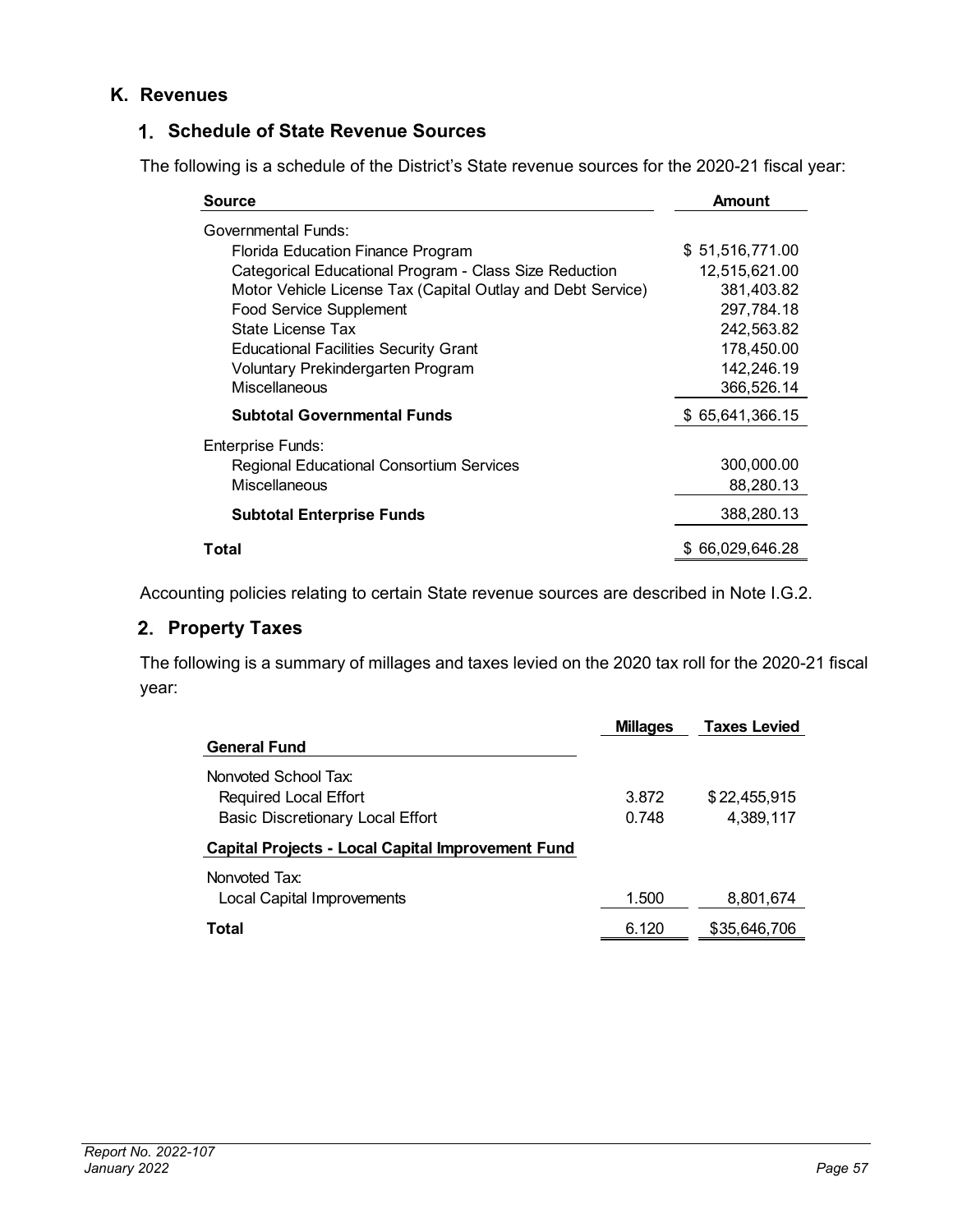#### **L. Interfund Transfers**

|                       | <b>Interfund</b>    |                      |  |  |  |
|-----------------------|---------------------|----------------------|--|--|--|
| <b>Funds</b>          | <b>Transfers In</b> | <b>Transfers Out</b> |  |  |  |
| Major:                |                     |                      |  |  |  |
| General               | \$3,132,836.17      | \$1,479,894.00       |  |  |  |
| Capital Projects:     |                     |                      |  |  |  |
| Other                 | 2,315,331.00        |                      |  |  |  |
| Nonmajor Governmental | 4,229,056.71        | 8, 197, 329.88       |  |  |  |
| Total                 | 9,677,223.88        | 9,677,223.88<br>S    |  |  |  |

The following is a summary of interfund transfers reported in the fund financial statements:

Transfers out from the nonmajor Capital Projects – Local Capital Improvement Fund were to provide debt service payments and provide funding for certain expenditures of the District's facilities, maintenance, and technology departments and to fund property and casualty insurance premiums.

#### **IV. INTERNAL SERVICE FUNDS**

The following is a summary of financial information as reported in the internal service funds for the 2020-21 fiscal year:

|                                                                                            | Total                              | Group<br>Health<br><b>Insurance</b> | <b>Employee</b><br><b>Dental</b><br>Plan |
|--------------------------------------------------------------------------------------------|------------------------------------|-------------------------------------|------------------------------------------|
| <b>Total Assets</b>                                                                        | 6,966,983.98                       | \$6,001,818.31                      | 965, 165.67<br>\$                        |
| Liabilities and Net Position:<br><b>Accounts Payable</b><br><b>Estimated Liability for</b> | \$<br>793,475.80                   | \$<br>769,718.80                    | \$<br>23,757.00                          |
| Self-Insurance Program<br>Net Position:                                                    | 1,738,107.44                       | 1,648,522.97                        | 89,584.47                                |
| Unrestricted                                                                               | 4,435,400.74                       | 3,583,576.54                        | 851,824.20                               |
| <b>Total Liabilities and Net Position</b>                                                  | 6,966,983.98<br>\$                 | \$6,001,818.31                      | 965, 165.67<br>\$                        |
| Revenues:<br><b>Premiums</b><br><b>Other Revenues</b>                                      | \$17,038,528.54<br>785,930.00      | \$16,166,599.95<br>785,930.00       | 871,928.59<br>\$                         |
| <b>Total Revenues</b><br>Total Expenses                                                    | 17,824,458.54<br>(17, 513, 534.46) | 16,952,529.95<br>(16,645,825.60)    | 871,928.59<br>(867,708.86)               |
| Change in Net Position                                                                     | 310,924.08<br>\$                   | 306,704.35<br>\$                    | \$<br>4,219.73                           |

### **CONSORTIUMS**

The District is a member of, and the fiscal agent for, the Heartland Educational Consortium (Consortium) which provides educational and other services for the members. The Consortium is governed by a Board of Directors composed of the superintendents of the participating school districts. The Consortium offices are located in Highlands County.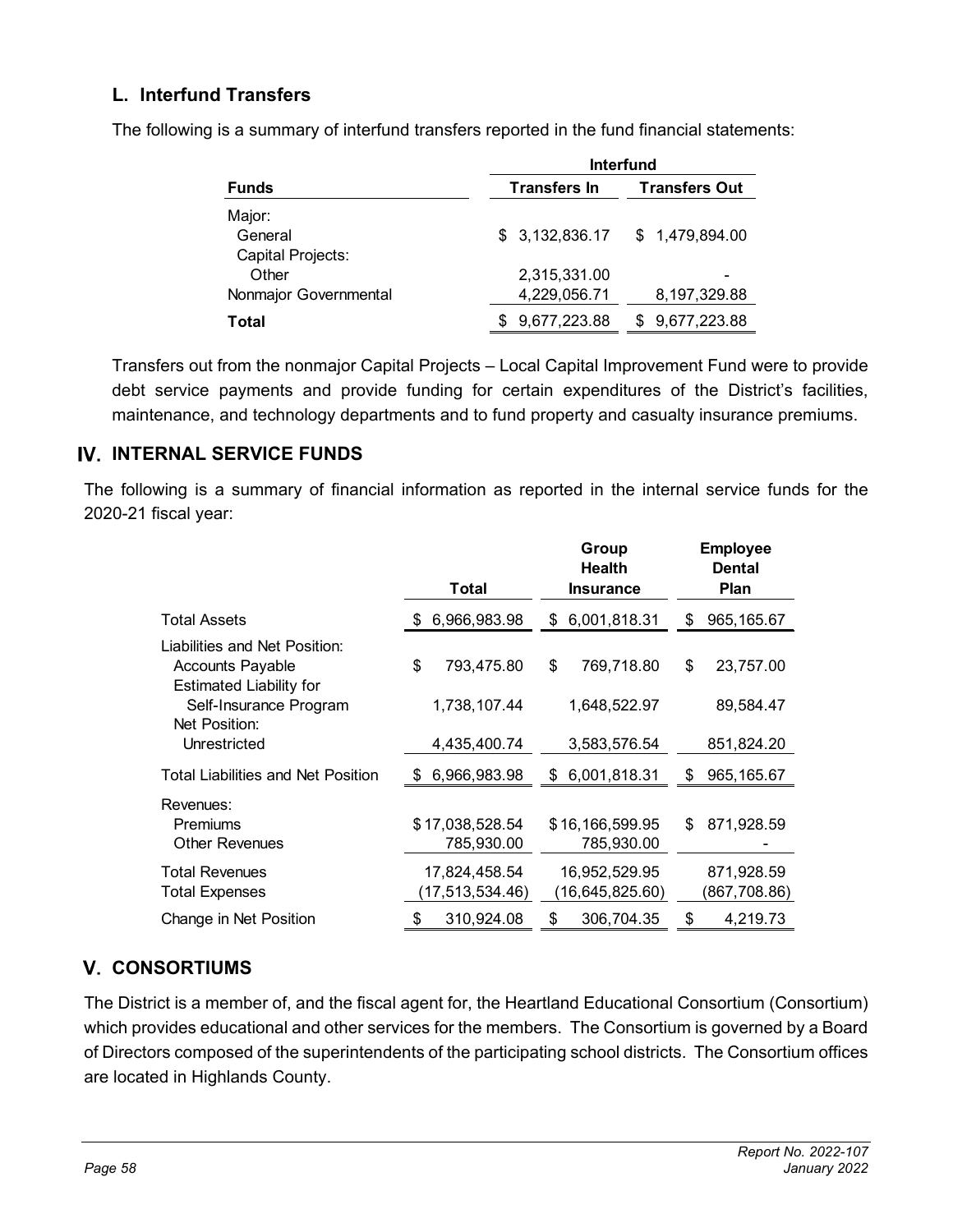THIS PAGE INTENTIONALLY LEFT BLANK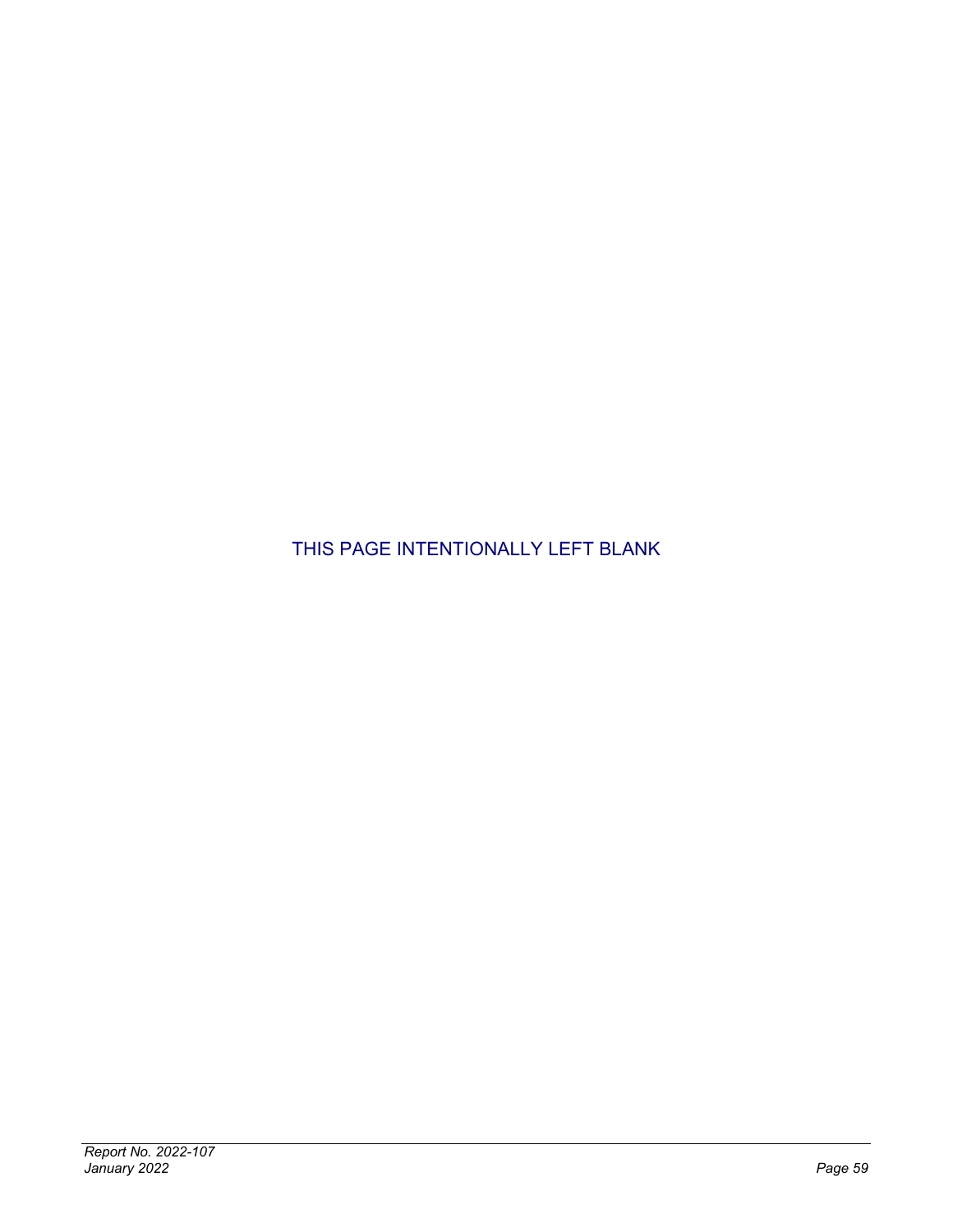# *OTHER REQUIRED SUPPLEMENTARY INFORMATION*

#### **Budgetary Comparison Schedule General and Major Special Revenue Funds For the Fiscal Year Ended June 30, 2021**

|                                                                                                                                                                                                                                                                                                                                                                                                                                                                                                                                                                                                                                                                                                                           | <b>General Fund</b>                                                                                                                                                                                                                           |                                                                                                                                                                                                                                                                                     |                                                                                                                                                                                                                                                                                      |                                                                                                                                                                                                                     |  |
|---------------------------------------------------------------------------------------------------------------------------------------------------------------------------------------------------------------------------------------------------------------------------------------------------------------------------------------------------------------------------------------------------------------------------------------------------------------------------------------------------------------------------------------------------------------------------------------------------------------------------------------------------------------------------------------------------------------------------|-----------------------------------------------------------------------------------------------------------------------------------------------------------------------------------------------------------------------------------------------|-------------------------------------------------------------------------------------------------------------------------------------------------------------------------------------------------------------------------------------------------------------------------------------|--------------------------------------------------------------------------------------------------------------------------------------------------------------------------------------------------------------------------------------------------------------------------------------|---------------------------------------------------------------------------------------------------------------------------------------------------------------------------------------------------------------------|--|
|                                                                                                                                                                                                                                                                                                                                                                                                                                                                                                                                                                                                                                                                                                                           | Original<br><b>Budget</b>                                                                                                                                                                                                                     | <b>Final</b><br><b>Budget</b>                                                                                                                                                                                                                                                       | Actual                                                                                                                                                                                                                                                                               | Variance with<br>Final Budget -<br><b>Positive</b><br>(Negative)                                                                                                                                                    |  |
| <b>Revenues</b>                                                                                                                                                                                                                                                                                                                                                                                                                                                                                                                                                                                                                                                                                                           |                                                                                                                                                                                                                                               |                                                                                                                                                                                                                                                                                     |                                                                                                                                                                                                                                                                                      |                                                                                                                                                                                                                     |  |
| Intergovernmental:<br><b>Federal Direct</b><br>Federal Through State and Local<br>State<br>Local:<br><b>Property Taxes</b><br>Miscellaneous                                                                                                                                                                                                                                                                                                                                                                                                                                                                                                                                                                               | \$<br>170,000.00<br>670,000.00<br>66,367,072.00<br>25,291,786.00<br>1,774,458.00                                                                                                                                                              | \$<br>216,261.31<br>670,000.00<br>66,645,549.57<br>26,065,351.53<br>2,603,762.02                                                                                                                                                                                                    | \$<br>216,261.31<br>330, 265. 25<br>64,554,049.41<br>26,065,351.53<br>2,483,720.00                                                                                                                                                                                                   | \$<br>(339, 734.75)<br>(2,091,500.16)<br>(120,042.02)                                                                                                                                                               |  |
| <b>Total Local Revenues</b>                                                                                                                                                                                                                                                                                                                                                                                                                                                                                                                                                                                                                                                                                               | 27,066,244.00                                                                                                                                                                                                                                 | 28,669,113.55                                                                                                                                                                                                                                                                       | 28,549,071.53                                                                                                                                                                                                                                                                        | (120,042.02)                                                                                                                                                                                                        |  |
| <b>Total Revenues</b>                                                                                                                                                                                                                                                                                                                                                                                                                                                                                                                                                                                                                                                                                                     | 94,273,316.00                                                                                                                                                                                                                                 | 96,200,924.43                                                                                                                                                                                                                                                                       | 93,649,647.50                                                                                                                                                                                                                                                                        | (2,551,276.93)                                                                                                                                                                                                      |  |
| <b>Expenditures</b>                                                                                                                                                                                                                                                                                                                                                                                                                                                                                                                                                                                                                                                                                                       |                                                                                                                                                                                                                                               |                                                                                                                                                                                                                                                                                     |                                                                                                                                                                                                                                                                                      |                                                                                                                                                                                                                     |  |
| Current - Education:<br>Instruction<br><b>Student Support Services</b><br><b>Instructional Media Services</b><br>Instruction and Curriculum Development Services<br><b>Instructional Staff Training Services</b><br>Instruction-Related Technology<br>Board<br><b>General Administration</b><br>School Administration<br>Facilities Acquisition and Construction<br><b>Fiscal Services</b><br><b>Food Services</b><br><b>Central Services</b><br><b>Student Transportation Services</b><br>Operation of Plant<br>Maintenance of Plant<br><b>Administrative Technology Services</b><br><b>Community Services</b><br>Fixed Capital Outlay:<br><b>Facilities Acquisition and Construction</b><br><b>Other Capital Outlay</b> | 57,949,487.81<br>5,342,126.00<br>737,008.00<br>1,450,538.00<br>781,482.00<br>289,657.00<br>563,523.00<br>480,920.00<br>6,776,633.00<br>731,450.00<br>1,500,883.00<br>6,427,512.00<br>9,830,470.19<br>2,852,644.00<br>844,004.00<br>514,978.00 | 61,405,569.38<br>5,753,444.55<br>753,720.13<br>1,711,104.20<br>996,800.52<br>444,401.07<br>602,819.53<br>586,316.64<br>7,119,317.39<br>475.00<br>823,833.89<br>1,491,816.89<br>5,572,914.66<br>9,165,346.89<br>2,912,493.02<br>922,129.40<br>634,586.67<br>387.914.01<br>154,759.29 | 58,631,696.32<br>5,528,864.90<br>736,813.70<br>1,708,773.36<br>790,949.96<br>441,011.89<br>597,419.53<br>586,316.64<br>7,076,976.15<br>475.00<br>813,863.93<br>1,359,463.62<br>5,466,836.56<br>9, 123, 844.40<br>2,705,663.37<br>922, 129.40<br>596,570.19<br>1.000.00<br>122,742.59 | 2,773,873.06<br>224,579.65<br>16,906.43<br>2,330.84<br>205,850.56<br>3,389.18<br>5,400.00<br>42,341.24<br>9,969.96<br>132, 353. 27<br>106,078.10<br>41,502.49<br>206,829.65<br>38,016.48<br>386.914.01<br>32,016.70 |  |
| <b>Total Expenditures</b>                                                                                                                                                                                                                                                                                                                                                                                                                                                                                                                                                                                                                                                                                                 | 97,073,316.00                                                                                                                                                                                                                                 | 101,439,763.13                                                                                                                                                                                                                                                                      | 97, 211, 411.51                                                                                                                                                                                                                                                                      | 4,228,351.62                                                                                                                                                                                                        |  |
| Deficiency of Revenues Over Expenditures                                                                                                                                                                                                                                                                                                                                                                                                                                                                                                                                                                                                                                                                                  | (2,800,000.00)                                                                                                                                                                                                                                | (5,238,838.70)                                                                                                                                                                                                                                                                      | (3, 561, 764.01)                                                                                                                                                                                                                                                                     | 1,677,074.69                                                                                                                                                                                                        |  |
| <b>Other Financing Sources (Uses)</b>                                                                                                                                                                                                                                                                                                                                                                                                                                                                                                                                                                                                                                                                                     |                                                                                                                                                                                                                                               |                                                                                                                                                                                                                                                                                     |                                                                                                                                                                                                                                                                                      |                                                                                                                                                                                                                     |  |
| Transfers In<br><b>Transfers Out</b>                                                                                                                                                                                                                                                                                                                                                                                                                                                                                                                                                                                                                                                                                      | 2,800,000.00                                                                                                                                                                                                                                  | 3,132,836.17<br>(1,479,894.00)                                                                                                                                                                                                                                                      | 3, 132, 836.17<br>(1,479,894.00)                                                                                                                                                                                                                                                     |                                                                                                                                                                                                                     |  |
| <b>Total Other Financing Sources</b>                                                                                                                                                                                                                                                                                                                                                                                                                                                                                                                                                                                                                                                                                      | 2,800,000.00                                                                                                                                                                                                                                  | 1,652,942.17                                                                                                                                                                                                                                                                        | 1,652,942.17                                                                                                                                                                                                                                                                         |                                                                                                                                                                                                                     |  |
| <b>Net Change in Fund Balances</b><br>Fund Balances, Beginning                                                                                                                                                                                                                                                                                                                                                                                                                                                                                                                                                                                                                                                            | 8,526,781.39                                                                                                                                                                                                                                  | (3,585,896.53)<br>8,526,781.39                                                                                                                                                                                                                                                      | (1,908,821.84)<br>8,526,781.39                                                                                                                                                                                                                                                       | 1,677,074.69                                                                                                                                                                                                        |  |
| <b>Fund Balances, Ending</b>                                                                                                                                                                                                                                                                                                                                                                                                                                                                                                                                                                                                                                                                                              | \$<br>8,526,781.39                                                                                                                                                                                                                            | \$<br>4,940,884.86                                                                                                                                                                                                                                                                  | \$<br>6,617,959.55                                                                                                                                                                                                                                                                   | \$<br>1,677,074.69                                                                                                                                                                                                  |  |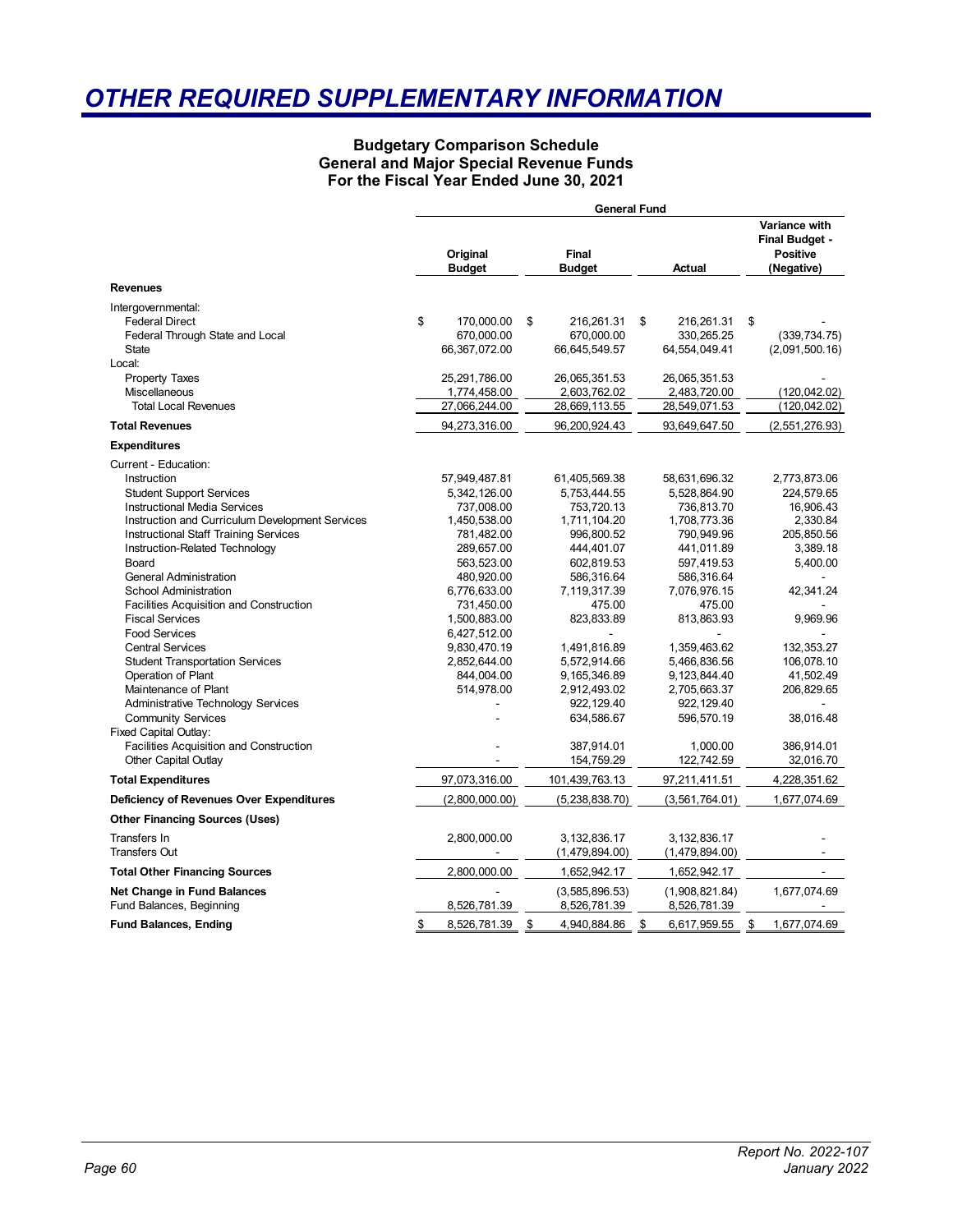|                           |                        | Special Revenue - Other Fund      |                                                                  | Special Revenue - Federal Education Stabilization Fund |                             |                             |                                                                  |
|---------------------------|------------------------|-----------------------------------|------------------------------------------------------------------|--------------------------------------------------------|-----------------------------|-----------------------------|------------------------------------------------------------------|
| Original<br><b>Budget</b> | Final<br><b>Budget</b> | Actual                            | Variance with<br>Final Budget -<br><b>Positive</b><br>(Negative) | Original<br><b>Budget</b>                              | Final<br><b>Budget</b>      | <b>Actual</b>               | Variance with<br>Final Budget -<br><b>Positive</b><br>(Negative) |
|                           |                        |                                   |                                                                  |                                                        |                             |                             |                                                                  |
|                           |                        |                                   |                                                                  |                                                        |                             |                             |                                                                  |
| \$<br>11,965,329.50       | \$<br>15,848,038.47    | \$<br>12, 139, 250.02             | \$<br>(3,708,788.45)                                             | \$<br>3,895,394.23                                     | \$<br>6,939,055.66          | \$<br>4,297,508.22          | \$<br>(2,641,547.44)                                             |
|                           |                        |                                   |                                                                  |                                                        |                             |                             |                                                                  |
|                           |                        |                                   |                                                                  |                                                        |                             |                             |                                                                  |
|                           |                        |                                   |                                                                  |                                                        |                             |                             |                                                                  |
|                           |                        |                                   |                                                                  |                                                        |                             |                             |                                                                  |
| 11,965,329.50             | 15,848,038.47          | 12,139,250.02                     | (3,708,788.45)                                                   | 3,895,394.23                                           | 6,939,055.66                | 4,297,508.22                | (2,641,547.44)                                                   |
|                           |                        |                                   |                                                                  |                                                        |                             |                             |                                                                  |
|                           |                        |                                   |                                                                  |                                                        |                             |                             |                                                                  |
| 4,890,459.56              | 7,277,658.96           | 5, 184, 147.60                    | 2,093,511.36                                                     | 3,224,503.06                                           | 5,261,317.22                | 2,827,104.01                | 2,434,213.21                                                     |
| 1,833,276.00              | 2,030,957.87           | 1,847,811.06                      | 183, 146.81                                                      | 3,756.00<br>$\mathbf{r}$                               | 191,491.83                  | 146,570.59<br>$\sim$        | 44,921.24                                                        |
| 1,445,631.63              | 1,603,598.00           | 1,455,739.06                      | 147,858.94                                                       | 5,435.00                                               | 164,991.04                  | 84,423.41                   | 80,567.63                                                        |
| 2, 127, 287.05            | 2,914,187.89           | 1,926,126.69                      | 988,061.20                                                       | ٠                                                      | 59,208.46                   | 15,670.46                   | 43,538.00                                                        |
| 1,294,205.00              | 1,483,064.19           | 1,268,182.78                      | 214,881.41                                                       |                                                        | 731.31                      | 731.31                      |                                                                  |
| 319, 177.35               | 425,407.55             | 388,052.98                        | 37,354.57                                                        | 141,827.83                                             | $\blacksquare$<br>91,175.28 | $\blacksquare$<br>88,958.64 | 2,216.64                                                         |
|                           | 1,891.00               | 1,891.00                          |                                                                  |                                                        | 167,443.05                  | 167,443.05                  |                                                                  |
|                           |                        |                                   |                                                                  |                                                        |                             |                             |                                                                  |
|                           |                        |                                   |                                                                  |                                                        |                             |                             |                                                                  |
|                           |                        |                                   |                                                                  |                                                        | 44,950.69                   | 44,950.69                   |                                                                  |
|                           |                        |                                   |                                                                  |                                                        | 8,529.01                    | 8,529.01                    |                                                                  |
| 52,292.91                 | 54,282.75              | 27,841.61                         | 26,441.14                                                        |                                                        | 125,639.94                  | 125,639.94                  |                                                                  |
| 3,000.00                  | 3,500.00               | 3,208.82                          | 291.18                                                           | 519,872.34                                             | 683,981.39                  | 683,981.39                  |                                                                  |
|                           |                        |                                   |                                                                  |                                                        | 14,658.46                   | 14,658.46                   |                                                                  |
|                           |                        |                                   |                                                                  |                                                        | 54,999.45                   | 54,999.45                   |                                                                  |
|                           |                        |                                   |                                                                  |                                                        |                             |                             |                                                                  |
|                           |                        |                                   |                                                                  |                                                        |                             |                             |                                                                  |
|                           | 53,490.26              | 36,248.42                         | 17,241.84                                                        |                                                        | 69,938.53                   | 33,847.81                   | 36,090.72                                                        |
| 11,965,329.50             | 15,848,038.47          | 12,139,250.02                     | 3,708,788.45                                                     | 3,895,394.23                                           | 6,939,055.66                | 4,297,508.22                | 2,641,547.44                                                     |
|                           |                        |                                   |                                                                  |                                                        |                             |                             |                                                                  |
|                           |                        |                                   |                                                                  |                                                        |                             |                             |                                                                  |
|                           |                        |                                   |                                                                  |                                                        |                             |                             |                                                                  |
|                           |                        |                                   |                                                                  |                                                        |                             |                             |                                                                  |
|                           |                        |                                   |                                                                  |                                                        |                             |                             |                                                                  |
|                           |                        |                                   |                                                                  |                                                        |                             |                             |                                                                  |
| 0.00<br>\$                | \$<br>0.00             | $\boldsymbol{\mathsf{S}}$<br>0.00 | $\frac{1}{2}$<br>0.00                                            | $\frac{1}{2}$<br>0.00                                  | $\frac{1}{2}$<br>0.00       | $\frac{1}{2}$<br>0.00       | \$<br>0.00                                                       |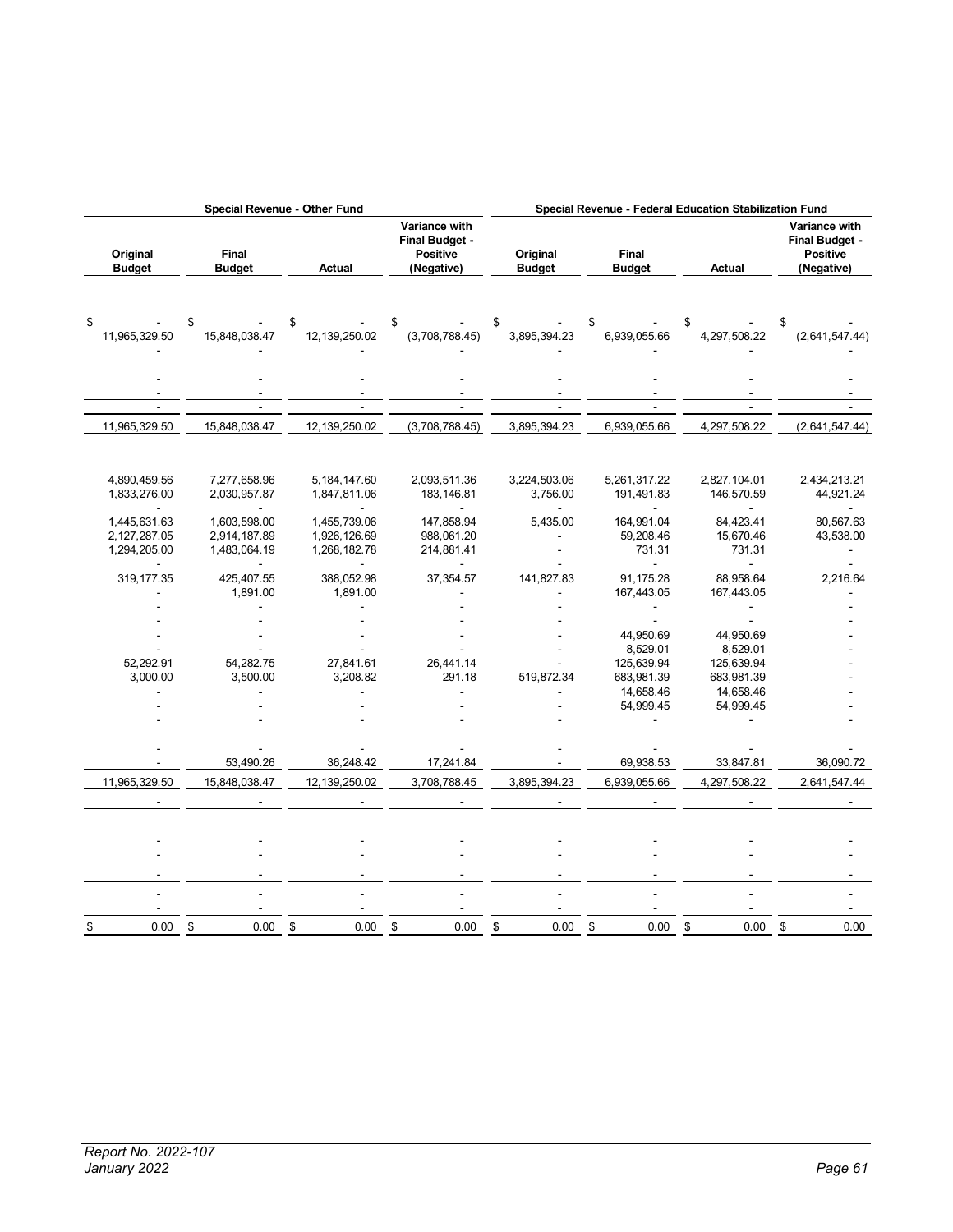#### **Schedule of Changes in the District's Total OPEB Liability and Related Ratios**

|                                                                            | 2021 |            | 2020 |            | 2019 |            | 2018 |             |
|----------------------------------------------------------------------------|------|------------|------|------------|------|------------|------|-------------|
| <b>Total OPEB Liability</b>                                                |      |            |      |            |      |            |      |             |
| Service Cost                                                               | \$   | 193,343    | \$   | 187,475    | \$   | 166,380    | \$   | 177,667     |
| Interest                                                                   |      | 117,428    |      | 127,921    |      | 106,587    |      | 91,903      |
| Differences Between Expected and                                           |      |            |      |            |      |            |      |             |
| <b>Actual Experience</b>                                                   |      | (318, 745) |      |            |      | 64,647     |      |             |
| Changes of Assumptions or Other Inputs                                     |      | (612, 133) |      | 127,596    |      | 421,893    |      | (102, 979)  |
| <b>Benefit Payments</b>                                                    |      | (245, 173) |      | (216,632)  |      | (265, 173) |      | (352,092)   |
| Net Change in Total OPEB Liability                                         |      | (865, 280) |      | 226,360    |      | 494,334    |      | (185, 501)  |
| Total OPEB Liability - Beginning                                           |      | 3,680,922  |      | 3,454,562  |      | 2,960,228  |      | 3, 145, 729 |
| <b>Total OPEB Liability - Ending</b>                                       | S    | 2,815,642  | \$   | 3,680,922  | \$   | 3,454,562  | \$   | 2,960,228   |
| Covered-Employee Payroll                                                   | \$   | 52,246,564 | \$   | 52,965,016 | \$   | 51,422,346 | \$   | 48,594,805  |
| <b>Total OPEB Liability as a Percentage</b><br>of Covered-Employee Payroll |      | 5.39%      |      | 6.95%      |      | 6.72%      |      | 6.09%       |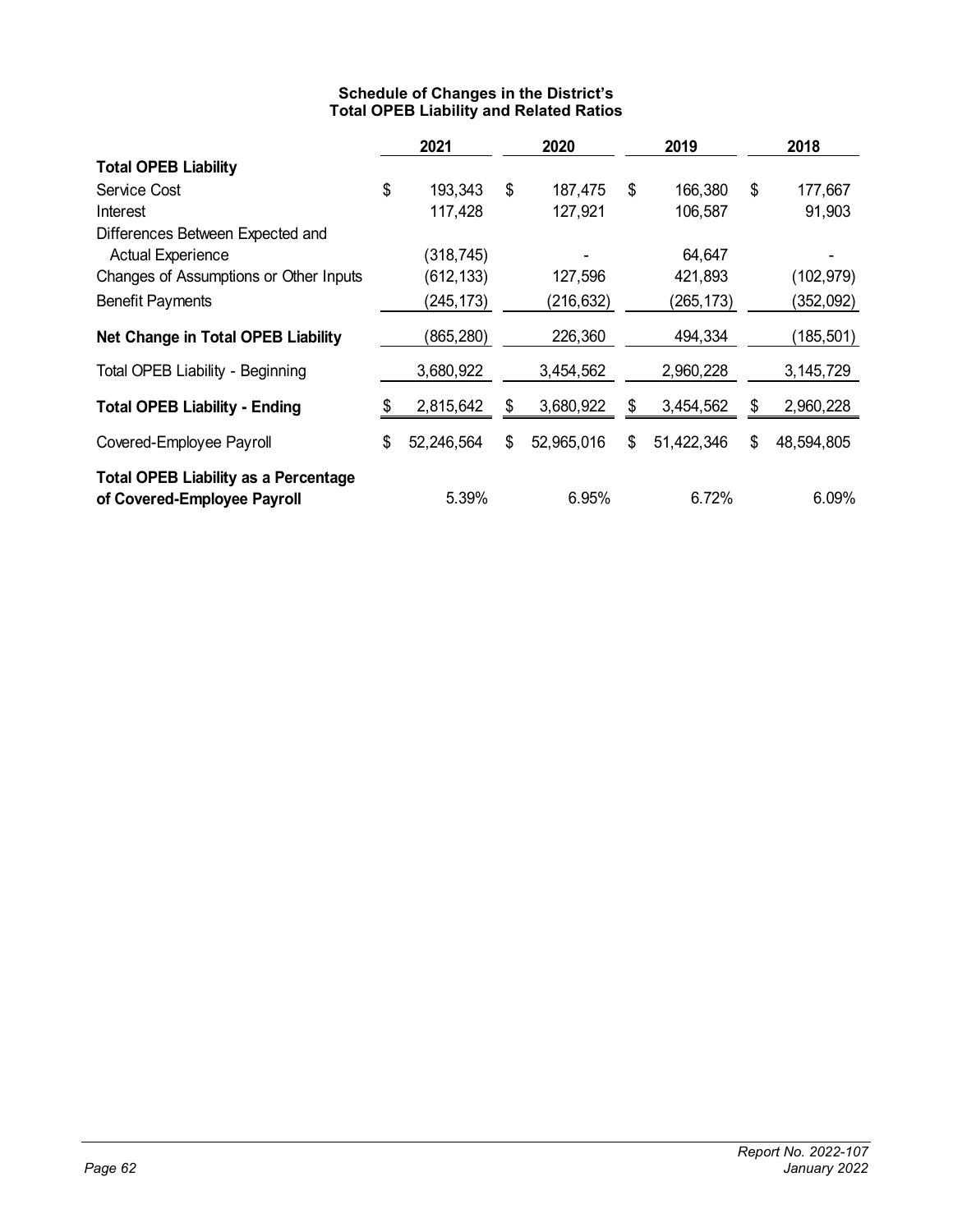#### **Schedule of the District's Proportionate Share of the Net Pension Liability – Florida Retirement System Pension Plan** (1)

| <b>Fiscal Year</b><br><b>Ending</b><br>June 30 | District's<br><b>Proportion of the</b><br><b>FRS Net Pension</b><br>Liability | District's<br><b>Proportionate Share</b><br>of the FRS Net<br><b>Pension Liability</b> | District's<br><b>Covered Payroll</b> | District's<br><b>Proportionate Share</b><br>of the FRS Net<br>Pension Liability as a<br>Percentage of its<br><b>Covered Payroll</b> | <b>FRS Plan Fiduciary</b><br>Net Position as a<br>Percentage of the<br><b>Total Pension</b><br>Liability |
|------------------------------------------------|-------------------------------------------------------------------------------|----------------------------------------------------------------------------------------|--------------------------------------|-------------------------------------------------------------------------------------------------------------------------------------|----------------------------------------------------------------------------------------------------------|
| 2013                                           | 0.152312412%                                                                  | \$<br>26,219,745                                                                       | \$<br>57,977,043                     | 45.22%                                                                                                                              | 88.54%                                                                                                   |
| 2014                                           | 0.156398242%                                                                  | 9,542,592                                                                              | 61,174,266                           | 15.60%                                                                                                                              | 96.09%                                                                                                   |
| 2015                                           | 0.152282002%                                                                  | 19,669,263                                                                             | 61,310,553                           | 32.08%                                                                                                                              | 92.00%                                                                                                   |
| 2016                                           | 0.138923724%                                                                  | 35,078,349                                                                             | 61,645,573                           | 56.90%                                                                                                                              | 84.88%                                                                                                   |
| 2017                                           | 0.126222049%                                                                  | 37,335,635                                                                             | 57,284,629                           | 65.18%                                                                                                                              | 83.89%                                                                                                   |
| 2018                                           | 0.156526932%                                                                  | 47, 146, 723                                                                           | 63,501,302                           | 74.25%                                                                                                                              | 84.26%                                                                                                   |
| 2019(2)                                        | 0.134695817%                                                                  | 46,386,097                                                                             | 62,565,942                           | 74.14%                                                                                                                              | 82.61%                                                                                                   |
| 2020                                           | 0.134252842%                                                                  | 58.187.160                                                                             | 64.605.266                           | 90.07%                                                                                                                              | 78.85%                                                                                                   |

(1) The amounts presented for each fiscal year were determined as of June 30.

(2) The net pension liability for 2019 has been decreased by \$1,267 to reflect the District's proportionate share of the FRS restatement of beginning net position of the FRS Pension Plan due to the correction of an interfund receivable amount.

#### **Schedule of District Contributions – Florida Retirement System Pension Plan** (1)

| <b>Fiscal</b><br><b>Year Ending</b><br>June 30 | Contractually<br><b>Required</b><br><b>FRS Contribution</b> | <b>FRS Contributions</b><br>in Relation to the<br>Contractually<br><b>Required</b><br><b>Contribution</b> |               | <b>FRS</b><br><b>Contribution</b><br><b>Deficiency (Excess)</b> | District's<br><b>Covered Payroll</b> | <b>FRS</b><br><b>Contributions</b><br>as a Percentage of<br><b>Covered Payroll</b> |  |
|------------------------------------------------|-------------------------------------------------------------|-----------------------------------------------------------------------------------------------------------|---------------|-----------------------------------------------------------------|--------------------------------------|------------------------------------------------------------------------------------|--|
| 2014                                           | \$<br>3,425,785                                             | \$                                                                                                        | (3,425,785)   | \$                                                              | \$<br>61,174,266                     | 5.60%                                                                              |  |
| 2015                                           | 3,712,765                                                   |                                                                                                           | (3,712,765)   |                                                                 | 61,310,553                           | 6.06%                                                                              |  |
| 2016                                           | 3,406,729                                                   |                                                                                                           | (3,406,729)   |                                                                 | 61,645,573                           | 5.53%                                                                              |  |
| 2017                                           | 3,285,871                                                   |                                                                                                           | (3, 285, 871) |                                                                 | 57,284,629                           | 5.74%                                                                              |  |
| 2018                                           | 4,460,892                                                   |                                                                                                           | (4,460,892)   |                                                                 | 63,501,302                           | 7.02%                                                                              |  |
| 2019                                           | 4,211,774                                                   |                                                                                                           | (4,211,774)   |                                                                 | 62,565,942                           | 6.73%                                                                              |  |
| 2020                                           | 4,502,442                                                   |                                                                                                           | (4,502,442)   |                                                                 | 64,605,266                           | 6.97%                                                                              |  |
| 2021                                           | 5,667,123                                                   |                                                                                                           | (5,667,123)   |                                                                 | 67,655,163                           | 8.38%                                                                              |  |
|                                                |                                                             |                                                                                                           |               |                                                                 |                                      |                                                                                    |  |

(1) The amounts presented for each fiscal year were determined as of June 30.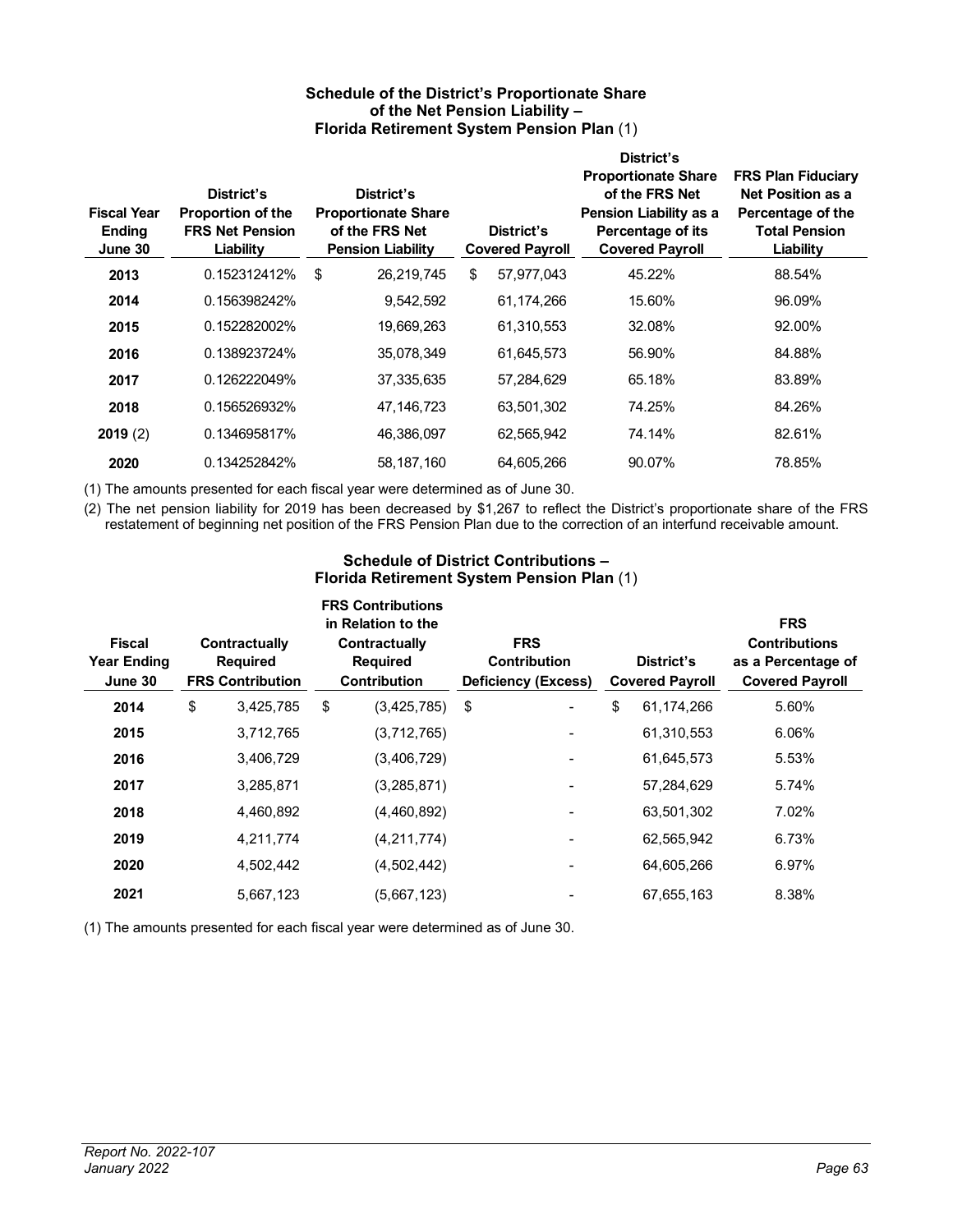#### **Schedule of the District's Proportionate Share of the Net Pension Liability – Health Insurance Subsidy Pension Plan** (1)

| <b>Fiscal</b>                 | District's<br><b>Proportion of the</b> | District's<br><b>Proportionate Share</b>   |                                      | District's<br><b>Proportionate Share</b><br>of the HIS Net<br>Pension Liability as a | <b>HIS Plan Fiduciary</b><br><b>Net Position as a</b><br>Percentage of the |
|-------------------------------|----------------------------------------|--------------------------------------------|--------------------------------------|--------------------------------------------------------------------------------------|----------------------------------------------------------------------------|
| <b>Year Ending</b><br>June 30 | <b>HIS Net Pension</b><br>Liability    | of the HIS Net<br><b>Pension Liability</b> | District's<br><b>Covered Payroll</b> | Percentage of its<br><b>Covered Payroll</b>                                          | <b>Total Pension</b><br>Liability                                          |
| 2013                          | 0.200363755%                           | \$<br>17,444,299                           | \$<br>57,977,043                     | 30.09%                                                                               | 1.78%                                                                      |
| 2014                          | 0.205875517%                           | 19,249,863                                 | 61,174,266                           | 31.47%                                                                               | 0.99%                                                                      |
| 2015                          | 0.202085952%                           | 20,609,588                                 | 61,310,553                           | 33.62%                                                                               | 0.50%                                                                      |
| 2016                          | 0.199618510%                           | 23,264,710                                 | 61,645,573                           | 37.74%                                                                               | 0.97%                                                                      |
| 2017                          | 0.179663558%                           | 19,210,457                                 | 57,284,629                           | 33.54%                                                                               | 1.64%                                                                      |
| 2018                          | 0.219423532%                           | 23,224,033                                 | 63,501,302                           | 36.57%                                                                               | 2.15%                                                                      |
| 2019                          | 0.187069164%                           | 20,931,167                                 | 62,565,942                           | 33.45%                                                                               | 2.63%                                                                      |
| 2020                          | 0.186130495%                           | 22.726.230                                 | 64.605.266                           | 35.18%                                                                               | 3.00%                                                                      |

(1) The amounts presented for each fiscal year were determined as of June 30.

#### **Schedule of District Contributions – Health Insurance Subsidy Pension Plan** (1)

| <b>Fiscal</b><br><b>Contractually</b><br><b>Year Ending</b><br><b>Required</b><br><b>HIS Contribution</b><br>June 30 |    |           | <b>HIS Contributions</b><br>in Relation to the<br>Contractually<br><b>Required</b><br><b>Contribution</b> |               | <b>HIS</b><br><b>Contribution</b><br><b>Deficiency (Excess)</b> |  |    | District's<br><b>Covered Payroll</b> | <b>HIS</b><br><b>Contributions</b><br>as a Percentage of<br><b>Covered Payroll</b> |  |
|----------------------------------------------------------------------------------------------------------------------|----|-----------|-----------------------------------------------------------------------------------------------------------|---------------|-----------------------------------------------------------------|--|----|--------------------------------------|------------------------------------------------------------------------------------|--|
| 2014                                                                                                                 | \$ | 705,260   | \$                                                                                                        | (705, 260)    | \$                                                              |  | \$ | 61,174,266                           | 1.15%                                                                              |  |
| 2015                                                                                                                 |    | 772,498   |                                                                                                           | (772, 498)    |                                                                 |  |    | 61,310,553                           | 1.26%                                                                              |  |
| 2016                                                                                                                 |    | 1,023,366 |                                                                                                           | (1,023,366)   |                                                                 |  |    | 61,645,573                           | 1.66%                                                                              |  |
| 2017                                                                                                                 |    | 950,831   |                                                                                                           | (950, 831)    |                                                                 |  |    | 57,284,629                           | 1.66%                                                                              |  |
| 2018                                                                                                                 |    | 1,189,939 |                                                                                                           | (1, 189, 939) |                                                                 |  |    | 63,501,302                           | 1.87%                                                                              |  |
| 2019                                                                                                                 |    | 1,038,615 |                                                                                                           | (1,038,615)   |                                                                 |  |    | 62,565,942                           | 1.66%                                                                              |  |
| 2020                                                                                                                 |    | 1,072,447 |                                                                                                           | (1,072,447)   |                                                                 |  |    | 64,605,266                           | 1.66%                                                                              |  |
| 2021                                                                                                                 |    | 1,123,065 |                                                                                                           | (1, 123, 065) |                                                                 |  |    | 67,655,163                           | 1.66%                                                                              |  |

(1) The amounts presented for each fiscal year were determined as of June 30.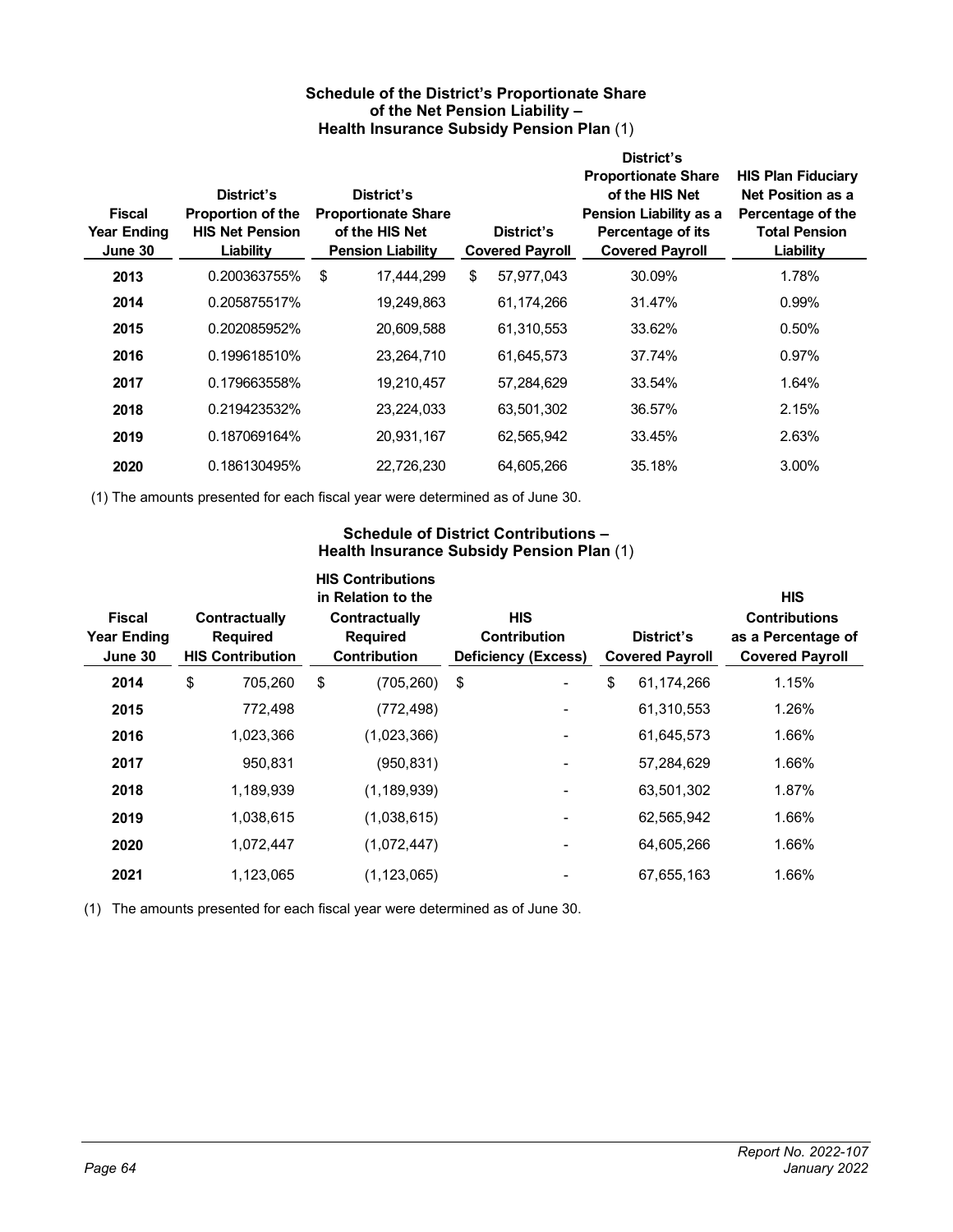#### NOTES TO REQUIRED SUPPLEMENTARY INFORMATION

#### **1. Budgetary Basis of Accounting**

The Board follows procedures established by State law and State Board of Education (SBE) rules in establishing budget balances for governmental funds, as described below:

- Budgets are prepared, public hearings are held, and original budgets are adopted annually for all governmental fund types in accordance with procedures and time intervals prescribed by State law and SBE rules.
- Appropriations are controlled at the object level (e.g., salaries, purchased services, and capital outlay) within each activity (e.g., instruction, student transportation services, and school administration) and may be amended by resolution at any Board meeting prior to the due date for the annual financial report.
- Budgets are prepared using the same modified accrual basis as is used to account for governmental funds.
- Budgetary information is integrated into the accounting system and, to facilitate budget control, budget balances are encumbered when purchase orders are issued. Appropriations lapse at fiscal year end and encumbrances outstanding are honored from the subsequent year's appropriations.

#### **2. Schedule of Changes in the District's Total Other Postemployment Benefits Liability and Related Ratios**

No assets are accumulated in a trust that meet the criteria in paragraph 4 of GASB Statement No. 75 to pay related benefits. The June 30, 2021, total OPEB liability decreased from the prior fiscal year as a result of changes to assumptions as discussed below:

- The discount rate was changed from 3.13 percent as of the beginning of the measurement period to 2.45 percent as of June 30, 2020.
- The medical claims costs and premiums were updated based on actual premium information provided for the valuation.
- The healthcare cost trend assumption was revised to reflect a lower inflation assumption (from 2.5 percent to 2.25 percent) and the assumed load to model the excise tax was removed, as it was repealed in December 2019.
- Rates of salary increases were changed to be based on revised inflation and individual member pay increases used in the July 1, 2020, FRS Actuarial Valuation.
- Retirement and mortality rates have been separated between instructional and noninstructional employees.

#### **3. Schedule of Net Pension Liability and Schedule of Contributions – Florida Retirement System Pension Plan**

*Changes of Assumptions.* In 2020, the long-term expected rate of return was decreased from 6.9 percent to 6.8 percent.

#### **4. Schedule of Net Pension Liability and Schedule of Contributions – Health Insurance Subsidy Pension Plan**

*Changes of Assumptions.* In 2020, the municipal bond rate used to determine total pension liability was decreased from 3.5 percent to 2.21 percent, and the mortality assumption was updated.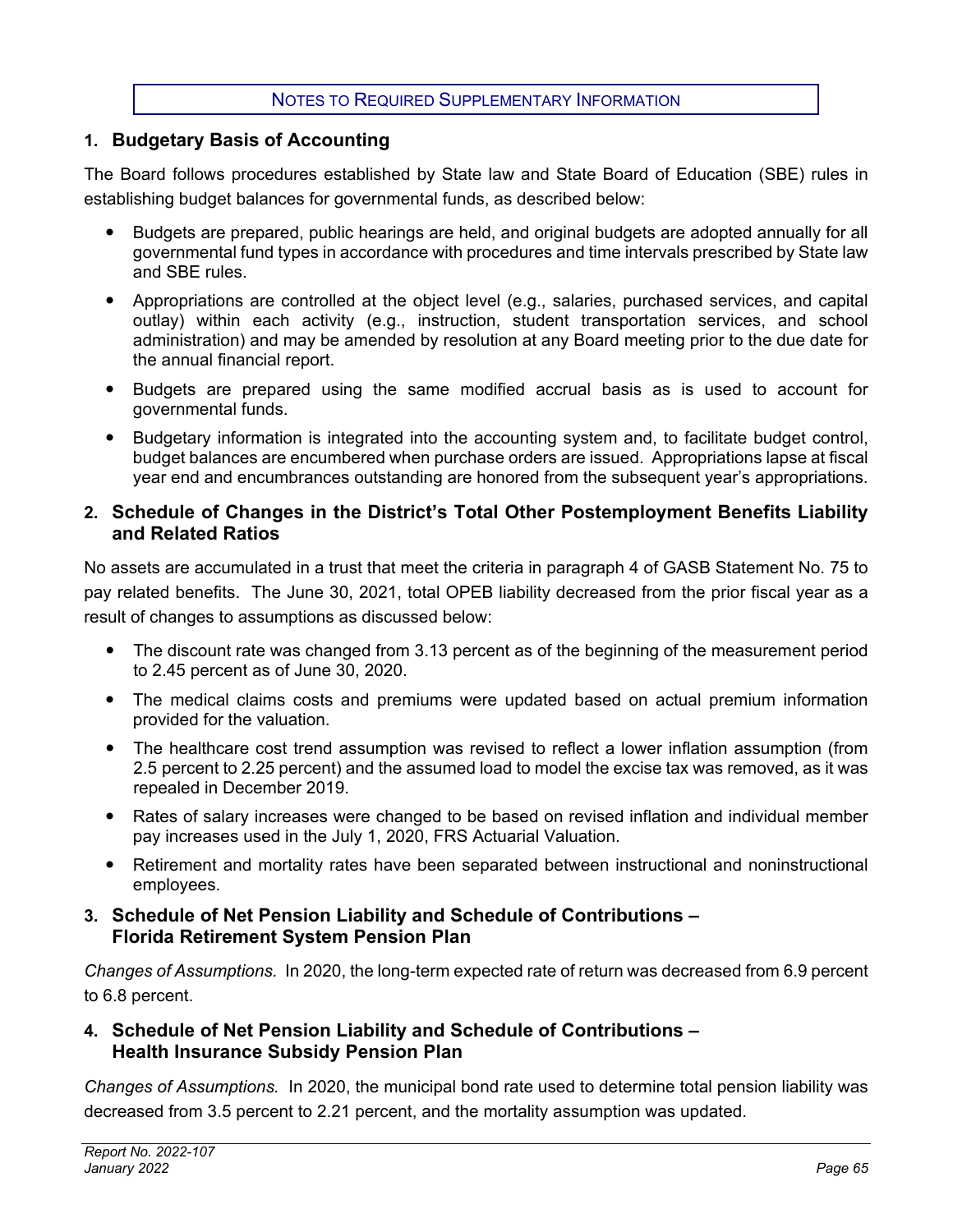# *SCHEDULE OF EXPENDITURES OF FEDERAL AWARDS*

#### **Highlands County District School Board Schedule of Expenditures of Federal Awards For the Fiscal Year Ended June 30, 2021**

| Federal Grantor/Pass-Through Grantor/<br><b>Program or Cluster</b>                                                                                                                                                                                                                                                                      | Federal<br><b>Assistance Listing</b><br><b>Number</b>    | Pass - Through<br><b>Entity Identifying</b><br><b>Number</b>        | Passed<br>Through to<br><b>Subrecipients</b> | <b>Total</b><br><b>Expenditures</b>                                              |
|-----------------------------------------------------------------------------------------------------------------------------------------------------------------------------------------------------------------------------------------------------------------------------------------------------------------------------------------|----------------------------------------------------------|---------------------------------------------------------------------|----------------------------------------------|----------------------------------------------------------------------------------|
| <b>Clustered</b>                                                                                                                                                                                                                                                                                                                        |                                                          |                                                                     |                                              |                                                                                  |
| <b>Child Nutrition Cluster</b><br>United States Department of Agriculture:<br>Florida Department of Agriculture and Consumer Services:<br>School Breakfast Program<br>National School Lunch Program<br>COVID-19 National School Lunch Program<br><b>Total National School Lunch Program</b><br>Summer Food Service Program for Children | 10.553<br>10.555<br>COVID-19, 10.555<br>10.555<br>10.559 | 21002<br>21001, 21003<br>21001, 21003<br>20006, 20007, 21006, 21007 | \$<br>$\blacksquare$<br>$\overline{a}$       | 1,793,704.98<br>\$<br>3,999,126.79<br>198,766.18<br>4,197,892.97<br>1,265,940.12 |
| <b>Total Child Nutrition Cluster</b>                                                                                                                                                                                                                                                                                                    |                                                          |                                                                     |                                              | 7,257,538.07                                                                     |
| <b>Special Education Cluster</b><br>United States Department of Education:<br>Florida Department of Education:<br>Special Education - Grants to States<br>Special Education - Preschool Grants                                                                                                                                          | 84.027<br>84.173                                         | 262.263<br>267                                                      | 82,704.43<br>$\blacksquare$                  | 4,017,471.46<br>89,460.02                                                        |
| <b>Total Special Education Cluster</b>                                                                                                                                                                                                                                                                                                  |                                                          |                                                                     | 82,704.43                                    | 4,106,931.48                                                                     |
| <b>Not Clustered</b>                                                                                                                                                                                                                                                                                                                    |                                                          |                                                                     |                                              |                                                                                  |
| <b>United States Department of Agriculture</b><br>Florida Department of Health:                                                                                                                                                                                                                                                         |                                                          |                                                                     |                                              |                                                                                  |
| Child and Adult Care Food Program<br>Florida Department of Agriculture and Consumer Services:                                                                                                                                                                                                                                           | 10.558                                                   | A-5438                                                              |                                              | 314,709.38                                                                       |
| Fresh Fruit and Vegetable Program                                                                                                                                                                                                                                                                                                       | 10.582                                                   | 21004                                                               |                                              | 24,987.39                                                                        |
| <b>Total United States Department of Agriculture</b>                                                                                                                                                                                                                                                                                    |                                                          |                                                                     | $\blacksquare$                               | 339,696.77                                                                       |
| <b>United States Department of Defense</b><br>Air Force Junior Reserve Officers Training Corps<br>Army Junior Reserve Officers Training Corps                                                                                                                                                                                           | 12.UNK<br><b>12.UNK</b>                                  | <b>N/A</b><br><b>N/A</b>                                            |                                              | 145,328.26<br>60,565.91                                                          |
| <b>Total United States Department of Defense</b>                                                                                                                                                                                                                                                                                        |                                                          |                                                                     | L.                                           | 205,894.17                                                                       |
| <b>United States Department of Education</b><br>Florida Department of Education:                                                                                                                                                                                                                                                        |                                                          |                                                                     |                                              |                                                                                  |
| Title I Grants to Local Educational Agencies<br>Migrant Education - State Grant Program<br>Career and Technical Education - Basic Grants to States                                                                                                                                                                                      | 84.010<br>84.011<br>84.048                               | 212<br>217<br>161                                                   | ÷.                                           | 5,435,506.24<br>814,554.52<br>167,834.09                                         |
| Education for Homeless Children and Youth<br><b>Rural Education</b>                                                                                                                                                                                                                                                                     | 84.196<br>84.358                                         | 127<br>110                                                          | $\overline{a}$                               | 53,420.09<br>284,598.00                                                          |
| English Language Acquisition State Grants<br>Supporting Effective Instruction State Grants                                                                                                                                                                                                                                              | 84.365<br>84.367                                         | 102<br>224                                                          |                                              | 78,166.99<br>425,560.64                                                          |
| Student Support and Academic Enrichment Program<br>Hurricane Education Recovery<br><b>Education Stabilization Fund:</b>                                                                                                                                                                                                                 | 84.424<br>84.938<br>84.425                               | 241<br>107                                                          |                                              | 772,706.68<br>(28.71)                                                            |
| Governor's Emergency Education Relief Fund<br>Elementary and Secondary School Emergency Relief Fund<br><b>Total Education Stabilization Fund</b>                                                                                                                                                                                        | COVID-19, 84.425C<br>COVID-19, 84.425D<br>84.425         | 123<br>124                                                          | $\blacksquare$                               | 377,881.32<br>3,919,626.90<br>4,297,508.22                                       |
| <b>Total United States Department of Education</b>                                                                                                                                                                                                                                                                                      |                                                          |                                                                     | $\blacksquare$                               | 12,329,826.76                                                                    |
| <b>Total Expenditures of Federal Awards</b>                                                                                                                                                                                                                                                                                             |                                                          |                                                                     |                                              | \$ 82,704.43 \$ 24,239,887.25                                                    |

The accompanying notes are an integral part of this Schedule.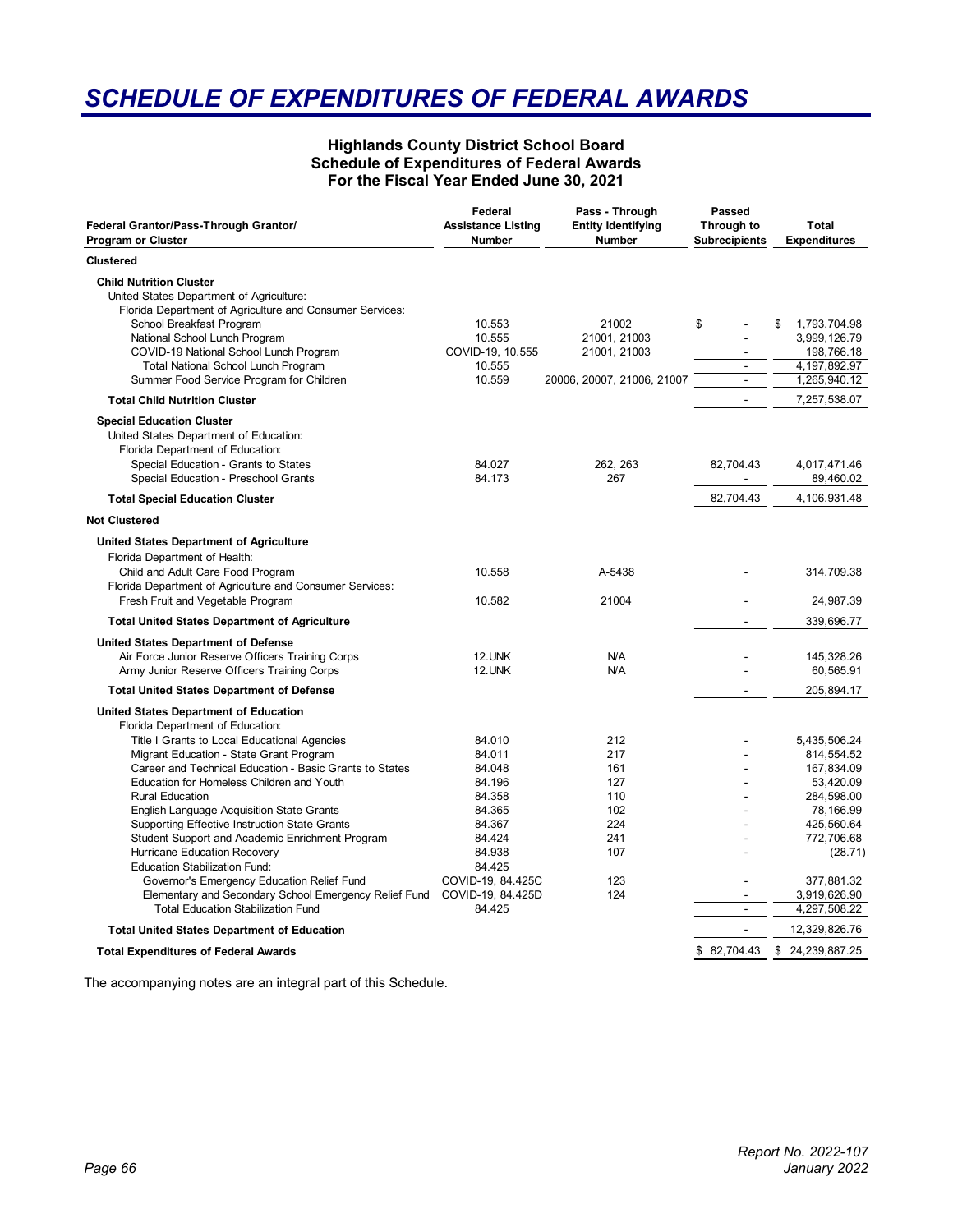- Notes: (1) Basis of Presentation. The accompanying Schedule of Expenditures of Federal Awards (Schedule) includes the Federal award activity of the Highlands County District School Board under programs of the Federal Government for the fiscal year ended June 30, 2021. The information in this Schedule is presented in accordance with the requirements of Title 2 U.S. *Code of Federal Regulations* Part 200, *Uniform Administrative Requirements, Cost Principles, and Audit Requirements for Federal Awards* (Uniform Guidance). Because the Schedule presents only a selected portion of the operations of the District, it is not intended to and does not present the financial position, changes in net position, or cash flows of the District.
	- (2) Summary of Significant Accounting Policies. Expenditures reported on the Schedule are reported on the modified accrual basis of accounting. Such expenditures are recognized following the cost principles contained in the Uniform Guidance, wherein certain types of expenditures are not allowable or are limited as to reimbursement. Negative amounts shown on the Schedule represent adjustments or credits made in the normal course of business to amounts reported as expenditures in prior years.
	- (3) Indirect Cost Rate. The District has not elected to use the 10 percent de minimis cost rate allowed under the Uniform Guidance.
	- (4) Noncash Assistance National School Lunch Program. Includes \$516,948.91 of donated food received during the fiscal year. Donated foods are valued at fair value as determined at the time of donation.
	- (5) COVID-19 National School Lunch Program. The District incurred \$198,766.18 in expenditures for the National School Lunch Program grant in the 2019-20 fiscal year.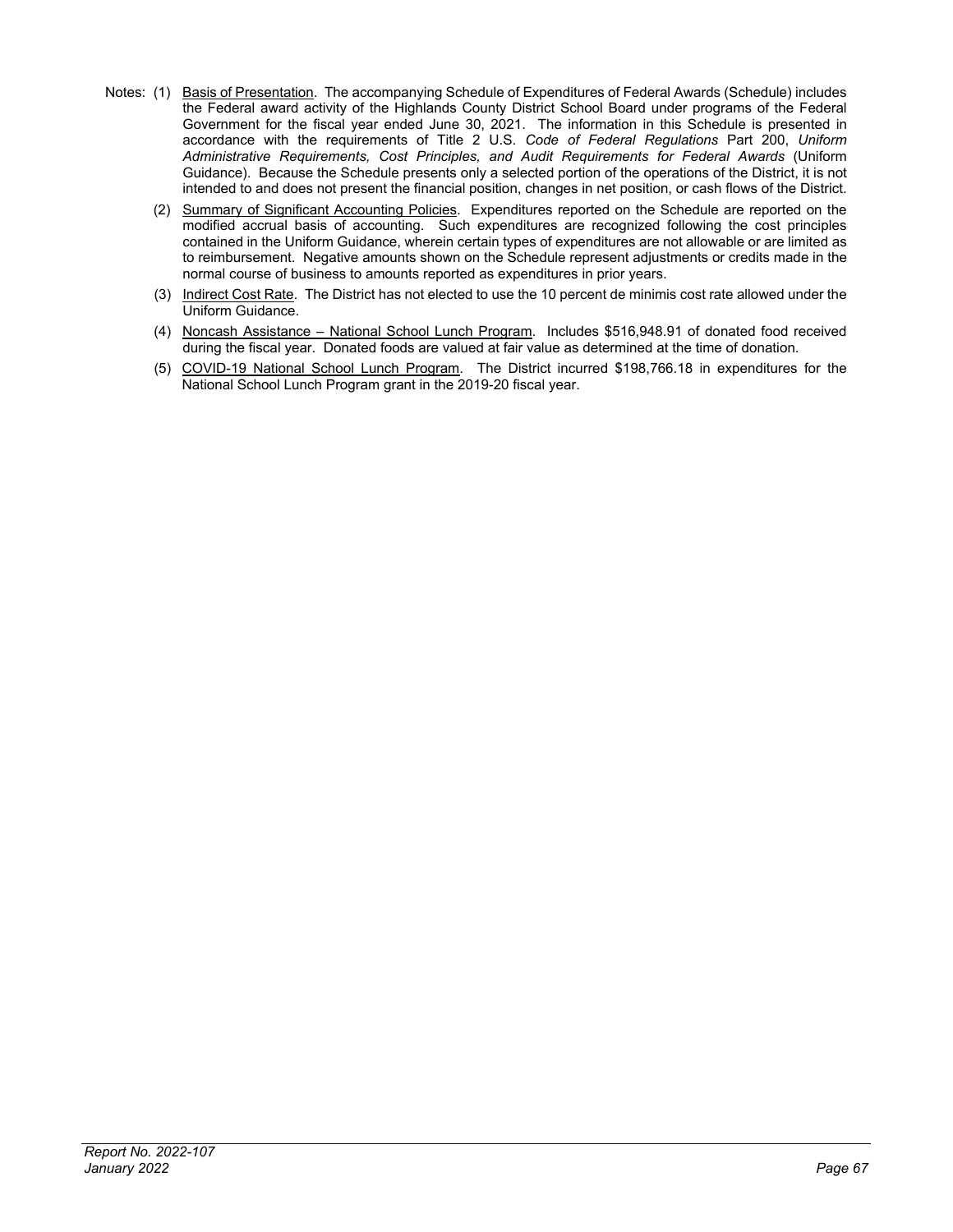

Sherrill F. Norman, CPA Auditor General

# **AUDITOR GENERAL STATE OF FLORIDA**

Claude Denson Pepper Building, Suite G74 111 West Madison Street Tallahassee, Florida 32399-1450



Phone: (850) 412-2722 Fax: (850) 488-6975

The President of the Senate, the Speaker of the House of Representatives, and the Legislative Auditing Committee

### **INDEPENDENT AUDITOR'S REPORT ON INTERNAL CONTROL OVER FINANCIAL REPORTING AND ON COMPLIANCE AND OTHER MATTERS BASED ON AN AUDIT OF FINANCIAL STATEMENTS PERFORMED IN ACCORDANCE WITH** *GOVERNMENT AUDITING STANDARDS*

We have audited, in accordance with the auditing standards generally accepted in the United States of America and the standards applicable to financial audits contained in *Government Auditing Standards* issued by the Comptroller General of the United States, the financial statements of the governmental activities, the business-type activities, the discretely presented component unit, each major fund, and the aggregate remaining fund information of the Highlands County District School Board as of and for the fiscal year ended June 30, 2021, and the related notes to the financial statements, which collectively comprise the District's basic financial statements, and have issued our report thereon dated January 26, 2022, included under the heading **INDEPENDENT AUDITOR'S REPORT**. Our report includes a reference to other auditors who audited the financial statements of the school internal funds and the discretely presented component unit, as described in our report on the District's financial statements. This report does not include the results of the other auditors' testing of internal control over financial reporting or compliance and other matters that are reported on separately by those auditors.

#### **Internal Control Over Financial Reporting**

In planning and performing our audit of the financial statements, we considered the District's internal control over financial reporting (internal control) as a basis for designing audit procedures that are appropriate in the circumstances for the purpose of expressing our opinions on the financial statements, but not for the purpose of expressing an opinion on the effectiveness of the District's internal control. Accordingly, we do not express an opinion on the effectiveness of the District's internal control.

A *deficiency in internal control* exists when the design or operation of a control does not allow management or employees, in the normal course of performing their assigned functions, to prevent, or detect and correct, misstatements on a timely basis. A *material weakness* is a deficiency, or a combination of deficiencies, in internal control such that there is a reasonable possibility that a material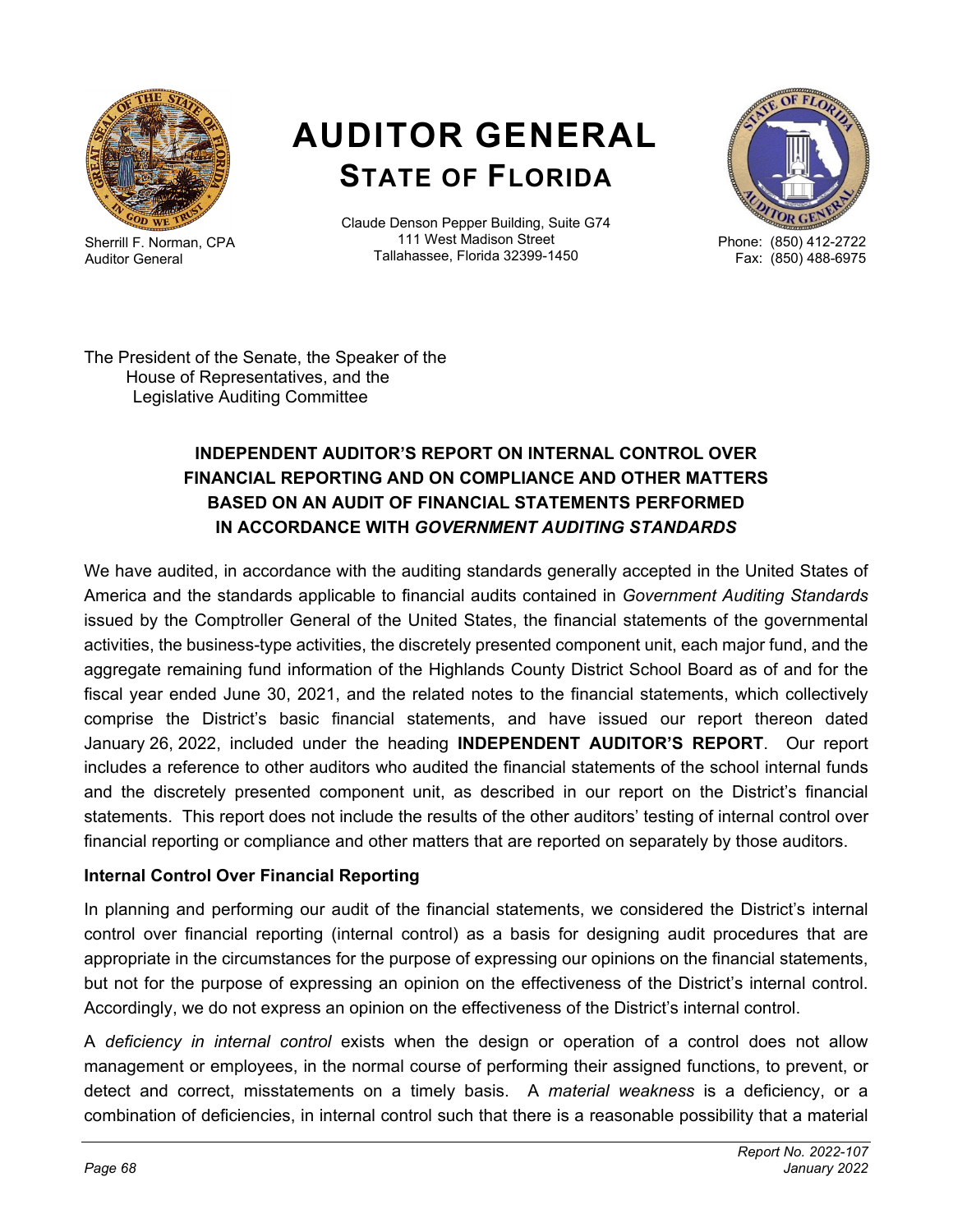misstatement of the District's financial statements will not be prevented, or detected and corrected on a timely basis. A *significant deficiency* is a deficiency, or a combination of deficiencies, in internal control that is less severe than a material weakness, yet important enough to merit attention by those charged with governance.

Our consideration of internal control was for the limited purpose described in the first paragraph of this section and was not designed to identify all deficiencies in internal control that might be material weaknesses or significant deficiencies. Given these limitations, during our audit we did not identify any deficiencies in internal control that we consider to be material weaknesses. However, material weaknesses may exist that have not been identified.

#### **Compliance and Other Matters**

As part of obtaining reasonable assurance about whether the District's financial statements are free from material misstatement, we performed tests of its compliance with certain provisions of laws, rules, regulations, contracts, and grant agreements, noncompliance with which could have a direct and material effect on the financial statements. However, providing an opinion on compliance with those provisions was not an objective of our audit and, accordingly, we do not express such an opinion. The results of our tests disclosed no instances of noncompliance or other matters that are required to be reported under *Government Auditing Standards*.

#### **Purpose of this Report**

The purpose of this report is solely to describe the scope of our testing of internal control and compliance and the results of that testing, and not to provide an opinion on the effectiveness of the District's internal control or on compliance. This report is an integral part of an audit performed in accordance with *Government Auditing Standards* in considering the District's internal control and compliance. Accordingly, this communication is not suitable for any other purpose.

Respectfully submitted,

Sherrill F. Norman, CPA Tallahassee, Florida January 26, 2022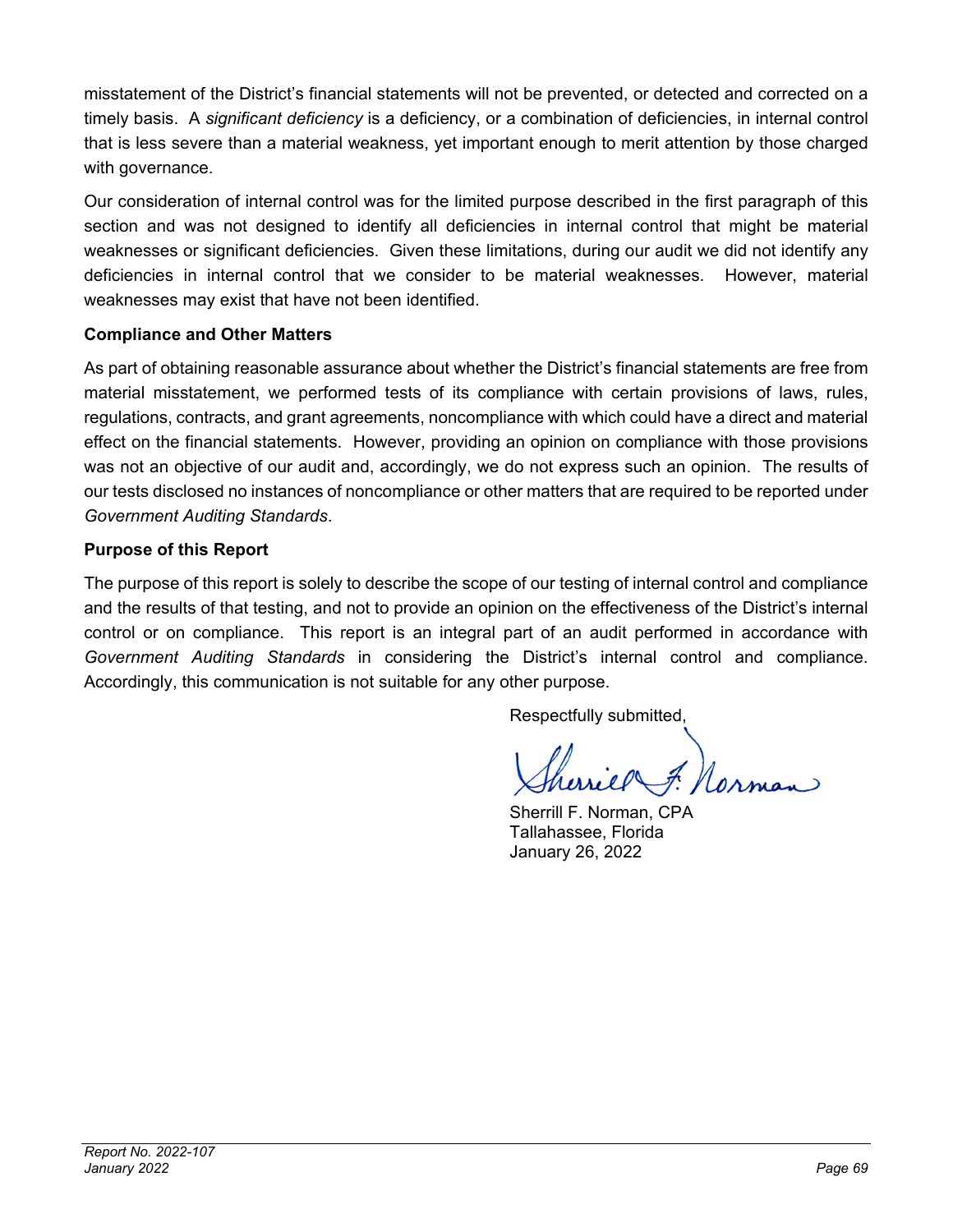

Sherrill F. Norman, CPA Auditor General

# **AUDITOR GENERAL STATE OF FLORIDA**

Claude Denson Pepper Building, Suite G74 111 West Madison Street Tallahassee, Florida 32399-1450



Phone: (850) 412-2722 Fax: (850) 488-6975

The President of the Senate, the Speaker of the House of Representatives, and the Legislative Auditing Committee

### **INDEPENDENT AUDITOR'S REPORT ON COMPLIANCE FOR EACH MAJOR FEDERAL PROGRAM AND REPORT ON INTERNAL CONTROL OVER COMPLIANCE REQUIRED BY THE UNIFORM GUIDANCE**

#### **Report on Compliance for Each Major Federal Program**

We have audited the Highlands County District School Board's compliance with the types of compliance requirements described in the *OMB Compliance Supplement* that could have a direct and material effect on each of the District's major Federal programs for the fiscal year ended June 30, 2021. The District's major Federal programs are identified in **SECTION I – SUMMARY OF AUDITOR'S RESULTS** of the accompanying **SCHEDULE OF FINDINGS AND QUESTIONED COSTS**.

#### *Management's Responsibility*

Management is responsible for compliance with Federal statutes, regulations, and the terms and conditions of its Federal awards applicable to its Federal programs.

#### *Auditor's Responsibility*

Our responsibility is to express an opinion on compliance for each of the District's major Federal programs based on our audit of the types of compliance requirements referred to above. We conducted our audit of compliance in accordance with auditing standards generally accepted in the United States of America; the standards applicable to financial audits contained in *Government Auditing Standards*, issued by the Comptroller General of the United States; and the audit requirements of Title 2 U.S. *Code of Federal Regulations* Part 200, *Uniform Administrative Requirements, Cost Principles, and Audit Requirements for Federal Awards* (Uniform Guidance). Those standards and the Uniform Guidance require that we plan and perform the audit to obtain reasonable assurance about whether noncompliance with the types of compliance requirements referred to above that could have a direct and material effect on a major Federal program occurred. An audit includes examining, on a test basis, evidence about the District's compliance with those requirements and performing such other procedures as we considered necessary in the circumstances.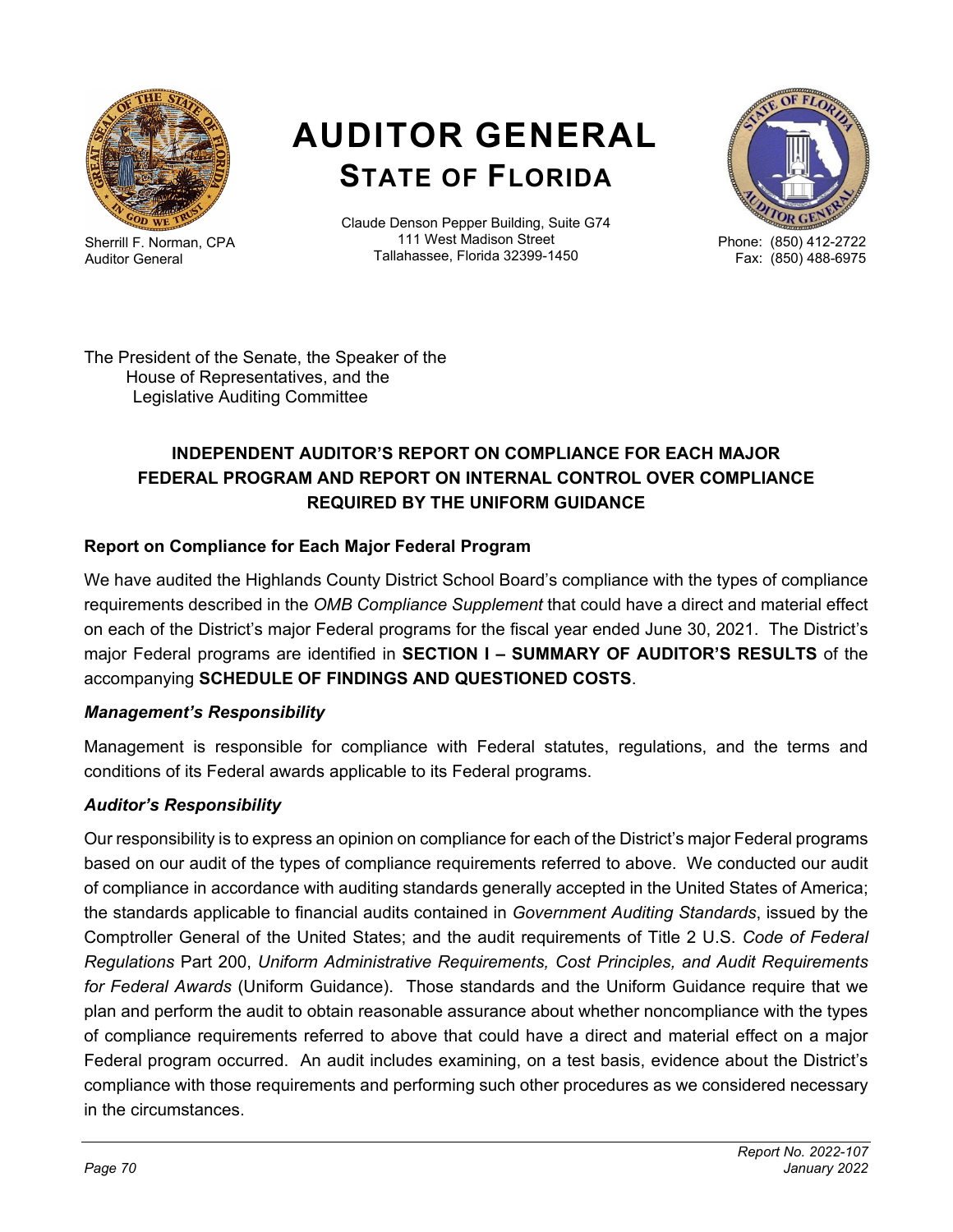We believe that our audit provides a reasonable basis for our opinion on compliance for each major Federal program. However, our audit does not provide a legal determination of the District's compliance.

#### *Opinion on Each Major Federal Program*

In our opinion, the District complied, in all material respects, with the types of compliance requirements referred to above that could have a direct and material effect on each of its major Federal programs for the fiscal year ended June 30, 2021.

#### **Report on Internal Control Over Compliance**

District management is responsible for establishing and maintaining effective internal control over compliance with the types of compliance requirements referred to above. In planning and performing our audit of compliance, we considered the District's internal control over compliance with the types of requirements that could have a direct and material effect on each major Federal program to determine the auditing procedures that are appropriate in the circumstances for the purpose of expressing an opinion on compliance for each major Federal program and to test and report on internal control over compliance in accordance with the Uniform Guidance, but not for the purpose of expressing an opinion on the effectiveness of internal control over compliance. Accordingly, we do not express an opinion on the effectiveness of the District's internal control over compliance.

A *deficiency in internal control over compliance* exists when the design or operation of a control over compliance does not allow management or employees, in the normal course of performing their assigned functions, to prevent, or detect and correct, noncompliance with a type of compliance requirement of a Federal program on a timely basis. A *material weakness in internal control over compliance* is a deficiency, or a combination of deficiencies, in internal control over compliance, such that there is a reasonable possibility that material noncompliance with a type of compliance requirement of a Federal program will not be prevented, or detected and corrected, on a timely basis. A *significant deficiency in internal control over compliance* is a deficiency, or a combination of deficiencies, in internal control over compliance with a type of compliance requirement of a Federal program that is less severe than a material weakness in internal control over compliance, yet important enough to merit attention by those charged with governance.

Our consideration of internal control over compliance was for the limited purpose described in the first paragraph of this section and was not designed to identify all deficiencies in internal control over compliance that might be material weaknesses or significant deficiencies. We did not identify any deficiencies in internal control over compliance that we consider to be material weaknesses. However, material weaknesses may exist that have not been identified.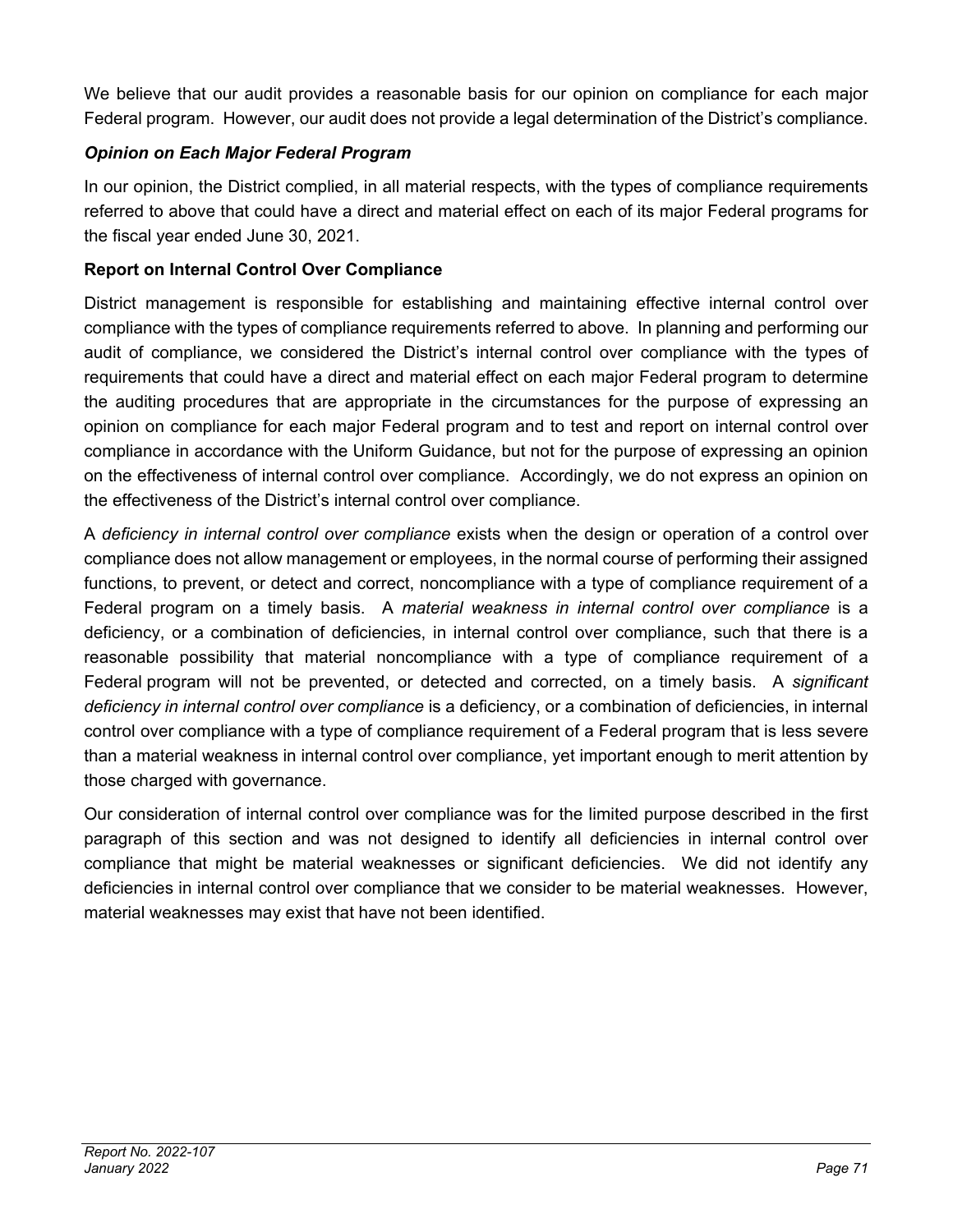The purpose of this report on internal control over compliance is solely to describe the scope of our testing of internal control over compliance and the results of that testing based on the requirements of the Uniform Guidance. Accordingly, this report is not suitable for any other purpose.

Respectfully submitted,

F. Norman

Sherrill F. Norman, CPA Tallahassee, Florida January 26, 2022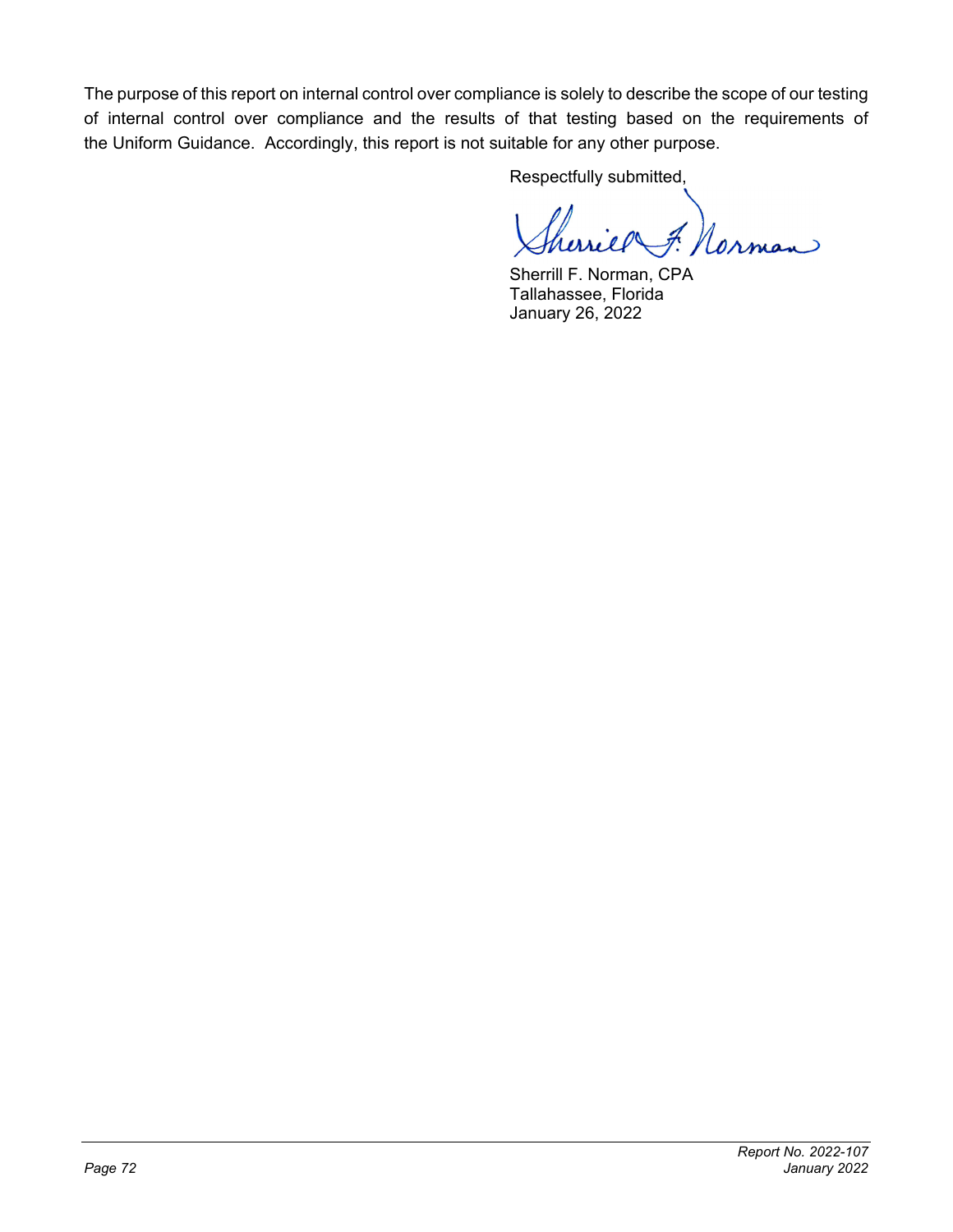# *SCHEDULE OF FINDINGS AND QUESTIONED COSTS*

## SECTION I – SUMMARY OF AUDITOR'S RESULTS

#### **Financial Statements**

| Type of auditor's report issued on whether the financial<br>statements audited were prepared in accordance with<br>GAAP: | Unmodified                                                                                                                                |
|--------------------------------------------------------------------------------------------------------------------------|-------------------------------------------------------------------------------------------------------------------------------------------|
| Internal control over financial reporting:                                                                               |                                                                                                                                           |
| Material weakness(es) identified?                                                                                        | No                                                                                                                                        |
| Significant deficiency(ies) identified?                                                                                  | None reported                                                                                                                             |
| Noncompliance material to financial statements noted?                                                                    | No                                                                                                                                        |
| <b>Federal Awards</b>                                                                                                    |                                                                                                                                           |
| Internal control over major Federal programs:                                                                            |                                                                                                                                           |
| Material weakness(es) identified?                                                                                        | No                                                                                                                                        |
| Significant deficiency(ies) identified?                                                                                  | None reported                                                                                                                             |
| Type of auditor's report issued on compliance for major<br>Federal programs:                                             | Unmodified                                                                                                                                |
| Any audit findings disclosed that are required to be<br>reported in accordance with 2 CFR 200.516(a)?                    | No                                                                                                                                        |
| Identification of major Federal programs:                                                                                |                                                                                                                                           |
| <b>Assistance Listing Numbers:</b><br>10.553, 10.555, and 10.559<br>84.424                                               | Name of Federal Program or Cluster:<br><b>Child Nutrition Cluster</b><br><b>Student Support and Academic</b><br><b>Enrichment Program</b> |
| 84.425                                                                                                                   | <b>Education Stabilization Fund</b>                                                                                                       |
| Dollar threshold used to distinguish between<br>type A and type B programs:                                              | \$750,000                                                                                                                                 |
| Auditee qualified as low risk auditee?                                                                                   | Yes                                                                                                                                       |
|                                                                                                                          |                                                                                                                                           |

## SECTION II – FINANCIAL STATEMENT FINDINGS

No matters are reported.

## SECTION III – FEDERAL AWARD FINDINGS AND QUESTIONED COSTS

No matters are reported.